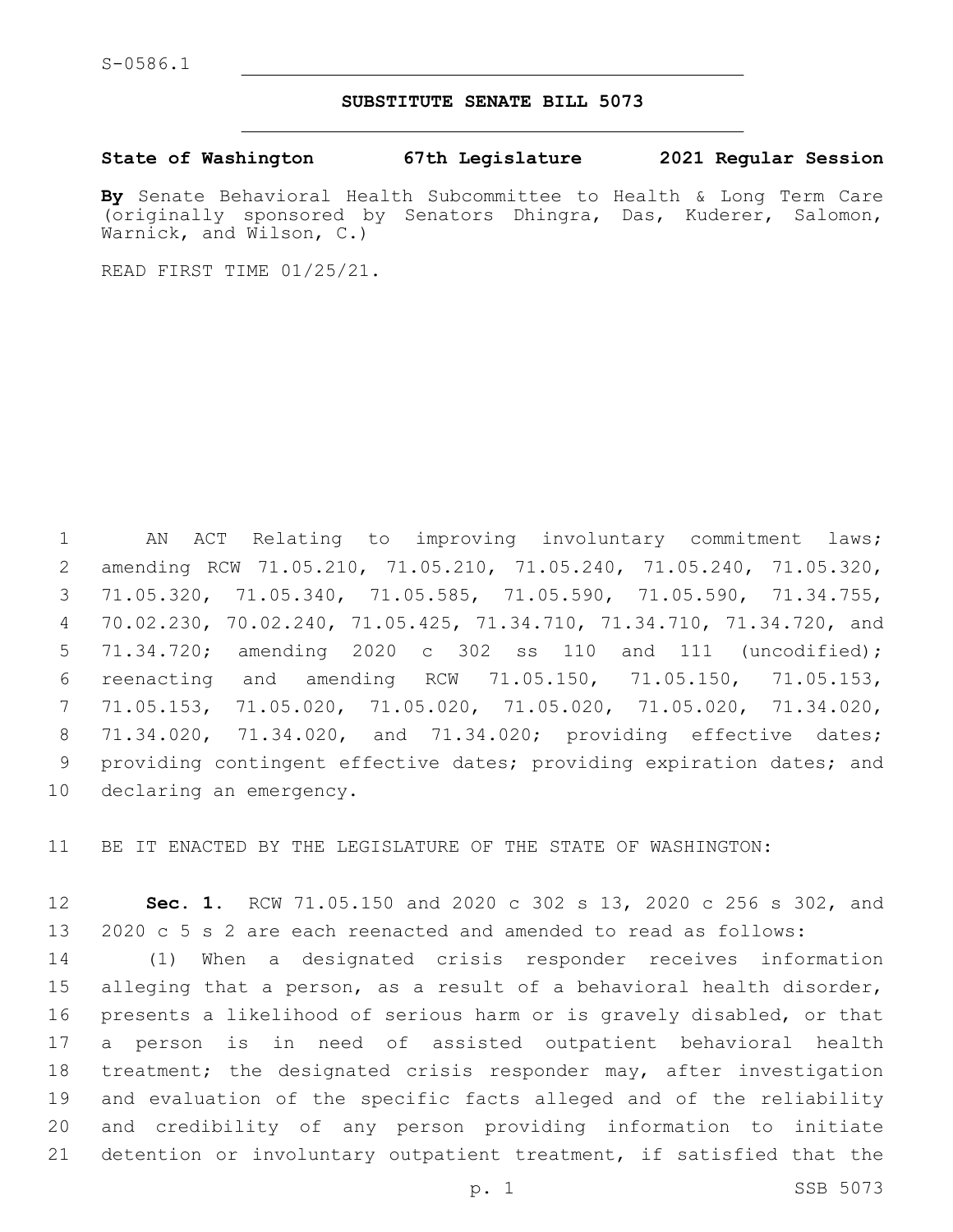allegations are true and that the person will not voluntarily seek appropriate treatment, file a petition for initial detention under this section or a petition for involuntary outpatient behavioral health treatment under RCW 71.05.148. Before filing the petition, the designated crisis responder must personally interview the person, unless the person refuses an interview, and determine whether the person will voluntarily receive appropriate evaluation and treatment 8 at an evaluation and treatment facility, crisis stabilization unit, triage facility, secure withdrawal management and stabilization 10 facility, or approved substance use disorder treatment program. As 11 part of the assessment, the designated crisis responder must attempt to ascertain if the person has executed a mental health advance 13 directive under chapter 71.32 RCW. The interview performed by the designated crisis responder may be conducted by video provided that a licensed health care professional or professional person who can adequately and accurately assist with obtaining any necessary information is present with the person at the time of the interview.

18 (2)(a) A ((written order of apprehension)) superior court judge 19 may issue a warrant to detain a person with a behavioral health 20 disorder to a designated evaluation and treatment facility, a secure 21 withdrawal management and stabilization facility, or an approved 22 substance use disorder treatment program, for a period of not more 23 than one hundred twenty hours for evaluation and treatment( $\sqrt{m}$  +  $\sqrt{m}$ 24 <del>issued by a judge of the superior court</del>)) upon request of a 25 designated crisis responder, subject to (d) of this subsection, 26 whenever it appears to the satisfaction of  $((a))$  the judge (( $ef$  the 27 superior court)) that:

28 (i) ((That there)) There is probable cause to support the 29 petition; and

30 (ii) ((That the)) The person has refused or failed to accept 31 appropriate evaluation and treatment voluntarily.

 (b) The petition for initial detention, signed under penalty of perjury, or sworn telephonic testimony may be considered by the court in determining whether there are sufficient grounds for issuing the 35 order.

 (c) The order shall designate retained counsel or, if counsel is appointed from a list provided by the court, the name, business address, and telephone number of the attorney appointed to represent 39 the person.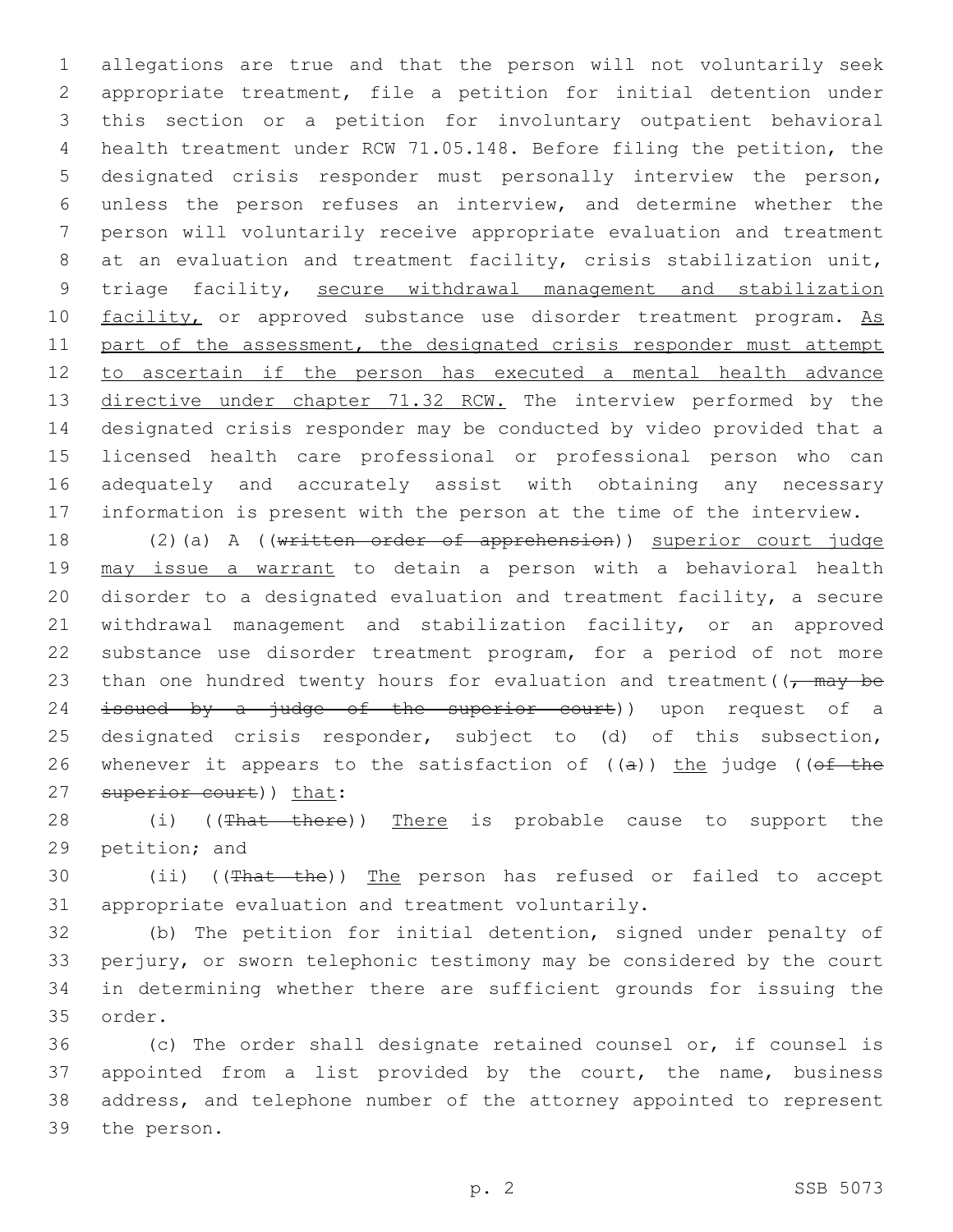(d) A court may not issue an order to detain a person to a secure withdrawal management and stabilization facility or approved substance use disorder treatment program unless there is an available secure withdrawal management and stabilization facility or approved substance use disorder treatment program that has adequate space for 6 the person.

 (e) If the court does not issue an order to detain a person pursuant to this subsection (2), the court shall issue an order to 9 dismiss the initial petition.

 (3) The designated crisis responder shall then serve or cause to be served on such person, his or her guardian, and conservator, if 12 any, a copy of the order together with a notice of rights, and a petition for initial detention. After service on such person the designated crisis responder shall file the return of service in court and provide copies of all papers in the court file to the evaluation 16 and treatment facility, secure withdrawal management and stabilization facility, or approved substance use disorder treatment program, and the designated attorney. The designated crisis responder shall notify the court and the prosecuting attorney that a probable cause hearing will be held within one hundred twenty hours of the date and time of outpatient evaluation or admission to the evaluation and treatment facility, secure withdrawal management and stabilization facility, or approved substance use disorder treatment program. The person shall be permitted to be accompanied by one or more of his or her relatives, friends, an attorney, a personal physician, or other professional or religious advisor to the place of evaluation. An attorney accompanying the person to the place of evaluation shall be permitted to be present during the admission evaluation. Any other individual accompanying the person may be present during the admission evaluation. The facility may exclude the individual if his or her presence would present a safety risk, delay the proceedings, or otherwise interfere with the evaluation.

 (4) The designated crisis responder may notify a peace officer to take such person or cause such person to be taken into custody and placed in an evaluation and treatment facility, secure withdrawal management and stabilization facility, or approved substance use disorder treatment program. At the time such person is taken into custody there shall commence to be served on such person, his or her guardian, and conservator, if any, a copy of the original order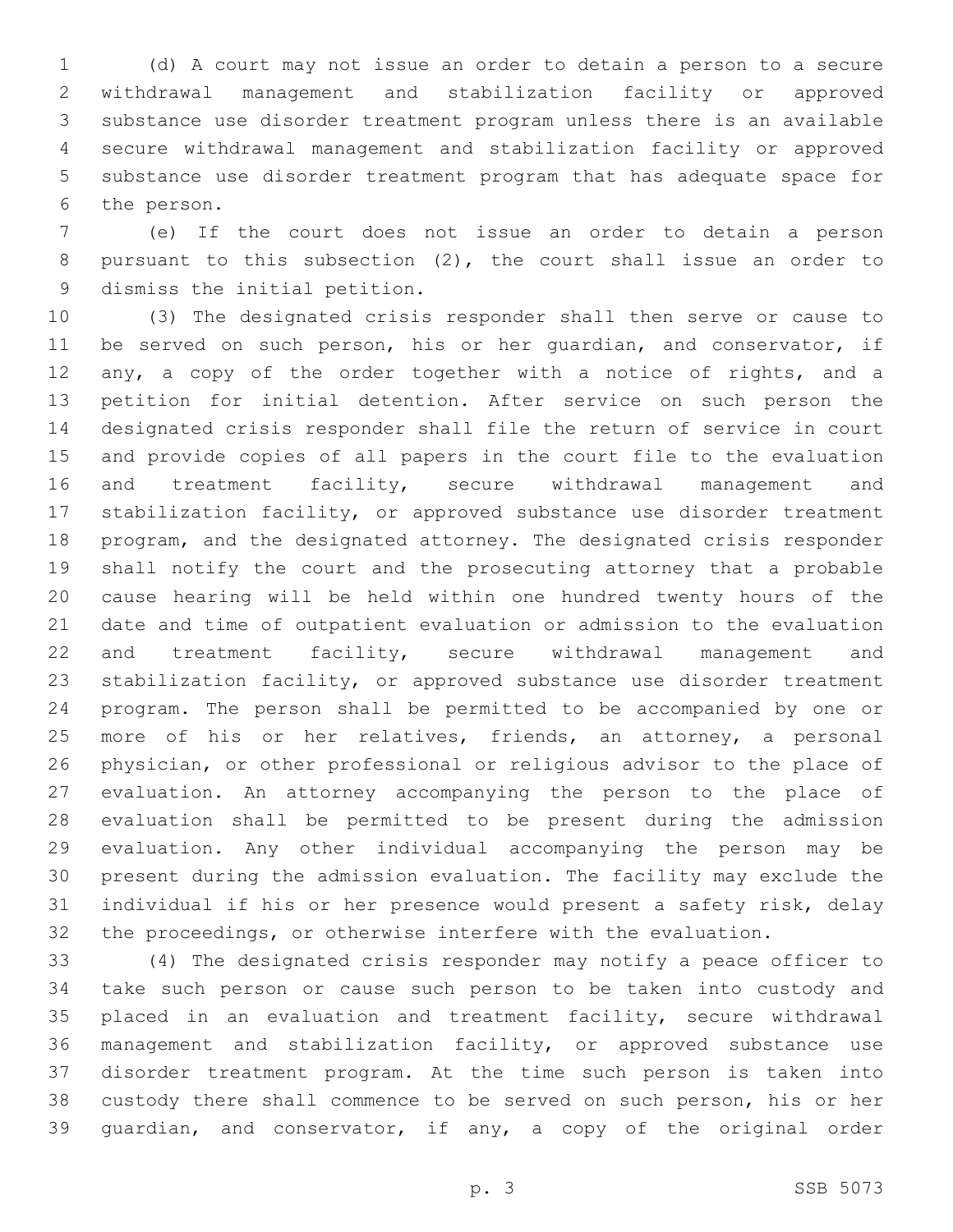together with a notice of rights and a petition for initial 2 detention.

 (5) An Indian tribe shall have jurisdiction exclusive to the state as to any involuntary commitment of an American Indian or Alaska Native to an evaluation and treatment facility located within the boundaries of that tribe, unless the tribe has consented to the state's concurrent jurisdiction, or the tribe has expressly declined 8 to exercise its exclusive jurisdiction.

 (6) Tribal court orders for involuntary commitment shall be recognized and enforced in accordance with superior court civil rule 11 82.5.

 (7) In any investigation and evaluation of an individual under RCW 71.05.150 or 71.05.153 in which the designated crisis responder knows, or has reason to know, that the individual is an American Indian or Alaska Native who receives medical or behavioral health services from a tribe within this state, the designated crisis responder shall notify the tribe or Indian health care provider regarding whether or not a petition for initial detention or involuntary outpatient treatment will be filed. Notification shall be made in person or by telephonic or electronic communication to the tribal contact listed in the authority's tribal crisis coordination plan as soon as possible but no later than three hours subject to the 23 requirements in RCW 70.02.230 (2)( $(\overrightarrow{dd})$ )) (ee) and (3). A designated crisis responder may restrict the release of information as necessary 25 to comply with 42 C.F.R. Part 2.

 **Sec. 2.** RCW 71.05.150 and 2020 c 302 s 14, 2020 c 256 s 303, and 2020 c 5 s 3 are each reenacted and amended to read as follows:

 (1) When a designated crisis responder receives information alleging that a person, as a result of a behavioral health disorder, presents a likelihood of serious harm or is gravely disabled, or that a person is in need of assisted outpatient behavioral health treatment; the designated crisis responder may, after investigation and evaluation of the specific facts alleged and of the reliability and credibility of any person providing information to initiate detention or involuntary outpatient treatment, if satisfied that the allegations are true and that the person will not voluntarily seek appropriate treatment, file a petition for initial detention under this section or a petition for involuntary outpatient behavioral health treatment under RCW 71.05.148. Before filing the petition, the

p. 4 SSB 5073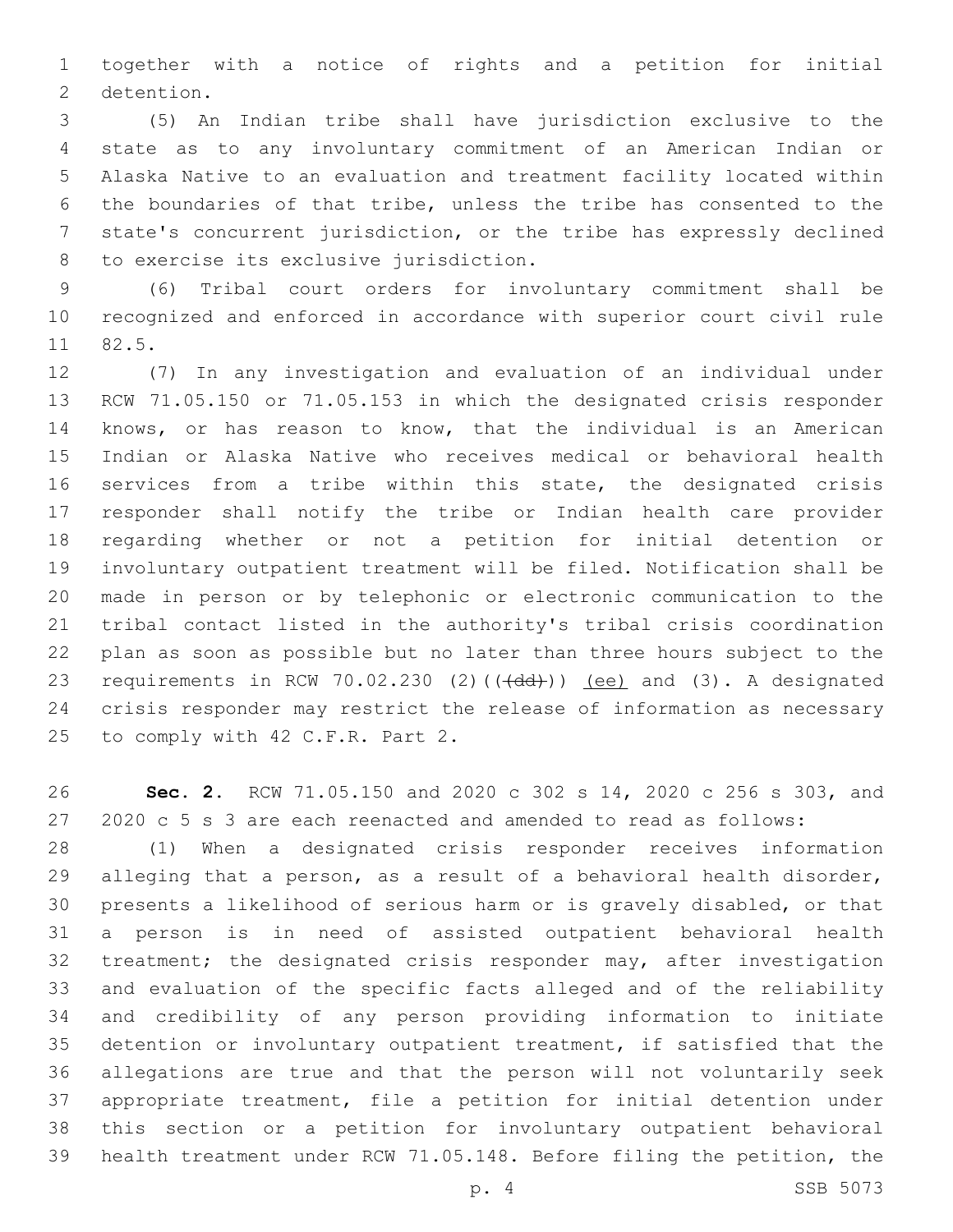designated crisis responder must personally interview the person, unless the person refuses an interview, and determine whether the person will voluntarily receive appropriate evaluation and treatment at an evaluation and treatment facility, crisis stabilization unit, triage facility, secure withdrawal management and stabilization 6 facility, or approved substance use disorder treatment program. As part of the assessment, the designated crisis responder must attempt to ascertain if the person has executed a mental health advance 9 directive under chapter 71.32 RCW. The interview performed by the designated crisis responder may be conducted by video provided that a licensed health care professional or professional person who can adequately and accurately assist with obtaining any necessary information is present with the person at the time of the interview.

 (2)(a) A ((written order of apprehension)) superior court judge may issue a warrant to detain a person with a behavioral health disorder to a designated evaluation and treatment facility, a secure withdrawal management and stabilization facility, or an approved substance use disorder treatment program, for a period of not more 19 than one hundred twenty hours for evaluation and treatment( $\sqrt{m}$  +  $\sqrt{m}$ 20 issued by a judge of the superior court)) upon request of a designated crisis responder whenever it appears to the satisfaction 22 of  $((a))$  the judge  $((of the superior court))$  that:

23 (i) ((That there)) There is probable cause to support the 24 petition; and

25 (ii) ((That the)) The person has refused or failed to accept 26 appropriate evaluation and treatment voluntarily.

 (b) The petition for initial detention, signed under penalty of perjury, or sworn telephonic testimony may be considered by the court in determining whether there are sufficient grounds for issuing the 30 order.

 (c) The order shall designate retained counsel or, if counsel is appointed from a list provided by the court, the name, business address, and telephone number of the attorney appointed to represent 34 the person.

 (d) If the court does not issue an order to detain a person pursuant to this subsection (2), the court shall issue an order to 37 dismiss the initial petition.

 (3) The designated crisis responder shall then serve or cause to be served on such person, his or her guardian, and conservator, if any, a copy of the order together with a notice of rights, and a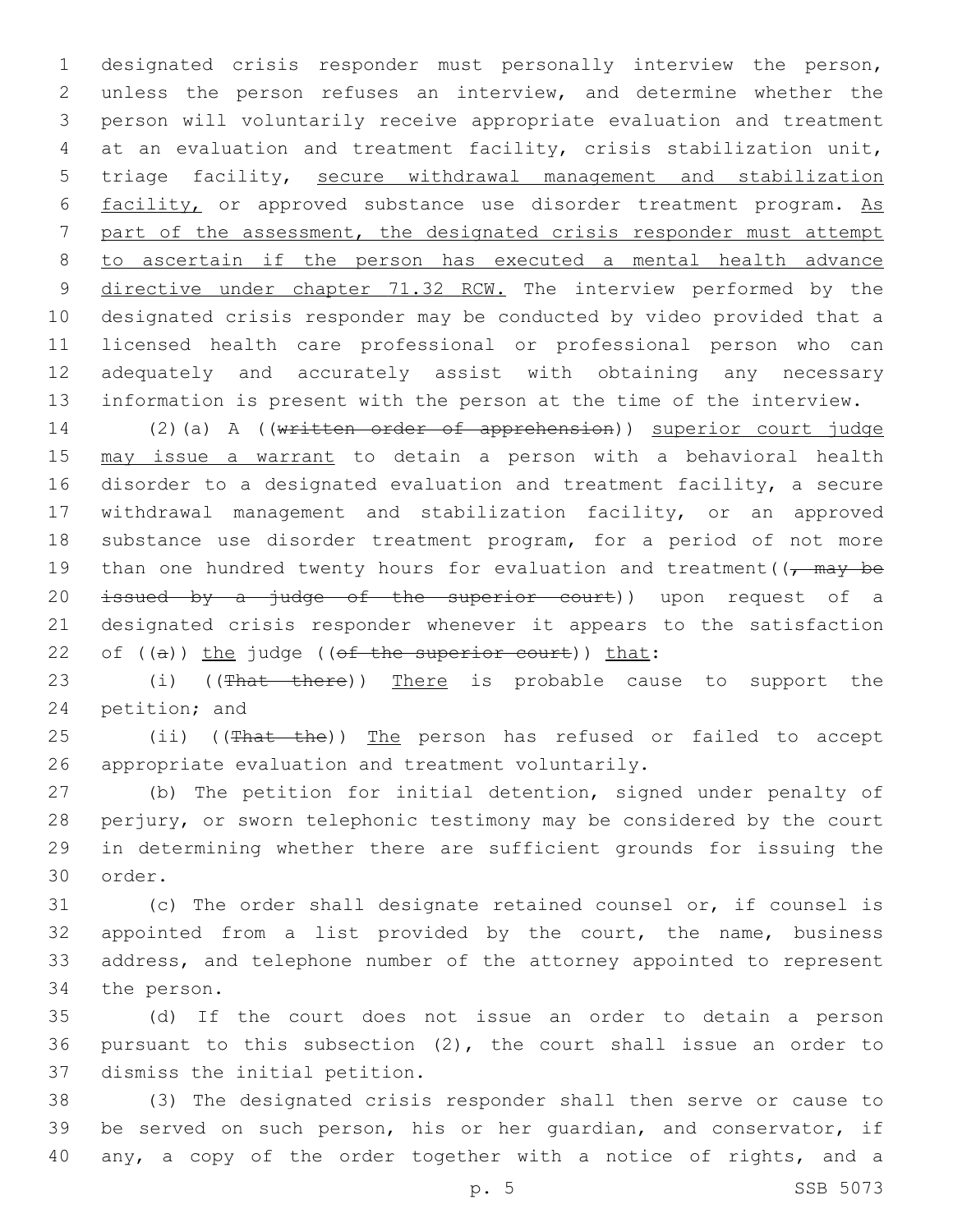petition for initial detention. After service on such person the designated crisis responder shall file the return of service in court and provide copies of all papers in the court file to the evaluation and treatment facility, secure withdrawal management and stabilization facility, or approved substance use disorder treatment program, and the designated attorney. The designated crisis responder shall notify the court and the prosecuting attorney that a probable cause hearing will be held within one hundred twenty hours of the date and time of outpatient evaluation or admission to the evaluation 10 and treatment facility, secure withdrawal management and stabilization facility, or approved substance use disorder treatment program. The person shall be permitted to be accompanied by one or more of his or her relatives, friends, an attorney, a personal physician, or other professional or religious advisor to the place of evaluation. An attorney accompanying the person to the place of evaluation shall be permitted to be present during the admission evaluation. Any other individual accompanying the person may be present during the admission evaluation. The facility may exclude the individual if his or her presence would present a safety risk, delay the proceedings, or otherwise interfere with the evaluation.

 (4) The designated crisis responder may notify a peace officer to take such person or cause such person to be taken into custody and placed in an evaluation and treatment facility, secure withdrawal management and stabilization facility, or approved substance use disorder treatment program. At the time such person is taken into custody there shall commence to be served on such person, his or her guardian, and conservator, if any, a copy of the original order together with a notice of rights and a petition for initial 29 detention.

 (5) An Indian tribe shall have jurisdiction exclusive to the state as to any involuntary commitment of an American Indian or Alaska Native to an evaluation and treatment facility located within the boundaries of that tribe, unless the tribe has consented to the state's concurrent jurisdiction, or the tribe has expressly declined 35 to exercise its exclusive jurisdiction.

 (6) Tribal court orders for involuntary commitment shall be recognized and enforced in accordance with superior court civil rule 82.5.38

 (7) In any investigation and evaluation of an individual under RCW 71.05.150 or 71.05.153 in which the designated crisis responder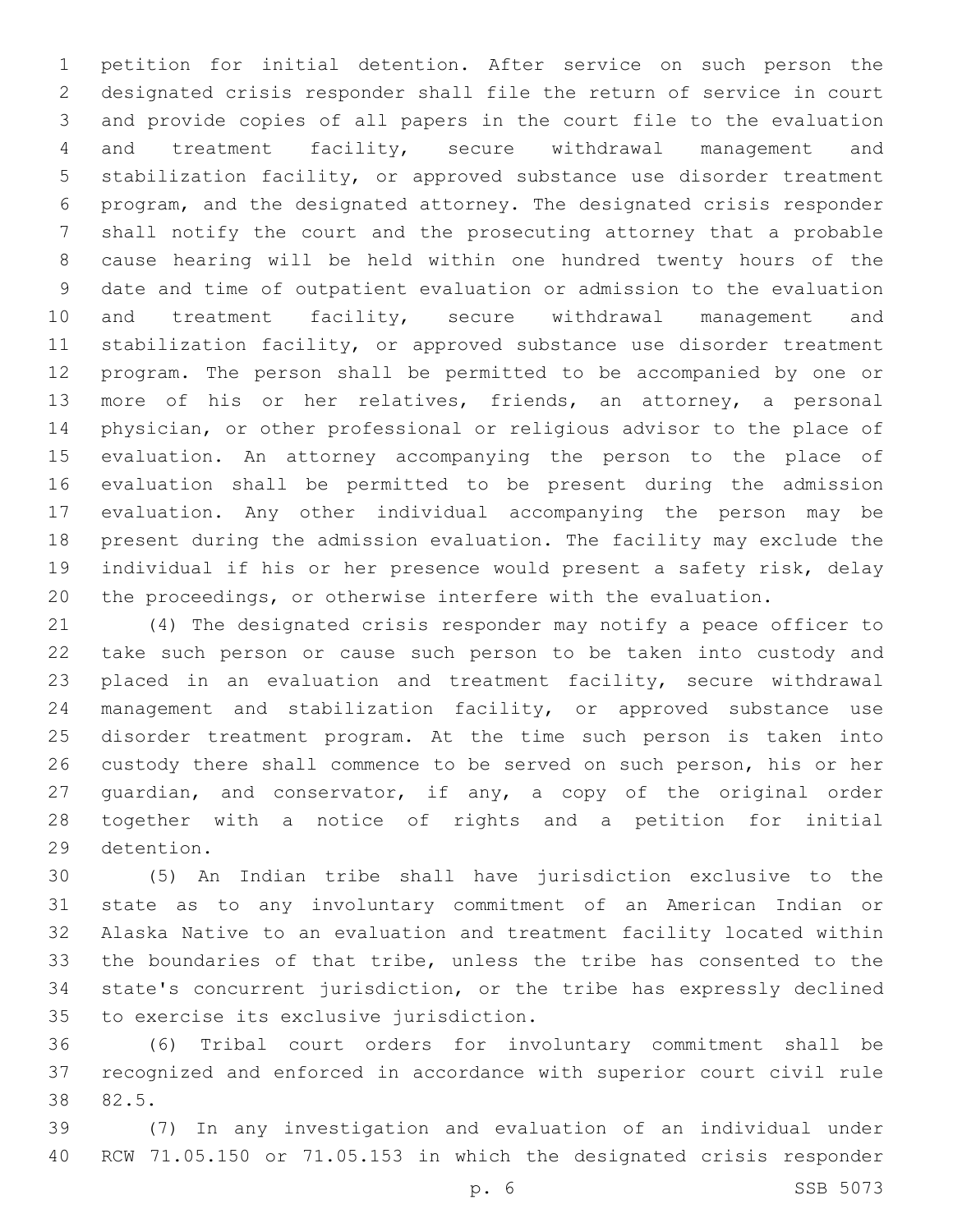knows, or has reason to know, that the individual is an American Indian or Alaska Native who receives medical or behavioral health services from a tribe within this state, the designated crisis responder shall notify the tribe or Indian health care provider regarding whether or not a petition for initial detention or involuntary outpatient treatment will be filed. Notification shall be made in person or by telephonic or electronic communication to the tribal contact listed in the authority's tribal crisis coordination plan as soon as possible but no later than three hours subject to the 10 requirements in RCW 70.02.230 (2)(((dd))) (ee) and (3). A designated crisis responder may restrict the release of information as necessary 12 to comply with 42 C.F.R. Part 2.

 **Sec. 3.** RCW 71.05.153 and 2020 c 302 s 16 and 2020 c 5 s 4 are 14 each reenacted and amended to read as follows:

 (1) When a designated crisis responder receives information alleging that a person, as the result of a behavioral health disorder, presents an imminent likelihood of serious harm, or is in imminent danger because of being gravely disabled, after investigation and evaluation of the specific facts alleged and of the reliability and credibility of the person or persons providing the information if any, the designated crisis responder may take such person, or cause by oral or written order such person to be taken into emergency custody in an evaluation and treatment facility, secure withdrawal management and stabilization facility if available with adequate space for the person, or approved substance use disorder treatment program if available with adequate space for the person, for not more than one hundred twenty hours as described in 28 RCW 71.05.180.

 (2)(a) Subject to (b) of this subsection, a peace officer may take or cause such person to be taken into custody and immediately delivered to a triage facility, crisis stabilization unit, evaluation 32 and treatment facility, secure withdrawal management and stabilization facility, approved substance use disorder treatment program, or the emergency department of a local hospital under the 35 following circumstances:

(i) Pursuant to subsection (1) of this section; or

 (ii) When he or she has reasonable cause to believe that such person is suffering from a behavioral health disorder and presents an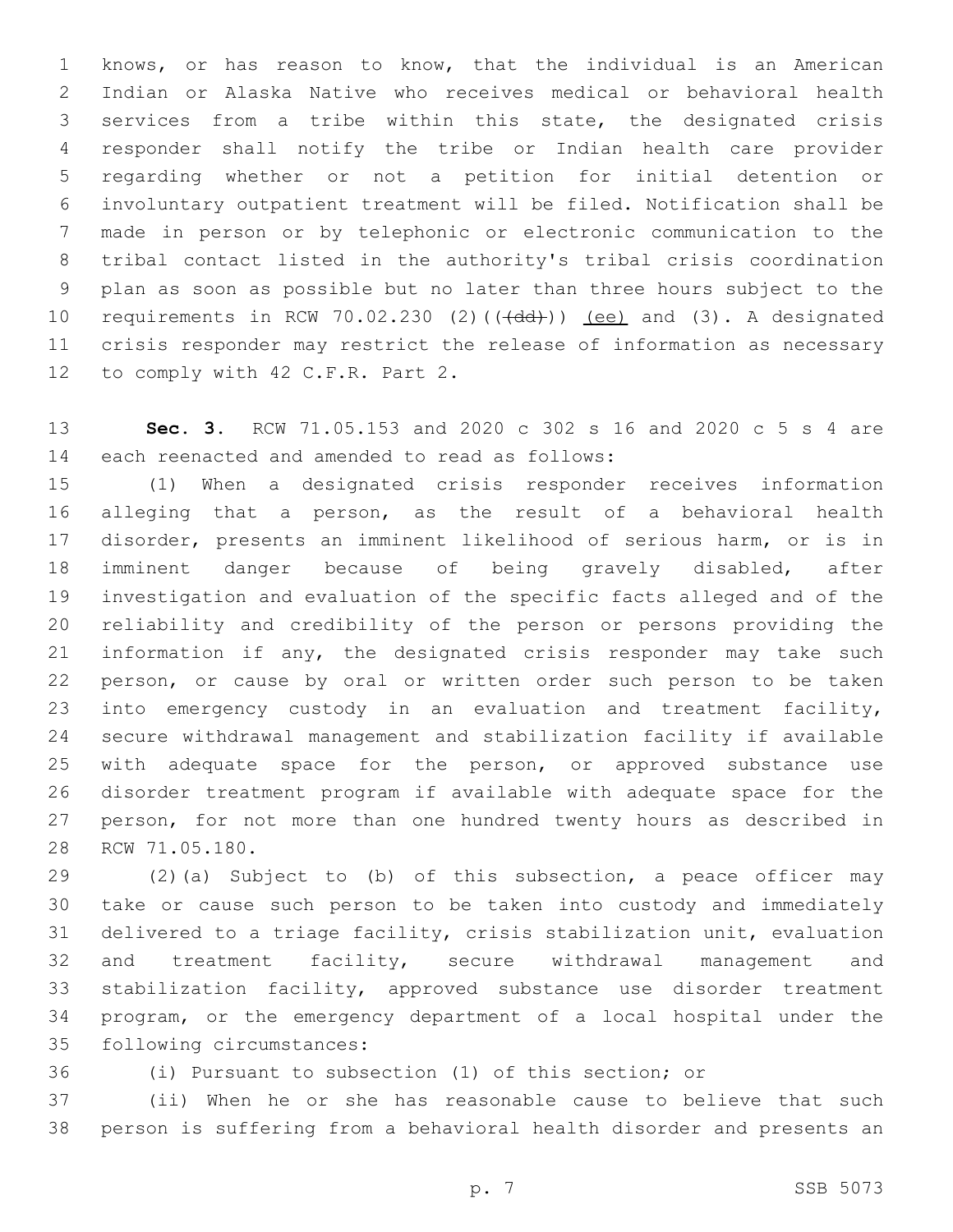imminent likelihood of serious harm or is in imminent danger because 2 of being gravely disabled.

 (b) A peace officer's delivery of a person, to a secure withdrawal management and stabilization facility or approved substance use disorder treatment program is subject to the availability of a secure withdrawal management and stabilization facility or approved substance use disorder treatment program with 8 adequate space for the person.

 (3) Persons delivered to a crisis stabilization unit, evaluation and treatment facility, emergency department of a local hospital, triage facility that has elected to operate as an involuntary facility, secure withdrawal management and stabilization facility, or approved substance use disorder treatment program by peace officers pursuant to subsection (2) of this section may be held by the facility for a period of up to twelve hours, not counting time 16 periods prior to medical clearance.

 (4) Within three hours after arrival, not counting time periods prior to medical clearance, the person must be examined by a mental health professional or substance use disorder professional. Within twelve hours of notice of the need for evaluation, not counting time periods prior to medical clearance, the designated crisis responder 22 must determine whether the individual meets detention criteria. As part of the assessment, the designated crisis responder must attempt to ascertain if the person has executed a mental health advance 25 directive under chapter 71.32 RCW. The interview performed by the designated crisis responder may be conducted by video provided that a licensed health care professional or professional person who can adequately and accurately assist with obtaining any necessary information is present with the person at the time of the interview. If the individual is detained, the designated crisis responder shall file a petition for detention or a supplemental petition as appropriate and commence service on the designated attorney for the detained person. If the individual is released to the community, the behavioral health service provider shall inform the peace officer of the release within a reasonable period of time after the release if the peace officer has specifically requested notification and 37 provided contact information to the provider.

 (5) Dismissal of a commitment petition is not the appropriate remedy for a violation of the timeliness requirements of this section based on the intent of this chapter under RCW 71.05.010 except in the

p. 8 SSB 5073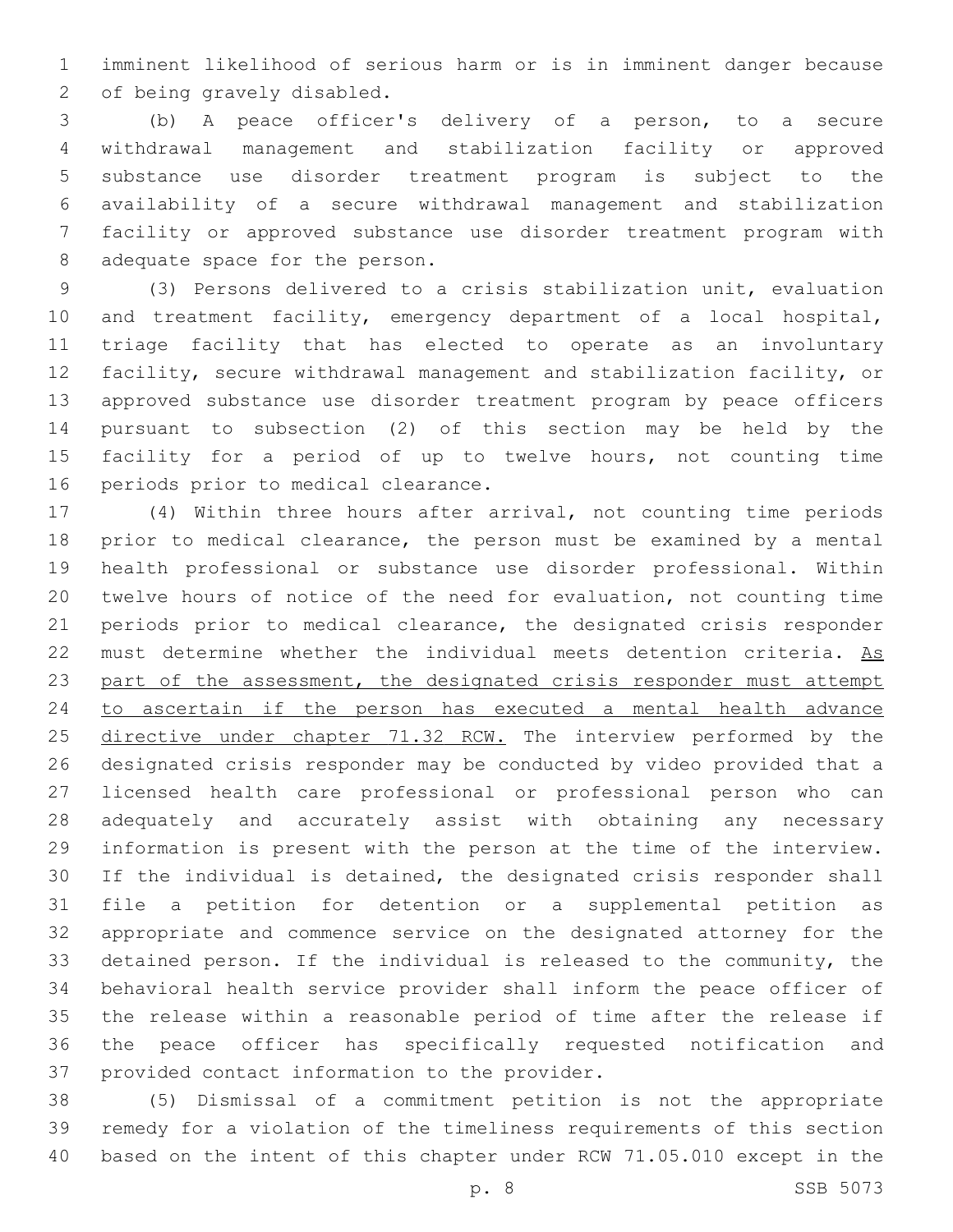few cases where the facility staff or designated crisis responder has totally disregarded the requirements of this section.

 **Sec. 4.** RCW 71.05.153 and 2020 c 302 s 17 and 2020 c 5 s 5 are 4 each reenacted and amended to read as follows:

 (1) When a designated crisis responder receives information alleging that a person, as the result of a behavioral health disorder, presents an imminent likelihood of serious harm, or is in imminent danger because of being gravely disabled, after investigation and evaluation of the specific facts alleged and of the reliability and credibility of the person or persons providing the 11 information if any, the designated crisis responder may take such 12 person, or cause by oral or written order such person to be taken into emergency custody in an evaluation and treatment facility, secure withdrawal management and stabilization facility, or approved substance use disorder treatment program, for not more than one hundred twenty hours as described in RCW 71.05.180.

 (2) A peace officer may take or cause such person to be taken into custody and immediately delivered to a triage facility, crisis stabilization unit, evaluation and treatment facility, secure withdrawal management and stabilization facility, approved substance use disorder treatment program, or the emergency department of a 22 local hospital under the following circumstances:

(a) Pursuant to subsection (1) of this section; or

 (b) When he or she has reasonable cause to believe that such person is suffering from a behavioral health disorder and presents an imminent likelihood of serious harm or is in imminent danger because 27 of being gravely disabled.

 (3) Persons delivered to a crisis stabilization unit, evaluation and treatment facility, emergency department of a local hospital, triage facility that has elected to operate as an involuntary facility, secure withdrawal management and stabilization facility, or approved substance use disorder treatment program by peace officers pursuant to subsection (2) of this section may be held by the facility for a period of up to twelve hours, not counting time 35 periods prior to medical clearance.

 (4) Within three hours after arrival, not counting time periods prior to medical clearance, the person must be examined by a mental health professional or substance use disorder professional. Within twelve hours of notice of the need for evaluation, not counting time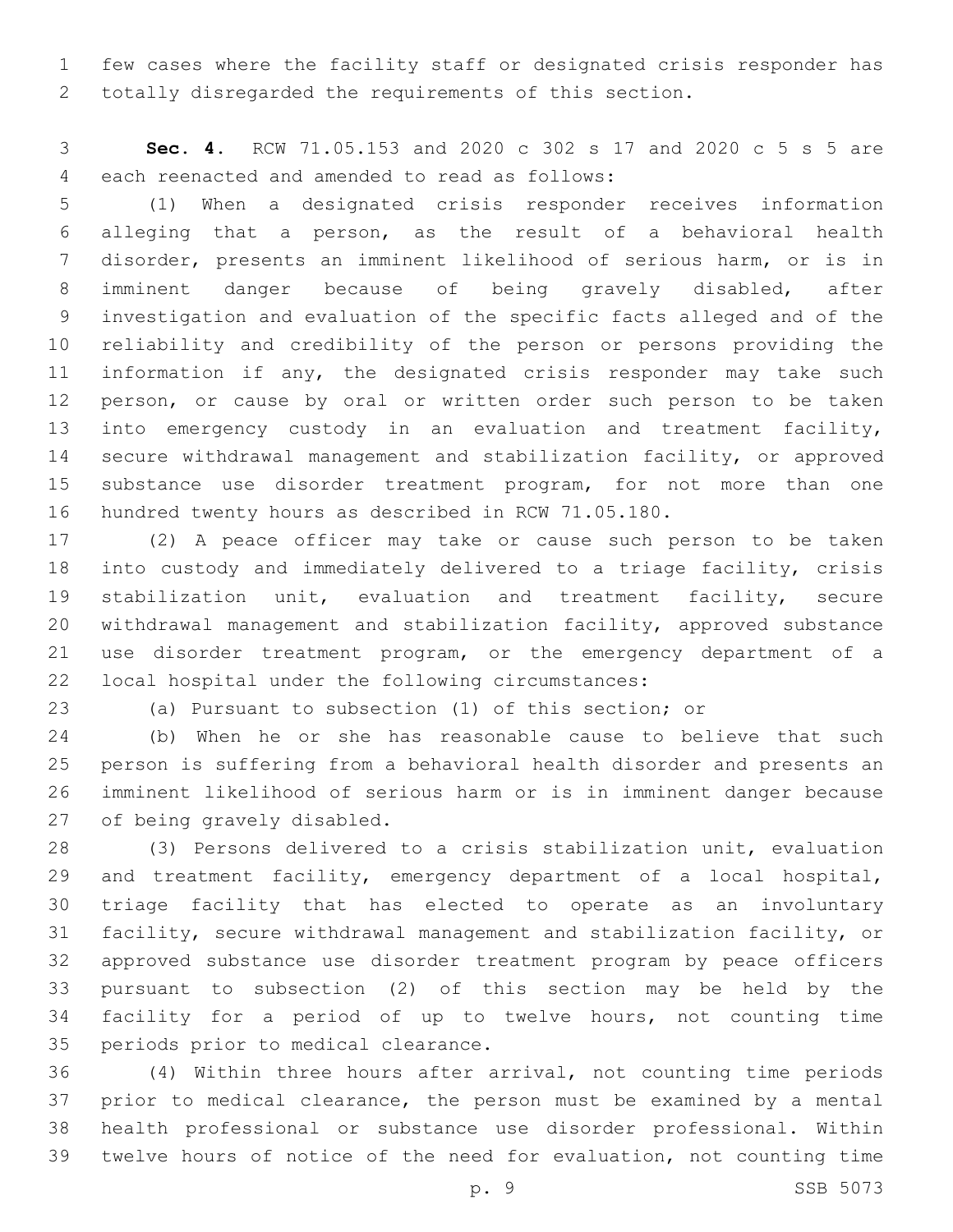periods prior to medical clearance, the designated crisis responder 2 must determine whether the individual meets detention criteria. As part of the assessment, the designated crisis responder must attempt to ascertain if the person has executed a mental health advance directive under chapter 71.32 RCW. The interview performed by the designated crisis responder may be conducted by video provided that a licensed health care professional or professional person who can adequately and accurately assist with obtaining any necessary information is present with the person at the time of the interview. If the individual is detained, the designated crisis responder shall file a petition for detention or a supplemental petition as appropriate and commence service on the designated attorney for the detained person. If the individual is released to the community, the behavioral health service provider shall inform the peace officer of the release within a reasonable period of time after the release if the peace officer has specifically requested notification and 17 provided contact information to the provider.

 (5) Dismissal of a commitment petition is not the appropriate remedy for a violation of the timeliness requirements of this section based on the intent of this chapter under RCW 71.05.010 except in the few cases where the facility staff or designated crisis responder has totally disregarded the requirements of this section.

 **Sec. 5.** RCW 71.05.210 and 2020 c 302 s 26 are each amended to read as follows:24

 (1) Each person involuntarily detained and accepted or admitted at an evaluation and treatment facility, secure withdrawal management and stabilization facility, or approved substance use disorder 28 treatment program:

 (a) Shall, within twenty-four hours of his or her admission or acceptance at the facility, not counting time periods prior to 31 medical clearance, be examined and evaluated by:

 (i) One physician, physician assistant, or advanced registered 33 nurse practitioner; and

 (ii) One mental health professional. If the person is detained for substance use disorder evaluation and treatment, the person may be examined by a substance use disorder professional instead of a 37 mental health professional; and

 (b) Shall receive such treatment and care as his or her condition requires including treatment on an outpatient basis for the period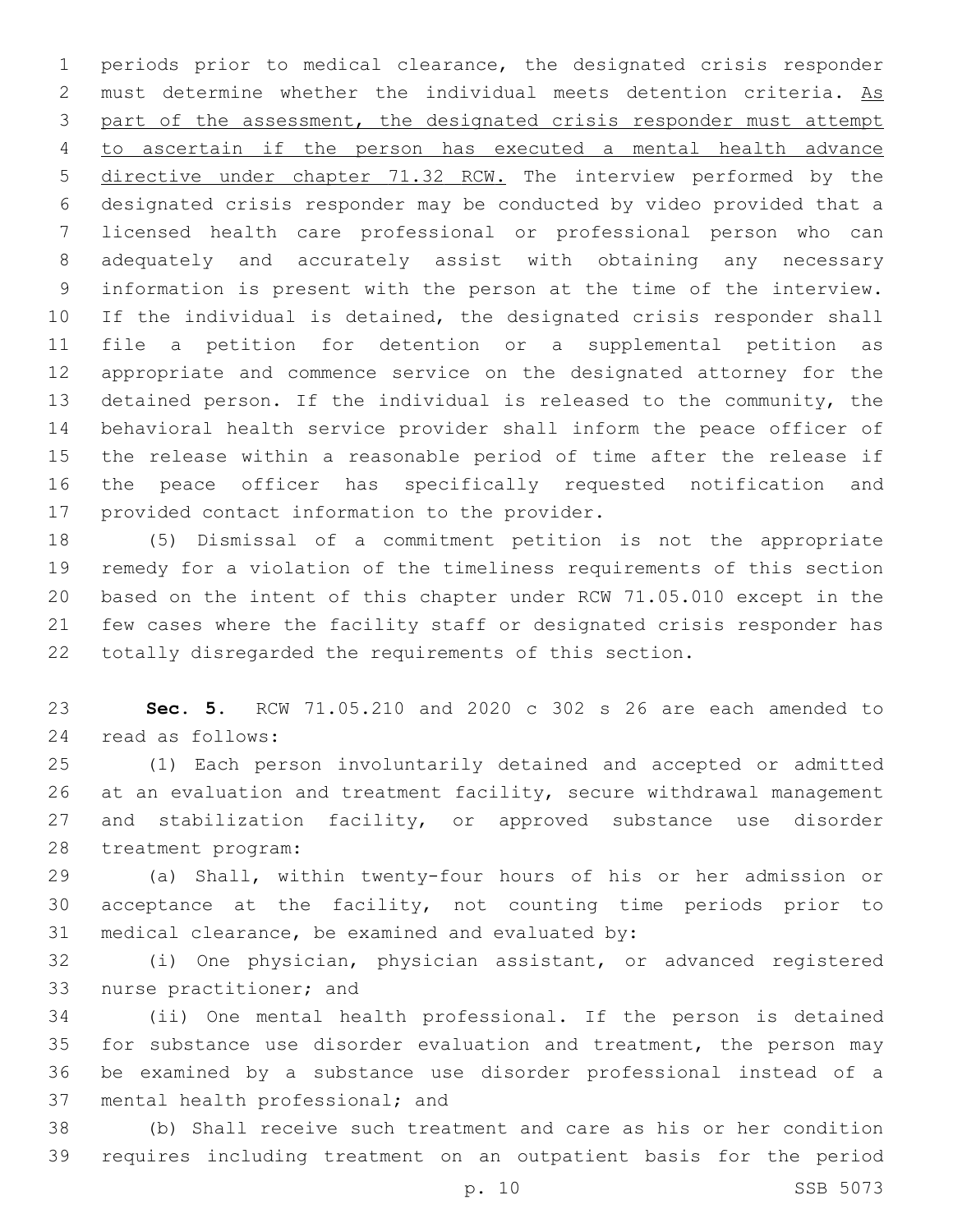that he or she is detained, except that, beginning twenty-four hours prior to a trial or hearing pursuant to RCW 71.05.215, 71.05.240, 71.05.310, 71.05.320, 71.05.590, or 71.05.217, the individual may refuse psychiatric medications, but may not refuse: (i) Any other medication previously prescribed by a person licensed under Title 18 RCW; or (ii) emergency lifesaving treatment, and the individual shall be informed at an appropriate time of his or her right of such 8 refusal. The person shall be detained up to one hundred twenty hours, if, in the opinion of the professional person in charge of the facility, or his or her professional designee, the person presents a likelihood of serious harm, or is gravely disabled. A person who has been detained for one hundred twenty hours shall no later than the end of such period be released, unless referred for further care on a voluntary basis, or detained pursuant to court order for further 15 treatment as provided in this chapter.

16 (2) If, ((after)) at any time during the involuntary treatment hold and following the initial examination and evaluation, the mental health professional or substance use disorder professional and licensed physician, physician assistant, or psychiatric advanced registered nurse practitioner determine that the initial needs of the person, if detained to an evaluation and treatment facility, would be better served by placement in a secure withdrawal management and 23 stabilization facility or approved substance use disorder treatment program, or, if detained to a secure withdrawal management and stabilization facility or approved substance use disorder treatment program, would be better served in an evaluation and treatment facility then the person shall be referred to the more appropriate 28 placement for the remainder of the current commitment period without any need for further court review; however, a person may only be referred to a secure withdrawal management and stabilization facility or approved substance use disorder treatment program if there is an available secure withdrawal management and stabilization facility or approved substance use disorder treatment program with adequate space 34 for the person.

 (3) An evaluation and treatment center, secure withdrawal management and stabilization facility, or approved substance use disorder treatment program admitting or accepting any person pursuant to this chapter whose physical condition reveals the need for hospitalization shall assure that such person is transferred to an appropriate hospital for evaluation or admission for treatment.

p. 11 SSB 5073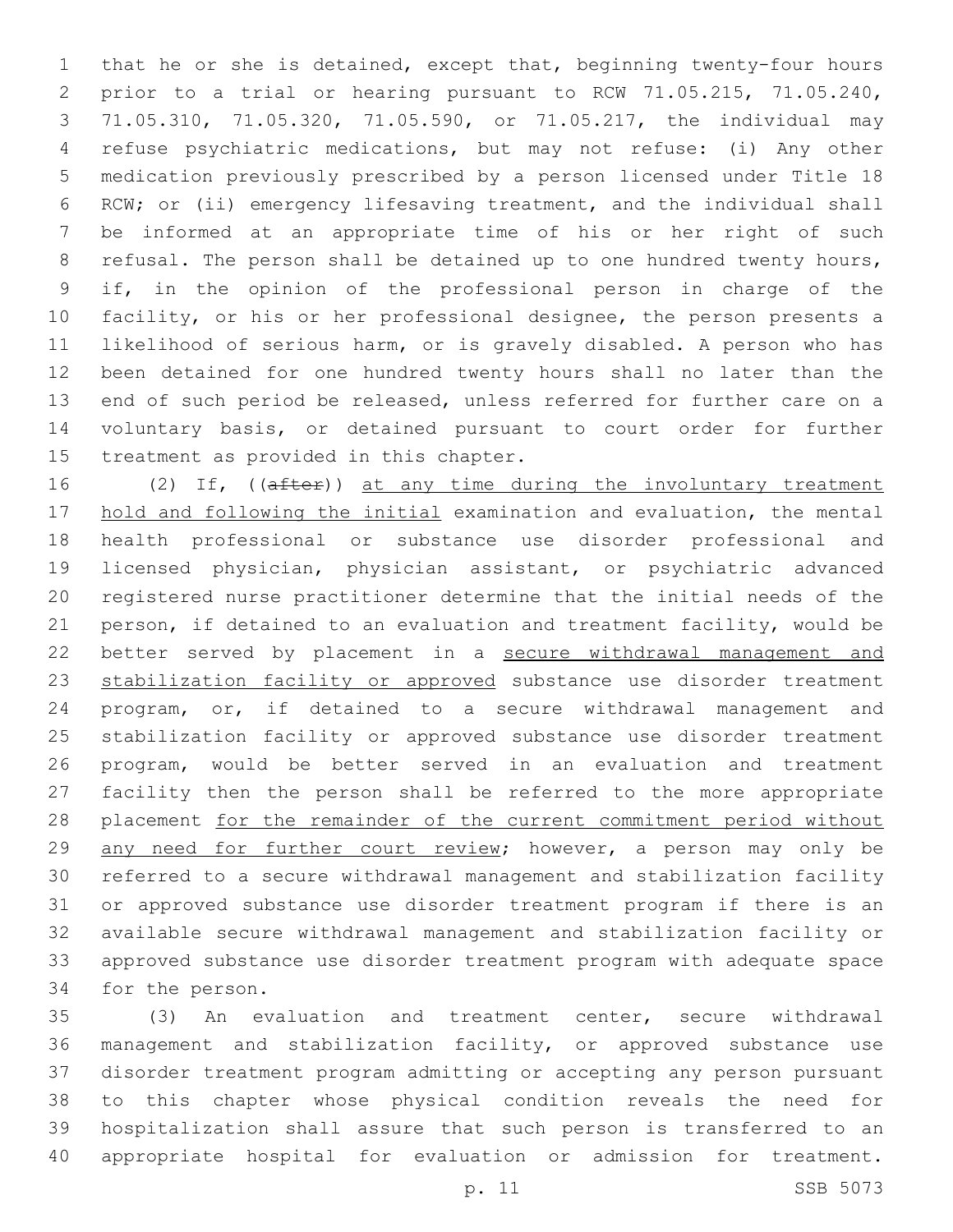Notice of such fact shall be given to the court, the designated attorney, and the designated crisis responder and the court shall order such continuance in proceedings under this chapter as may be necessary, but in no event may this continuance be more than fourteen 5 days.

 **Sec. 6.** RCW 71.05.210 and 2020 c 302 s 27 are each amended to 7 read as follows:

 (1) Each person involuntarily detained and accepted or admitted at an evaluation and treatment facility, secure withdrawal management and stabilization facility, or approved substance use disorder 11 treatment program:

 (a) Shall, within twenty-four hours of his or her admission or acceptance at the facility, not counting time periods prior to 14 medical clearance, be examined and evaluated by:

 (i) One physician, physician assistant, or advanced registered 16 nurse practitioner; and

 (ii) One mental health professional. If the person is detained for substance use disorder evaluation and treatment, the person may be examined by a substance use disorder professional instead of a 20 mental health professional; and

 (b) Shall receive such treatment and care as his or her condition requires including treatment on an outpatient basis for the period that he or she is detained, except that, beginning twenty-four hours prior to a trial or hearing pursuant to RCW 71.05.215, 71.05.240, 71.05.310, 71.05.320, 71.05.590, or 71.05.217, the individual may refuse psychiatric medications, but may not refuse: (i) Any other medication previously prescribed by a person licensed under Title 18 RCW; or (ii) emergency lifesaving treatment, and the individual shall be informed at an appropriate time of his or her right of such refusal. The person shall be detained up to one hundred twenty hours, if, in the opinion of the professional person in charge of the facility, or his or her professional designee, the person presents a likelihood of serious harm, or is gravely disabled. A person who has been detained for one hundred twenty hours shall no later than the end of such period be released, unless referred for further care on a voluntary basis, or detained pursuant to court order for further 37 treatment as provided in this chapter.

38 (2) If, ((after)) at any time during the involuntary treatment hold and following the initial examination and evaluation, the mental

p. 12 SSB 5073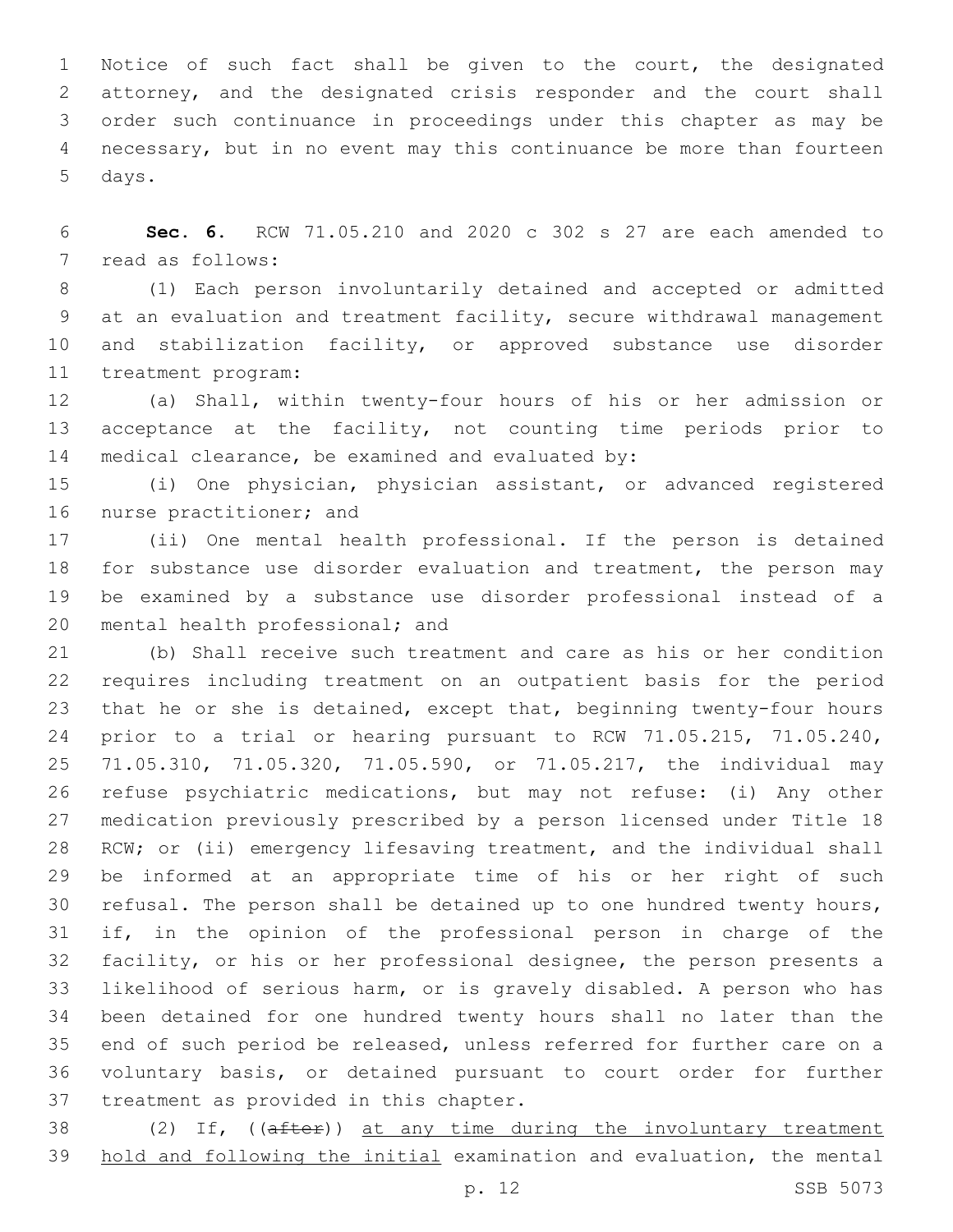health professional or substance use disorder professional and licensed physician, physician assistant, or psychiatric advanced registered nurse practitioner determine that the initial needs of the person, if detained to an evaluation and treatment facility, would be better served by placement in a secure withdrawal management and stabilization facility or approved substance use disorder treatment program, or, if detained to a secure withdrawal management and stabilization facility or approved substance use disorder treatment program, would be better served in an evaluation and treatment facility then the person shall be referred to the more appropriate 11 placement for the remainder of the current commitment period without 12 any need for further court review.

 (3) An evaluation and treatment center, secure withdrawal management and stabilization facility, or approved substance use disorder treatment program admitting or accepting any person pursuant to this chapter whose physical condition reveals the need for hospitalization shall assure that such person is transferred to an appropriate hospital for evaluation or admission for treatment. Notice of such fact shall be given to the court, the designated attorney, and the designated crisis responder and the court shall order such continuance in proceedings under this chapter as may be necessary, but in no event may this continuance be more than fourteen 23 days.

 **Sec. 7.** RCW 71.05.240 and 2020 c 302 s 39 are each amended to 25 read as follows:

 (1) If a petition is filed for fourteen day involuntary treatment 27 or ninety days of less restrictive alternative treatment, the court shall hold a probable cause hearing within one hundred twenty hours of the initial detention of such person as determined in RCW 71.05.180, or at a time determined under RCW 71.05.148.

 (2) If the petition is for mental health treatment, the court or the prosecutor at the time of the probable cause hearing and before an order of commitment is entered shall inform the person both orally and in writing that the failure to make a good faith effort to seek voluntary treatment as provided in RCW 71.05.230 will result in the loss of his or her firearm rights if the person is subsequently detained for involuntary treatment under this section.

 (3) If the person or his or her attorney alleges, prior to the commencement of the hearing, that the person has in good faith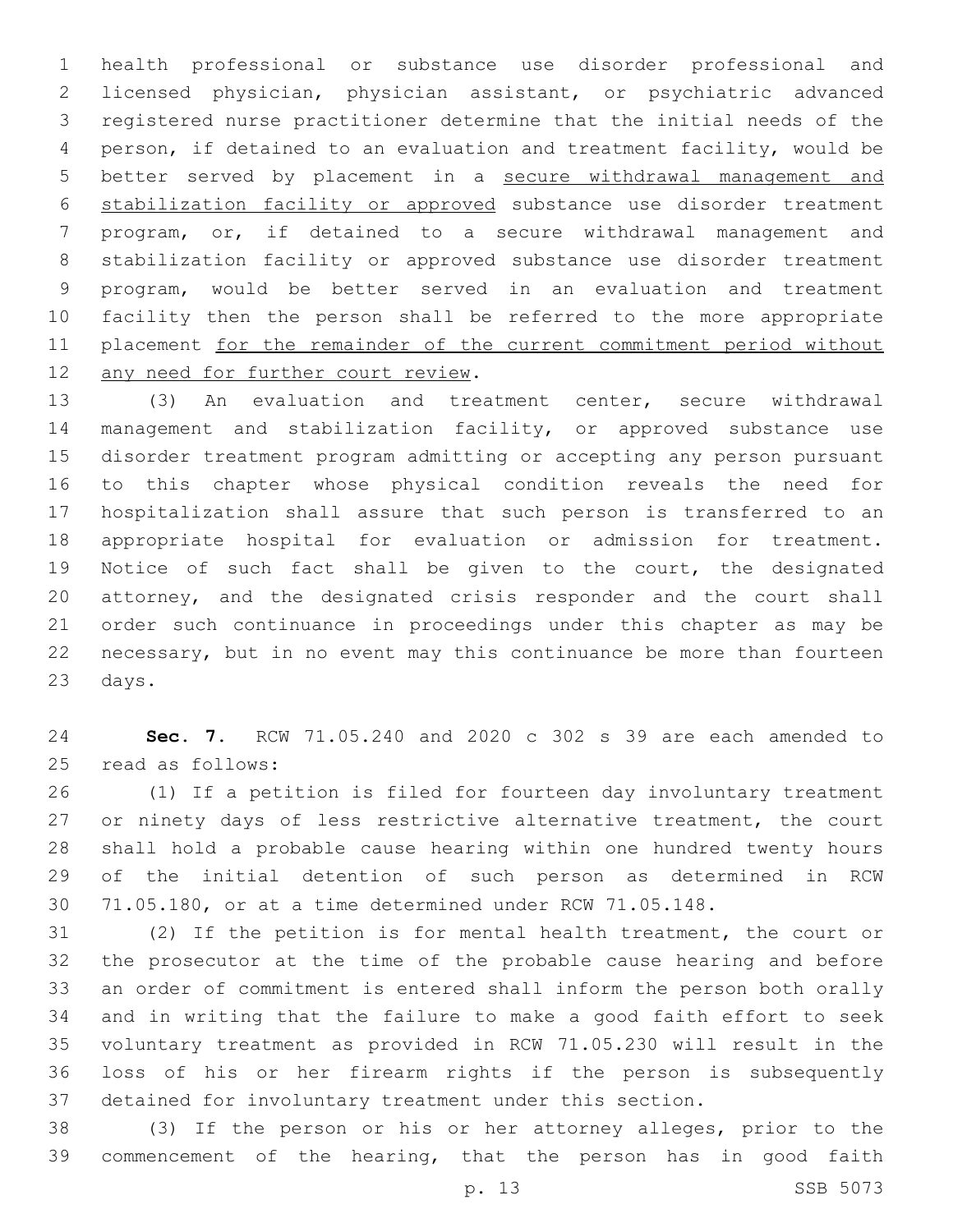volunteered for treatment, the petitioner must show, by preponderance of the evidence, that the person has not in good faith volunteered for appropriate treatment. In order to qualify as a good faith volunteer, the person must abide by procedures and a treatment plan as prescribed by a treatment facility and professional staff.

 (4)(a) Subject to (b) of this subsection, at the conclusion of the probable cause hearing, if the court finds by a preponderance of the evidence that such person, as the result of a behavioral health disorder, presents a likelihood of serious harm, or is gravely disabled, and, after considering less restrictive alternatives to involuntary detention and treatment, finds that no such alternatives 12 are in the best interests of such person or others, the court shall order that such person be detained for involuntary treatment not to exceed fourteen days in a facility licensed or certified to provide treatment by the department or under RCW 71.05.745.

 (b) A court may only order commitment to a secure withdrawal management and stabilization facility or approved substance use disorder treatment program if there is an available facility with 19 adequate space for the person.

 (c) At the conclusion of the probable cause hearing, if the court 21 finds by a preponderance of the evidence that such person, as the result of a behavioral health disorder, presents a likelihood of serious harm or is gravely disabled, but that treatment in a less restrictive setting than detention is in the best interest of such person or others, the court shall order an appropriate less restrictive alternative course of treatment for up to ninety days.

 (d) If the court finds by a preponderance of the evidence that such person, as the result of a behavioral health disorder, is in need of assisted outpatient behavioral health treatment, and that the person does not present a likelihood of serious harm and is not gravely disabled, the court shall order an appropriate less restrictive alternative course of treatment for up to ninety days.

 (5) An order for less restrictive alternative treatment must name the behavioral health service provider responsible for identifying the services the person will receive in accordance with RCW 71.05.585, and must include a requirement that the person cooperate with the treatment recommendations of the behavioral health service 38 provider.

 (6) The court shall notify the person orally and in writing that if involuntary treatment is sought beyond the fourteen-day inpatient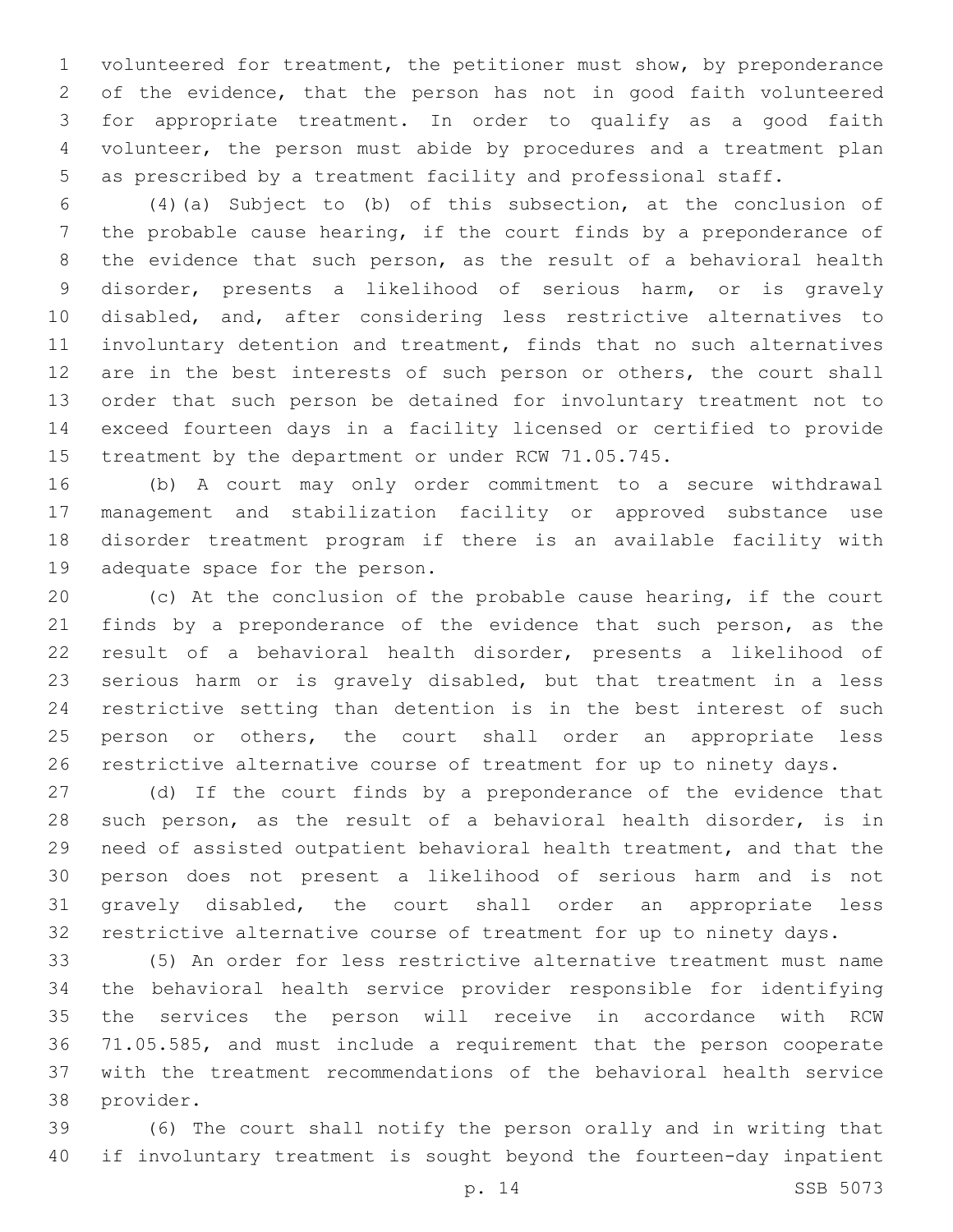or ninety-day less restrictive treatment period, the person has the right to a full hearing or jury trial under RCW 71.05.310. If the commitment is for mental health treatment, the court shall also notify the person orally and in writing that the person is barred from the possession of firearms and that the prohibition remains in effect until a court restores his or her right to possess a firearm 7 under RCW 9.41.047.

 (7) If the court does not issue an order to detain a person under this section, the court shall issue an order to dismiss the petition.

 (8) Nothing in this section precludes the court from subsequently modifying the terms of an order for less restrictive alternative treatment under RCW 71.05.590(3).

 **Sec. 8.** RCW 71.05.240 and 2020 c 302 s 40 are each amended to read as follows:14

 (1) If a petition is filed for fourteen day involuntary treatment 16 or ninety days of less restrictive alternative treatment, the court shall hold a probable cause hearing within one hundred twenty hours of the initial detention of such person as determined in RCW 71.05.180, or at a time determined under RCW 71.05.148.

 (2) If the petition is for mental health treatment, the court or the prosecutor at the time of the probable cause hearing and before an order of commitment is entered shall inform the person both orally and in writing that the failure to make a good faith effort to seek voluntary treatment as provided in RCW 71.05.230 will result in the loss of his or her firearm rights if the person is subsequently detained for involuntary treatment under this section.

 (3) If the person or his or her attorney alleges, prior to the commencement of the hearing, that the person has in good faith volunteered for treatment, the petitioner must show, by preponderance of the evidence, that the person has not in good faith volunteered for appropriate treatment. In order to qualify as a good faith volunteer, the person must abide by procedures and a treatment plan as prescribed by a treatment facility and professional staff.

 (4)(a) At the conclusion of the probable cause hearing, if the 35 court finds by a preponderance of the evidence that such person, as the result of a behavioral health disorder, presents a likelihood of serious harm, or is gravely disabled, and, after considering less restrictive alternatives to involuntary detention and treatment, finds that no such alternatives are in the best interests of such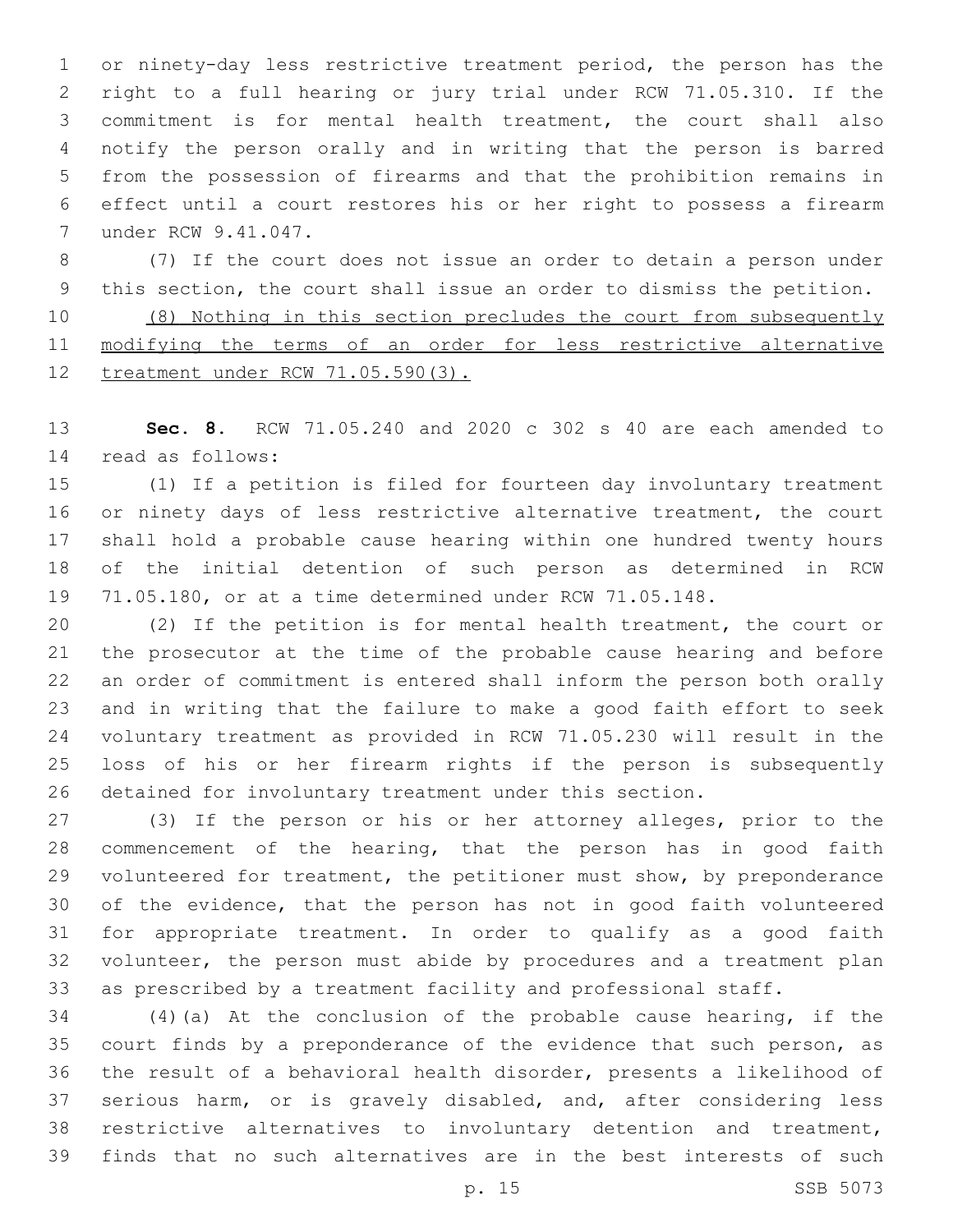person or others, the court shall order that such person be detained for involuntary treatment not to exceed fourteen days in a facility licensed or certified to provide treatment by the department or under RCW 71.05.745.4

 (b) At the conclusion of the probable cause hearing, if the court finds by a preponderance of the evidence that such person, as the result of a behavioral health disorder, presents a likelihood of serious harm or is gravely disabled, but that treatment in a less restrictive setting than detention is in the best interest of such person or others, the court shall order an appropriate less restrictive alternative course of treatment for up to ninety days.

 (c) If the court finds by a preponderance of the evidence that such person, as the result of a behavioral health disorder, is in need of assisted outpatient behavioral health treatment, and that the person does not present a likelihood of serious harm and is not gravely disabled, the court shall order an appropriate less restrictive alternative course of treatment for up to ninety days.

 (5) An order for less restrictive alternative treatment must name the behavioral health service provider responsible for identifying the services the person will receive in accordance with RCW 71.05.585, and must include a requirement that the person cooperate with the treatment recommendations of the behavioral health service 23 provider.

 (6) The court shall notify the person orally and in writing that if involuntary treatment is sought beyond the fourteen-day inpatient or ninety-day less restrictive treatment period, such person has the right to a full hearing or jury trial under RCW 71.05.310. If the commitment is for mental health treatment, the court shall also notify the person orally and in writing that the person is barred from the possession of firearms and that the prohibition remains in effect until a court restores his or her right to possess a firearm 32 under RCW 9.41.047.

 (7) If the court does not issue an order to detain a person under this section, the court shall issue an order to dismiss the petition. (8) Nothing in this section precludes the court from subsequently modifying the terms of an order for less restrictive alternative treatment under RCW 71.05.590(3).

 **Sec. 9.** RCW 71.05.320 and 2020 c 302 s 45 are each amended to 39 read as follows: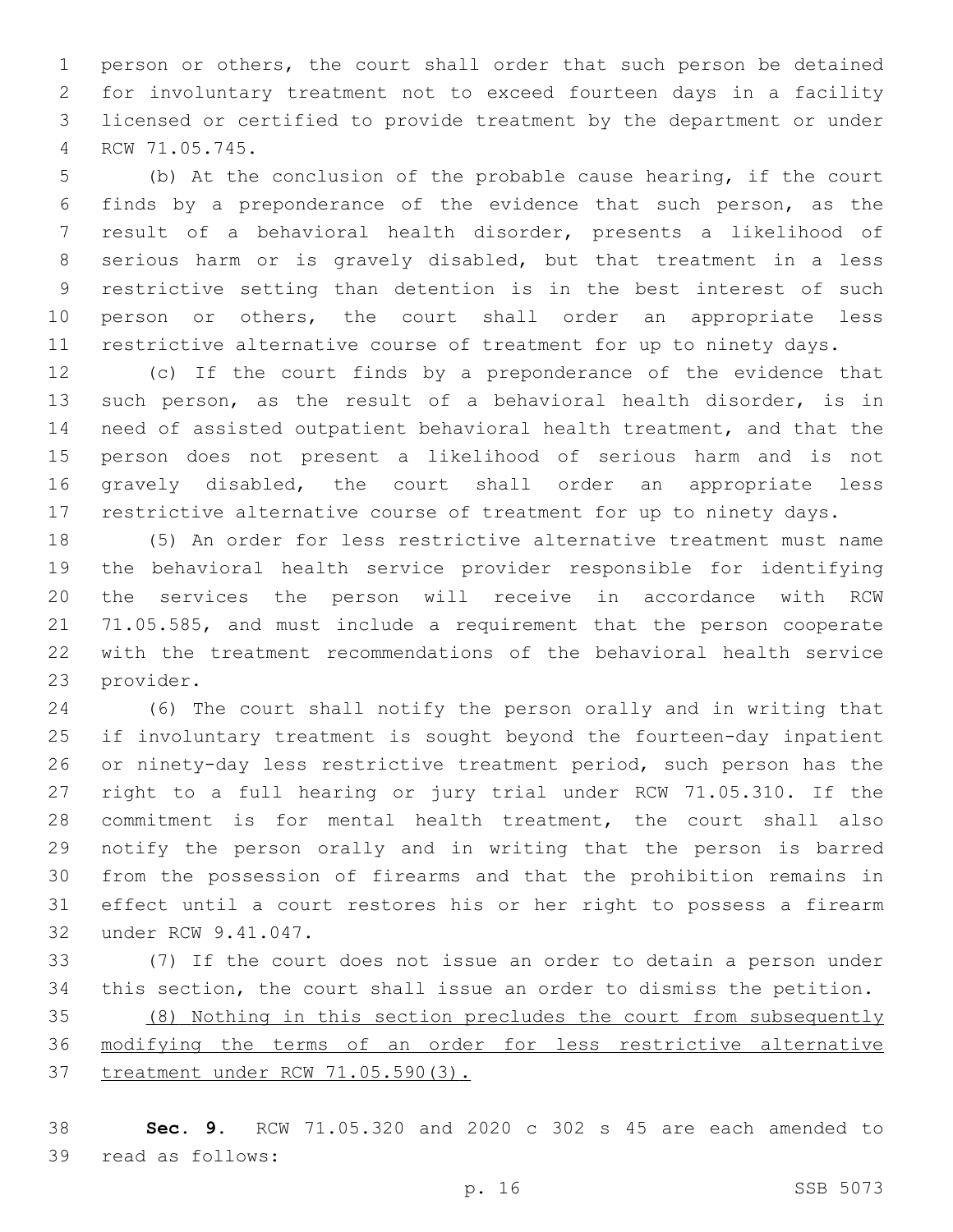(1)(a) Subject to (b) of this subsection, if the court or jury finds that grounds set forth in RCW 71.05.280 have been proven and that the best interests of the person or others will not be served by a less restrictive treatment which is an alternative to detention, the court shall remand him or her to the custody of the department of social and health services or to a facility certified for ninety day treatment by the department for a further period of intensive treatment not to exceed ninety days from the date of judgment.

 (b) If the order for inpatient treatment is based on a substance use disorder, treatment must take place at an approved substance use disorder treatment program. The court may only enter an order for commitment based on a substance use disorder if there is an available approved substance use disorder treatment program with adequate space 14 for the person.

 (c) If the grounds set forth in RCW 71.05.280(3) are the basis of commitment, then the period of treatment may be up to but not exceed one hundred eighty days from the date of judgment to the custody of the department of social and health services or to a facility certified for one hundred eighty-day treatment by the department or 20 under RCW 71.05.745.

 (2) If the court or jury finds that grounds set forth in RCW 71.05.280 have been proven, but finds that treatment less restrictive than detention will be in the best interest of the person or others, then the court shall remand him or her to the custody of the department of social and health services or to a facility certified for ninety day treatment by the department or to a less restrictive alternative for a further period of less restrictive treatment not to exceed ninety days from the date of judgment. If the grounds set forth in RCW 71.05.280(3) are the basis of commitment, then the period of treatment may be up to but not exceed one hundred eighty days from the date of judgment. If the court or jury finds that the grounds set forth in RCW 71.05.280(5) have been proven, and provide 33 the only basis for commitment, the court must enter an order for less restrictive alternative treatment for up to ninety days from the date of judgment and may not order inpatient treatment.

 (3) An order for less restrictive alternative treatment entered under subsection (2) of this section must name the behavioral health service provider responsible for identifying the services the person will receive in accordance with RCW 71.05.585, and must include a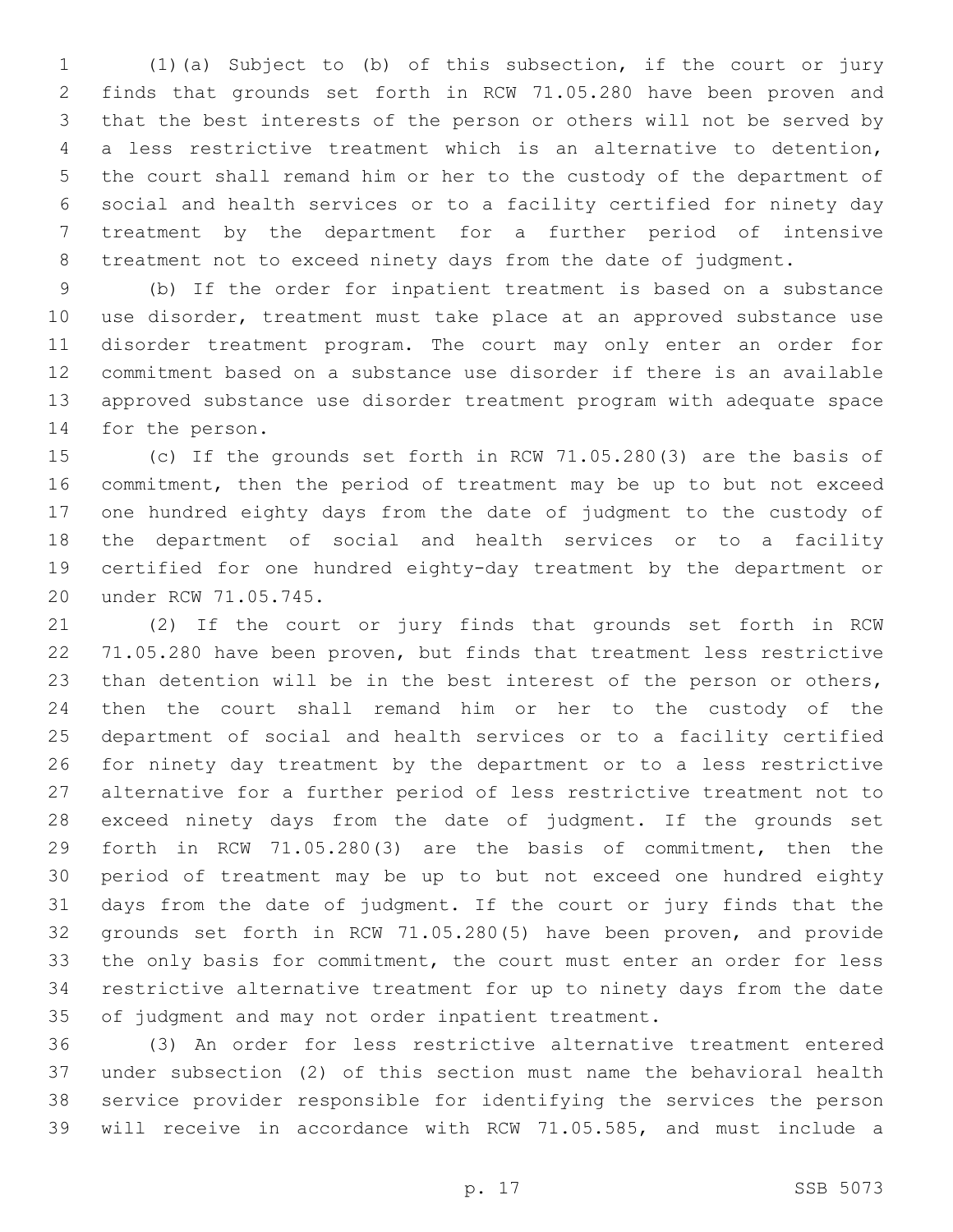requirement that the person cooperate with the services planned by 2 the behavioral health service provider.

 (4) The person shall be released from involuntary treatment at the expiration of the period of commitment imposed under subsection (1) or (2) of this section unless the superintendent or professional person in charge of the facility in which he or she is confined, or in the event of a less restrictive alternative, the designated crisis responder, files a new petition for involuntary treatment on the 9 grounds that the committed person:

 (a) During the current period of court ordered treatment: (i) Has threatened, attempted, or inflicted physical harm upon the person of 12 another, or substantial damage upon the property of another, and (ii) as a result of a behavioral health disorder or developmental disability presents a likelihood of serious harm; or

 (b) Was taken into custody as a result of conduct in which he or she attempted or inflicted serious physical harm upon the person of another, and continues to present, as a result of a behavioral health disorder or developmental disability, a likelihood of serious harm; 19 or

 (c)(i) Is in custody pursuant to RCW 71.05.280(3) and as a result of a behavioral health disorder or developmental disability continues to present a substantial likelihood of repeating acts similar to the charged criminal behavior, when considering the person's life history, progress in treatment, and the public safety.

 (ii) In cases under this subsection where the court has made an affirmative special finding under RCW 71.05.280(3)(b), the commitment shall continue for up to an additional one hundred eighty-day period whenever the petition presents prima facie evidence that the person continues to suffer from a behavioral health disorder or developmental disability that results in a substantial likelihood of committing acts similar to the charged criminal behavior, unless the person presents proof through an admissible expert opinion that the person's condition has so changed such that the behavioral health disorder or developmental disability no longer presents a substantial likelihood of the person committing acts similar to the charged criminal behavior. The initial or additional commitment period may include transfer to a specialized program of intensive support and treatment, which may be initiated prior to or after discharge from 39 the state hospital; or

40 (d) Continues to be gravely disabled; or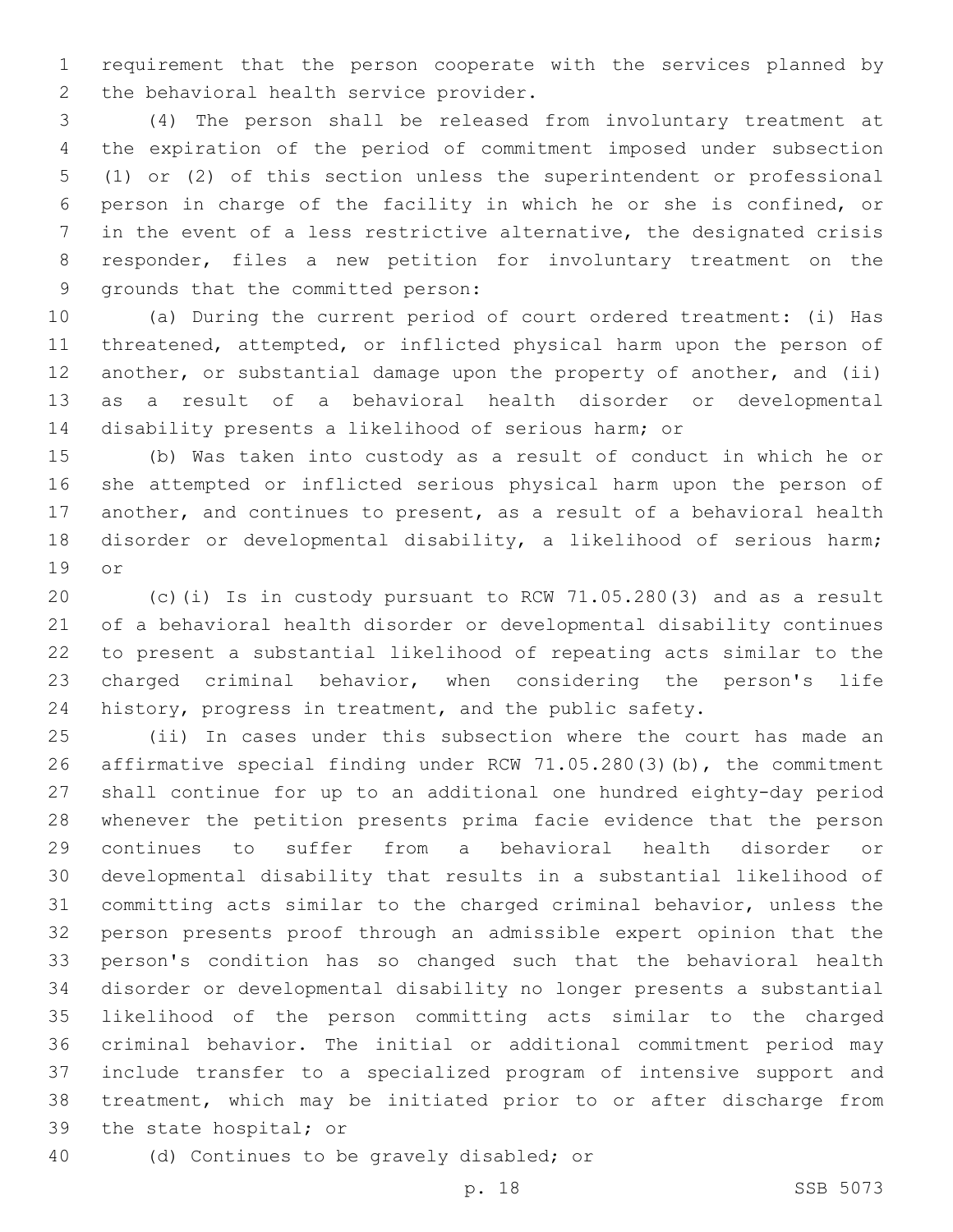(e) Is in need of assisted outpatient behavioral health 2 treatment.

 If the conduct required to be proven in (b) and (c) of this subsection was found by a judge or jury in a prior trial under this chapter, it shall not be necessary to prove such conduct again.

 If less restrictive alternative treatment is sought, the petition shall set forth any recommendations for less restrictive alternative 8 treatment services.

 (5) A new petition for involuntary treatment filed under subsection (4) of this section shall be filed and heard in the superior court of the county of the facility which is filing the new petition for involuntary treatment unless good cause is shown for a change of venue. The cost of the proceedings shall be borne by the 14 state.

 (6)(a) The hearing shall be held as provided in RCW 71.05.310, and if the court or jury finds that the grounds for additional confinement as set forth in this section are present, subject to subsection (1)(b) of this section, the court may order the committed person returned for an additional period of treatment not to exceed one hundred eighty days from the date of judgment, except as provided in subsection (7) of this section. If the court's order is based solely on the grounds identified in subsection (4)(e) of this section, the court may enter an order for less restrictive alternative treatment not to exceed one hundred eighty days from the 25 date of judgment, and may not enter an order for inpatient treatment. An order for less restrictive alternative treatment must name the behavioral health service provider responsible for identifying the services the person will receive in accordance with RCW 71.05.585, and must include a requirement that the person cooperate with the services planned by the behavioral health service provider.

 (b) At the end of the one hundred eighty-day period of commitment, or one-year period of commitment if subsection (7) of this section applies, the committed person shall be released unless a petition for an additional one hundred eighty-day period of continued treatment is filed and heard in the same manner as provided in this section. Successive one hundred eighty-day commitments are permissible on the same grounds and pursuant to the same procedures as the original one hundred eighty-day commitment.

 (7) An order for less restrictive treatment entered under subsection (6) of this section may be for up to one year when the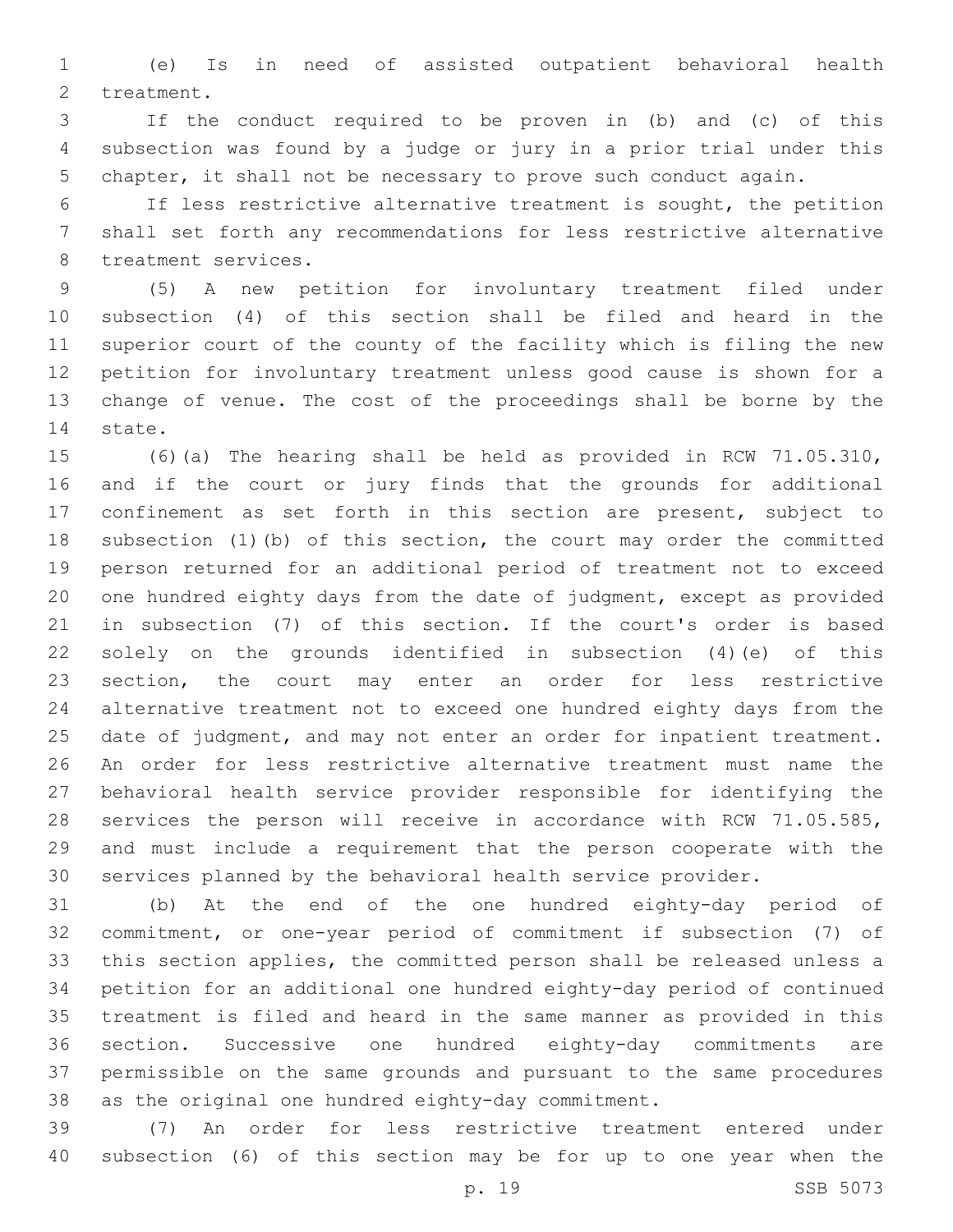person's previous commitment term was for intensive inpatient 2 treatment in a state hospital.

 (8) No person committed as provided in this section may be detained unless a valid order of commitment is in effect. No order of commitment can exceed one hundred eighty days in length except as provided in subsection (7) of this section.6

 (9) Nothing in this section precludes the court from subsequently modifying the terms of an order for less restrictive alternative 9 treatment under RCW 71.05.590(3).

 **Sec. 10.** RCW 71.05.320 and 2020 c 302 s 46 are each amended to read as follows:11

 (1) If the court or jury finds that grounds set forth in RCW 71.05.280 have been proven and that the best interests of the person or others will not be served by a less restrictive treatment which is an alternative to detention, the court shall remand him or her to the custody of the department of social and health services or to a facility certified for ninety day treatment by the department for a further period of intensive treatment not to exceed ninety days from 19 the date of judgment.

 If the order for inpatient treatment is based on a substance use disorder, treatment must take place at an approved substance use disorder treatment program. If the grounds set forth in RCW 71.05.280(3) are the basis of commitment, then the period of treatment may be up to but not exceed one hundred eighty days from the date of judgment to the custody of the department of social and health services or to a facility certified for one hundred eighty-day treatment by the department or under RCW 71.05.745.

 (2) If the court or jury finds that grounds set forth in RCW 71.05.280 have been proven, but finds that treatment less restrictive than detention will be in the best interest of the person or others, then the court shall remand him or her to the custody of the department of social and health services or to a facility certified for ninety day treatment by the department or to a less restrictive alternative for a further period of less restrictive treatment not to exceed ninety days from the date of judgment. If the grounds set forth in RCW 71.05.280(3) are the basis of commitment, then the period of treatment may be up to but not exceed one hundred eighty days from the date of judgment. If the court or jury finds that the grounds set forth in RCW 71.05.280(5) have been proven, and provide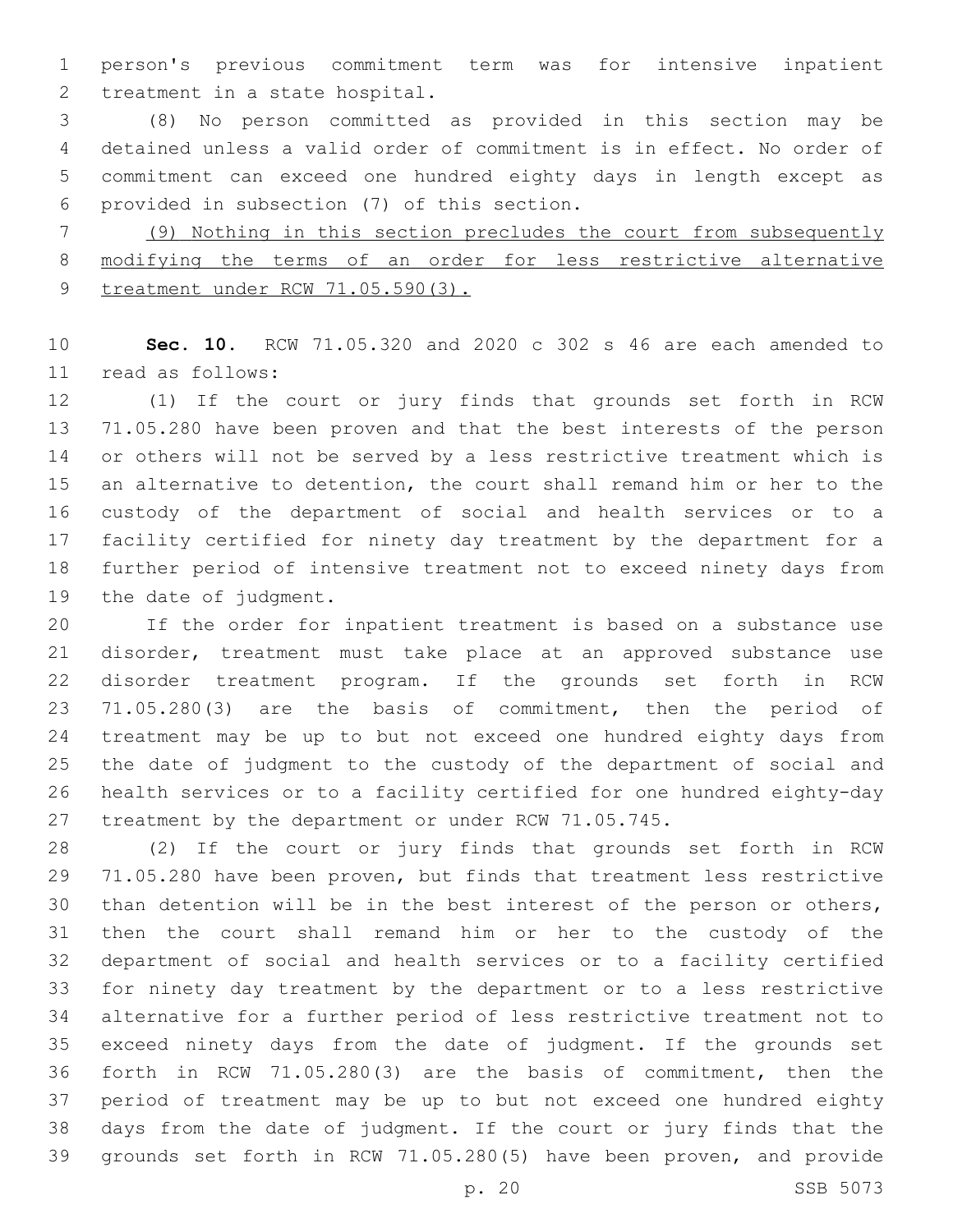the only basis for commitment, the court must enter an order for less restrictive alternative treatment for up to ninety days from the date 3 of judgment and may not order inpatient treatment.

 (3) An order for less restrictive alternative treatment entered under subsection (2) of this section must name the behavioral health service provider responsible for identifying the services the person will receive in accordance with RCW 71.05.585, and must include a requirement that the person cooperate with the services planned by 9 the behavioral health service provider.

 (4) The person shall be released from involuntary treatment at the expiration of the period of commitment imposed under subsection (1) or (2) of this section unless the superintendent or professional person in charge of the facility in which he or she is confined, or in the event of a less restrictive alternative, the designated crisis responder, files a new petition for involuntary treatment on the 16 grounds that the committed person:

 (a) During the current period of court ordered treatment: (i) Has threatened, attempted, or inflicted physical harm upon the person of 19 another, or substantial damage upon the property of another, and (ii) as a result of a behavioral health disorder or developmental disability presents a likelihood of serious harm; or

 (b) Was taken into custody as a result of conduct in which he or she attempted or inflicted serious physical harm upon the person of another, and continues to present, as a result of a behavioral health disorder or developmental disability, a likelihood of serious harm; or

 (c)(i) Is in custody pursuant to RCW 71.05.280(3) and as a result of a behavioral health disorder or developmental disability continues to present a substantial likelihood of repeating acts similar to the charged criminal behavior, when considering the person's life history, progress in treatment, and the public safety.

 (ii) In cases under this subsection where the court has made an affirmative special finding under RCW 71.05.280(3)(b), the commitment shall continue for up to an additional one hundred eighty-day period whenever the petition presents prima facie evidence that the person continues to suffer from a behavioral health disorder or developmental disability that results in a substantial likelihood of committing acts similar to the charged criminal behavior, unless the person presents proof through an admissible expert opinion that the person's condition has so changed such that the behavioral health

p. 21 SSB 5073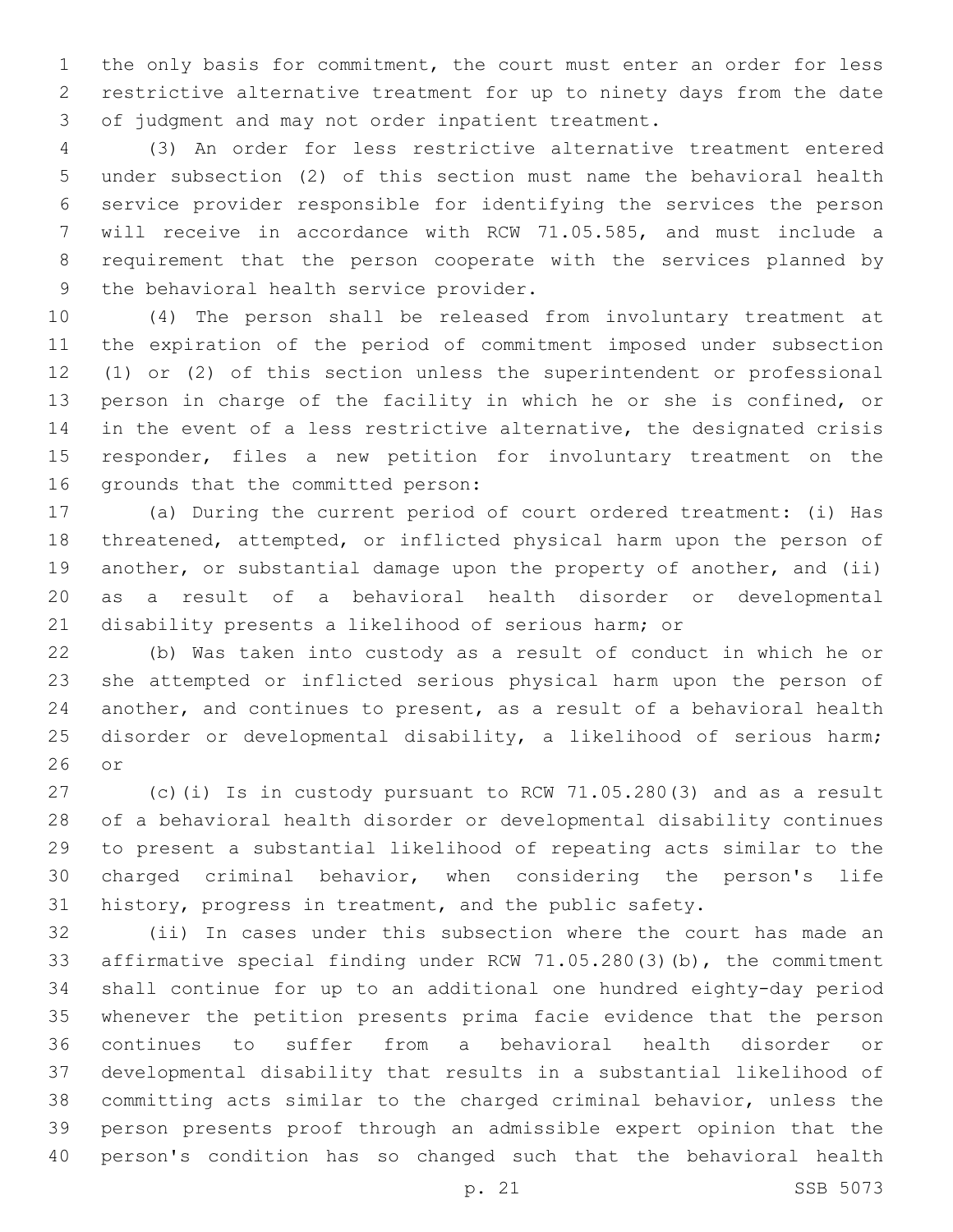disorder or developmental disability no longer presents a substantial likelihood of the person committing acts similar to the charged criminal behavior. The initial or additional commitment period may include transfer to a specialized program of intensive support and treatment, which may be initiated prior to or after discharge from 6 the state hospital; or

(d) Continues to be gravely disabled; or7

 (e) Is in need of assisted outpatient behavioral health 9 treatment.

 If the conduct required to be proven in (b) and (c) of this subsection was found by a judge or jury in a prior trial under this chapter, it shall not be necessary to prove such conduct again.

 If less restrictive alternative treatment is sought, the petition shall set forth any recommendations for less restrictive alternative 15 treatment services.

 (5) A new petition for involuntary treatment filed under subsection (4) of this section shall be filed and heard in the superior court of the county of the facility which is filing the new petition for involuntary treatment unless good cause is shown for a change of venue. The cost of the proceedings shall be borne by the 21 state.

 (6)(a) The hearing shall be held as provided in RCW 71.05.310, and if the court or jury finds that the grounds for additional confinement as set forth in this section are present, the court may order the committed person returned for an additional period of treatment not to exceed one hundred eighty days from the date of judgment, except as provided in subsection (7) of this section. If the court's order is based solely on the grounds identified in subsection (4)(e) of this section, the court may enter an order for less restrictive alternative treatment not to exceed one hundred eighty days from the date of judgment, and may not enter an order for inpatient treatment. An order for less restrictive alternative treatment must name the behavioral health service provider responsible for identifying the services the person will receive in accordance with RCW 71.05.585, and must include a requirement that the person cooperate with the services planned by the behavioral 37 health service provider.

 (b) At the end of the one hundred eighty-day period of commitment, or one-year period of commitment if subsection (7) of this section applies, the committed person shall be released unless a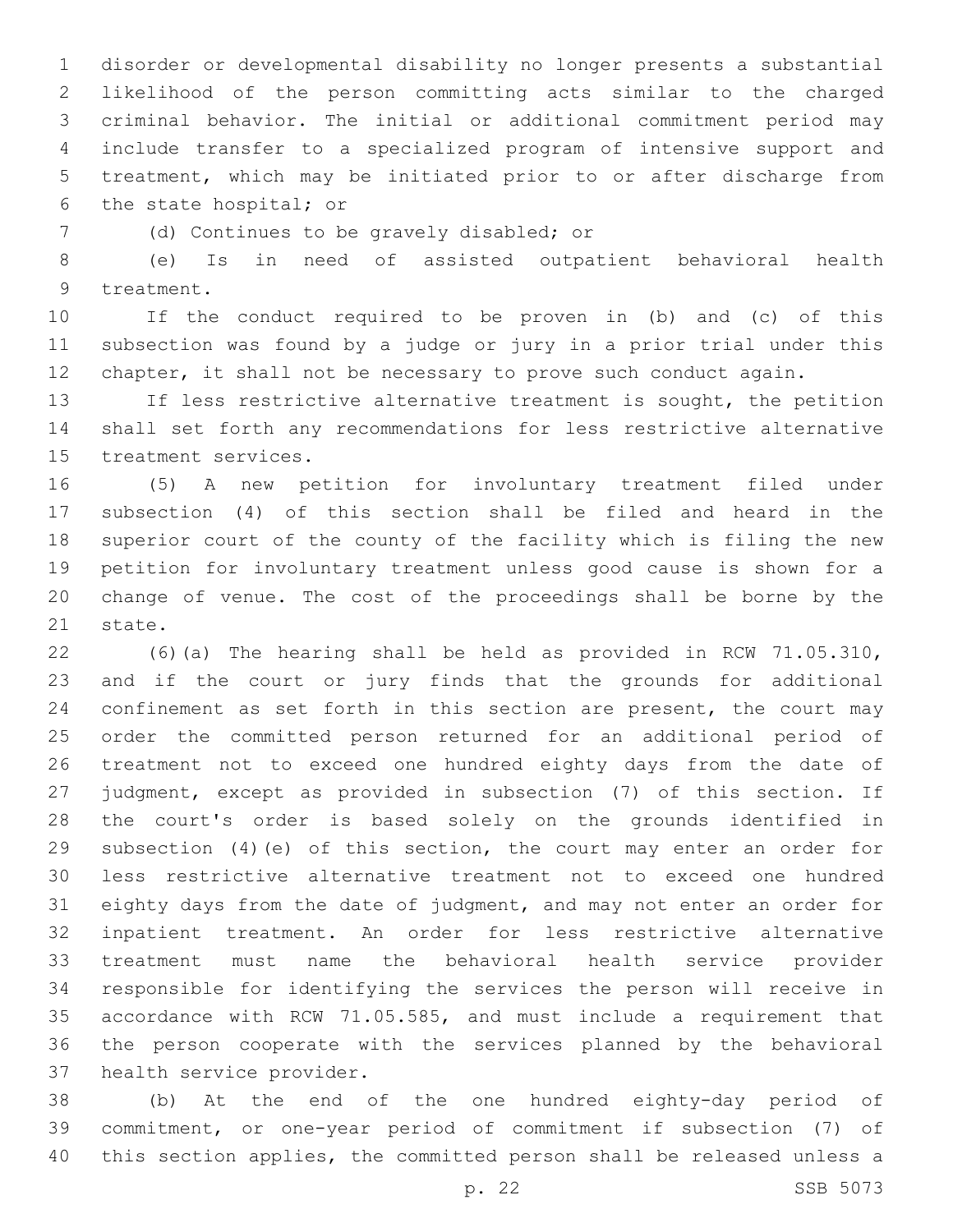petition for an additional one hundred eighty-day period of continued treatment is filed and heard in the same manner as provided in this section. Successive one hundred eighty-day commitments are permissible on the same grounds and pursuant to the same procedures 5 as the original one hundred eighty-day commitment.

 (7) An order for less restrictive treatment entered under subsection (6) of this section may be for up to one year when the person's previous commitment term was for intensive inpatient 9 treatment in a state hospital.

 (8) No person committed as provided in this section may be detained unless a valid order of commitment is in effect. No order of commitment can exceed one hundred eighty days in length except as 13 provided in subsection (7) of this section.

 (9) Nothing in this section precludes the court from subsequently modifying the terms of an order for less restrictive alternative treatment under RCW 71.05.590(3).

 **Sec. 11.** RCW 71.05.340 and 2018 c 201 s 3017 are each amended to 18 read as follows:

 (1)(a) When, in the opinion of the superintendent or the professional person in charge of the hospital or facility providing involuntary treatment, the committed person can be appropriately served by outpatient treatment prior to or at the expiration of the period of commitment, then such outpatient care may be required as a 24 term of conditional release for a period which, when ((added to the)) 25 combined with the number of days the person has spent in inpatient 26 treatment ((period)), shall not exceed ((the period of commitment)) 27 90 days if the underlying commitment was for a period of 14 or 90 days, or 180 days if the underlying commitment was for a period of 29 180 days. If the facility or agency designated to provide outpatient treatment is other than the facility providing involuntary treatment, the outpatient facility so designated must agree in writing to assume such responsibility. A copy of the terms of conditional release shall be given to the patient, the designated crisis responder in the county in which the patient is to receive outpatient treatment, and 35 to the court of original commitment.

 (b) Before a person committed under grounds set forth in RCW 71.05.280(3) or 71.05.320(4)(c) is conditionally released under (a) of this subsection, the superintendent or professional person in charge of the hospital or facility providing involuntary treatment

p. 23 SSB 5073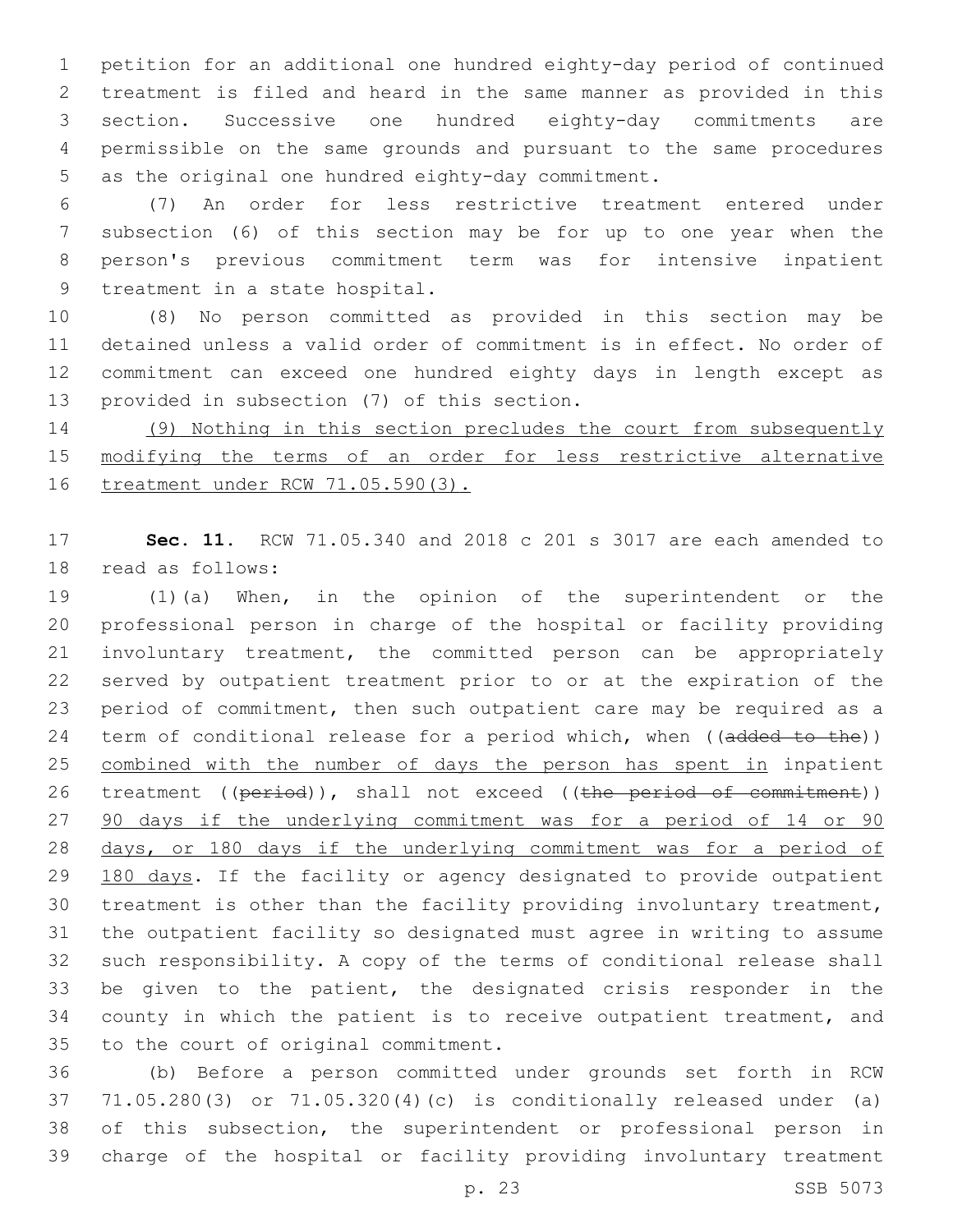shall in writing notify the prosecuting attorney of the county in which the criminal charges against the committed person were dismissed, of the decision to conditionally release the person. Notice and a copy of the terms of conditional release shall be provided at least thirty days before the person is released from inpatient care. Within twenty days after receiving notice, the prosecuting attorney may petition the court in the county that issued the commitment order to hold a hearing to determine whether the person may be conditionally released and the terms of the conditional release. The prosecuting attorney shall provide a copy of the petition to the superintendent or professional person in charge of the hospital or facility providing involuntary treatment, the attorney, if any, and guardian or conservator of the committed person, and the court of original commitment. If the county in which the committed person is to receive outpatient treatment is the same county in which the criminal charges against the committed person were dismissed, then the court shall, upon the motion of the prosecuting attorney, transfer the proceeding to the court in that county. The court shall conduct a hearing on the petition within ten days of the filing of the petition. The committed person shall have 21 the same rights with respect to notice, hearing, and counsel as for an involuntary treatment proceeding, except as set forth in this subsection and except that there shall be no right to jury trial. The issue to be determined at the hearing is whether or not the person may be conditionally released without substantial danger to other persons, or substantial likelihood of committing criminal acts jeopardizing public safety or security. If the court disapproves of 28 the conditional release, it may do so only on the basis of substantial evidence. Pursuant to the determination of the court upon the hearing, the conditional release of the person shall be approved by the court on the same or modified conditions or the person shall be returned for involuntary treatment on an inpatient basis subject to release at the end of the period for which he or she was committed, or otherwise in accordance with the provisions of this 35 chapter.

 (2) The facility or agency designated to provide outpatient care or the secretary of the department of social and health services may modify the conditions for continued release when such modification is in the best interest of the person. Notification of such changes shall be sent to all persons receiving a copy of the original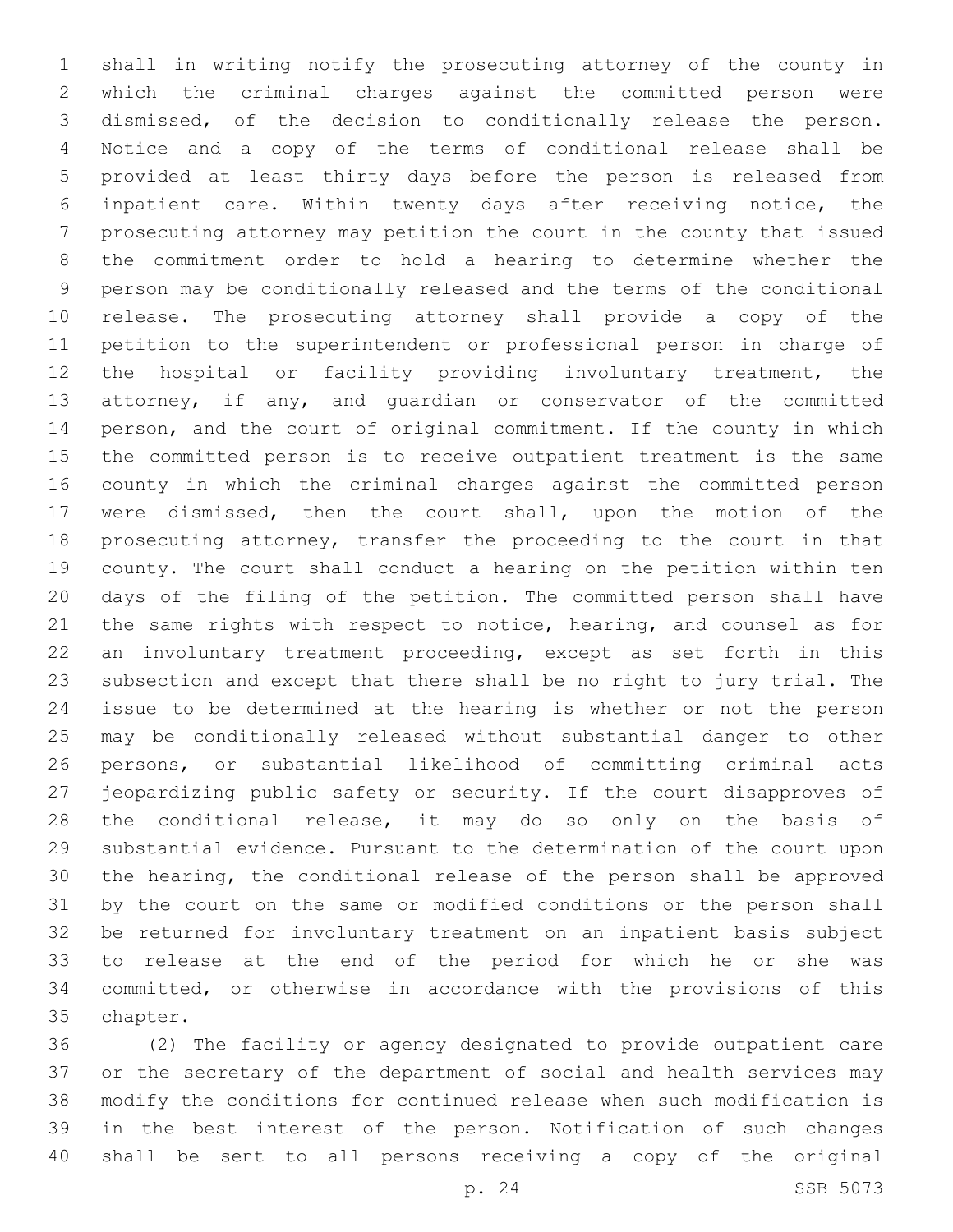1 conditions. Enforcement or revocation proceedings related to a 2 conditional release ((order)) may occur as provided under RCW 71.05.590.3

4 **Sec. 12.** RCW 71.05.585 and 2020 c 302 s 53 are each amended to 5 read as follows: 6 (1) Less restrictive alternative treatment, at a minimum, 7 includes the following services: 8 (a) Assignment of a care coordinator; 9 (b) An intake evaluation with the provider of the less 10 restrictive alternative treatment; 11 (c) A psychiatric evaluation, a substance use disorder 12 evaluation, or both; 13 (d) A schedule of regular contacts with the provider of the 14 ((less restrictive alternative)) treatment services for the duration 15 of the order; 16 (e) A transition plan addressing access to continued services at 17 the expiration of the order; 18 (f) An individual crisis plan; ((and)) 19 (g) Consultation about the formation of a mental health advance

20 directive under chapter 71.32 RCW; and

21 (h) Notification to the care coordinator assigned in (a) of this 22 subsection if reasonable efforts to engage the client fail to produce 23 substantial compliance with court-ordered treatment conditions.

24 (2) Less restrictive alternative treatment may additionally 25 include requirements to participate in the following services:

- 26 (a) Medication management;
- (b) Psychotherapy;27
- (c) Nursing;28
- 29 (d) Substance ((abuse)) use disorder counseling;
- 30 (e) Residential treatment; ((and))
- 31 (f) Support for housing, benefits, education, and employment; and (g) Periodic court review.32

 (3) If the person was provided with involuntary medication under RCW 71.05.215 or pursuant to a judicial order during the involuntary commitment period, the less restrictive alternative treatment order may authorize the less restrictive alternative treatment provider or its designee to administer involuntary antipsychotic medication to the person if the provider has attempted and failed to obtain the informed consent of the person and there is a concurring medical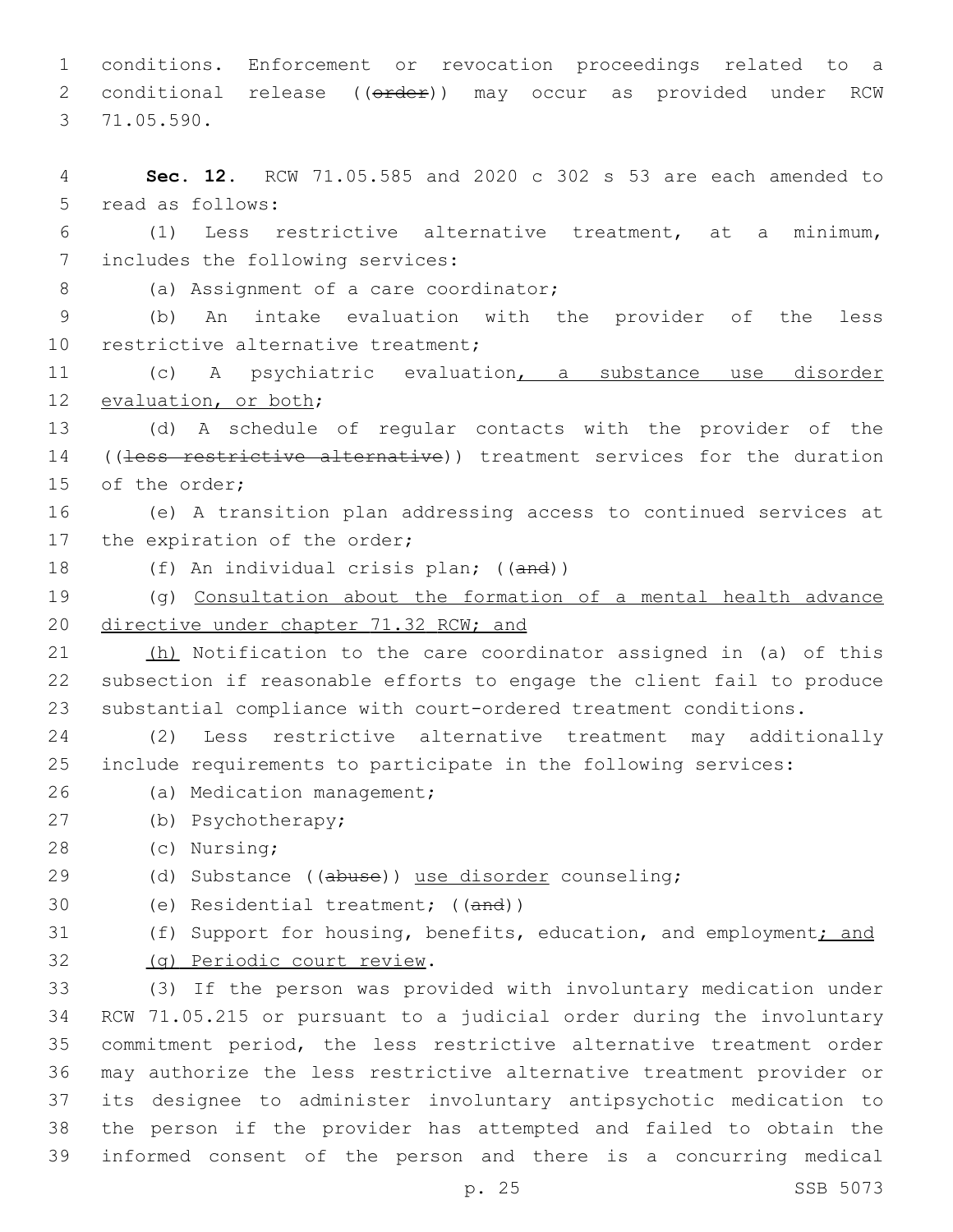opinion approving the medication by a psychiatrist, physician assistant working with a supervising psychiatrist, psychiatric advanced registered nurse practitioner, or physician or physician assistant in consultation with an independent mental health 5 professional with prescribing authority.

 (4) Less restrictive alternative treatment must be administered by a provider that is certified or licensed to provide or coordinate the full scope of services required under the less restrictive alternative order and that has agreed to assume this responsibility.

 (5) The care coordinator assigned to a person ordered to less restrictive alternative treatment must submit an individualized plan for the person's treatment services to the court that entered the order. An initial plan must be submitted as soon as possible following the intake evaluation and a revised plan must be submitted upon any subsequent modification in which a type of service is 16 removed from or added to the treatment plan.

 (6) A care coordinator may disclose information and records related to mental health services pursuant to RCW 70.02.230(2)(k) for purposes of implementing less restrictive alternative treatment.

 (7) For the purpose of this section, "care coordinator" means a clinical practitioner who coordinates the activities of less restrictive alternative treatment. The care coordinator coordinates activities with the designated crisis responders that are necessary for enforcement and continuation of less restrictive alternative orders and is responsible for coordinating service activities with other agencies and establishing and maintaining a therapeutic relationship with the individual on a continuing basis.

 **Sec. 13.** RCW 71.05.590 and 2020 c 302 s 55 are each amended to 29 read as follows:

 (1) Either an agency or facility designated to monitor or provide services under a less restrictive alternative order or conditional 32 release (( $\theta$ rder)), or a designated crisis responder, may take action to enforce, modify, or revoke a less restrictive alternative or 34 conditional release  $((\text{order}))$ . The agency, facility, or designated 35 crisis responder must determine that:

 (a) The person is failing to adhere to the terms and conditions 37 of the court order;

 (b) Substantial deterioration in the person's functioning has 39 occurred;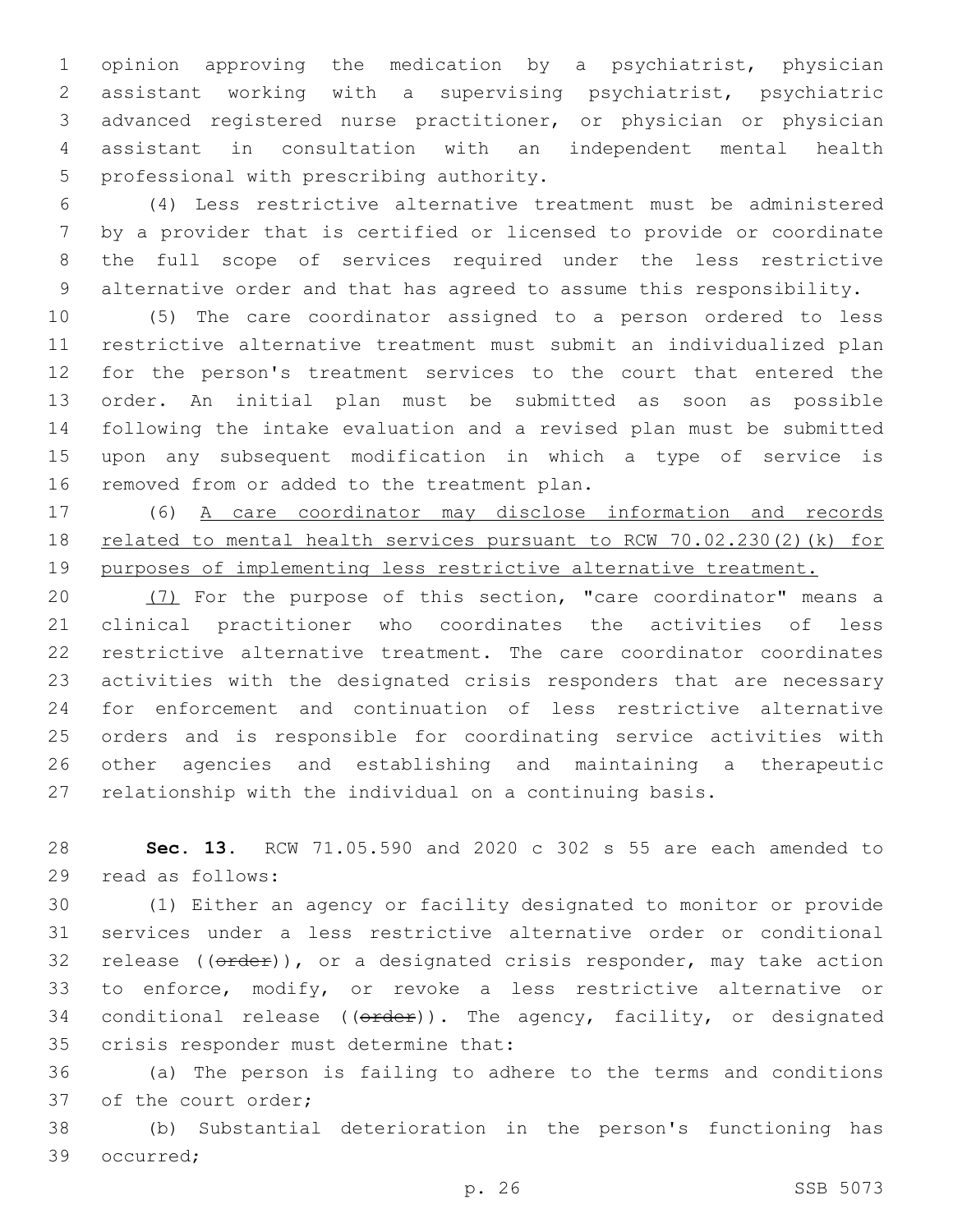(c) There is evidence of substantial decompensation with a reasonable probability that the decompensation can be reversed by 3 further evaluation, intervention, or treatment; or

(d) The person poses a likelihood of serious harm.

 (2) Actions taken under this section must include a flexible range of responses of varying levels of intensity appropriate to the circumstances and consistent with the interests of the individual and 8 the public in personal autonomy, safety, recovery, and compliance. Available actions may include, but are not limited to, any of the 10 following:

 (a) To counsel or advise the person as to their rights and responsibilities under the court order, and to offer appropriate 13 incentives to motivate compliance;

 (b) To increase the intensity of outpatient services provided to 15 the person by increasing the frequency of contacts with the provider, referring the person for an assessment for assertive community 17 services, or by other means;

 (c) To request a court hearing for review and modification of the court order. The request must be made to or by the court with jurisdiction over the order and specify the circumstances that give rise to the request and what modification is being sought. The county prosecutor shall assist the agency or facility in requesting this hearing and issuing an appropriate summons to the person. This subsection does not limit the inherent authority of a treatment 25 provider to alter conditions of treatment for clinical reasons, and is intended to be used only when court intervention is necessary or advisable to secure the person's compliance and prevent 28 decompensation or deterioration;

 (d) To cause the person to be transported by a peace officer, designated crisis responder, or other means to the agency or facility monitoring or providing services under the court order, or to a triage facility, crisis stabilization unit, emergency department, evaluation and treatment facility, secure withdrawal management and stabilization facility with available space, or an approved substance use disorder treatment program with available space. The person may be detained at the facility for up to twelve hours for the purpose of an evaluation to determine whether modification, revocation, or commitment proceedings are necessary and appropriate to stabilize the person and prevent decompensation, deterioration, or physical harm. Temporary detention for evaluation under this subsection is intended

p. 27 SSB 5073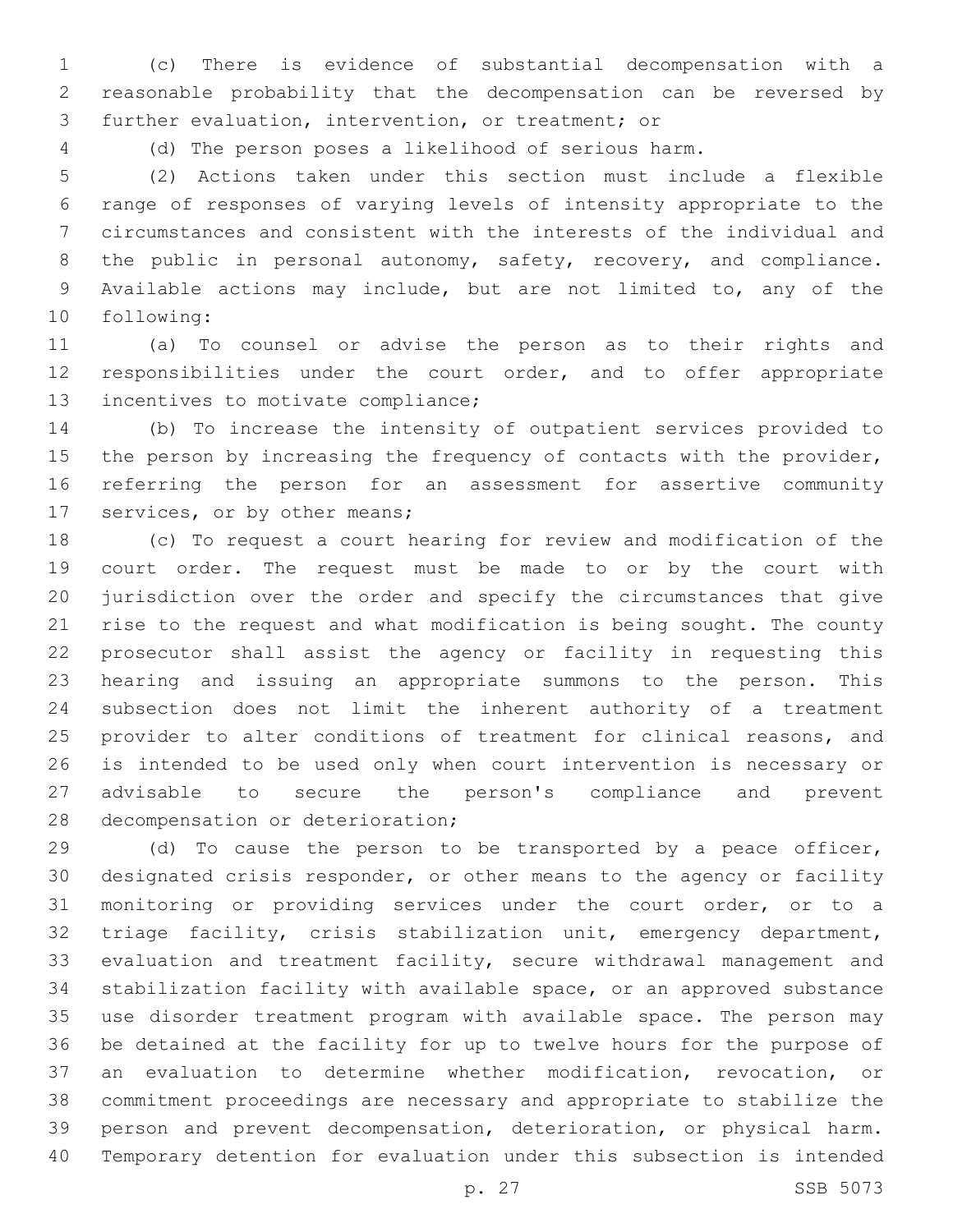to occur only following a pattern of noncompliance or the failure of reasonable attempts at outreach and engagement, and may occur only when in the clinical judgment of a designated crisis responder or the professional person in charge of an agency or facility designated to monitor less restrictive alternative services temporary detention is appropriate. This subsection does not limit the ability or obligation 7 to pursue revocation procedures under subsection  $((+4+))$  (5) of this 8 section in appropriate circumstances; and

9 (e) To initiate revocation procedures under subsection  $((+4))$ 10 (5) of this section or, if the current commitment is solely based on the person being in need of assisted outpatient behavioral health treatment as defined in RCW 71.05.020, initiate initial inpatient 13 detention procedures under subsection  $((+6))$   $(7)$  of this section.

 (3) A court may supervise a person on an order for less 15 restrictive alternative treatment or a conditional release. While the 16 person is under the order, the court may:

(a) Require appearance in court for periodic reviews; and

 (b) Modify the order after considering input from the agency or 19 facility designated to provide or facilitate services. The court may not remand the person into inpatient treatment except as provided under subsection (5) of this section, but may take actions under subsection (2)(a) through (d) of this section.

 (4) The facility or agency designated to provide outpatient treatment shall notify the secretary of the department of social and health services or designated crisis responder when a person fails to adhere to terms and conditions of court ordered treatment or experiences substantial deterioration in his or her condition and, as a result, presents an increased likelihood of serious harm.

29 ( $((4)$ )) (5)(a) Except as provided in subsection  $((46)$ ) (7) of this section, a designated crisis responder or the secretary of the department of social and health services may upon their own motion or notification by the facility or agency designated to provide outpatient care order a person subject to a court order under this chapter to be apprehended and taken into custody and temporary detention in an evaluation and treatment facility, an available secure withdrawal management and stabilization facility with adequate space, or an available approved substance use disorder treatment program with adequate space, in or near the county in which he or she is receiving outpatient treatment. Proceedings under this subsection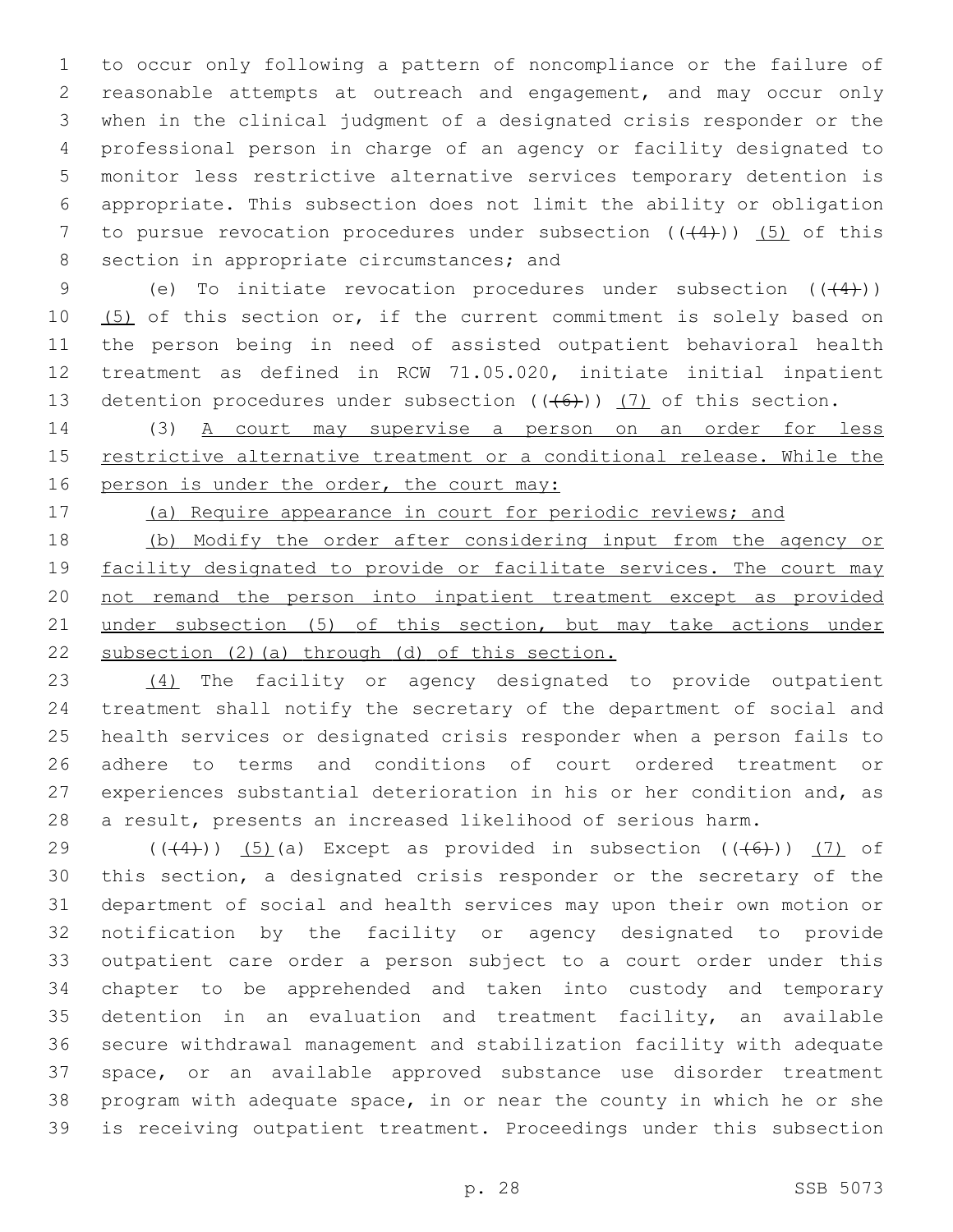1  $((4+))$   $(5)$  may be initiated without ordering the apprehension and 2 detention of the person.

3 (b) Except as provided in subsection  $((+6))$  (7) of this section, 4 a person detained under this subsection  $((+4))$  (5) must be held until such time, not exceeding five days, as a hearing can be scheduled to determine whether or not the person should be returned to the hospital or facility from which he or she had been released. If the person is not detained, the hearing must be scheduled within five days of service on the person. The designated crisis responder or the secretary of the department of social and health services may modify or rescind the order at any time prior to commencement of the 12 court hearing.

 (c) The designated crisis responder or secretary of the department of social and health services shall file a revocation petition and order of apprehension and detention with the court of the county where the person is currently located or being detained. The designated crisis responder shall serve the person and their attorney, guardian, and conservator, if any. The person has the same rights with respect to notice, hearing, and counsel as in any involuntary treatment proceeding, except as specifically set forth in this section. There is no right to jury trial. The venue for proceedings is the county where the petition is filed. Notice of the filing must be provided to the court that originally ordered commitment, if different from the court where the petition for revocation is filed, within two judicial days of the person's 26 detention.

27 (d) Except as provided in subsection  $((+6))$  (7) of this section, the issues for the court to determine are whether: (i) The person 29 adhered to the terms and conditions of the court order; (ii) substantial deterioration in the person's functioning has occurred; (iii) there is evidence of substantial decompensation with a reasonable probability that the decompensation can be reversed by further inpatient treatment; or (iv) there is a likelihood of serious harm; and, if any of the above conditions apply, whether the court should reinstate or modify the person's less restrictive alternative 36 or conditional release ((order)) or order the person's detention for inpatient treatment. The person may waive the court hearing and allow the court to enter a stipulated order upon the agreement of all parties. If the court orders detention for inpatient treatment, the treatment period must be for fourteen days from the revocation

p. 29 SSB 5073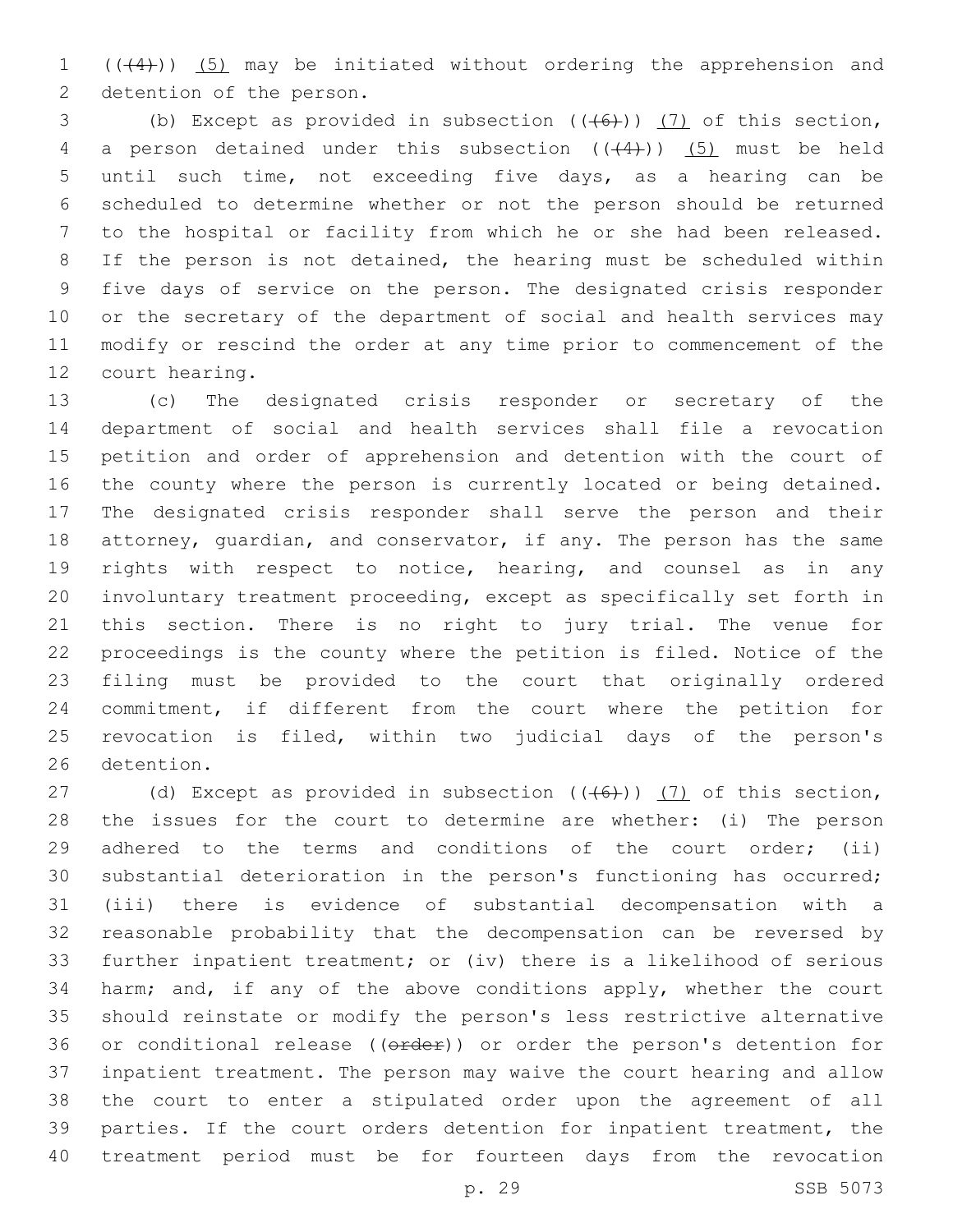hearing if the outpatient order was based on a petition under RCW 71.05.160 or 71.05.230. If the court orders detention for inpatient treatment and the outpatient order was based on a petition under RCW 71.05.290 or 71.05.320, the number of days remaining on the outpatient order must be converted to days of inpatient treatment authorized in the original court order. A court may not issue an order to detain a person for inpatient treatment in a secure withdrawal management and stabilization facility or approved substance use disorder treatment program under this subsection unless there is a secure withdrawal management and stabilization facility or approved substance use disorder treatment program available and with 12 adequate space for the person.

 $((+5+))$  (6) In determining whether or not to take action under 14 this section the designated crisis responder, agency, or facility must consider the factors specified under RCW 71.05.212 and the court must consider the factors specified under RCW 71.05.245 as they apply to the question of whether to enforce, modify, or revoke a court 18 order for involuntary treatment.

 $((+6+))$   $(7)$  (a) If the current commitment is solely based on the person being in need of assisted outpatient behavioral health treatment as defined in RCW 71.05.020, a designated crisis responder may initiate inpatient detention procedures under RCW 71.05.150 or 71.05.153 when appropriate. A designated crisis responder or the secretary may, upon their own motion or notification by the facility or agency designated to provide outpatient care to a person subject to a less restrictive alternative treatment order under RCW 71.05.320 subsequent to an order for assisted outpatient behavioral health treatment entered under RCW 71.05.148, order the person to be apprehended and taken into custody and temporary detention for inpatient evaluation in an evaluation and treatment facility, secure withdrawal management and stabilization facility, or in an approved substance use disorder treatment program, in or near the county in which he or she is receiving outpatient treatment. Proceedings under this subsection may be initiated without ordering the apprehension 35 and detention of the person.

 (b) A person detained under this subsection may be held for evaluation for up to one hundred twenty hours, excluding weekends and holidays, pending a court hearing. If the person is not detained, the hearing must be scheduled within one hundred twenty hours of service on the person. The designated crisis responder or the secretary may

p. 30 SSB 5073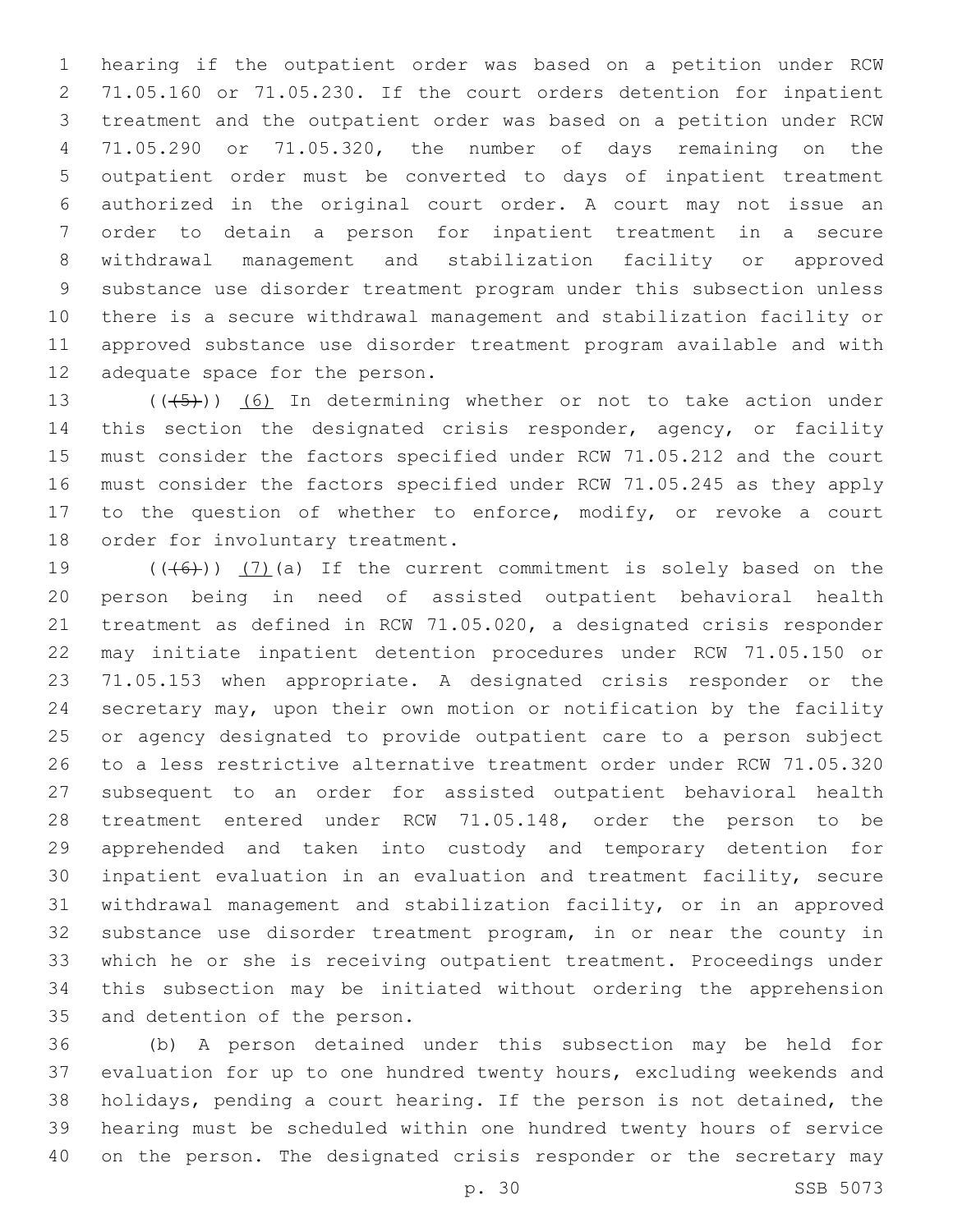modify or rescind the order at any time prior to commencement of the 2 court hearing.

 (c) The issues for the court to determine are whether to continue the detention of the person for inpatient treatment or whether the court should reinstate or modify the person's less restrictive alternative order or order the person's detention for inpatient treatment. To continue detention after the one hundred twenty hour period, the court must find that the person, as a result of a behavioral health disorder, presents a likelihood of serious harm or is gravely disabled and, after considering less restrictive 11 alternatives to involuntary detention and treatment, that no such alternatives are in the best interest of the person or others.

 (d) A court may not issue an order to detain a person for inpatient treatment in a secure withdrawal management and stabilization facility or approved substance use disorder program under this subsection unless there is a secure withdrawal management and stabilization facility or approved substance use disorder treatment program available and with adequate space for the person.

 **Sec. 14.** RCW 71.05.590 and 2020 c 302 s 56 are each amended to 20 read as follows:

 (1) Either an agency or facility designated to monitor or provide services under a less restrictive alternative order or conditional 23 release  $((\text{order}))$ , or a designated crisis responder, may take action to enforce, modify, or revoke a less restrictive alternative or 25 conditional release ( $(\theta \text{rder})$ ). The agency, facility, or designated 26 crisis responder must determine that:

 (a) The person is failing to adhere to the terms and conditions 28 of the court order;

 (b) Substantial deterioration in the person's functioning has 30 occurred:

 (c) There is evidence of substantial decompensation with a reasonable probability that the decompensation can be reversed by further evaluation, intervention, or treatment; or

(d) The person poses a likelihood of serious harm.

 (2) Actions taken under this section must include a flexible range of responses of varying levels of intensity appropriate to the circumstances and consistent with the interests of the individual and the public in personal autonomy, safety, recovery, and compliance.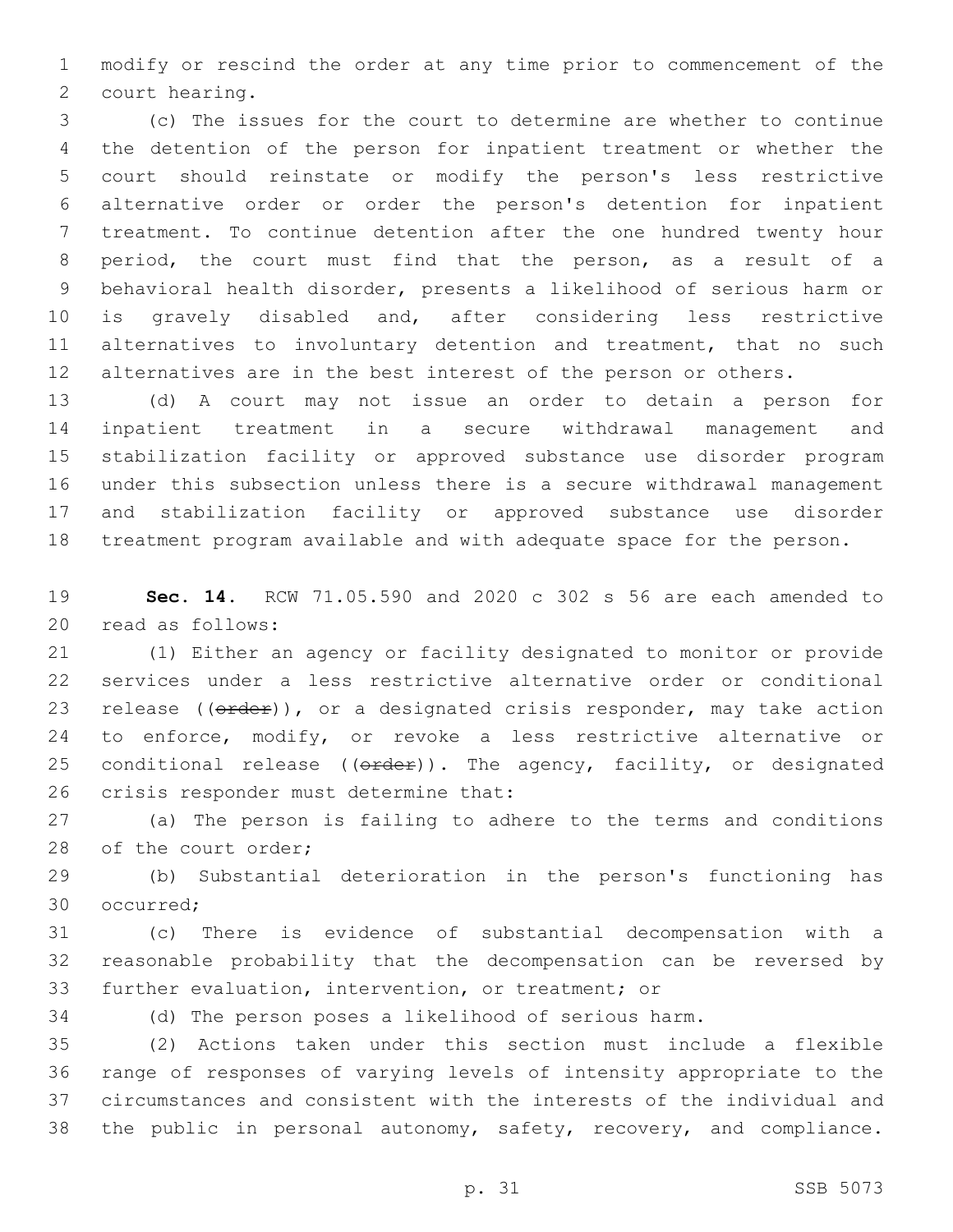Available actions may include, but are not limited to, any of the 2 following:

 (a) To counsel or advise the person as to their rights and responsibilities under the court order, and to offer appropriate 5 incentives to motivate compliance;

 (b) To increase the intensity of outpatient services provided to the person by increasing the frequency of contacts with the provider, referring the person for an assessment for assertive community 9 services, or by other means;

 (c) To request a court hearing for review and modification of the court order. The request must be made to or by the court with jurisdiction over the order and specify the circumstances that give rise to the request and what modification is being sought. The county prosecutor shall assist the agency or facility in requesting this hearing and issuing an appropriate summons to the person. This subsection does not limit the inherent authority of a treatment provider to alter conditions of treatment for clinical reasons, and is intended to be used only when court intervention is necessary or advisable to secure the person's compliance and prevent 20 decompensation or deterioration;

 (d) To cause the person to be transported by a peace officer, designated crisis responder, or other means to the agency or facility monitoring or providing services under the court order, or to a triage facility, crisis stabilization unit, emergency department, evaluation and treatment facility, secure withdrawal management and stabilization facility, or an approved substance use disorder treatment program. The person may be detained at the facility for up to twelve hours for the purpose of an evaluation to determine whether modification, revocation, or commitment proceedings are necessary and appropriate to stabilize the person and prevent decompensation, deterioration, or physical harm. Temporary detention for evaluation under this subsection is intended to occur only following a pattern of noncompliance or the failure of reasonable attempts at outreach and engagement, and may occur only when in the clinical judgment of a designated crisis responder or the professional person in charge of an agency or facility designated to monitor less restrictive alternative services temporary detention is appropriate. This subsection does not limit the ability or obligation to pursue 39 revocation procedures under subsection  $((+4))$   $(5)$  of this section in 40 appropriate circumstances; and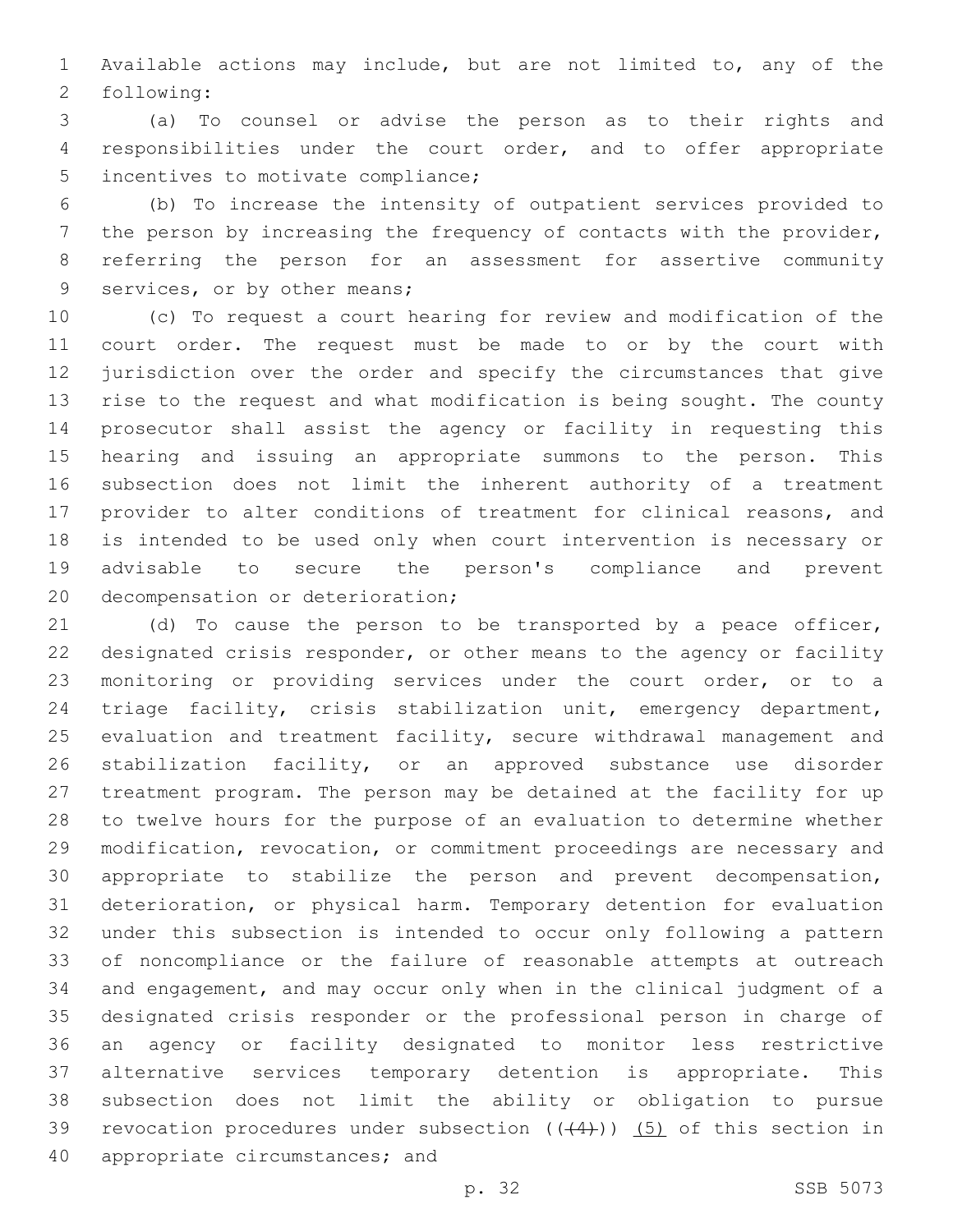1 (e) To initiate revocation procedures under subsection  $((+4))$ 2 (5) of this section or, if the current commitment is solely based on the person being in need of assisted outpatient behavioral health treatment as defined in RCW 71.05.020, initial inpatient detention 5 procedures under subsection  $((+6))$  (7) of this section.

 (3) A court may supervise a person on an order for less restrictive alternative treatment or a conditional release. While the 8 person is under the order, the court may:

(a) Require appearance in court for periodic reviews; and

 (b) Modify the order after considering input from the agency or 11 facility designated to provide or facilitate services. The court may not remand the person into inpatient treatment except as provided 13 under subsection (5) of this section, but may take actions under subsection (2)(a) through (d) of this section.

 (4) The facility or agency designated to provide outpatient treatment shall notify the secretary of the department of social and health services or designated crisis responder when a person fails to adhere to terms and conditions of court ordered treatment or experiences substantial deterioration in his or her condition and, as a result, presents an increased likelihood of serious harm.

 $((+4))$   $(5)$  (a) Except as provided in subsection  $((+6))$   $(7)$  of this section, a designated crisis responder or the secretary of the department of social and health services may upon their own motion or notification by the facility or agency designated to provide outpatient care order a person subject to a court order under this chapter to be apprehended and taken into custody and temporary detention in an evaluation and treatment facility, in a secure withdrawal management and stabilization facility, or in an approved substance use disorder treatment program, in or near the county in which he or she is receiving outpatient treatment. Proceedings under 31 this subsection  $((4+))$  (5) may be initiated without ordering the 32 apprehension and detention of the person.

33 (b) Except as provided in subsection  $((+6+))$  (7) of this section, 34 a person detained under this subsection  $((+4))$   $(5)$  must be held until such time, not exceeding five days, as a hearing can be scheduled to determine whether or not the person should be returned to the hospital or facility from which he or she had been released. If the person is not detained, the hearing must be scheduled within five days of service on the person. The designated crisis responder or the secretary of the department of social and health services may

p. 33 SSB 5073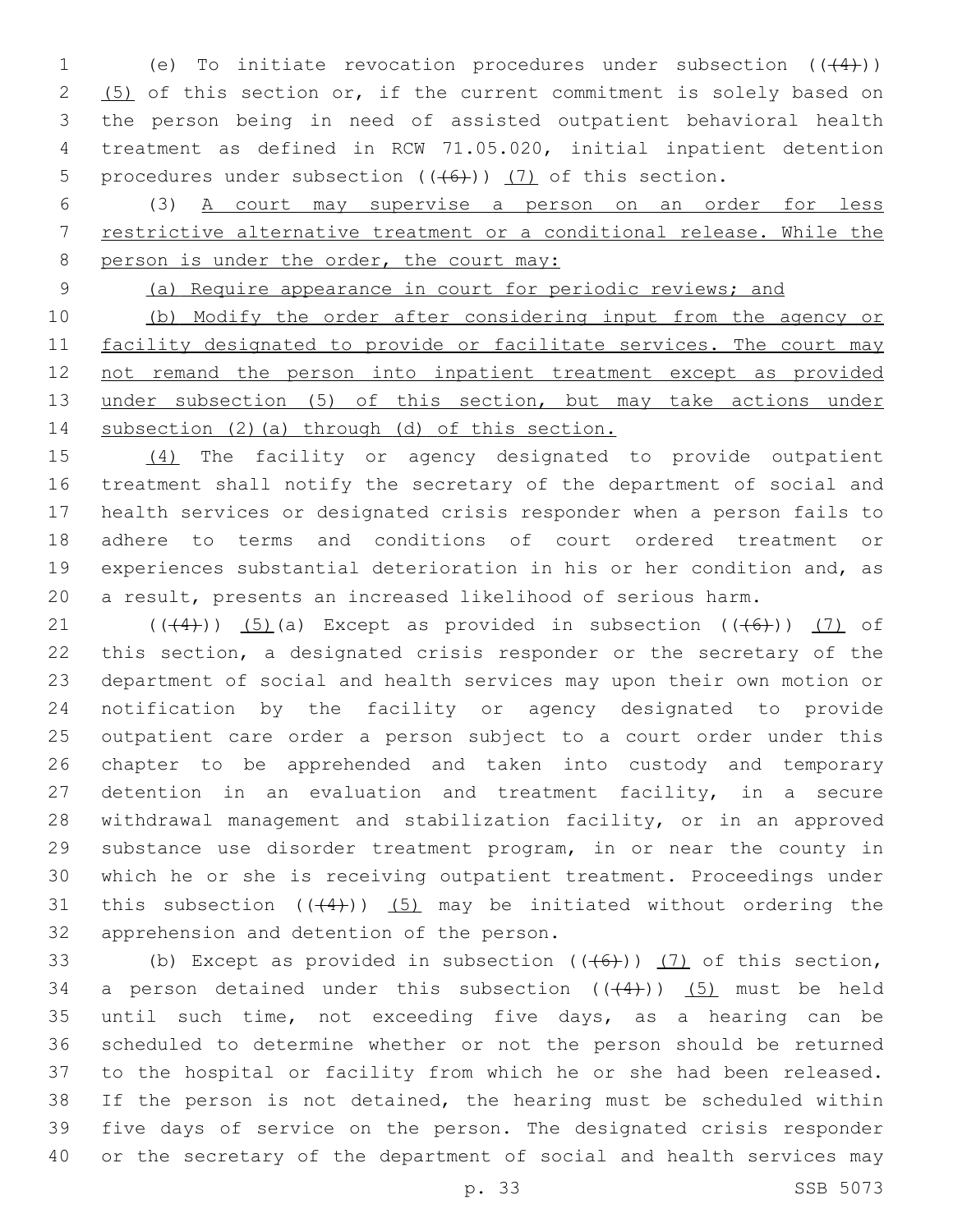modify or rescind the order at any time prior to commencement of the 2 court hearing.

 (c) The designated crisis responder or secretary of the department of social and health services shall file a revocation petition and order of apprehension and detention with the court of the county where the person is currently located or being detained. The designated crisis responder shall serve the person and their attorney, guardian, and conservator, if any. The person has the same rights with respect to notice, hearing, and counsel as in any involuntary treatment proceeding, except as specifically set forth in this section. There is no right to jury trial. The venue for proceedings is the county where the petition is filed. Notice of the filing must be provided to the court that originally ordered commitment, if different from the court where the petition for revocation is filed, within two judicial days of the person's 16 detention.

17 (d) Except as provided in subsection (((6))) (7) of this section, the issues for the court to determine are whether: (i) The person 19 adhered to the terms and conditions of the court order; (ii) substantial deterioration in the person's functioning has occurred; (iii) there is evidence of substantial decompensation with a reasonable probability that the decompensation can be reversed by further inpatient treatment; or (iv) there is a likelihood of serious 24 harm; and, if any of the above conditions apply, whether the court should reinstate or modify the person's less restrictive alternative 26 or conditional release ((order)) or order the person's detention for inpatient treatment. The person may waive the court hearing and allow the court to enter a stipulated order upon the agreement of all parties. If the court orders detention for inpatient treatment, the treatment period must be for fourteen days from the revocation hearing if the outpatient order was based on a petition under RCW 71.05.160 or 71.05.230. If the court orders detention for inpatient treatment and the outpatient order was based on a petition under RCW 71.05.290 or 71.05.320, the number of days remaining on the outpatient order must be converted to days of inpatient treatment 36 authorized in the original court order.

 ( $(\overline{(+5+})$ ) (6) In determining whether or not to take action under this section the designated crisis responder, agency, or facility must consider the factors specified under RCW 71.05.212 and the court must consider the factors specified under RCW 71.05.245 as they apply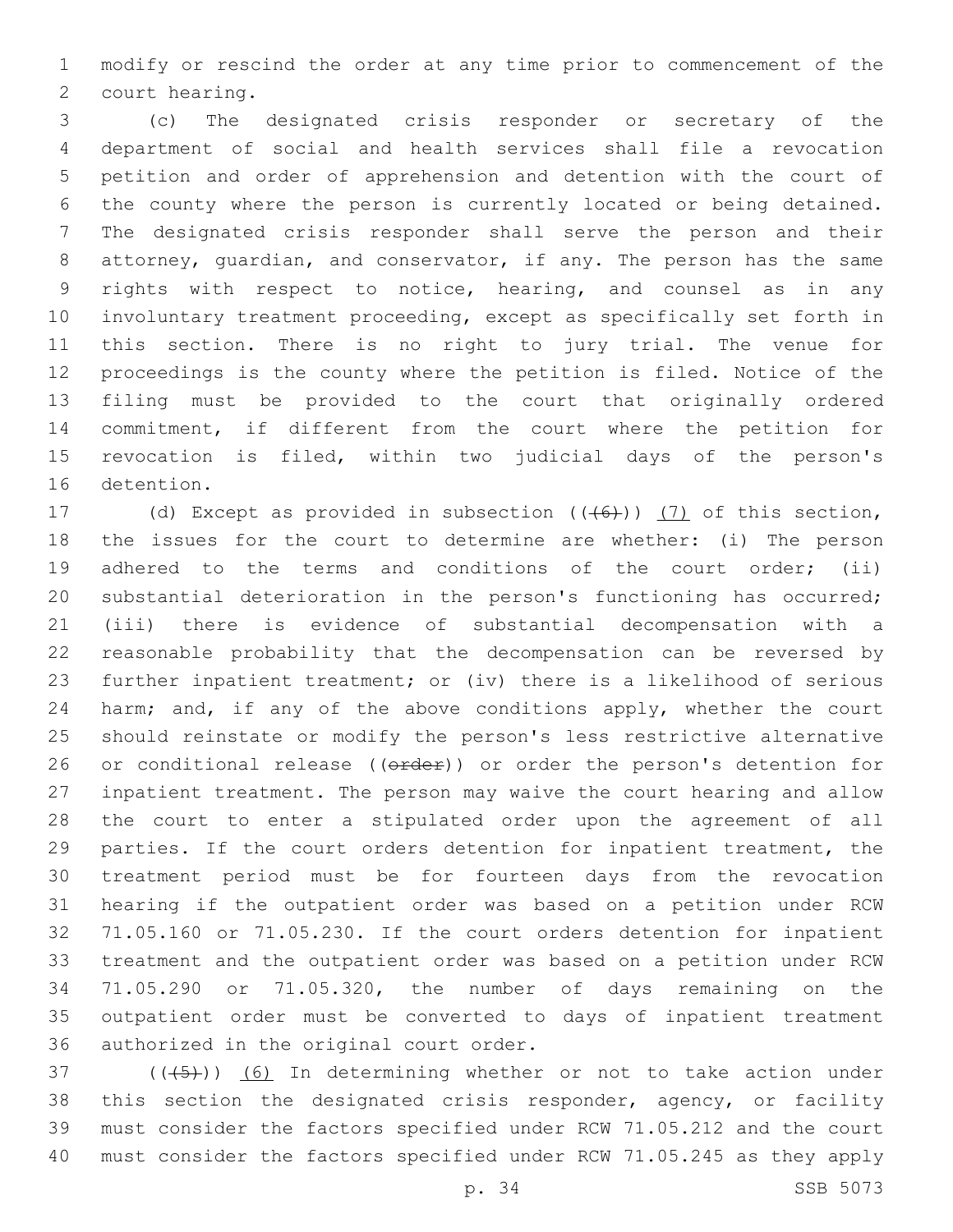to the question of whether to enforce, modify, or revoke a court 2 order for involuntary treatment.

 $(1+6)$ )  $(7)$  (a) If the current commitment is solely based on the person being in need of assisted outpatient behavioral health treatment as defined in RCW 71.05.020, a designated crisis responder may initiate inpatient detention procedures under RCW 71.05.150 or 71.05.153 when appropriate. A designated crisis responder or the secretary may, upon their own motion or notification by the facility or agency designated to provide outpatient care to a person subject to a less restrictive alternative treatment order under RCW 71.05.320 subsequent to an order for assisted outpatient behavioral health treatment entered under RCW 71.05.148, order the person to be apprehended and taken into custody and temporary detention for inpatient evaluation in an evaluation and treatment facility, in a secure withdrawal management and stabilization facility, or in an approved substance use disorder treatment program, in or near the county in which he or she is receiving outpatient treatment. Proceedings under this subsection may be initiated without ordering 19 the apprehension and detention of the person.

 (b) A person detained under this subsection may be held for evaluation for up to one hundred twenty hours, excluding weekends and holidays, pending a court hearing. The designated crisis responder or the secretary may modify or rescind the order at any time prior to 24 commencement of the court hearing.

 (c) The issues for the court to determine are whether to continue the detention of the person for inpatient treatment or whether the court should reinstate or modify the person's less restrictive alternative order or order the person's detention for inpatient treatment. To continue detention after the one hundred twenty hour period, the court must find that the person, as a result of a behavioral health disorder, presents a likelihood of serious harm or is gravely disabled and, after considering less restrictive 33 alternatives to involuntary detention and treatment, that no such alternatives are in the best interest of the person or others.

 **Sec. 15.** RCW 71.34.755 and 2020 c 302 s 96 are each amended to read as follows:36

 (1) Less restrictive alternative treatment, at a minimum, must 38 include the following services:

39 (a) Assignment of a care coordinator;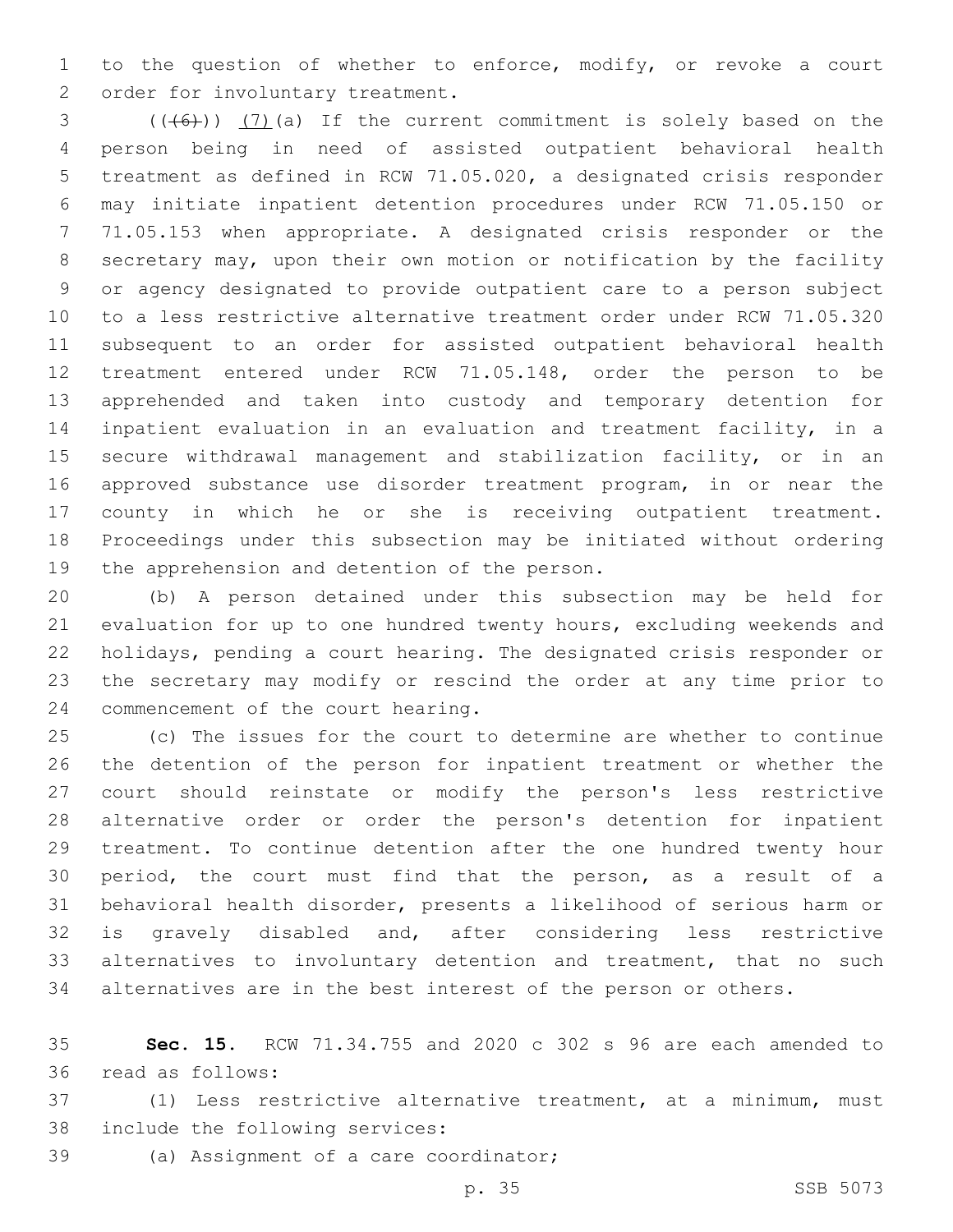(b) An intake evaluation with the provider of the less 2 restrictive alternative treatment;

 (c) A psychiatric evaluation, a substance use disorder 4 evaluation, or both;

 (d) A schedule of regular contacts with the provider of the less restrictive alternative treatment services for the duration of the 7 order;

 (e) A transition plan addressing access to continued services at 9 the expiration of the order;

10 (f) An individual crisis plan; and

 (g) Notification to the care coordinator assigned in (a) of this subsection if reasonable efforts to engage the client fail to produce substantial compliance with court-ordered treatment conditions.

 (2) Less restrictive alternative treatment may include the 15 following additional services:

- 16 (a) Medication management;
- 17 (b) Psychotherapy;
- 18 (c) Nursing;
- (d) Substance ((abuse)) use disorder counseling;
- 20 (e) Residential treatment; ((and))
- 21 (f) Support for housing, benefits, education, and employment; and
- (g) Periodic court review.22

 (3) If the minor was provided with involuntary medication during the involuntary commitment period, the less restrictive alternative treatment order may authorize the less restrictive alternative treatment provider or its designee to administer involuntary antipsychotic medication to the person if the provider has attempted and failed to obtain the informed consent of the person and there is a concurring medical opinion approving the medication by a psychiatrist, physician assistant working with a supervising psychiatrist, psychiatric advanced registered nurse practitioner, or physician or physician assistant in consultation with an independent mental health professional with prescribing authority.

 (4) Less restrictive alternative treatment must be administered by a provider that is certified or licensed to provide or coordinate the full scope of services required under the less restrictive alternative order and that has agreed to assume this responsibility.

 (5) The care coordinator assigned to a minor ordered to less restrictive alternative treatment must submit an individualized plan for the minor's treatment services to the court that entered the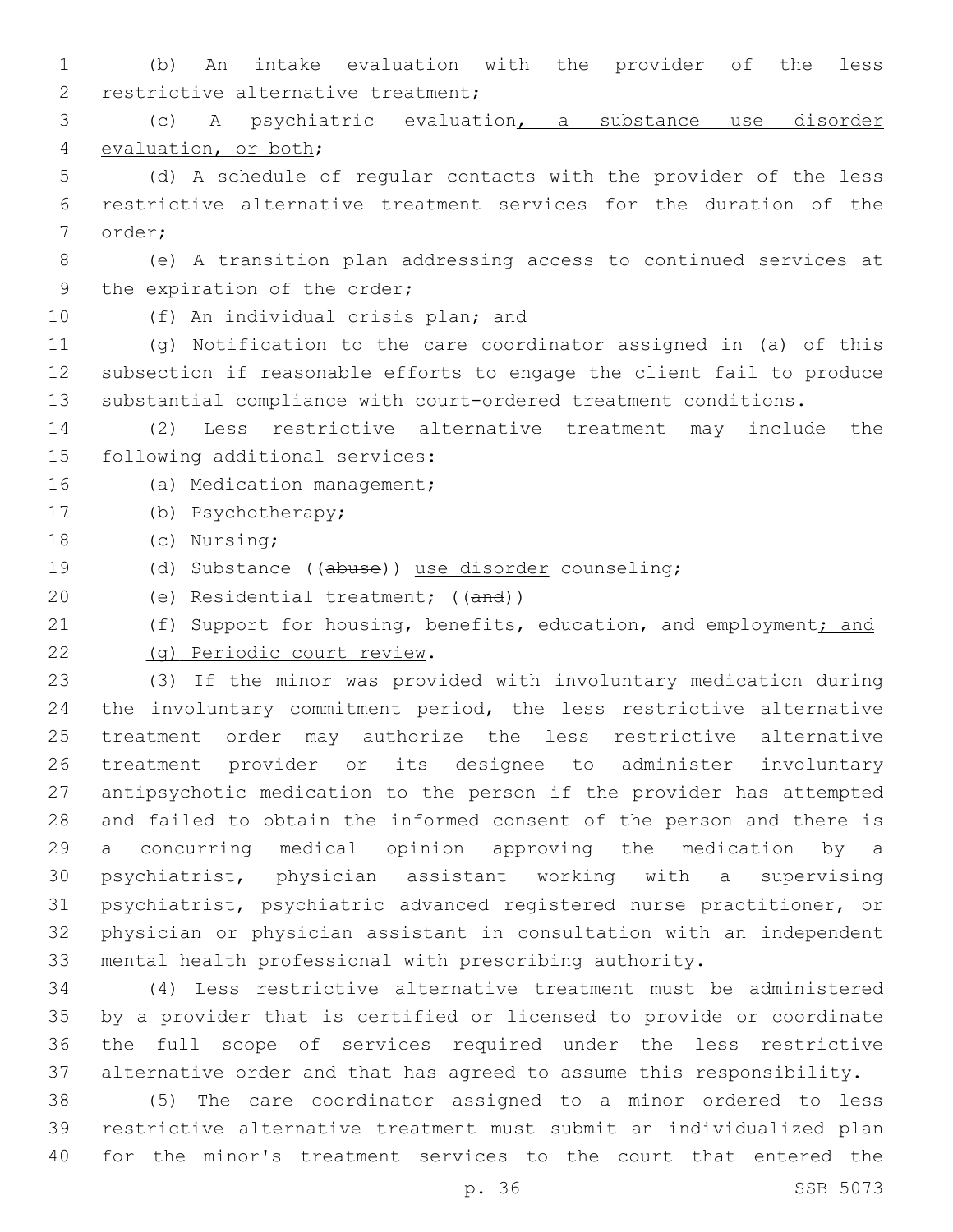order. An initial plan must be submitted as soon as possible following the intake evaluation and a revised plan must be submitted upon any subsequent modification in which a type of service is removed from or added to the treatment plan.4

 (6) A care coordinator may disclose information and records related to mental health services pursuant to RCW 70.02.230(2)(k) for purposes of implementing less restrictive alternative treatment.

 (7) For the purpose of this section, "care coordinator" means a clinical practitioner who coordinates the activities of less restrictive alternative treatment. The care coordinator coordinates activities with the designated crisis responders that are necessary for enforcement and continuation of less restrictive alternative treatment orders and is responsible for coordinating service activities with other agencies and establishing and maintaining a therapeutic relationship with the individual on a continuing basis.

 **Sec. 16.** RCW 70.02.230 and 2020 c 256 s 402 are each amended to 17 read as follows:

18 (1) ((Except as provided in this section, RCW 70.02.050, 71.05.445, 74.09.295, 70.02.210, 70.02.240, 70.02.250, 70.02.260, and 70.02.265, or pursuant to a valid authorization under RCW 70.02.030,  $the$ )) The fact of admission to a provider for mental health services and all information and records compiled, obtained, or maintained in the course of providing mental health services to either voluntary or involuntary recipients of services at public or private agencies ((must be confidential)) may not be disclosed except as provided in this section, RCW 70.02.050, 71.05.445, 74.09.295, 70.02.210, 70.02.240, 70.02.250, 70.02.260, and 70.02.265, or under a valid 28 authorization under RCW 70.02.030.

 (2) Information and records related to mental health services, other than those obtained through treatment under chapter 71.34 RCW, 31 may be disclosed  $((\text{on-ly}))$ :

 (a) In communications between qualified professional persons to meet the requirements of chapter 71.05 RCW, including Indian health care providers, in the provision of services or appropriate referrals, or in the course of guardianship proceedings if provided 36 to a professional person:

37 (i) Employed by the facility;

(ii) Who has medical responsibility for the patient's care;

39 (iii) Who is a designated crisis responder;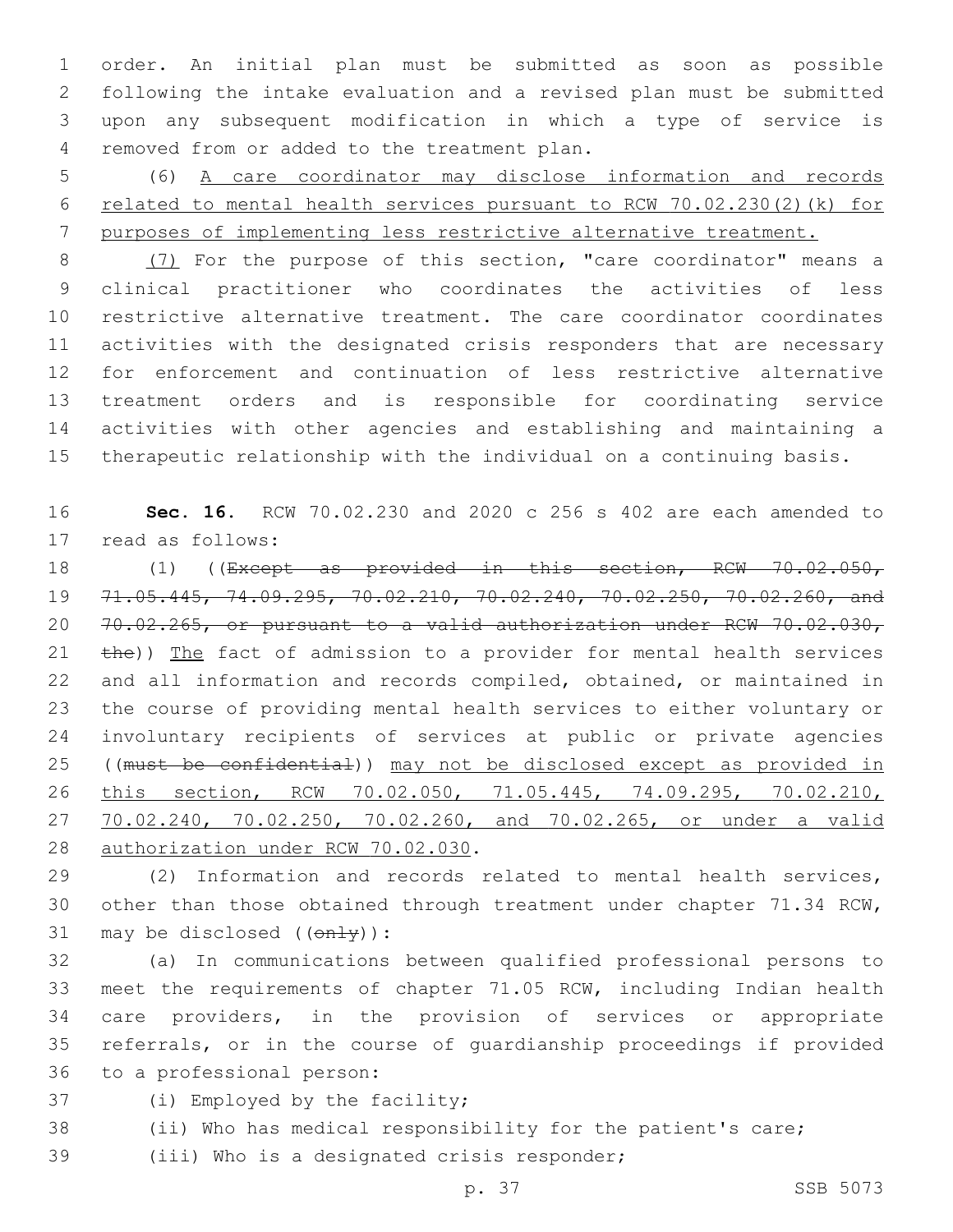(iv) Who is providing services under chapter 71.24 RCW;

 (v) Who is employed by a state or local correctional facility 3 where the person is confined or supervised; or

 (vi) Who is providing evaluation, treatment, or follow-up 5 services under chapter 10.77 RCW;

 (b) When the communications regard the special needs of a patient and the necessary circumstances giving rise to such needs and the disclosure is made by a facility providing services to the operator of a facility in which the patient resides or will reside;

 (c)(i) When the person receiving services, or his or her guardian, designates persons to whom information or records may be released, or if the person is a minor, when his or her parents make 13 such a designation;

 (ii) A public or private agency shall release to a person's next 15 of kin, attorney, personal representative, quardian, or conservator, 16 if any:

 (A) The information that the person is presently a patient in the facility or that the person is seriously physically ill;

 (B) A statement evaluating the mental and physical condition of the patient, and a statement of the probable duration of the patient's confinement, if such information is requested by the next of kin, attorney, personal representative, guardian, or conservator; 23 and

 (iii) Other information requested by the next of kin or attorney as may be necessary to decide whether or not proceedings should be 26 instituted to appoint a quardian or conservator;

 (d)(i) To the courts, including tribal courts, as necessary to the administration of chapter 71.05 RCW or to a court ordering an evaluation or treatment under chapter 10.77 RCW solely for the purpose of preventing the entry of any evaluation or treatment order that is inconsistent with any order entered under chapter 71.05 RCW.

 (ii) To a court or its designee in which a motion under chapter 10.77 RCW has been made for involuntary medication of a defendant for 34 the purpose of competency restoration.

 (iii) Disclosure under this subsection is mandatory for the purpose of the federal health insurance portability and 37 accountability act;

 (e)(i) When a mental health professional or designated crisis responder is requested by a representative of a law enforcement or corrections agency, including a police officer, sheriff, community

p. 38 SSB 5073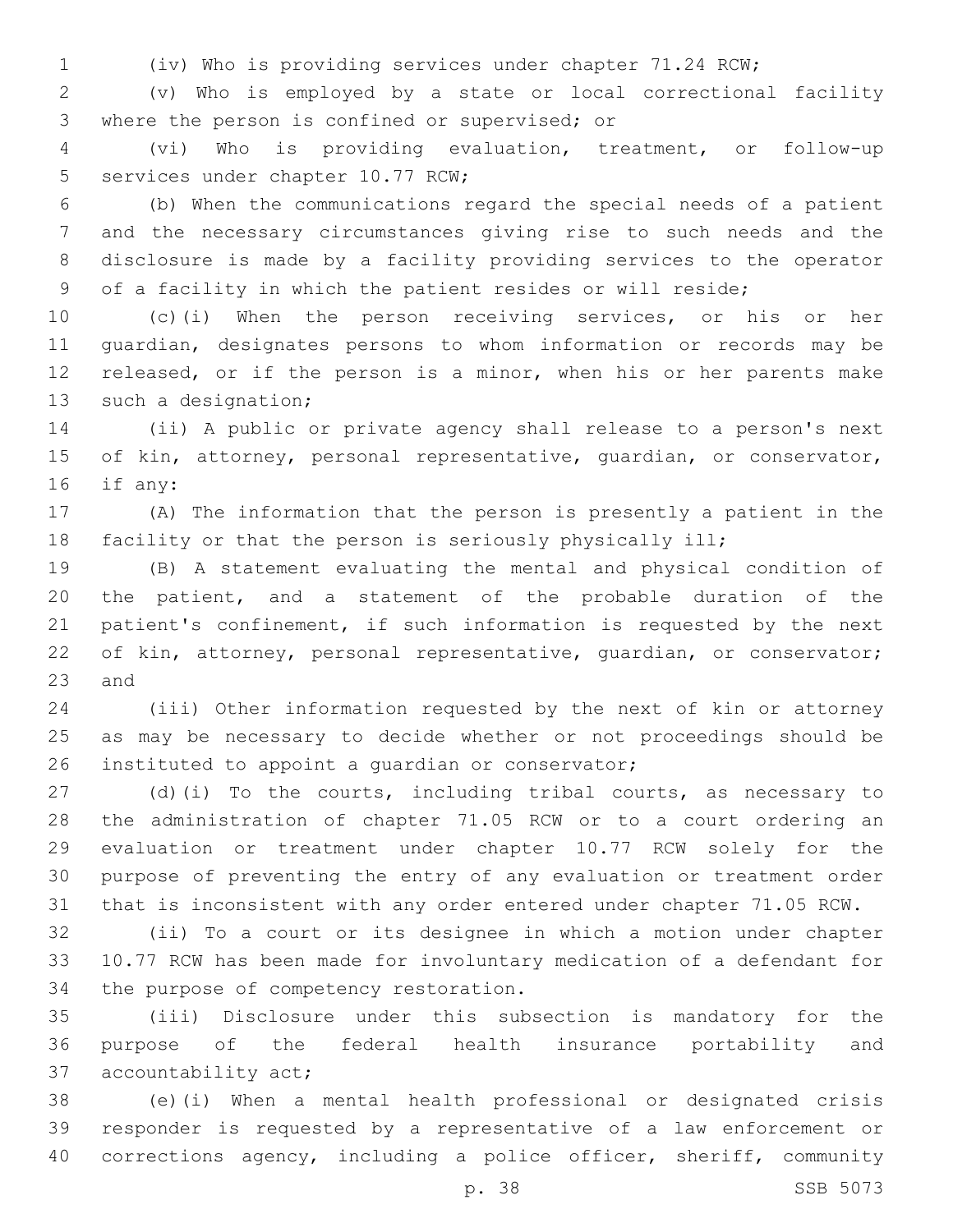corrections officer, a municipal attorney, or prosecuting attorney to undertake an investigation or provide treatment under RCW 71.05.150, 10.31.110, or 71.05.153, the mental health professional or designated crisis responder shall, if requested to do so, advise the representative in writing of the results of the investigation including a statement of reasons for the decision to detain or release the person investigated. The written report must be submitted within seventy-two hours of the completion of the investigation or the request from the law enforcement or corrections representative, 10 whichever occurs later.

 (ii) Disclosure under this subsection is mandatory for the purposes of the federal health insurance portability and 13 accountability act;

14 (f) To the attorney of the detained person;

 (g) To the prosecuting attorney as necessary to carry out the responsibilities of the office under RCW 71.05.330(2), 71.05.340(1)(b), and 71.05.335. The prosecutor must be provided access to records regarding the committed person's treatment and prognosis, medication, behavior problems, and other records relevant to the issue of whether treatment less restrictive than inpatient treatment is in the best interest of the committed person or others. Information must be disclosed only after giving notice to the 23 committed person and the person's counsel;

 (h)(i) To appropriate law enforcement agencies and to a person, when the identity of the person is known to the public or private agency, whose health and safety has been threatened, or who is known to have been repeatedly harassed, by the patient. The person may designate a representative to receive the disclosure. The disclosure must be made by the professional person in charge of the public or private agency or his or her designee and must include the dates of commitment, admission, discharge, or release, authorized or unauthorized absence from the agency's facility, and only any other information that is pertinent to the threat or harassment. The agency or its employees are not civilly liable for the decision to disclose or not, so long as the decision was reached in good faith and without 36 gross negligence.

 (ii) Disclosure under this subsection is mandatory for the purposes of the federal health insurance portability and 39 accountability act;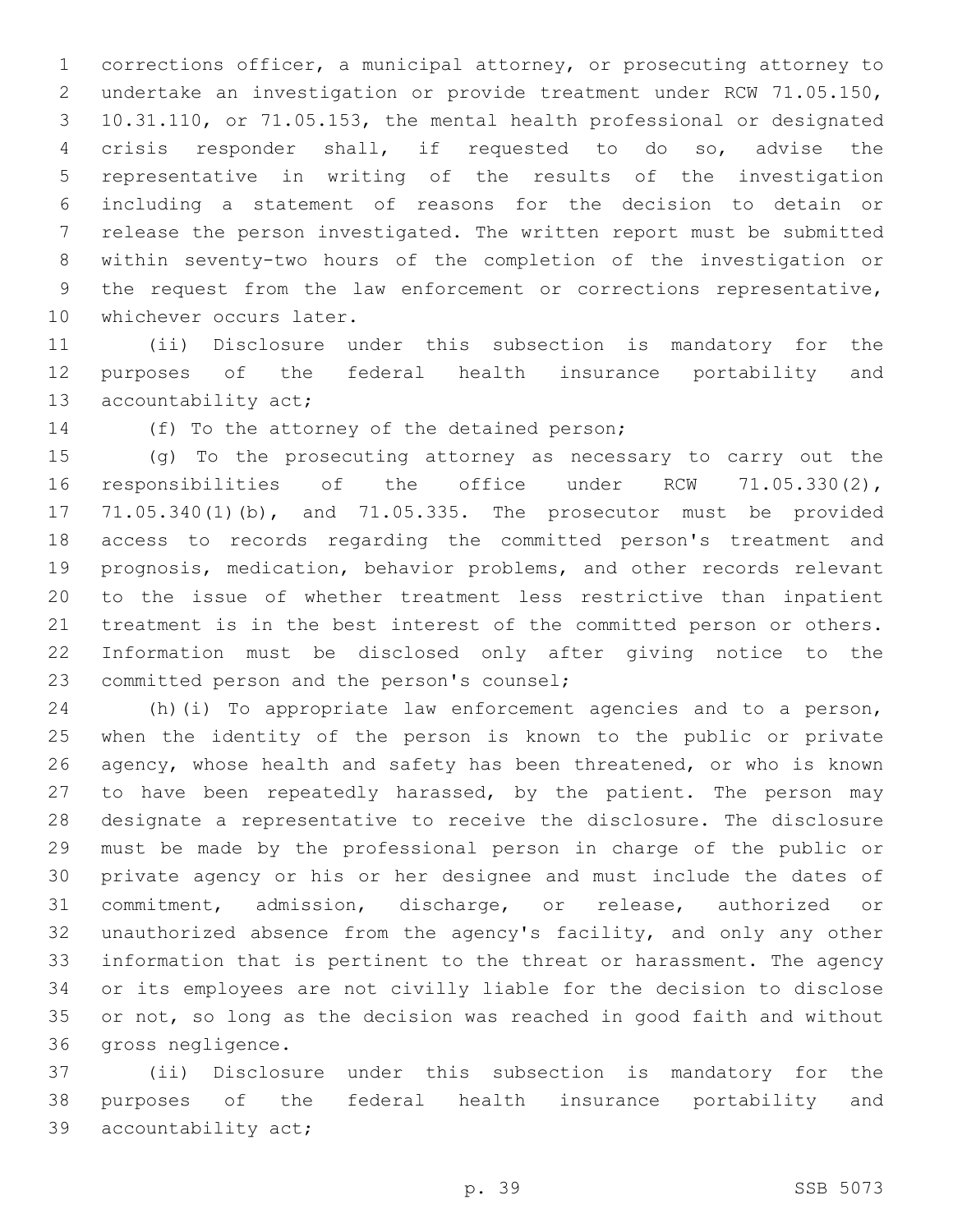(i)(i) To appropriate corrections and law enforcement agencies all necessary and relevant information in the event of a crisis or emergent situation that poses a significant and imminent risk to the public. The mental health service agency or its employees are not civilly liable for the decision to disclose or not so long as the decision was reached in good faith and without gross negligence.

 (ii) Disclosure under this subsection is mandatory for the 8 purposes of the health insurance portability and accountability act;

 (j) To the persons designated in RCW 71.05.425 for the purposes 10 described in those sections;

 (k) By a care coordinator under RCW 71.05.585 assigned to a person ordered to receive less restrictive alternative treatment for 13 the purpose of sharing information to parties necessary for the 14 implementation of proceedings under chapter 71.05 RCW;

15 (1) Upon the death of a person. The person's next of kin, 16 personal representative, quardian, or conservator, if any, must be notified. Next of kin who are of legal age and competent must be notified under this section in the following order: Spouse, parents, children, brothers and sisters, and other relatives according to the degree of relation. Access to all records and information compiled, obtained, or maintained in the course of providing services to a 22 deceased patient are governed by RCW 70.02.140;

 $((+1))$   $(m)$  To mark headstones or otherwise memorialize patients interred at state hospital cemeteries. The department of social and health services shall make available the name, date of birth, and date of death of patients buried in state hospital cemeteries fifty 27 years after the death of a patient;

 ( $(\frac{+m}{2})$ ) (n) To law enforcement officers and to prosecuting attorneys as are necessary to enforce RCW 9.41.040(2)(a)(iv). The extent of information that may be released is limited as follows:

 (i) Only the fact, place, and date of involuntary commitment, an official copy of any order or orders of commitment, and an official copy of any written or oral notice of ineligibility to possess a firearm that was provided to the person pursuant to RCW 9.41.047(1), 35 must be disclosed upon request;

 (ii) The law enforcement and prosecuting attorneys may only release the information obtained to the person's attorney as required by court rule and to a jury or judge, if a jury is waived, that presides over any trial at which the person is charged with violating 40 RCW 9.41.040(2)(a)(iv);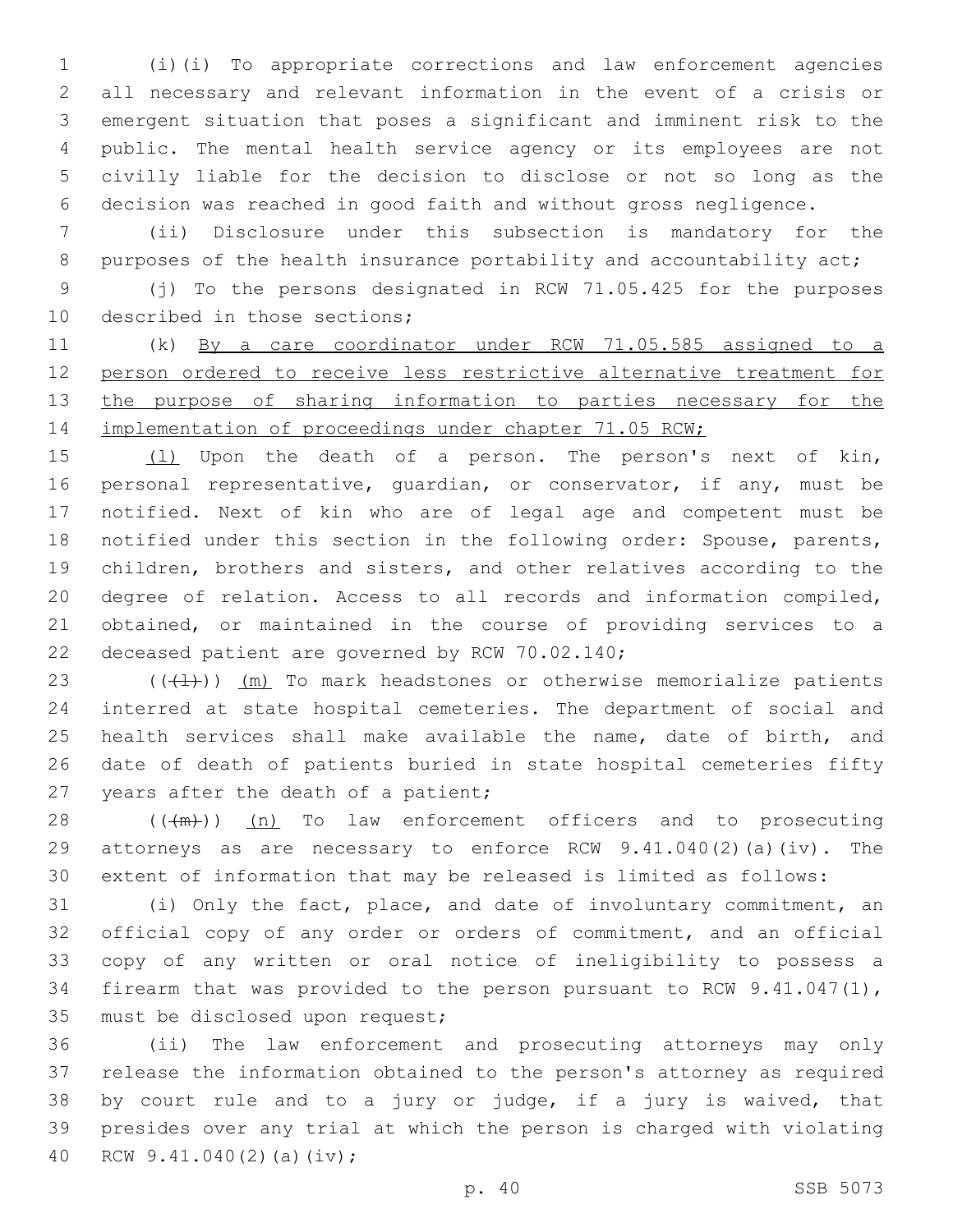(iii) Disclosure under this subsection is mandatory for the purposes of the federal health insurance portability and 3 accountability act;

 ( $(\overline{+n})$ ) (o) When a patient would otherwise be subject to the provisions of this section and disclosure is necessary for the protection of the patient or others due to his or her unauthorized disappearance from the facility, and his or her whereabouts is unknown, notice of the disappearance, along with relevant information, may be made to relatives, the department of corrections 10 when the person is under the supervision of the department, and governmental law enforcement agencies designated by the physician or psychiatric advanced registered nurse practitioner in charge of the patient or the professional person in charge of the facility, or his 14 or her professional designee;

15  $((+e+))$  (p) Pursuant to lawful order of a court, including a 16 tribal court;

 $((+p))$   $(q)$  To qualified staff members of the department, to the authority, to behavioral health administrative services organizations, to managed care organizations, to resource management services responsible for serving a patient, or to service providers designated by resource management services as necessary to determine the progress and adequacy of treatment and to determine whether the person should be transferred to a less restrictive or more 24 appropriate treatment modality or facility;

25 ( $(\overline{q})$ ) (r) Within the mental health service agency or Indian health care provider facility where the patient is receiving treatment, confidential information may be disclosed to persons employed, serving in bona fide training programs, or participating in supervised volunteer programs, at the facility when it is necessary 30 to perform their duties;

31  $((+r))$  (s) Within the department and the authority as necessary to coordinate treatment for mental illness, developmental 33 disabilities,  $((a \text{leoholism}_r))$  or substance use disorder of persons 34 who are under the supervision of the department;

 (( $\left( +s \right)$ )) (t) Between the department of social and health services, the department of children, youth, and families, and the health care authority as necessary to coordinate treatment for mental illness, developmental disabilities, ((alcoholism, or drug abuse)) or 39 substance use disorder of persons who are under the supervision of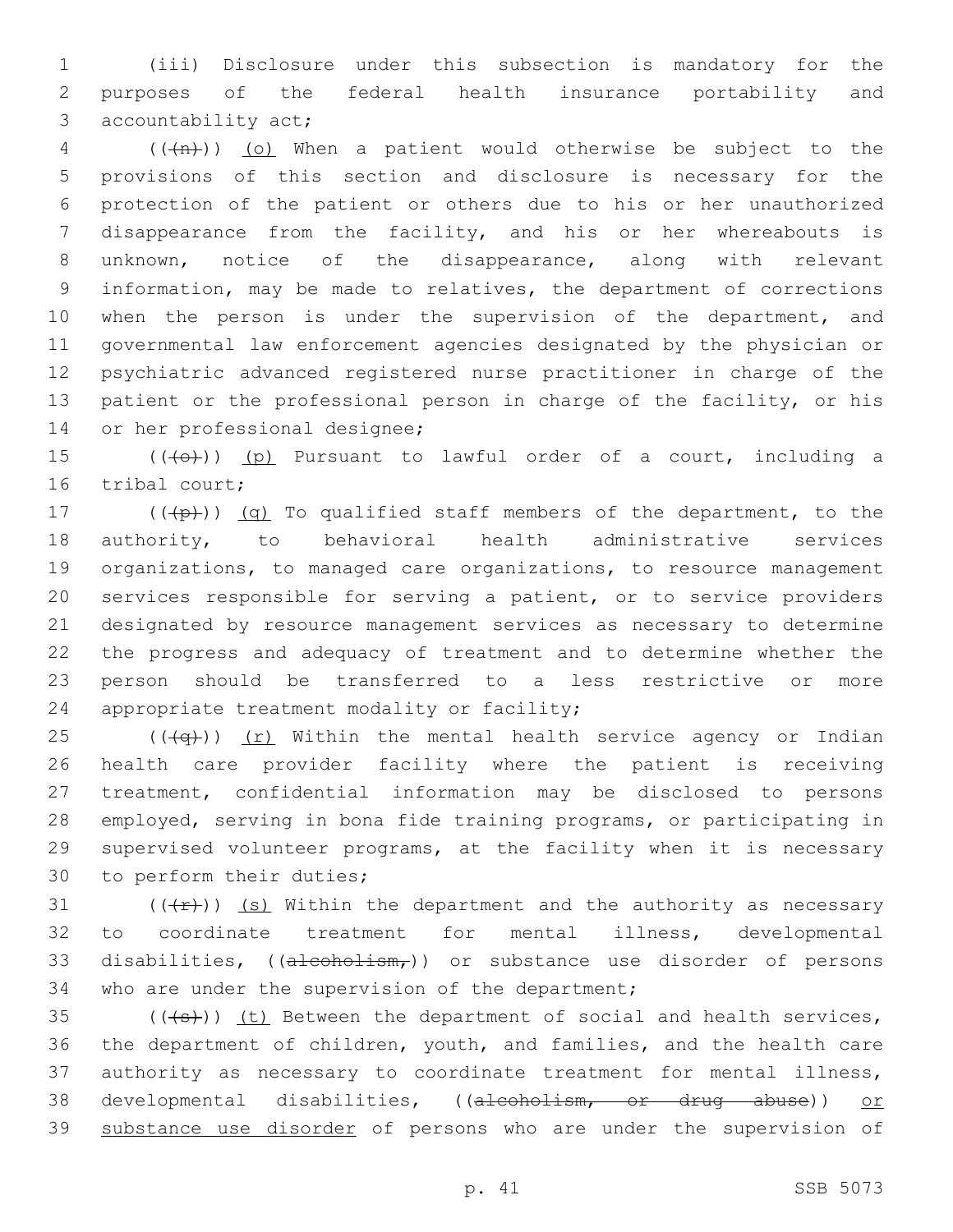the department of social and health services or the department of 2 children, youth, and families;

3 (((+t)) (u) To a licensed physician or psychiatric advanced registered nurse practitioner who has determined that the life or health of the person is in danger and that treatment without the information and records related to mental health services could be injurious to the patient's health. Disclosure must be limited to the 8 portions of the records necessary to meet the medical emergency;

9  $((+u))$   $(v)(i)$  Consistent with the requirements of the federal health insurance portability and accountability act, to:

 (A) A health care provider, including an Indian health care provider, who is providing care to a patient, or to whom a patient 13 has been referred for evaluation or treatment; or

 (B) Any other person who is working in a care coordinator role 15 for a health care facility, health care provider, or Indian health care provider, or is under an agreement pursuant to the federal health insurance portability and accountability act with a health care facility or a health care provider and requires the information and records to assure coordinated care and treatment of that patient.

 (ii) A person authorized to use or disclose information and records related to mental health services under this subsection (2)  $((+u))$   $(v)$  must take appropriate steps to protect the information 23 and records relating to mental health services.

 (iii) Psychotherapy notes may not be released without authorization of the patient who is the subject of the request for 26 release of information;

 (( $\overline{(+v+)}$ ) (w) To administrative and office support staff designated to obtain medical records for those licensed professionals listed in  $(4u)$ ) (v) of this subsection;

 $((+w))$   $(x)$  To a facility that is to receive a person who is involuntarily committed under chapter 71.05 RCW, or upon transfer of the person from one evaluation and treatment facility to another. The release of records under this subsection is limited to the information and records related to mental health services required by law, a record or summary of all somatic treatments, and a discharge summary. The discharge summary may include a statement of the patient's problem, the treatment goals, the type of treatment which has been provided, and recommendation for future treatment, but may not include the patient's complete treatment record;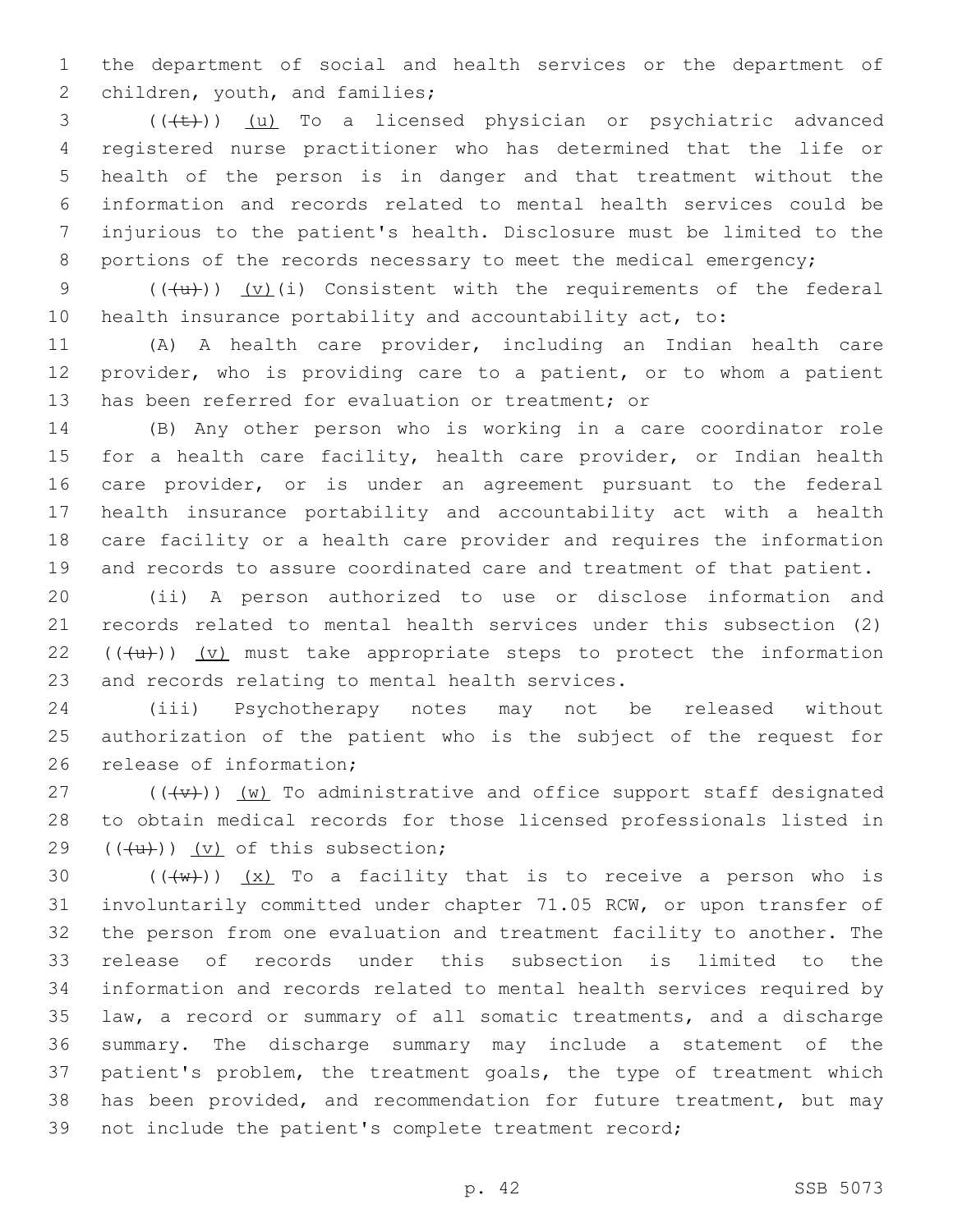$((+x))$   $(y)$  To the person's counsel or quardian ad litem, without modification, at any time in order to prepare for involuntary commitment or recommitment proceedings, reexaminations, appeals, or other actions relating to detention, admission, commitment, or 5 patient's rights under chapter 71.05 RCW;

 $((+\frac{y}{y}))$   $(z)$  To staff members of the protection and advocacy agency or to staff members of a private, nonprofit corporation for the purpose of protecting and advocating the rights of persons with mental disorders or developmental disabilities. Resource management services may limit the release of information to the name, birthdate, 11 and county of residence of the patient, information regarding whether the patient was voluntarily admitted, or involuntarily committed, the date and place of admission, placement, or commitment, the name and address of a guardian of the patient, and the date and place of the guardian's appointment. Any staff member who wishes to obtain additional information must notify the patient's resource management services in writing of the request and of the resource management services' right to object. The staff member shall send the notice by mail to the guardian's address. If the guardian does not object in writing within fifteen days after the notice is mailed, the staff member may obtain the additional information. If the guardian objects in writing within fifteen days after the notice is mailed, the staff 23 member may not obtain the additional information;

24 ( $(\frac{1}{2})$ ) (aa) To all current treating providers, including Indian health care providers, of the patient with prescriptive authority who have written a prescription for the patient within the last twelve months. For purposes of coordinating health care, the department or the authority may release without written authorization of the patient, information acquired for billing and collection purposes as described in RCW 70.02.050(1)(d). The department, or the authority, if applicable, shall notify the patient that billing and collection information has been released to named providers, and provide the substance of the information released and the dates of such release. Neither the department nor the authority may release counseling, inpatient psychiatric hospitalization, or drug and alcohol treatment information without a signed written release from the client;

 ( $(\overline{\{aa\}})$ )  $(\overline{bb})$  (i) To the secretary of social and health services and the director of the health care authority for either program evaluation or research, or both so long as the secretary or director, where applicable, adopts rules for the conduct of the evaluation or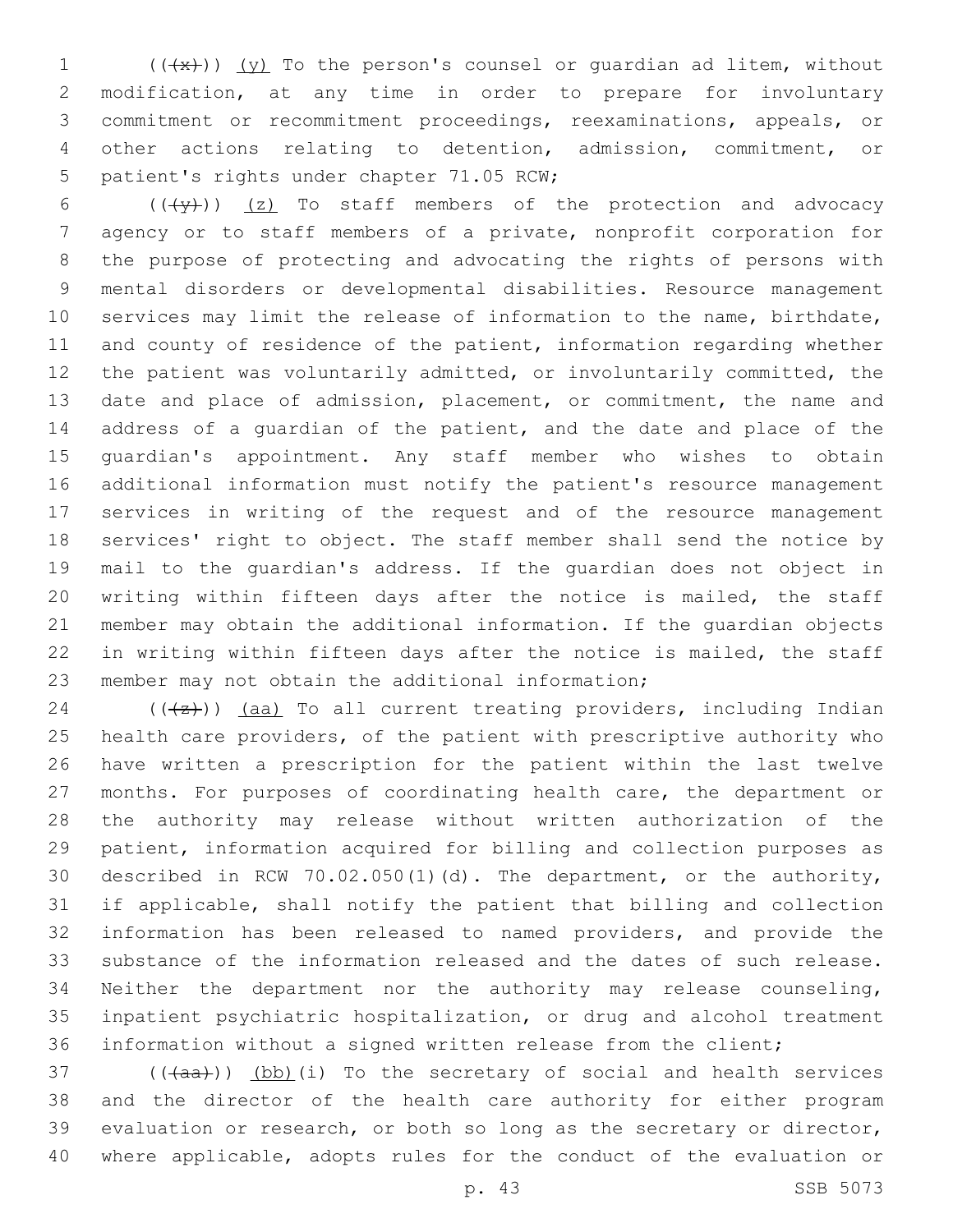research, or both. Such rules must include, but need not be limited to, the requirement that all evaluators and researchers sign an oath 3 of confidentiality substantially as follows:

 "As a condition of conducting evaluation or research concerning persons who have received services from (fill in the facility, agency, or person) I, . . . . . ., agree not to divulge, publish, or otherwise make known to unauthorized persons or the public any information obtained in the course of such evaluation or research regarding persons who have received services such that the person who 10 received such services is identifiable.

 I recognize that unauthorized release of confidential information may subject me to civil liability under the provisions of state law.  $|s|$  . . . . . . "

 (ii) Nothing in this chapter may be construed to prohibit the compilation and publication of statistical data for use by government or researchers under standards, including standards to assure maintenance of confidentiality, set forth by the secretary, or 18 director, where applicable;

19 (((bb))) (cc) To any person if the conditions in RCW 70.02.205 20 are met;

 (( $\left(\text{( $\text{ec}$ )}\right)$ )  $\left(\text{dd}\right)$  To the secretary of health for the purposes of the 22 maternal mortality review panel established in RCW 70.54.450; or

23 (((dd))) (ee) To a tribe or Indian health care provider to carry 24 out the requirements of RCW 71.05.150(7).

 (3) Whenever federal law or federal regulations restrict the release of information contained in the information and records related to mental health services of any patient who receives treatment for a substance use disorder, the department or the authority may restrict the release of the information as necessary to 30 comply with federal law and regulations.

 (4) Civil liability and immunity for the release of information about a particular person who is committed to the department of social and health services or the authority under RCW 71.05.280(3) and 71.05.320(4)(c) after dismissal of a sex offense as defined in 35 RCW 9.94A.030, is governed by RCW 4.24.550.

 (5) The fact of admission to a provider of mental health services, as well as all records, files, evidence, findings, or orders made, prepared, collected, or maintained pursuant to chapter 71.05 RCW are not admissible as evidence in any legal proceeding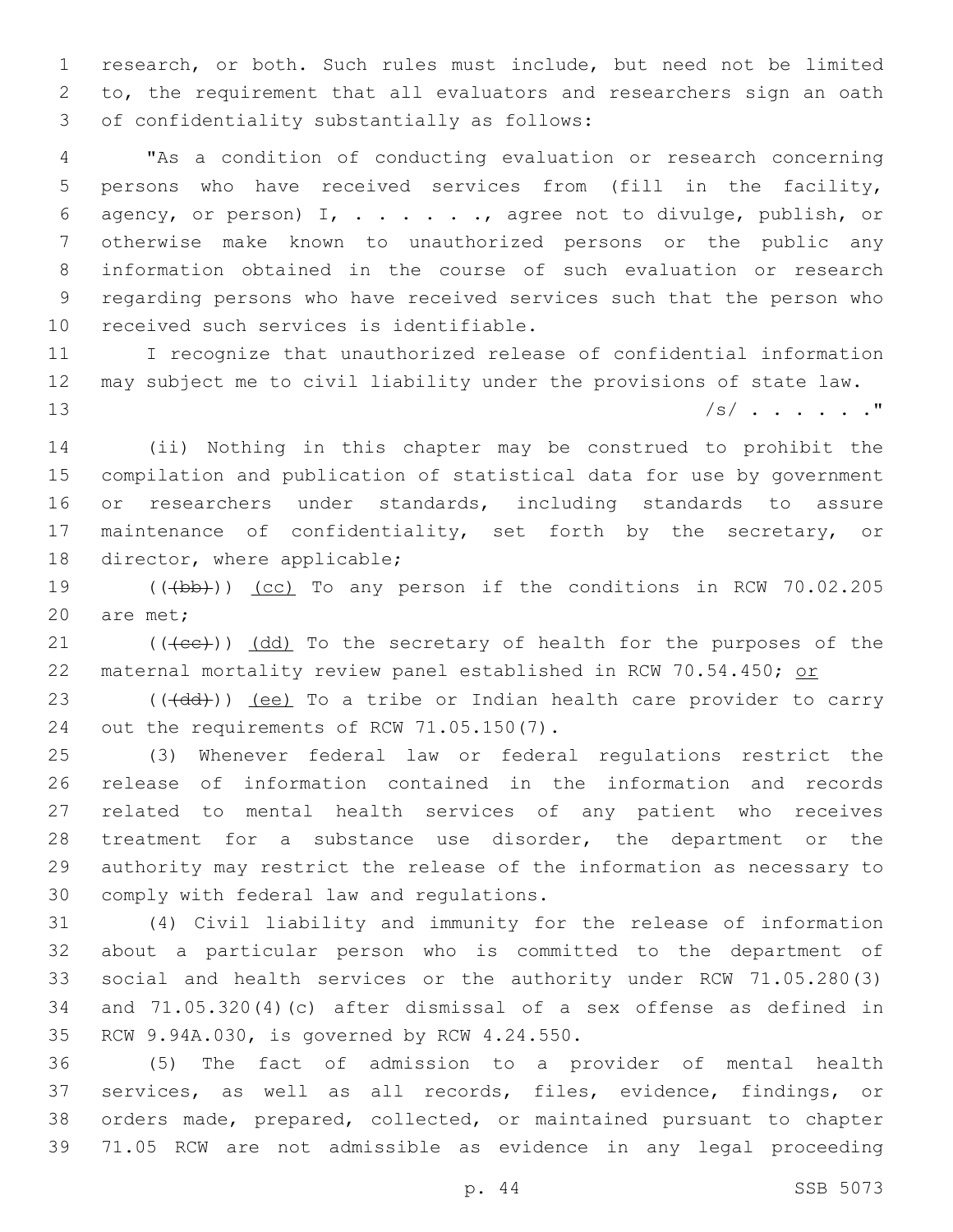outside that chapter without the written authorization of the person who was the subject of the proceeding except as provided in RCW 70.02.260, in a subsequent criminal prosecution of a person committed pursuant to RCW 71.05.280(3) or 71.05.320(4)(c) on charges that were dismissed pursuant to chapter 10.77 RCW due to incompetency to stand trial, in a civil commitment proceeding pursuant to chapter 71.09 RCW, or, in the case of a minor, a guardianship or dependency proceeding. The records and files maintained in any court proceeding pursuant to chapter 71.05 RCW must be confidential and available subsequent to such proceedings only to the person who was the subject 11 of the proceeding or his or her attorney. In addition, the court may order the subsequent release or use of such records or files only upon good cause shown if the court finds that appropriate safeguards for strict confidentiality are and will be maintained.

 (6)(a) Except as provided in RCW 4.24.550, any person may bring an action against an individual who has willfully released confidential information or records concerning him or her in violation of the provisions of this section, for the greater of the 19 following amounts:

20 (i) One thousand dollars; or

(ii) Three times the amount of actual damages sustained, if any.

 (b) It is not a prerequisite to recovery under this subsection that the plaintiff suffered or was threatened with special, as 24 contrasted with general, damages.

 (c) Any person may bring an action to enjoin the release of confidential information or records concerning him or her or his or her ward, in violation of the provisions of this section, and may in the same action seek damages as provided in this subsection.

 (d) The court may award to the plaintiff, should he or she prevail in any action authorized by this subsection, reasonable attorney fees in addition to those otherwise provided by law.

 (e) If an action is brought under this subsection, no action may 33 be brought under RCW 70.02.170.

 **Sec. 17.** RCW 70.02.240 and 2019 c 381 s 20 are each amended to 35 read as follows:

 The fact of admission and all information and records related to mental health services obtained through inpatient or outpatient treatment of a minor under chapter 71.34 RCW must be kept confidential, except as authorized by this section or under RCW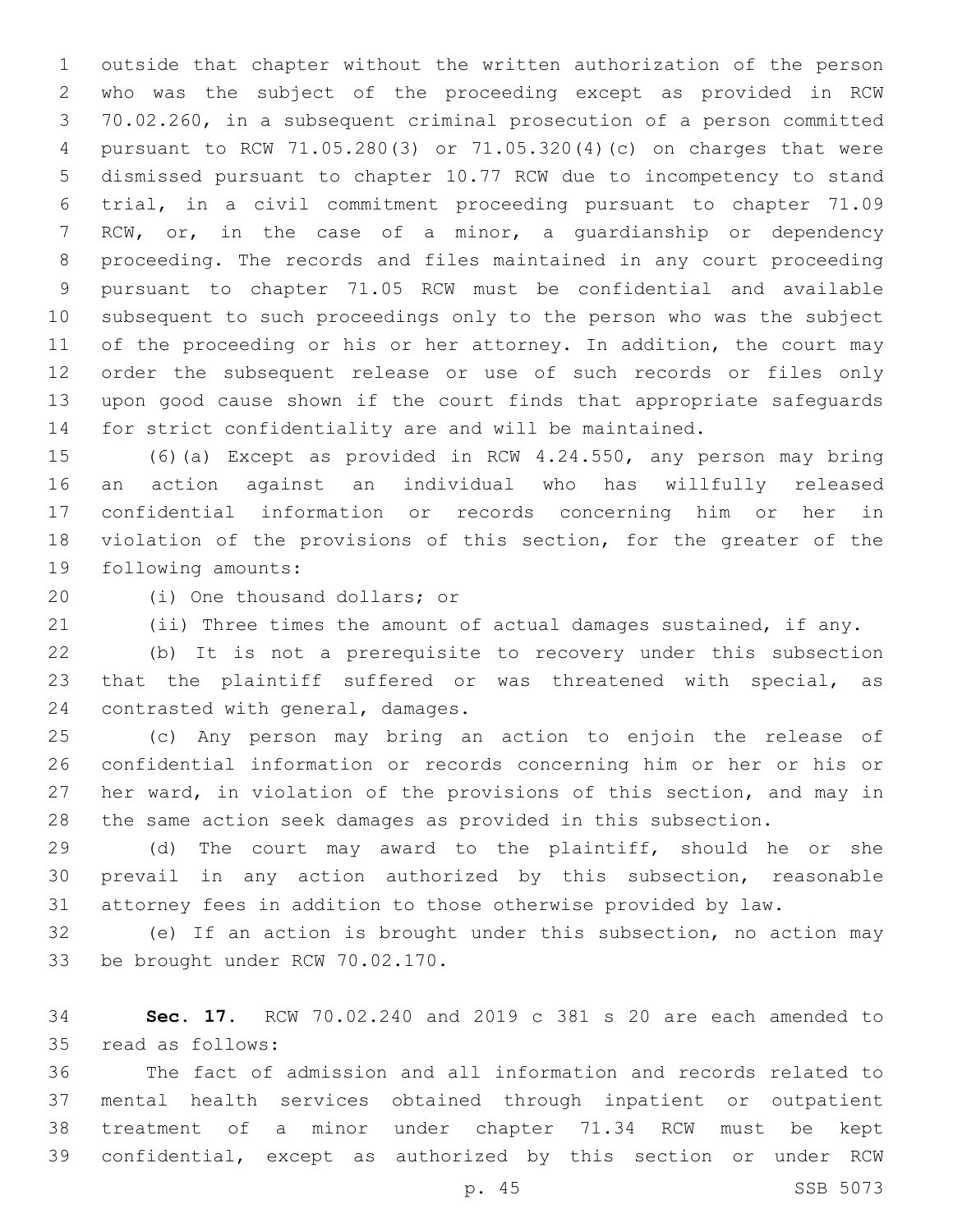70.02.050, 70.02.210, 70.02.230, 70.02.250, 70.02.260, and 70.02.265. Confidential information under this section may be disclosed only:

 (1) In communications between mental health professionals to meet the requirements of chapter 71.34 RCW, in the provision of services 5 to the minor, or in making appropriate referrals;

(2) In the course of guardianship or dependency proceedings;

 (3) To the minor, the minor's parent, including those acting as a parent as defined in RCW 71.34.020 for purposes of family-initiated 9 treatment, and the minor's attorney, subject to RCW 13.50.100;

(4) To the courts as necessary to administer chapter 71.34 RCW;

 (5) By a care coordinator under RCW 71.34.755 assigned to a person ordered to receive less restrictive alternative treatment for 13 the purpose of sharing information to parties necessary for the 14 implementation of proceedings under chapter 71.34 RCW;

 (6) To law enforcement officers or public health officers as 16 necessary to carry out the responsibilities of their office. However, 17 only the fact and date of admission, and the date of discharge, the 18 name and address of the treatment provider, if any, and the last 19 known address must be disclosed upon request;

 $((+6+))$  (7) To law enforcement officers, public health officers, relatives, and other governmental law enforcement agencies, if a minor has escaped from custody, disappeared from an evaluation and treatment facility, violated conditions of a less restrictive treatment order, or failed to return from an authorized leave, and then only such information as may be necessary to provide for public safety or to assist in the apprehension of the minor. The officers are obligated to keep the information confidential in accordance with 28 this chapter;

 $((+7+))$  (8) To the secretary of social and health services and the director of the health care authority for assistance in data collection and program evaluation or research so long as the secretary or director, where applicable, adopts rules for the conduct of such evaluation and research. The rules must include, but need not be limited to, the requirement that all evaluators and researchers sign an oath of confidentiality substantially as follows:

 "As a condition of conducting evaluation or research concerning persons who have received services from (fill in the facility, 38 agency, or person) I, . . . . . . , agree not to divulge, publish, or otherwise make known to unauthorized persons or the public any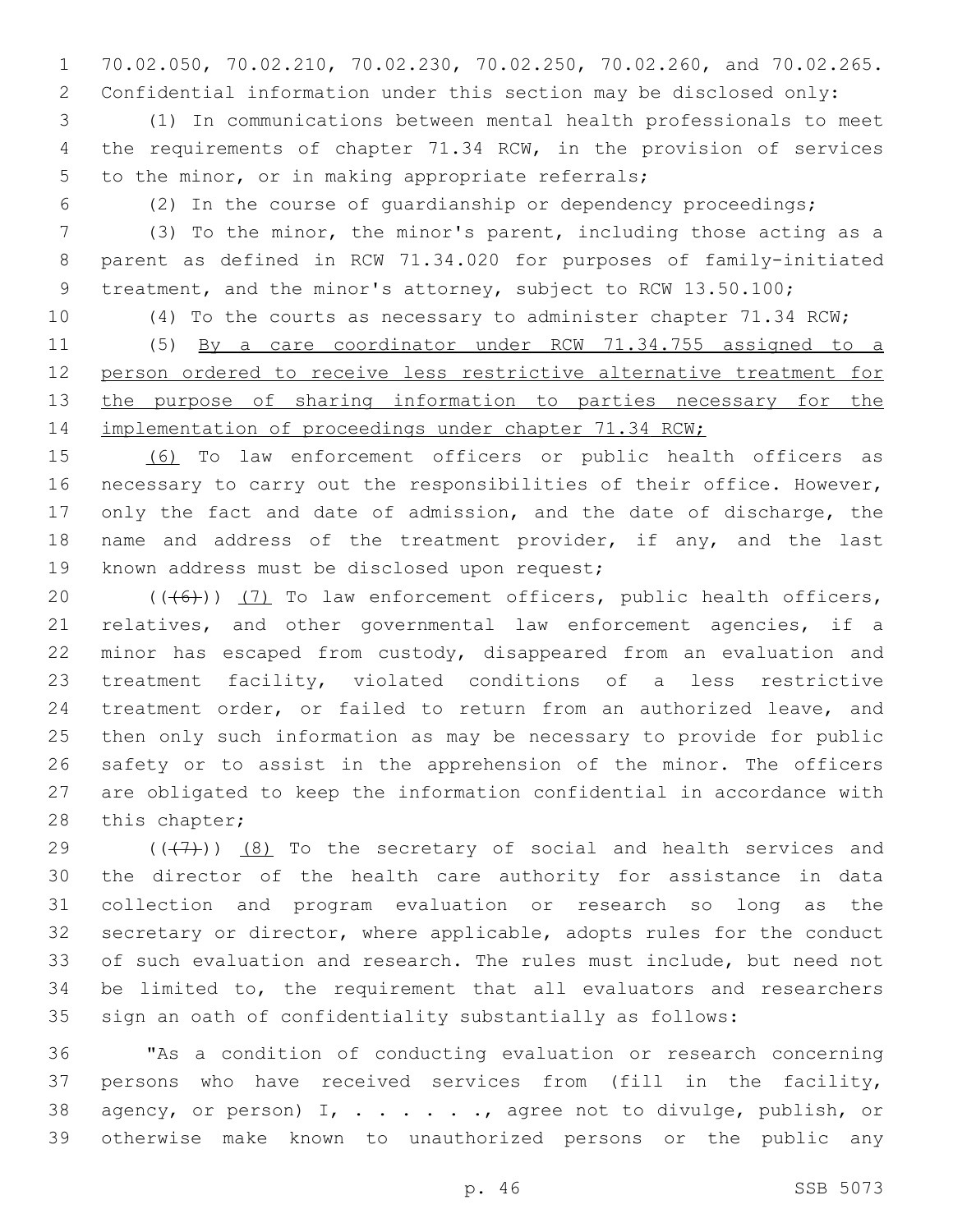information obtained in the course of such evaluation or research regarding minors who have received services in a manner such that the minor is identifiable.3

 I recognize that unauthorized release of confidential information 5 may subject me to civil liability under state law.

/s/ . . . . . . ";

7 (( $(48)$ )) (9) To appropriate law enforcement agencies, upon request, all necessary and relevant information in the event of a crisis or emergent situation that poses a significant and imminent risk to the public. The mental health service agency or its employees 11 are not civilly liable for the decision to disclose or not, so long as the decision was reached in good faith and without gross 13 negligence;

 ( $(\overline{(+9)})$   $(10)$  To appropriate law enforcement agencies and to a person, when the identity of the person is known to the public or private agency, whose health and safety has been threatened, or who is known to have been repeatedly harassed, by the patient. The person may designate a representative to receive the disclosure. The disclosure must be made by the professional person in charge of the public or private agency or his or her designee and must include the dates of admission, discharge, authorized or unauthorized absence from the agency's facility, and only any other information that is pertinent to the threat or harassment. The agency or its employees are not civilly liable for the decision to disclose or not, so long as the decision was reached in good faith and without gross 26 negligence;

 $((+10))$   $(11)$  To a minor's next of kin, attorney, quardian, or conservator, if any, the information that the minor is presently in the facility or that the minor is seriously physically ill and a statement evaluating the mental and physical condition of the minor as well as a statement of the probable duration of the minor's 32 confinement;

33  $((+11))$   $(12)$  Upon the death of a minor, to the minor's next of kin:

 ( $(\overline{+12})$ )  $(13)$  To a facility in which the minor resides or will 36 reside;

37 (((413))) (14) To law enforcement officers and to prosecuting 38 attorneys as are necessary to enforce RCW  $9.41.040(2)(a)(iv)$ . The extent of information that may be released is limited as follows: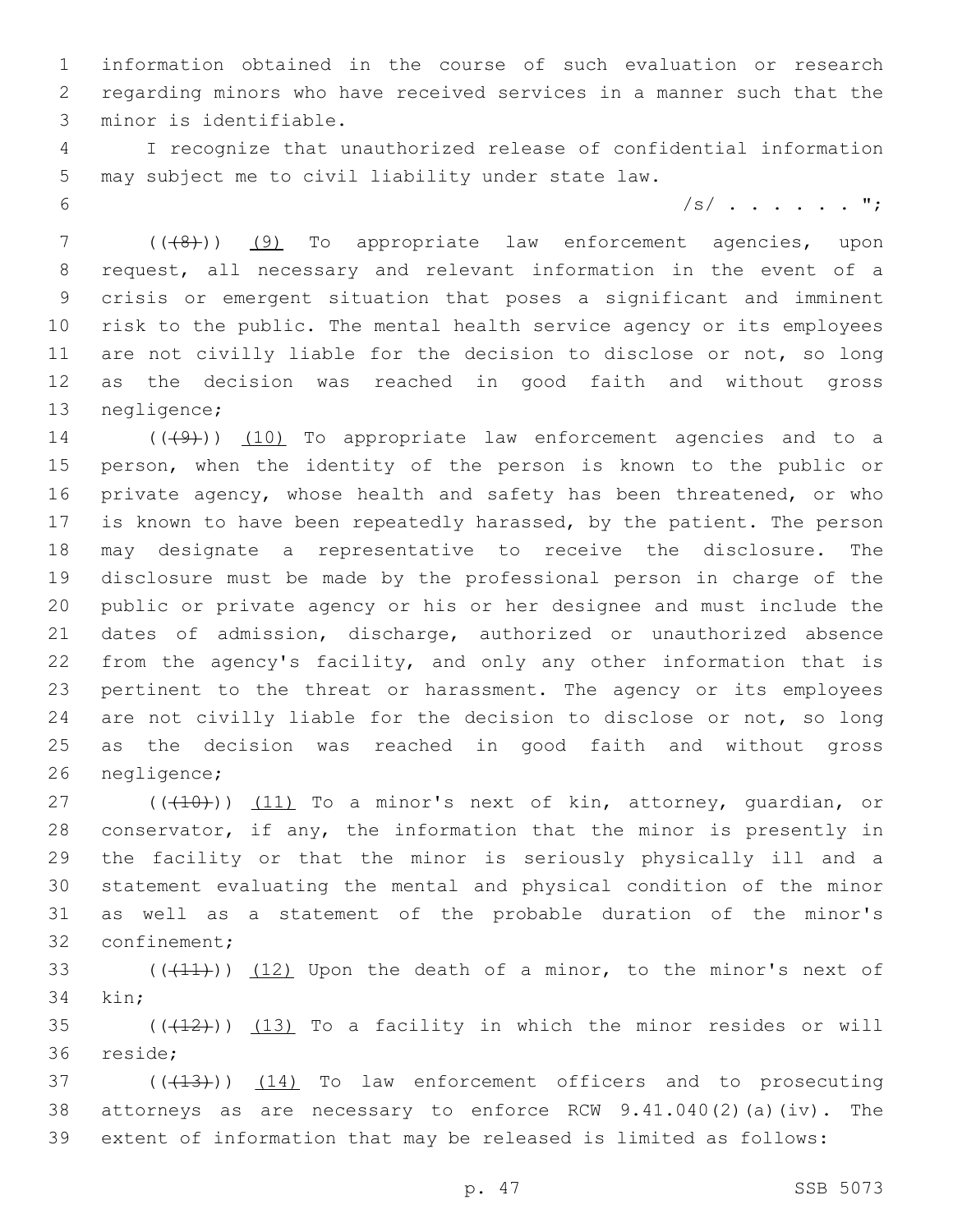(a) Only the fact, place, and date of involuntary commitment, an official copy of any order or orders of commitment, and an official copy of any written or oral notice of ineligibility to possess a firearm that was provided to the person pursuant to RCW 9.41.047(1), 5 must be disclosed upon request;

 (b) The law enforcement and prosecuting attorneys may only release the information obtained to the person's attorney as required by court rule and to a jury or judge, if a jury is waived, that presides over any trial at which the person is charged with violating 10 RCW  $9.41.040(2)$  (a)(iv);

 (c) Disclosure under this subsection is mandatory for the purposes of the federal health insurance portability and 13 accountability act;

14 (( $(414)$ )) (15) This section may not be construed to prohibit the compilation and publication of statistical data for use by government or researchers under standards, including standards to assure maintenance of confidentiality, set forth by the director of the health care authority or the secretary of the department of social and health services, where applicable. The fact of admission and all information obtained pursuant to chapter 71.34 RCW are not admissible as evidence in any legal proceeding outside chapter 71.34 RCW, except guardianship or dependency, without the written consent of the minor 23 or the minor's parent;

24 (( $(45)$ )) (16) For the purpose of a correctional facility participating in the postinstitutional medical assistance system supporting the expedited medical determinations and medical suspensions as provided in RCW 74.09.555 and 74.09.295;

 $((+16))$   $(17)$  Pursuant to a lawful order of a court.

 **Sec. 18.** RCW 71.05.425 and 2018 c 201 s 3019 are each amended to read as follows:30

 (1)(a) Except as provided in subsection (2) of this section, at the earliest possible date, and in no event later than thirty days before conditional release, final release, authorized leave under RCW 71.05.325(2), or transfer to a facility other than a state mental hospital, the superintendent shall send written notice of conditional release, release, authorized leave, or transfer of a person committed under RCW 71.05.280(3) or 71.05.320(4)(c) following dismissal of a sex, violent, or felony harassment offense pursuant to RCW 10.77.086(4) to the following:39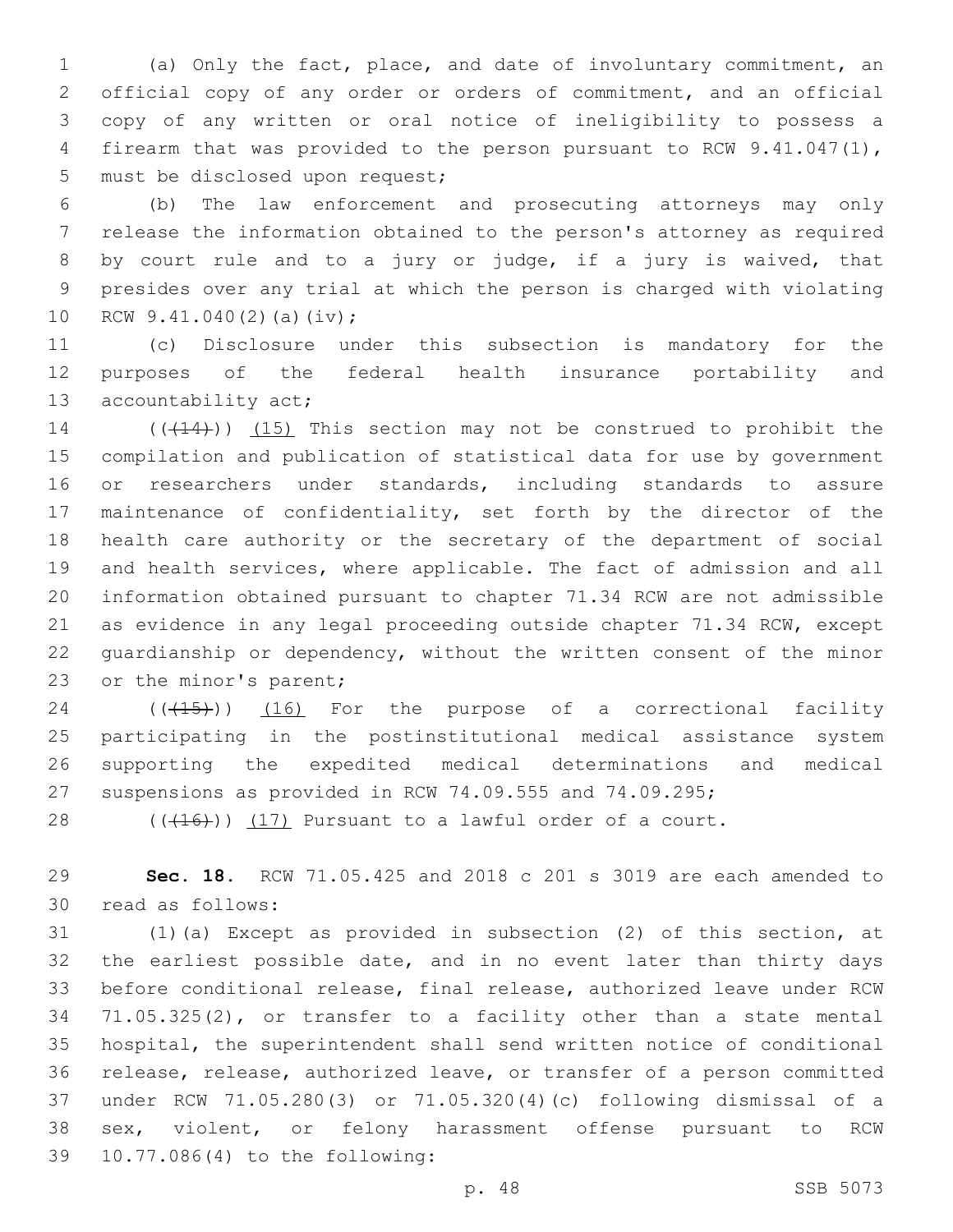(i) The chief of police of the city, if any, in which the person 2 will reside;

 (ii) The sheriff of the county in which the person will reside; 4 and

 (iii) The prosecuting attorney of the county in which the criminal charges against the committed person were dismissed.

 (b) The same notice as required by (a) of this subsection shall be sent to the following, if such notice has been requested in writing about a specific person committed under RCW 71.05.280(3) or 71.05.320(4)(c) following dismissal of a sex, violent, or felony 11 harassment offense pursuant to RCW 10.77.086(4):

 (i) The victim of the sex, violent, or felony harassment offense that was dismissed pursuant to RCW 10.77.086(4) preceding commitment under RCW 71.05.280(3) or 71.05.320(4)(c) or the victim's next of kin 15 if the crime was a homicide;

 (ii) Any witnesses who testified against the person in any court 17 proceedings;

 (iii) Any person specified in writing by the prosecuting attorney. Information regarding victims, next of kin, or witnesses requesting the notice, information regarding any other person specified in writing by the prosecuting attorney to receive the notice, and the notice are confidential and shall not be available to 23 the person committed under this chapter; and

 (iv) The chief of police of the city, if any, and the sheriff of the county, if any, which had jurisdiction of the person on the date 26 of the applicable offense.

 (c) The thirty-day notice requirements contained in this subsection shall not apply to emergency medical transfers.

 (d) The existence of the notice requirements in this subsection will not require any extension of the release date in the event the 31 release plan changes after notification.

 (2) If a person committed under RCW 71.05.280(3) or 71.05.320(4)(c) following dismissal of a sex, violent, or felony harassment offense pursuant to RCW 10.77.086(4) escapes, the superintendent shall immediately notify, by the most reasonable and expedient means available, the chief of police of the city and the sheriff of the county in which the person escaped and in which the person resided immediately before the person's arrest and the prosecuting attorney of the county in which the criminal charges against the committed person were dismissed. If previously requested,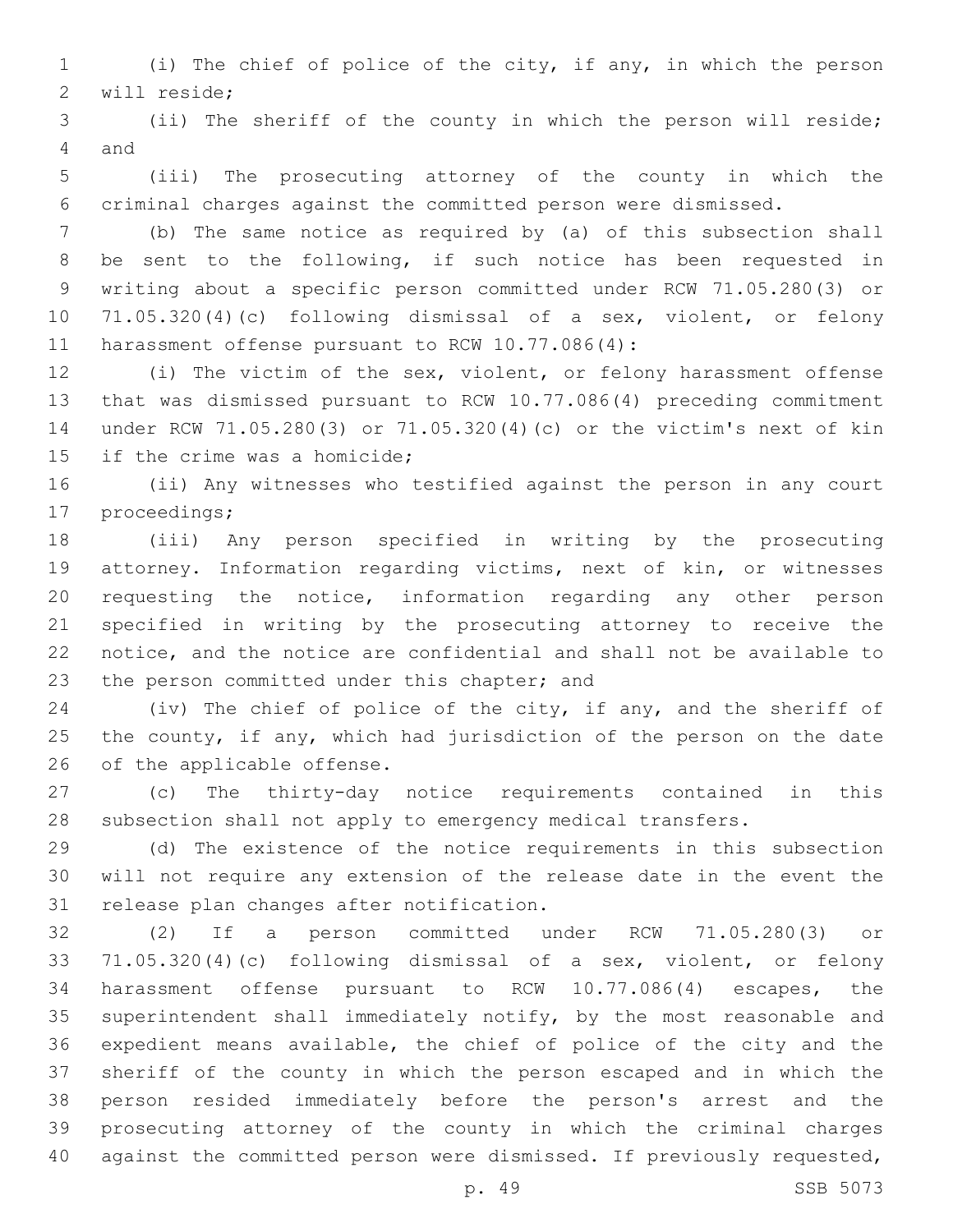the superintendent shall also notify the witnesses and the victim of the sex, violent, or felony harassment offense that was dismissed pursuant to RCW 10.77.086(4) preceding commitment under RCW 71.05.280(3) or 71.05.320(4) or the victim's next of kin if the crime was a homicide. In addition, the secretary shall also notify 6 appropriate parties pursuant to RCW 70.02.230(2)( $(\overrightarrow{m})$ ) (o). If the person is recaptured, the superintendent shall send notice to the persons designated in this subsection as soon as possible but in no event later than two working days after the department of social and 10 health services learns of such recapture.

 (3) If the victim, the victim's next of kin, or any witness is 12 under the age of sixteen, the notice required by this section shall be sent to the parent or legal guardian of the child.

 (4) The superintendent shall send the notices required by this chapter to the last address provided to the department of social and health services by the requesting party. The requesting party shall furnish the department of social and health services with a current 18 address.

 (5) For purposes of this section the following terms have the 20 following meanings:

 (a) "Violent offense" means a violent offense under RCW 22 9.94A.030;

(b) "Sex offense" means a sex offense under RCW 9.94A.030;

 (c) "Next of kin" means a person's spouse, state registered domestic partner, parents, siblings, and children;

 (d) "Felony harassment offense" means a crime of harassment as 27 defined in RCW 9A.46.060 that is a felony.

 **Sec. 19.** RCW 71.05.020 and 2020 c 302 s 3, 2020 c 256 s 301, and 2020 c 5 s 1 are each reenacted and amended to read as follows:

 The definitions in this section apply throughout this chapter 31 unless the context clearly requires otherwise.

 (1) "Admission" or "admit" means a decision by a physician, physician assistant, or psychiatric advanced registered nurse practitioner that a person should be examined or treated as a patient 35 in a hospital;

 (2) "Alcoholism" means a disease, characterized by a dependency on alcoholic beverages, loss of control over the amount and circumstances of use, symptoms of tolerance, physiological or psychological withdrawal, or both, if use is reduced or discontinued,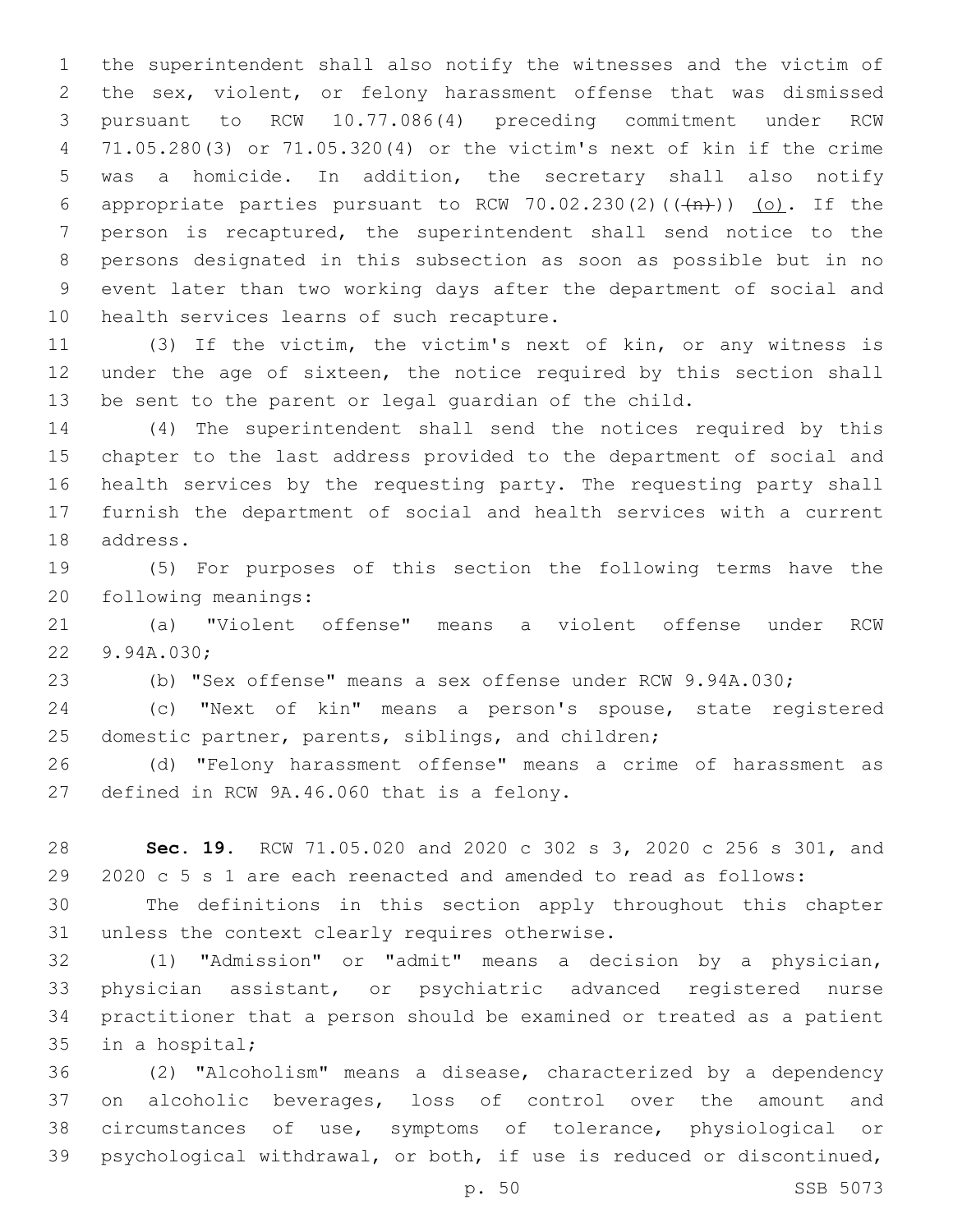and impairment of health or disruption of social or economic 2 functioning;

 (3) "Antipsychotic medications" means that class of drugs primarily used to treat serious manifestations of mental illness associated with thought disorders, which includes, but is not limited to atypical antipsychotic medications;6

 (4) "Approved substance use disorder treatment program" means a program for persons with a substance use disorder provided by a treatment program certified by the department as meeting standards 10 adopted under chapter 71.24 RCW;

 (5) "Attending staff" means any person on the staff of a public or private agency having responsibility for the care and treatment of 13 a patient;

(6) "Authority" means the Washington state health care authority;

 (7) "Behavioral health disorder" means either a mental disorder as defined in this section, a substance use disorder as defined in this section, or a co-occurring mental disorder and substance use 18 disorder;

 (8) "Behavioral health service provider" means a public or private agency that provides mental health, substance use disorder, or co-occurring disorder services to persons with behavioral health disorders as defined under this section and receives funding from 23 public sources. This includes, but is not limited to  $((\text{--}\text{hospitals}))$ : 24 Hospitals licensed under chapter 70.41 RCW( $(\tau)$ ); evaluation and 25 treatment facilities as defined in this section( $(\tau)$ ); community mental health service delivery systems or community behavioral health 27 programs as defined in RCW 71.24.025( $(\tau)$ ); licensed or certified 28 behavioral health agencies under RCW 71.24.037; facilities conducting 29 competency evaluations and restoration under chapter 10.77 RCW( $(\tau)$ ); approved substance use disorder treatment programs as defined in this 31 section( $(\tau)$ ): secure withdrawal management and stabilization 32 facilities as defined in this section( $(\tau)$ ); and correctional facilities operated by state and local governments;

 (9) "Co-occurring disorder specialist" means an individual possessing an enhancement granted by the department of health under chapter 18.205 RCW that certifies the individual to provide substance use disorder counseling subject to the practice limitations under RCW 18.205.105;38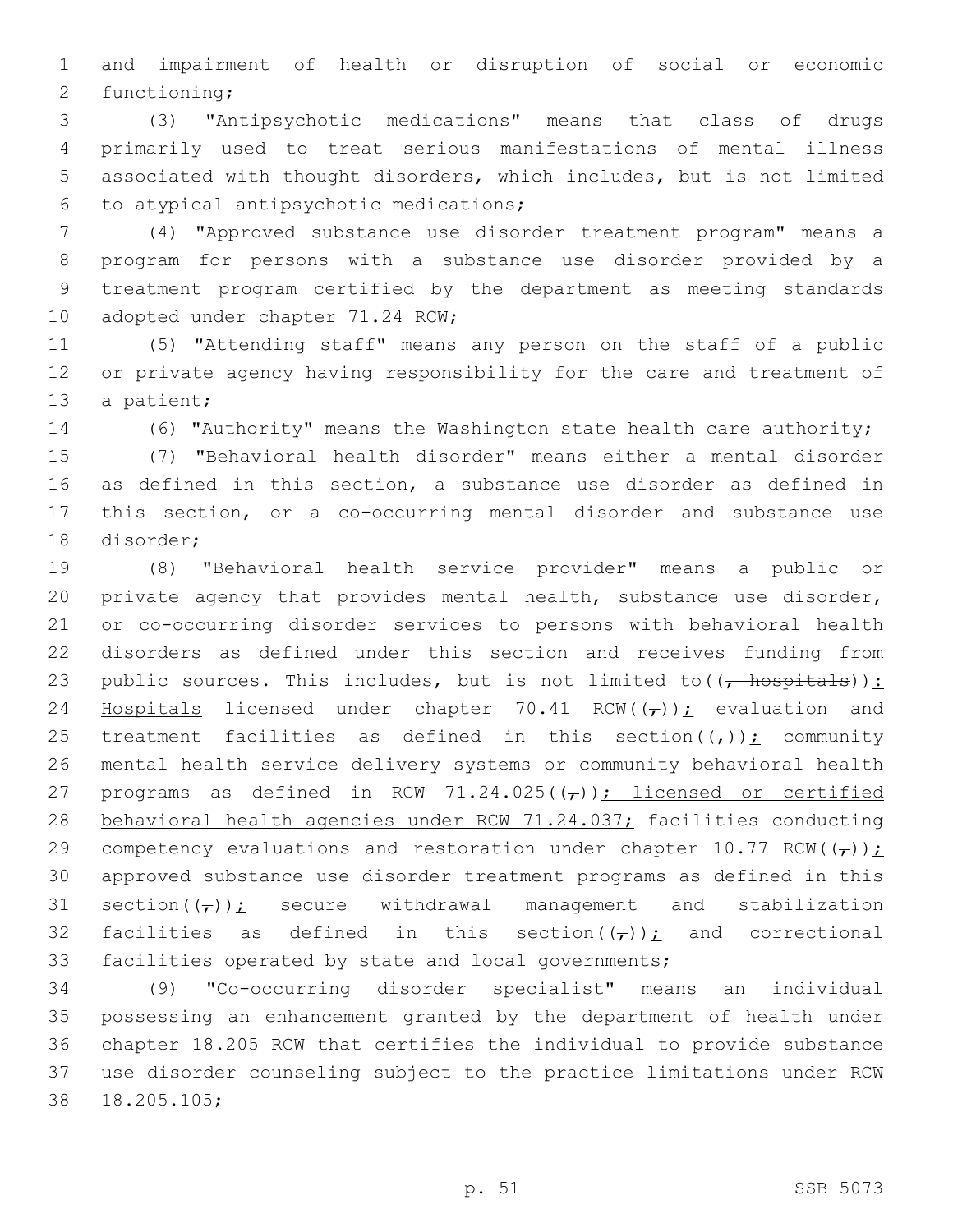(10) "Commitment" means the determination by a court that a person should be detained for a period of either evaluation or treatment, or both, in an inpatient or a less restrictive setting;

 (11) "Conditional release" means a revocable modification of a commitment, which may be revoked upon violation of any of its terms;

 (12) "Crisis stabilization unit" means a short-term facility or a portion of a facility licensed or certified by the department, such as an evaluation and treatment facility or a hospital, which has been designed to assess, diagnose, and treat individuals experiencing an 10 acute crisis without the use of long-term hospitalization;

 (13) "Custody" means involuntary detention under the provisions 12 of this chapter or chapter 10.77 RCW, uninterrupted by any period of unconditional release from commitment from a facility providing 14 involuntary care and treatment;

(14) "Department" means the department of health;

 (15) "Designated crisis responder" means a mental health professional appointed by the county, by an entity appointed by the county, or by the authority in consultation with a federally recognized Indian tribe or after meeting and conferring with an Indian health care provider, to perform the duties specified in this 21 chapter;

 (16) "Detention" or "detain" means the lawful confinement of a 23 person, under the provisions of this chapter;

 (17) "Developmental disabilities professional" means a person who has specialized training and three years of experience in directly treating or working with persons with developmental disabilities and is a psychiatrist, physician assistant working with a supervising psychiatrist, psychologist, psychiatric advanced registered nurse practitioner, or social worker, and such other developmental disabilities professionals as may be defined by rules adopted by the secretary of the department of social and health services;

 (18) "Developmental disability" means that condition defined in 33 RCW 71A.10.020(5);

(19) "Director" means the director of the authority;

 (20) "Discharge" means the termination of hospital medical authority. The commitment may remain in place, be terminated, or be 37 amended by court order;

 (21) "Drug addiction" means a disease, characterized by a dependency on psychoactive chemicals, loss of control over the amount and circumstances of use, symptoms of tolerance, physiological or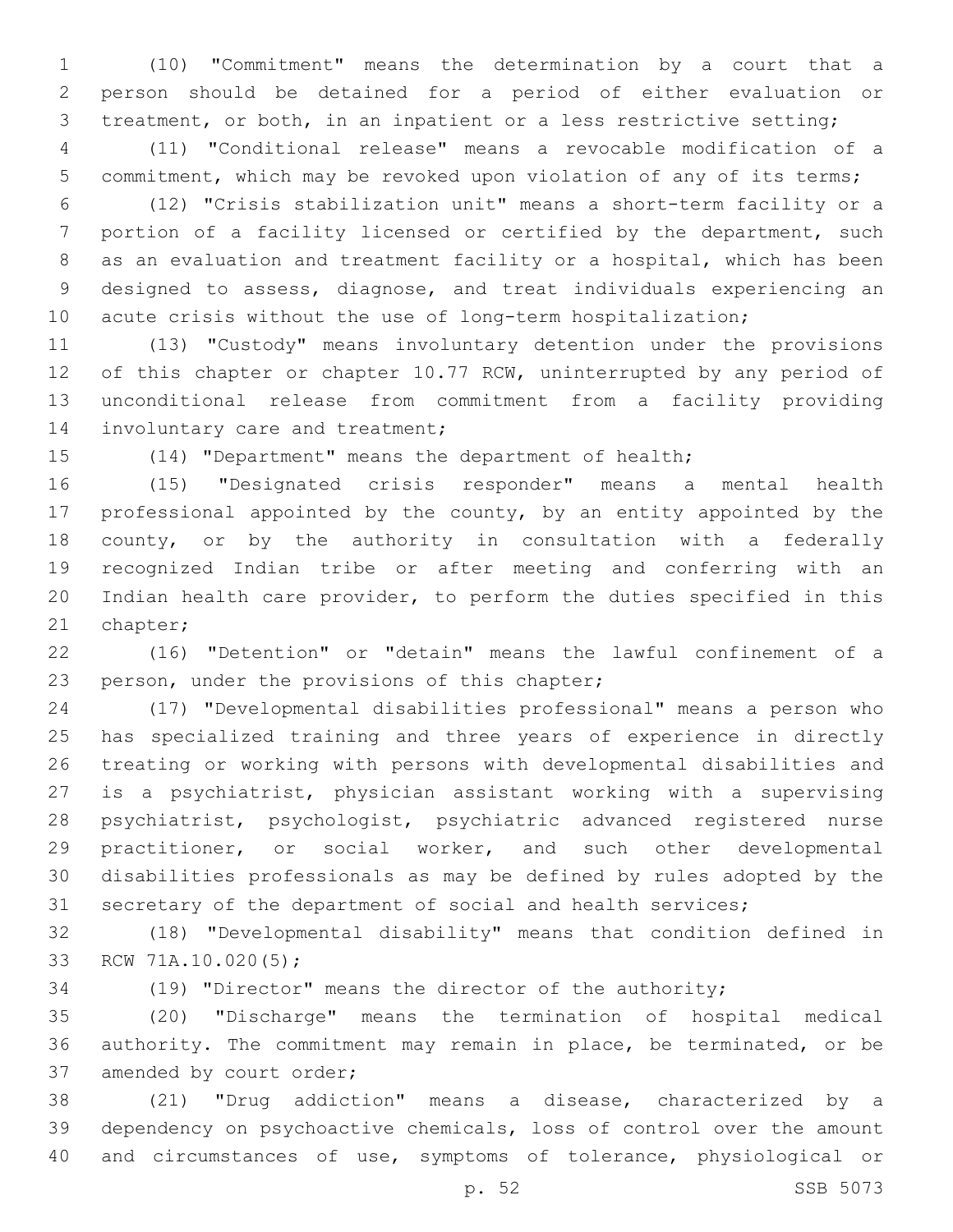psychological withdrawal, or both, if use is reduced or discontinued, and impairment of health or disruption of social or economic 3 functioning;

 (22) "Evaluation and treatment facility" means any facility which can provide directly, or by direct arrangement with other public or private agencies, emergency evaluation and treatment, outpatient care, and timely and appropriate inpatient care to persons suffering from a mental disorder, and which is licensed or certified as such by the department. The authority may certify single beds as temporary evaluation and treatment beds under RCW 71.05.745. A physically separate and separately operated portion of a state hospital may be designated as an evaluation and treatment facility. A facility which 13 is part of, or operated by, the department of social and health services or any federal agency will not require certification. No correctional institution or facility, or jail, shall be an evaluation 16 and treatment facility within the meaning of this chapter;

 (23) "Gravely disabled" means a condition in which a person, as a result of a behavioral health disorder: (a) Is in danger of serious physical harm resulting from a failure to provide for his or her essential human needs of health or safety; or (b) manifests severe deterioration in routine functioning evidenced by repeated and escalating loss of cognitive or volitional control over his or her actions and is not receiving such care as is essential for his or her 24 health or safety;

 (24) "Habilitative services" means those services provided by program personnel to assist persons in acquiring and maintaining life skills and in raising their levels of physical, mental, social, and vocational functioning. Habilitative services include education, training for employment, and therapy. The habilitative process shall be undertaken with recognition of the risk to the public safety presented by the person being assisted as manifested by prior charged 32 criminal conduct;

 (25) "Hearing" means any proceeding conducted in open court that 34 conforms to the requirements of RCW 71.05.820;

 (26) "History of one or more violent acts" refers to the period of time ten years prior to the filing of a petition under this chapter, excluding any time spent, but not any violent acts committed, in a behavioral health facility, or in confinement as a 39 result of a criminal conviction;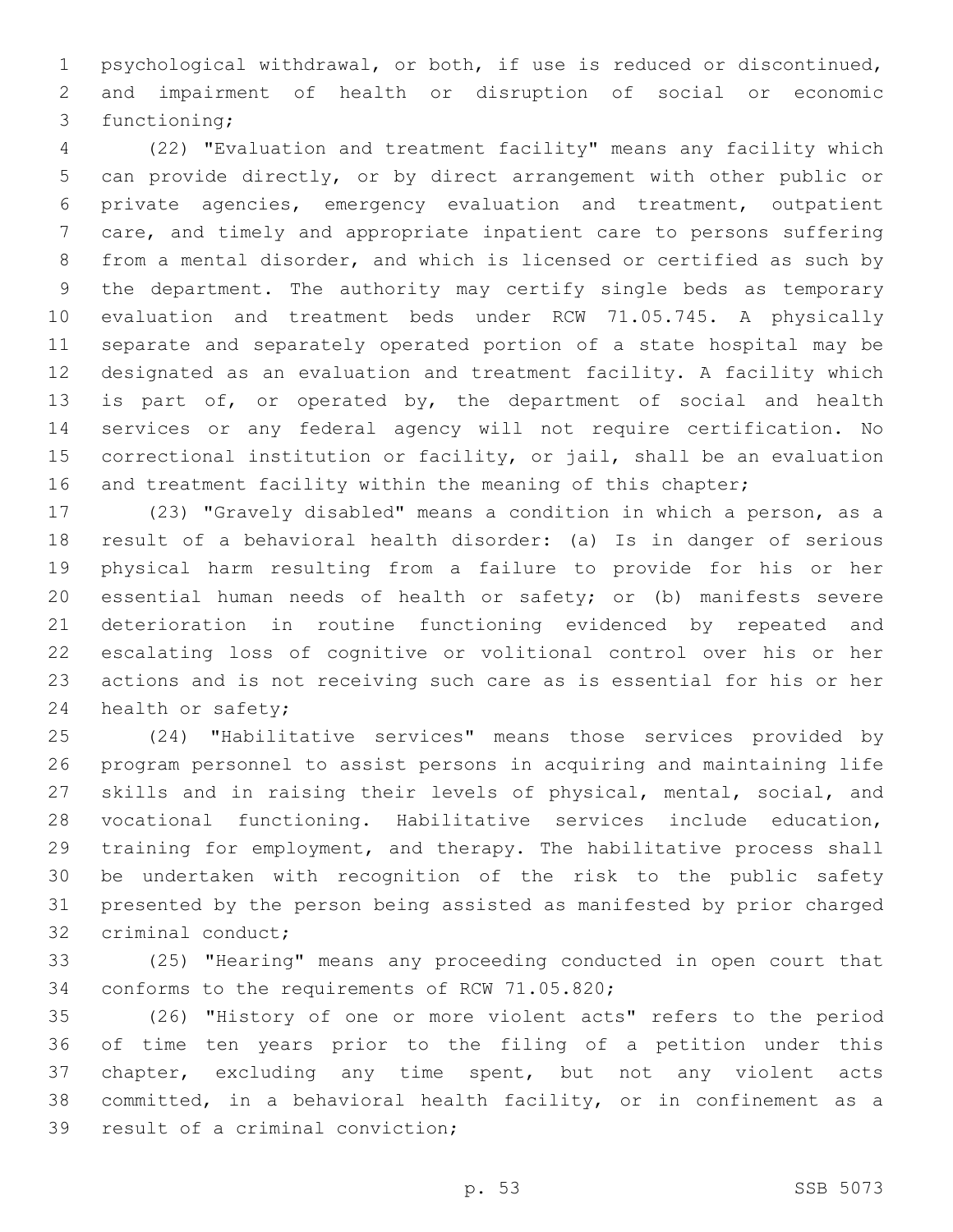(27) "Imminent" means the state or condition of being likely to occur at any moment or near at hand, rather than distant or remote;

 (28) "In need of assisted outpatient behavioral health treatment" means that a person, as a result of a behavioral health disorder: (a) Has been committed by a court to detention for involuntary behavioral health treatment during the preceding thirty-six months; (b) is unlikely to voluntarily participate in outpatient treatment without an order for less restrictive alternative treatment, based on a history of nonadherence with treatment or in view of the person's current behavior; (c) is likely to benefit from less restrictive alternative treatment; and (d) requires less restrictive alternative treatment to prevent a relapse, decompensation, or deterioration that is likely to result in the person presenting a likelihood of serious harm or the person becoming gravely disabled within a reasonably 15 short period of time;

 (29) "Individualized service plan" means a plan prepared by a developmental disabilities professional with other professionals as a team, for a person with developmental disabilities, which shall 19 state:

 (a) The nature of the person's specific problems, prior charged 21 criminal behavior, and habilitation needs;

 (b) The conditions and strategies necessary to achieve the 23 purposes of habilitation;

 (c) The intermediate and long-range goals of the habilitation program, with a projected timetable for the attainment;

 (d) The rationale for using this plan of habilitation to achieve 27 those intermediate and long-range goals;

(e) The staff responsible for carrying out the plan;

 (f) Where relevant in light of past criminal behavior and due consideration for public safety, the criteria for proposed movement to less-restrictive settings, criteria for proposed eventual discharge or release, and a projected possible date for discharge or 33 release; and

 (g) The type of residence immediately anticipated for the person 35 and possible future types of residences;

 (30) "Intoxicated person" means a person whose mental or physical functioning is substantially impaired as a result of the use of 38 alcohol or other psychoactive chemicals;

 (31) "Judicial commitment" means a commitment by a court pursuant 40 to the provisions of this chapter;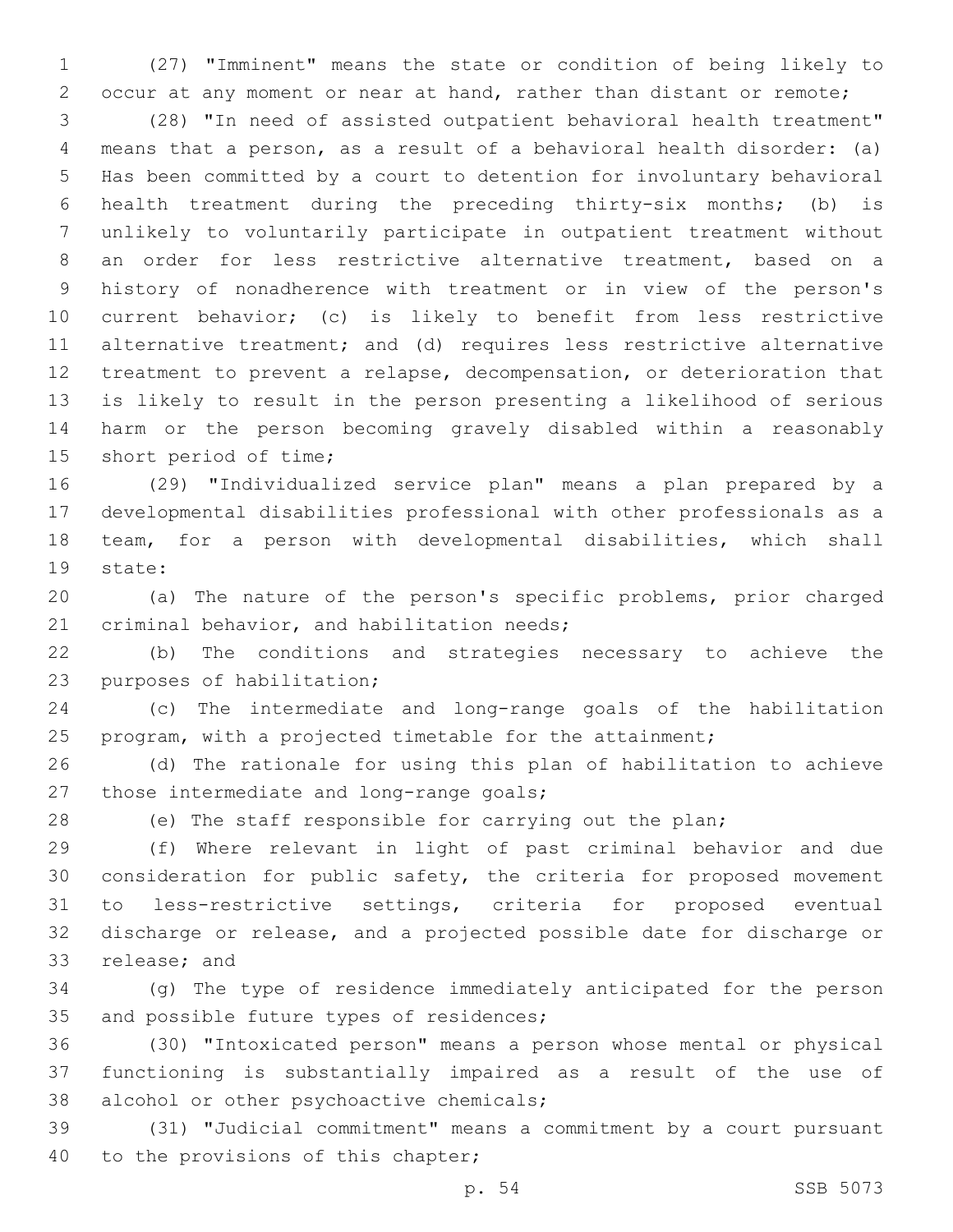(32) "Legal counsel" means attorneys and staff employed by county prosecutor offices or the state attorney general acting in their capacity as legal representatives of public behavioral health service 4 providers under RCW 71.05.130;

 (33) "Less restrictive alternative treatment" means a program of individualized treatment in a less restrictive setting than inpatient treatment that includes the services described in RCW 71.05.585. This term includes: Treatment pursuant to a less restrictive alternative treatment order under RCW 71.05.240 or 71.05.320; treatment pursuant 10 to a conditional release under RCW 71.05.340; and treatment pursuant to an assisted outpatient behavioral health treatment order under RCW 12 71.05.148;

 (34) "Licensed physician" means a person licensed to practice medicine or osteopathic medicine and surgery in the state of 15 Washington;

16 (35) "Likelihood of serious harm" means:

 (a) A substantial risk that: (i) Physical harm will be inflicted 18 by a person upon his or her own person, as evidenced by threats or attempts to commit suicide or inflict physical harm on oneself; (ii) physical harm will be inflicted by a person upon another, as evidenced by behavior which has caused such harm or which places 22 another person or persons in reasonable fear of sustaining such harm; or (iii) physical harm will be inflicted by a person upon the property of others, as evidenced by behavior which has caused 25 substantial loss or damage to the property of others; or

 (b) The person has threatened the physical safety of another and 27 has a history of one or more violent acts;

 (36) "Medical clearance" means a physician or other health care provider has determined that a person is medically stable and ready 30 for referral to the designated crisis responder;

 (37) "Mental disorder" means any organic, mental, or emotional impairment which has substantial adverse effects on a person's 33 cognitive or volitional functions;

 (38) "Mental health professional" means a psychiatrist, psychologist, physician assistant working with a supervising psychiatrist, psychiatric advanced registered nurse practitioner, psychiatric nurse, or social worker, and such other mental health professionals as may be defined by rules adopted by the secretary 39 pursuant to the provisions of this chapter;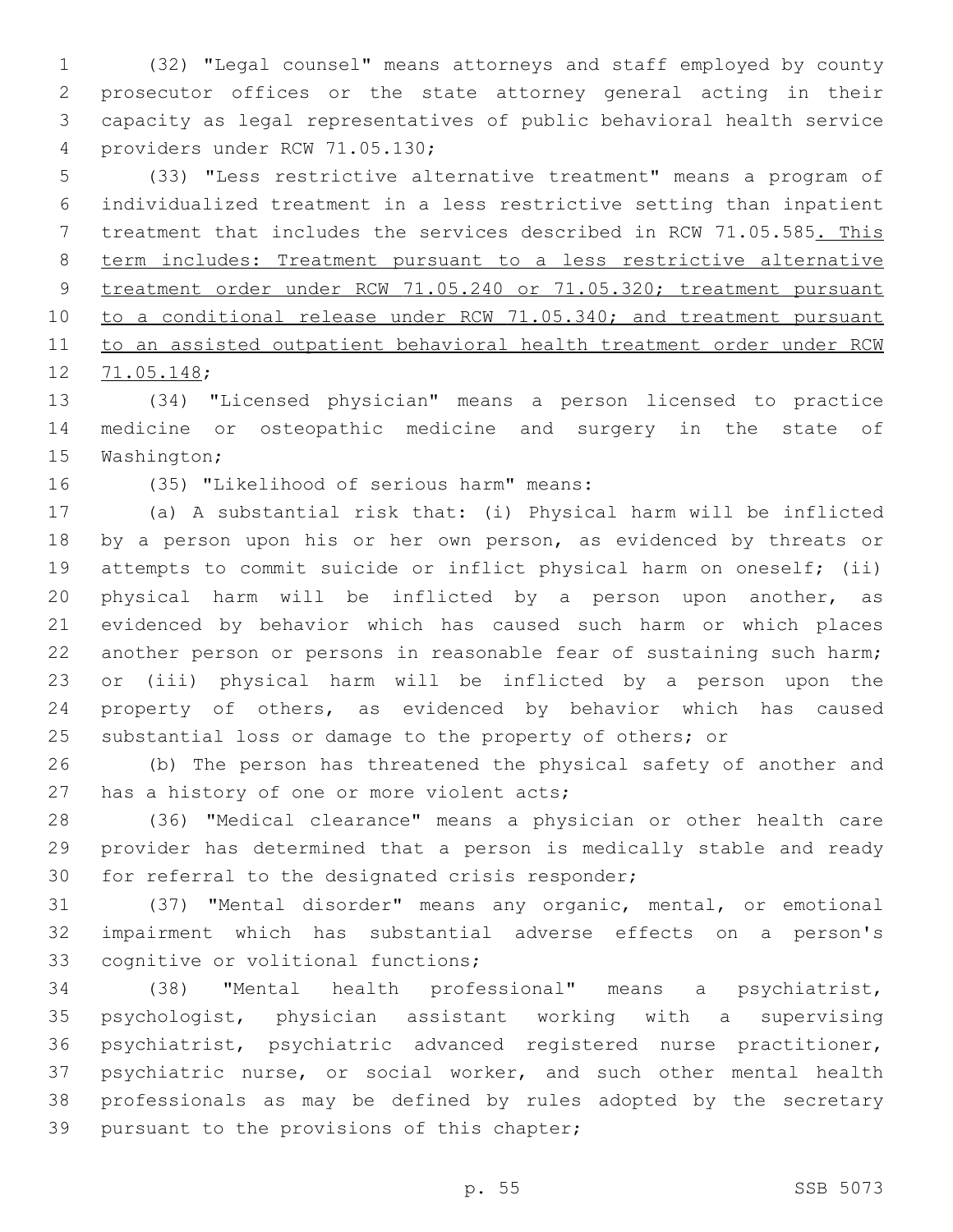(39) "Peace officer" means a law enforcement official of a public agency or governmental unit, and includes persons specifically given peace officer powers by any state law, local ordinance, or judicial 4 order of appointment;

 (40) "Physician assistant" means a person licensed as a physician assistant under chapter 18.57A or 18.71A RCW;6

 (41) "Private agency" means any person, partnership, corporation, 8 or association that is not a public agency, whether or not financed in whole or in part by public funds, which constitutes an evaluation and treatment facility or private institution, or hospital, or approved substance use disorder treatment program, which is conducted 12 for, or includes a department or ward conducted for, the care and treatment of persons with behavioral health disorders;

 (42) "Professional person" means a mental health professional, substance use disorder professional, or designated crisis responder and shall also mean a physician, physician assistant, psychiatric 17 advanced registered nurse practitioner, registered nurse, and such others as may be defined by rules adopted by the secretary pursuant 19 to the provisions of this chapter;

 (43) "Psychiatric advanced registered nurse practitioner" means a person who is licensed as an advanced registered nurse practitioner pursuant to chapter 18.79 RCW; and who is board certified in advanced 23 practice psychiatric and mental health nursing;

 (44) "Psychiatrist" means a person having a license as a physician and surgeon in this state who has in addition completed three years of graduate training in psychiatry in a program approved by the American medical association or the American osteopathic association and is certified or eligible to be certified by the 29 American board of psychiatry and neurology;

 (45) "Psychologist" means a person who has been licensed as a 31 psychologist pursuant to chapter 18.83 RCW;

 (46) "Public agency" means any evaluation and treatment facility or institution, secure withdrawal management and stabilization facility, approved substance use disorder treatment program, or hospital which is conducted for, or includes a department or ward conducted for, the care and treatment of persons with behavioral health disorders, if the agency is operated directly by federal, state, county, or municipal government, or a combination of such 39 governments;

p. 56 SSB 5073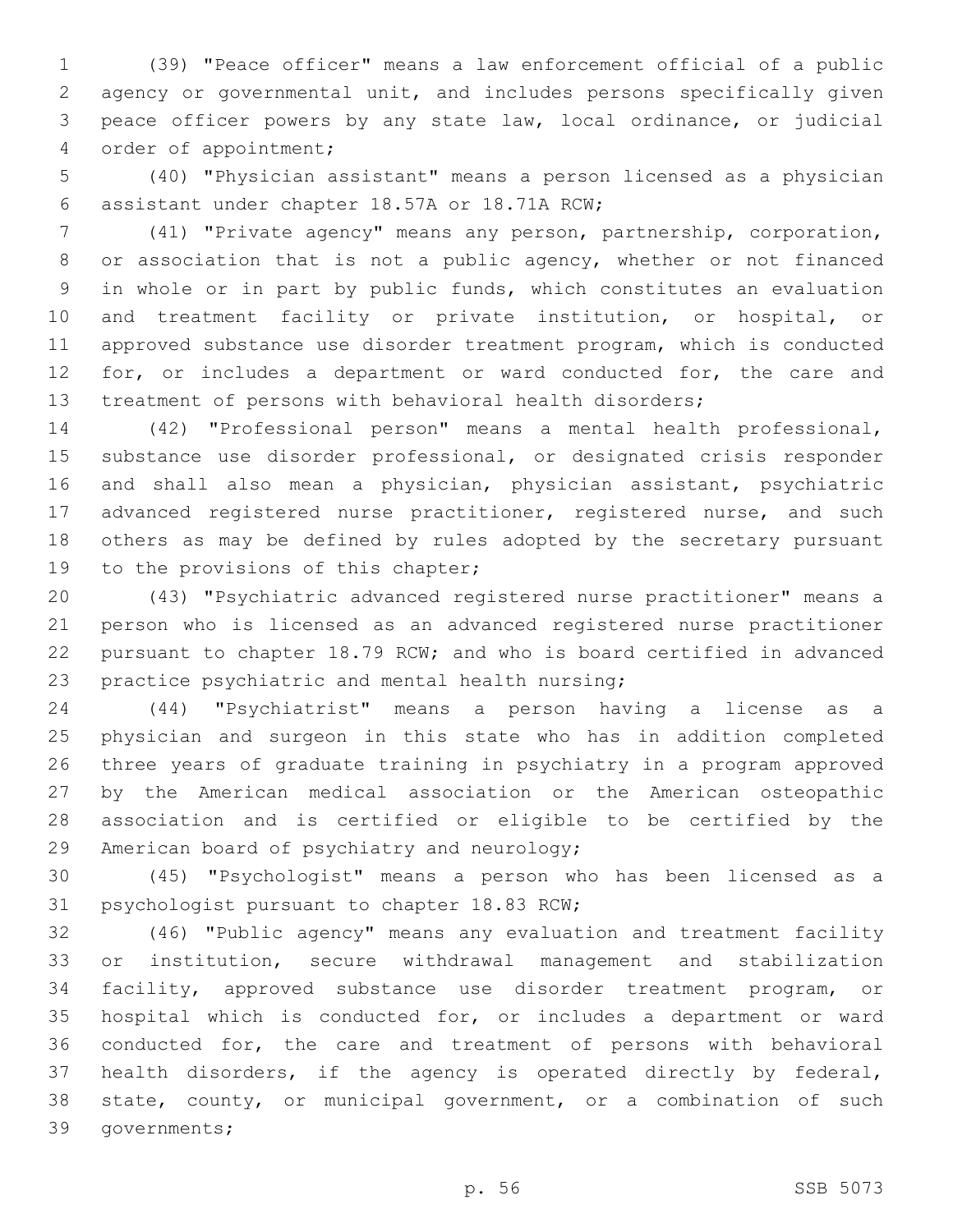(47) "Release" means legal termination of the commitment under 2 the provisions of this chapter;

 (48) "Resource management services" has the meaning given in 4 chapter 71.24 RCW;

 (49) "Secretary" means the secretary of the department of health, 6 or his or her designee;

 (50) "Secure withdrawal management and stabilization facility" means a facility operated by either a public or private agency or by the program of an agency which provides care to voluntary individuals and individuals involuntarily detained and committed under this chapter for whom there is a likelihood of serious harm or who are gravely disabled due to the presence of a substance use disorder. Secure withdrawal management and stabilization facilities must:

14 (a) Provide the following services:

 (i) Assessment and treatment, provided by certified substance use disorder professionals or co-occurring disorder specialists;

17 (ii) Clinical stabilization services;

 (iii) Acute or subacute detoxification services for intoxicated 19 individuals; and

 (iv) Discharge assistance provided by certified substance use disorder professionals or co-occurring disorder specialists, including facilitating transitions to appropriate voluntary or involuntary inpatient services or to less restrictive alternatives as 24 appropriate for the individual;

 (b) Include security measures sufficient to protect the patients, 26 staff, and community; and

27 (c) Be licensed or certified as such by the department of health;

 (51) "Social worker" means a person with a master's or further advanced degree from a social work educational program accredited and 30 approved as provided in RCW 18.320.010;

 (52) "Substance use disorder" means a cluster of cognitive, behavioral, and physiological symptoms indicating that an individual continues using the substance despite significant substance-related problems. The diagnosis of a substance use disorder is based on a pathological pattern of behaviors related to the use of the 36 substances;

 (53) "Substance use disorder professional" means a person certified as a substance use disorder professional by the department 39 of health under chapter 18.205 RCW;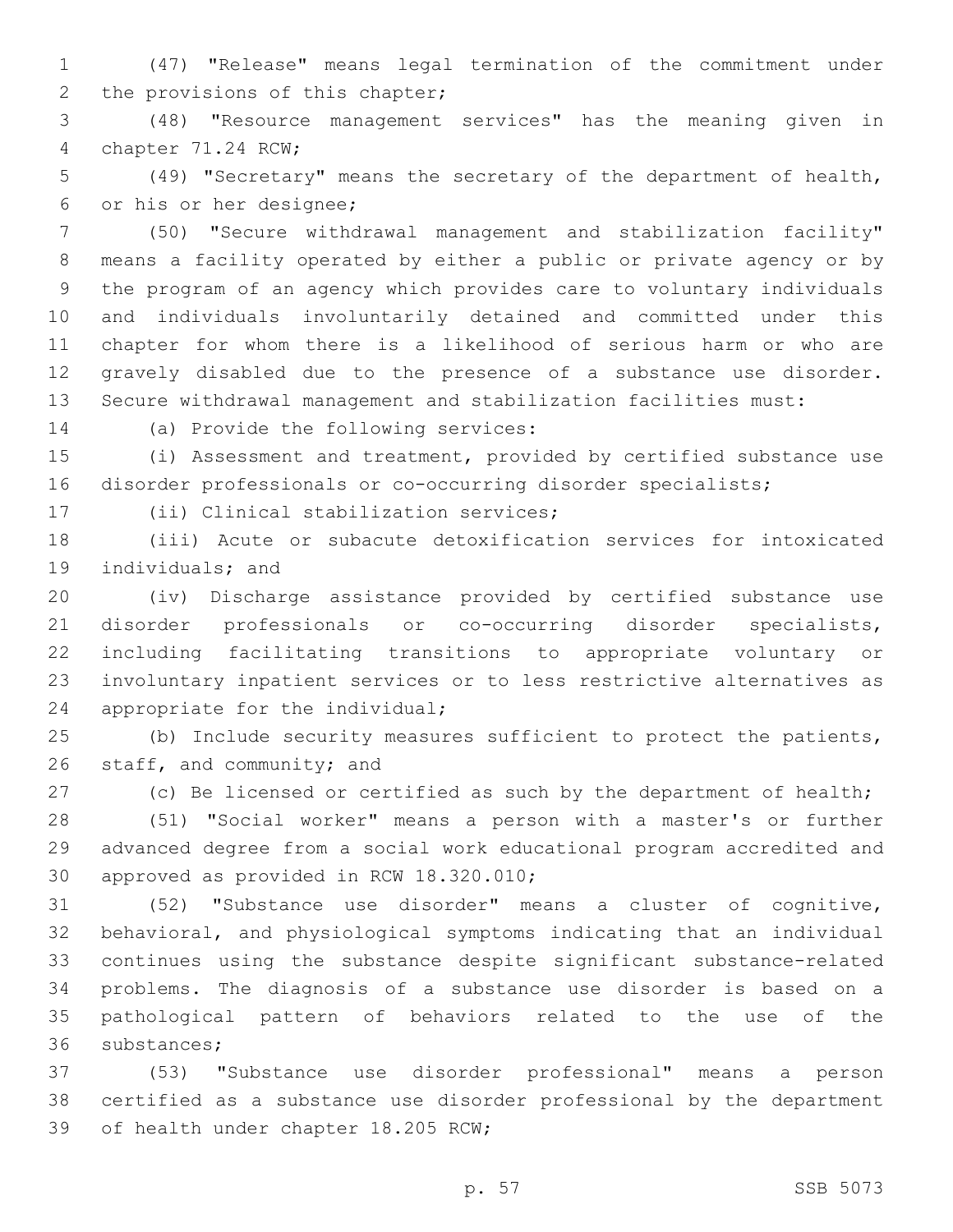(54) "Therapeutic court personnel" means the staff of a mental health court or other therapeutic court which has jurisdiction over defendants who are dually diagnosed with mental disorders, including court personnel, probation officers, a court monitor, prosecuting attorney, or defense counsel acting within the scope of therapeutic court duties;6

 (55) "Treatment records" include registration and all other records concerning persons who are receiving or who at any time have received services for behavioral health disorders, which are maintained by the department of social and health services, the department, the authority, behavioral health administrative services organizations and their staffs, managed care organizations and their staffs, and by treatment facilities. Treatment records include mental health information contained in a medical bill including but not limited to mental health drugs, a mental health diagnosis, provider name, and dates of service stemming from a medical service. Treatment records do not include notes or records maintained for personal use by a person providing treatment services for the department of social and health services, the department, the authority, behavioral health administrative services organizations, managed care organizations, or a treatment facility if the notes or records are not available to 22 others;

 (56) "Triage facility" means a short-term facility or a portion of a facility licensed or certified by the department, which is designed as a facility to assess and stabilize an individual or determine the need for involuntary commitment of an individual, and must meet department residential treatment facility standards. A triage facility may be structured as a voluntary or involuntary 29 placement facility;

 (57) "Video," unless the context clearly indicates otherwise, means the delivery of behavioral health services through the use of interactive audio and video technology, permitting real-time communication between a person and a designated crisis responder, for the purpose of evaluation. "Video" does not include the use of audio-35 only telephone, facsimile, email, or store and forward technology. "Store and forward technology" means use of an asynchronous transmission of a person's medical information from a mental health service provider to the designated crisis responder which results in 39 medical diagnosis, consultation, or treatment;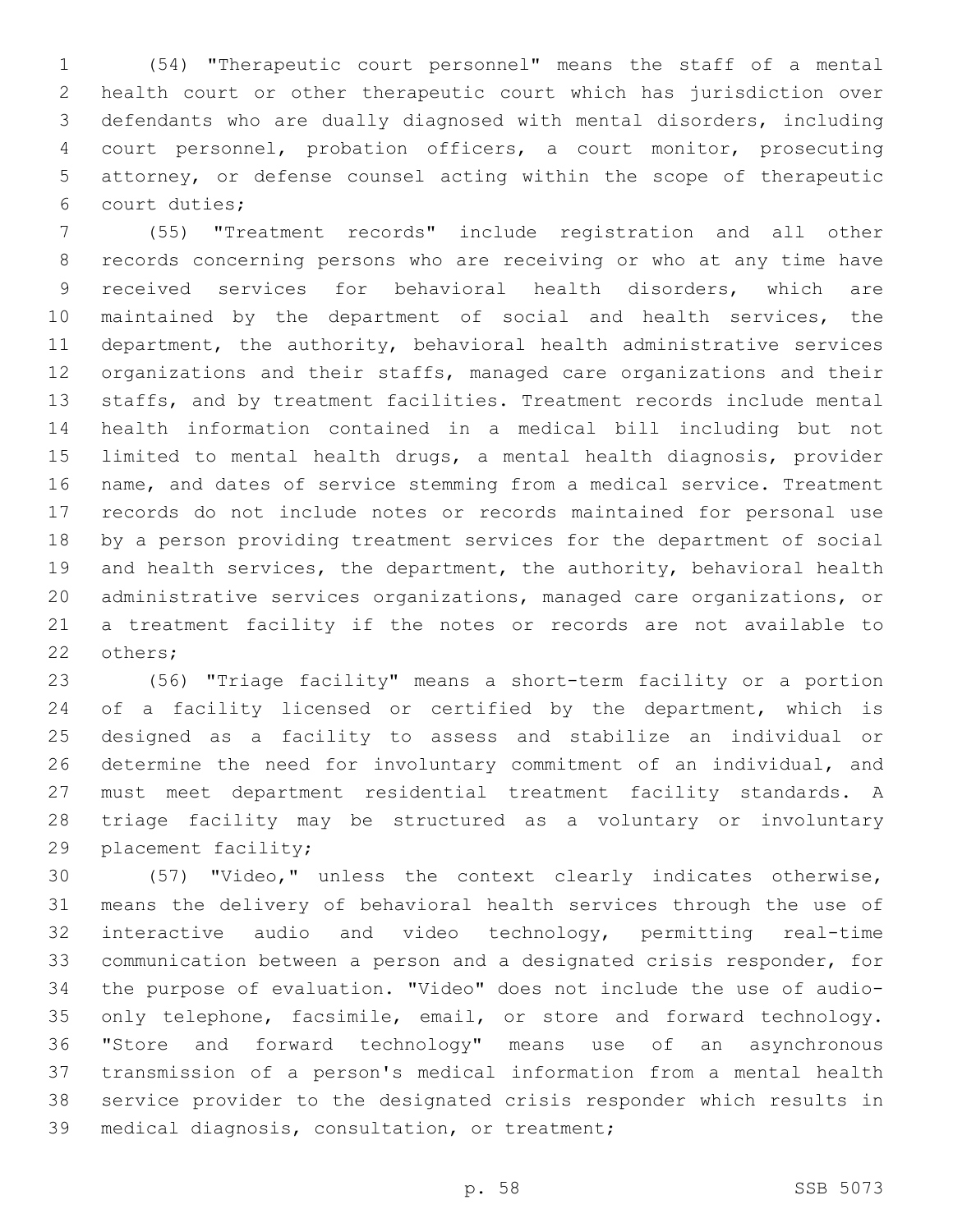(58) "Violent act" means behavior that resulted in homicide, attempted suicide, injury, or substantial loss or damage to 3 property( $\left(\frac{1}{r}\right)$ 

 (59) "Written order of apprehension" means an order of the court for a peace officer to deliver the named person in the order to a facility or emergency room as determined by the designated crisis responder. Such orders shall be entered into the Washington crime 8 information center database)).

 **Sec. 20.** RCW 71.05.020 and 2020 c 302 s 3, 2020 c 256 s 301, 2020 c 80 s 51, and 2020 c 5 s 1 are each reenacted and amended to 11 read as follows:

 The definitions in this section apply throughout this chapter 13 unless the context clearly requires otherwise.

 (1) "Admission" or "admit" means a decision by a physician, physician assistant, or psychiatric advanced registered nurse practitioner that a person should be examined or treated as a patient 17 in a hospital;

 (2) "Alcoholism" means a disease, characterized by a dependency on alcoholic beverages, loss of control over the amount and circumstances of use, symptoms of tolerance, physiological or psychological withdrawal, or both, if use is reduced or discontinued, and impairment of health or disruption of social or economic 23 functioning;

 (3) "Antipsychotic medications" means that class of drugs primarily used to treat serious manifestations of mental illness associated with thought disorders, which includes, but is not limited 27 to atypical antipsychotic medications;

 (4) "Approved substance use disorder treatment program" means a program for persons with a substance use disorder provided by a treatment program certified by the department as meeting standards 31 adopted under chapter 71.24 RCW;

 (5) "Attending staff" means any person on the staff of a public or private agency having responsibility for the care and treatment of 34 a patient;

 (6) "Authority" means the Washington state health care authority; (7) "Behavioral health disorder" means either a mental disorder as defined in this section, a substance use disorder as defined in this section, or a co-occurring mental disorder and substance use 39 disorder;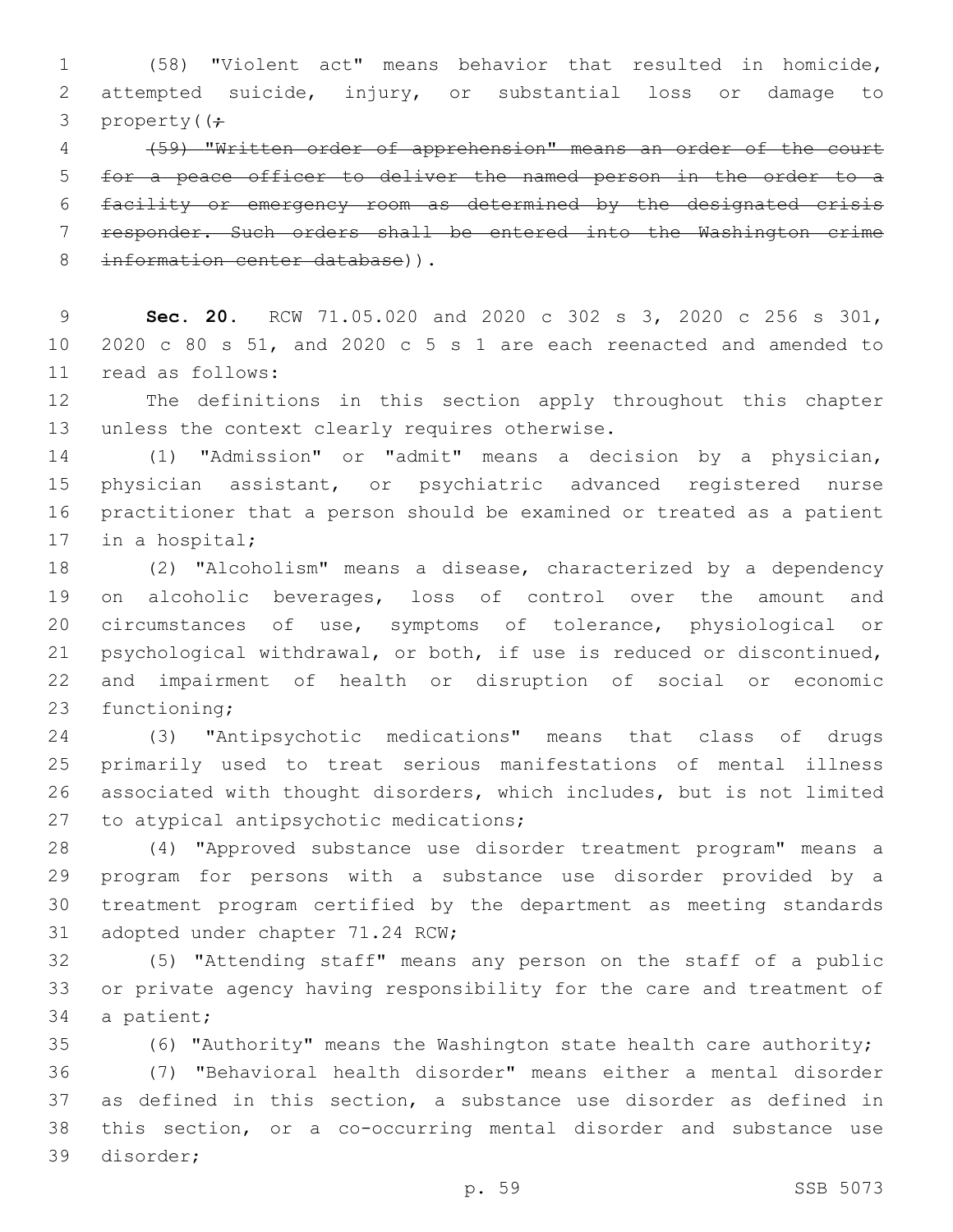(8) "Behavioral health service provider" means a public or private agency that provides mental health, substance use disorder, or co-occurring disorder services to persons with behavioral health disorders as defined under this section and receives funding from 5 public sources. This includes, but is not limited to  $((\frac{1}{f} \text{ hospitals}))$ : 6 Hospitals licensed under chapter 70.41 RCW( $(\tau)$ ); evaluation and 7 treatment facilities as defined in this section( $(\tau)$ ); community mental health service delivery systems or community behavioral health 9 programs as defined in RCW 71.24.025( $(\tau)$ ); licensed or certified behavioral health agencies under RCW 71.24.037; facilities conducting 11 competency evaluations and restoration under chapter 10.77 RCW( $(\tau)$ ); approved substance use disorder treatment programs as defined in this 13 section( $(\tau)$ ): secure withdrawal management and stabilization 14 facilities as defined in this section( $(\tau)$ ); and correctional 15 facilities operated by state and local governments;

 (9) "Co-occurring disorder specialist" means an individual possessing an enhancement granted by the department of health under chapter 18.205 RCW that certifies the individual to provide substance use disorder counseling subject to the practice limitations under RCW 18.205.105;20

 (10) "Commitment" means the determination by a court that a person should be detained for a period of either evaluation or 23 treatment, or both, in an inpatient or a less restrictive setting;

 (11) "Conditional release" means a revocable modification of a 25 commitment, which may be revoked upon violation of any of its terms;

 (12) "Crisis stabilization unit" means a short-term facility or a 27 portion of a facility licensed or certified by the department, such as an evaluation and treatment facility or a hospital, which has been designed to assess, diagnose, and treat individuals experiencing an acute crisis without the use of long-term hospitalization;

 (13) "Custody" means involuntary detention under the provisions 32 of this chapter or chapter 10.77 RCW, uninterrupted by any period of unconditional release from commitment from a facility providing 34 involuntary care and treatment;

(14) "Department" means the department of health;

 (15) "Designated crisis responder" means a mental health professional appointed by the county, by an entity appointed by the county, or by the authority in consultation with a federally recognized Indian tribe or after meeting and conferring with an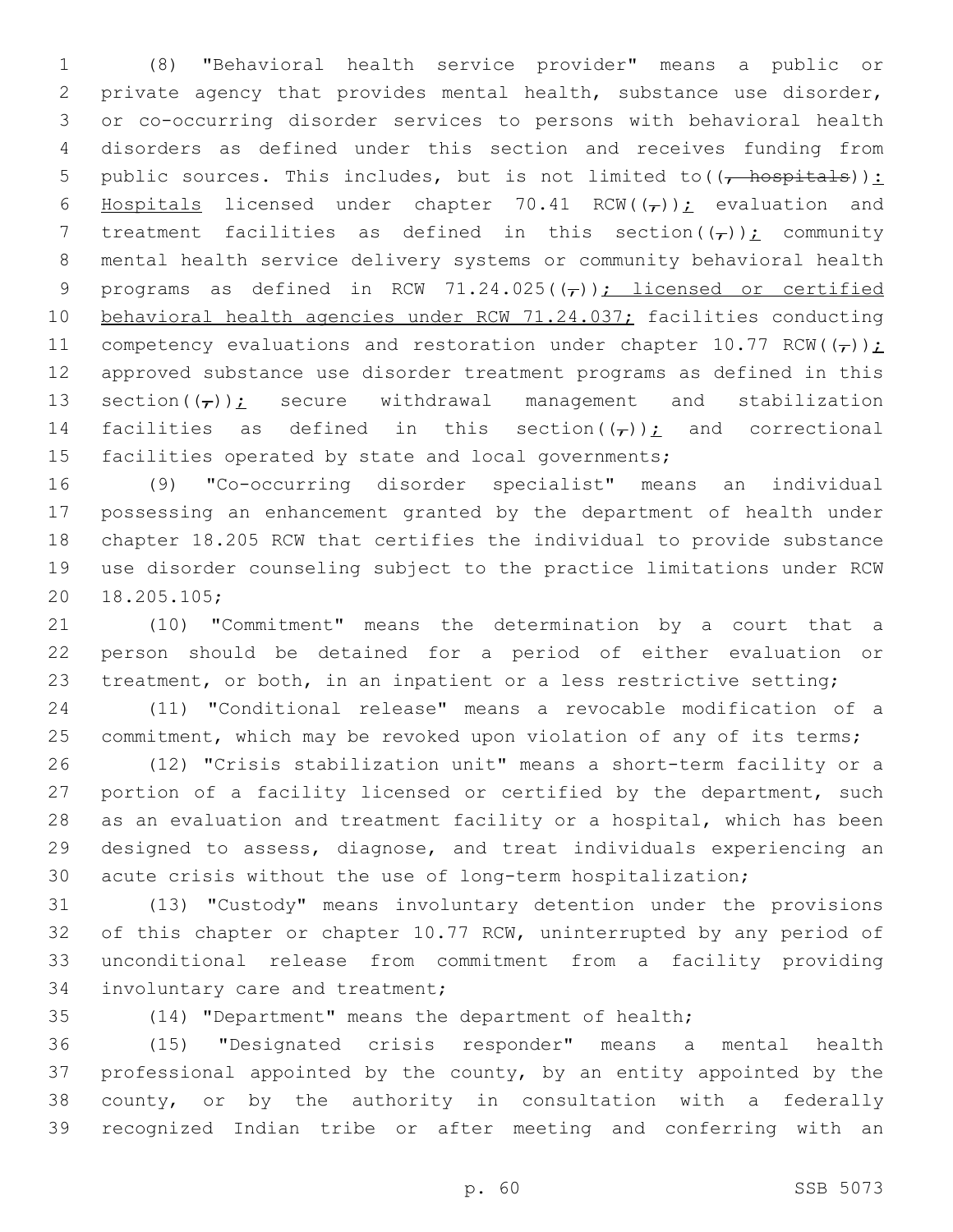Indian health care provider, to perform the duties specified in this 2 chapter;

 (16) "Detention" or "detain" means the lawful confinement of a 4 person, under the provisions of this chapter;

 (17) "Developmental disabilities professional" means a person who has specialized training and three years of experience in directly treating or working with persons with developmental disabilities and is a psychiatrist, physician assistant working with a supervising psychiatrist, psychologist, psychiatric advanced registered nurse 10 practitioner, or social worker, and such other developmental disabilities professionals as may be defined by rules adopted by the 12 secretary of the department of social and health services;

 (18) "Developmental disability" means that condition defined in 14 RCW 71A.10.020(5);

(19) "Director" means the director of the authority;

 (20) "Discharge" means the termination of hospital medical authority. The commitment may remain in place, be terminated, or be 18 amended by court order;

 (21) "Drug addiction" means a disease, characterized by a dependency on psychoactive chemicals, loss of control over the amount and circumstances of use, symptoms of tolerance, physiological or psychological withdrawal, or both, if use is reduced or discontinued, and impairment of health or disruption of social or economic 24 functioning;

 (22) "Evaluation and treatment facility" means any facility which can provide directly, or by direct arrangement with other public or private agencies, emergency evaluation and treatment, outpatient care, and timely and appropriate inpatient care to persons suffering from a mental disorder, and which is licensed or certified as such by the department. The authority may certify single beds as temporary evaluation and treatment beds under RCW 71.05.745. A physically separate and separately operated portion of a state hospital may be designated as an evaluation and treatment facility. A facility which 34 is part of, or operated by, the department of social and health services or any federal agency will not require certification. No correctional institution or facility, or jail, shall be an evaluation 37 and treatment facility within the meaning of this chapter;

 (23) "Gravely disabled" means a condition in which a person, as a result of a behavioral health disorder: (a) Is in danger of serious physical harm resulting from a failure to provide for his or her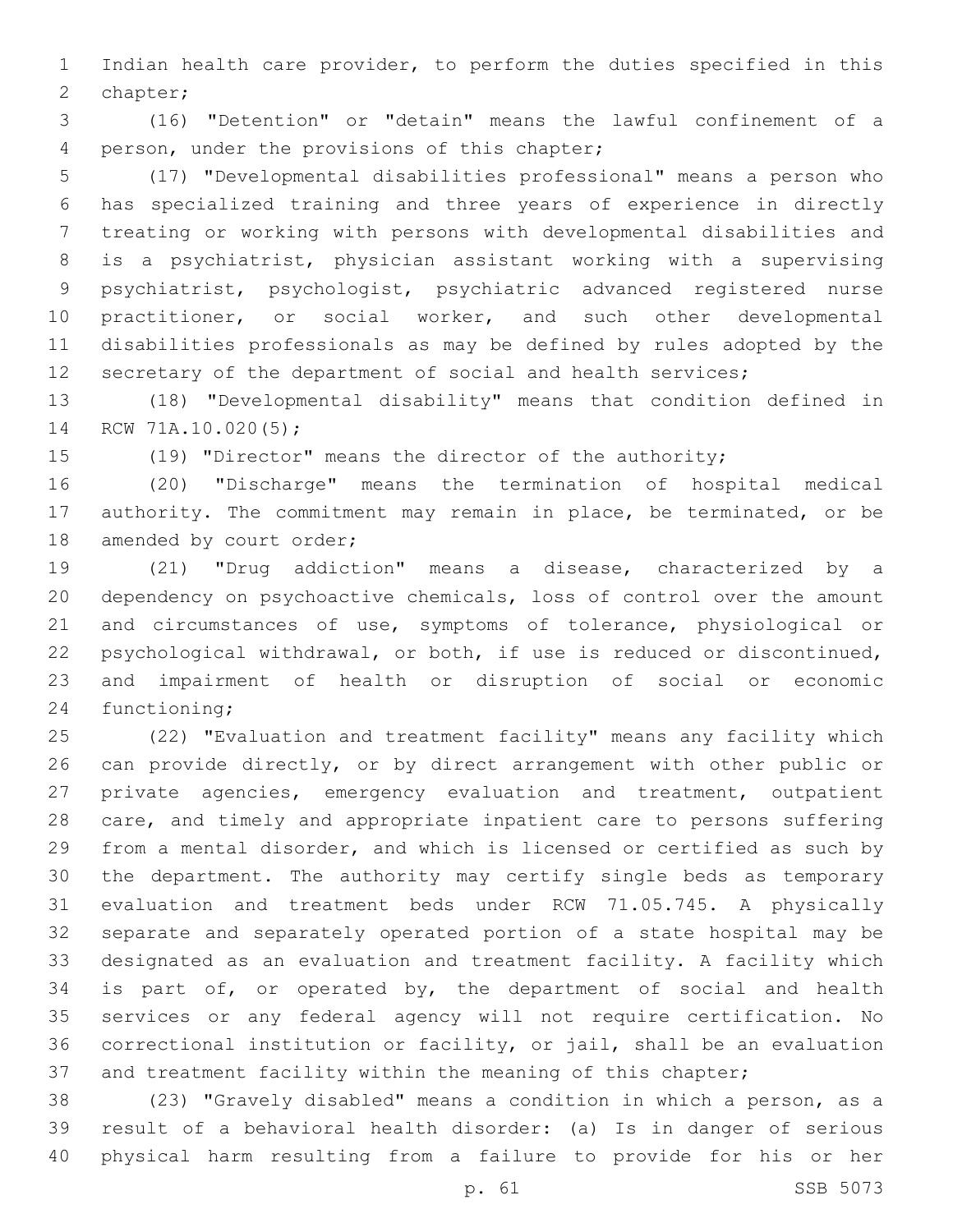essential human needs of health or safety; or (b) manifests severe deterioration in routine functioning evidenced by repeated and escalating loss of cognitive or volitional control over his or her actions and is not receiving such care as is essential for his or her 5 health or safety;

 (24) "Habilitative services" means those services provided by program personnel to assist persons in acquiring and maintaining life skills and in raising their levels of physical, mental, social, and vocational functioning. Habilitative services include education, training for employment, and therapy. The habilitative process shall be undertaken with recognition of the risk to the public safety presented by the person being assisted as manifested by prior charged 13 criminal conduct;

 (25) "Hearing" means any proceeding conducted in open court that 15 conforms to the requirements of RCW 71.05.820;

 (26) "History of one or more violent acts" refers to the period of time ten years prior to the filing of a petition under this chapter, excluding any time spent, but not any violent acts committed, in a behavioral health facility, or in confinement as a 20 result of a criminal conviction;

 (27) "Imminent" means the state or condition of being likely to 22 occur at any moment or near at hand, rather than distant or remote;

 (28) "In need of assisted outpatient behavioral health treatment" means that a person, as a result of a behavioral health disorder: (a) Has been committed by a court to detention for involuntary behavioral health treatment during the preceding thirty-six months; (b) is unlikely to voluntarily participate in outpatient treatment without an order for less restrictive alternative treatment, based on a history of nonadherence with treatment or in view of the person's current behavior; (c) is likely to benefit from less restrictive alternative treatment; and (d) requires less restrictive alternative treatment to prevent a relapse, decompensation, or deterioration that is likely to result in the person presenting a likelihood of serious harm or the person becoming gravely disabled within a reasonably 35 short period of time;

 (29) "Individualized service plan" means a plan prepared by a developmental disabilities professional with other professionals as a team, for a person with developmental disabilities, which shall 39 state: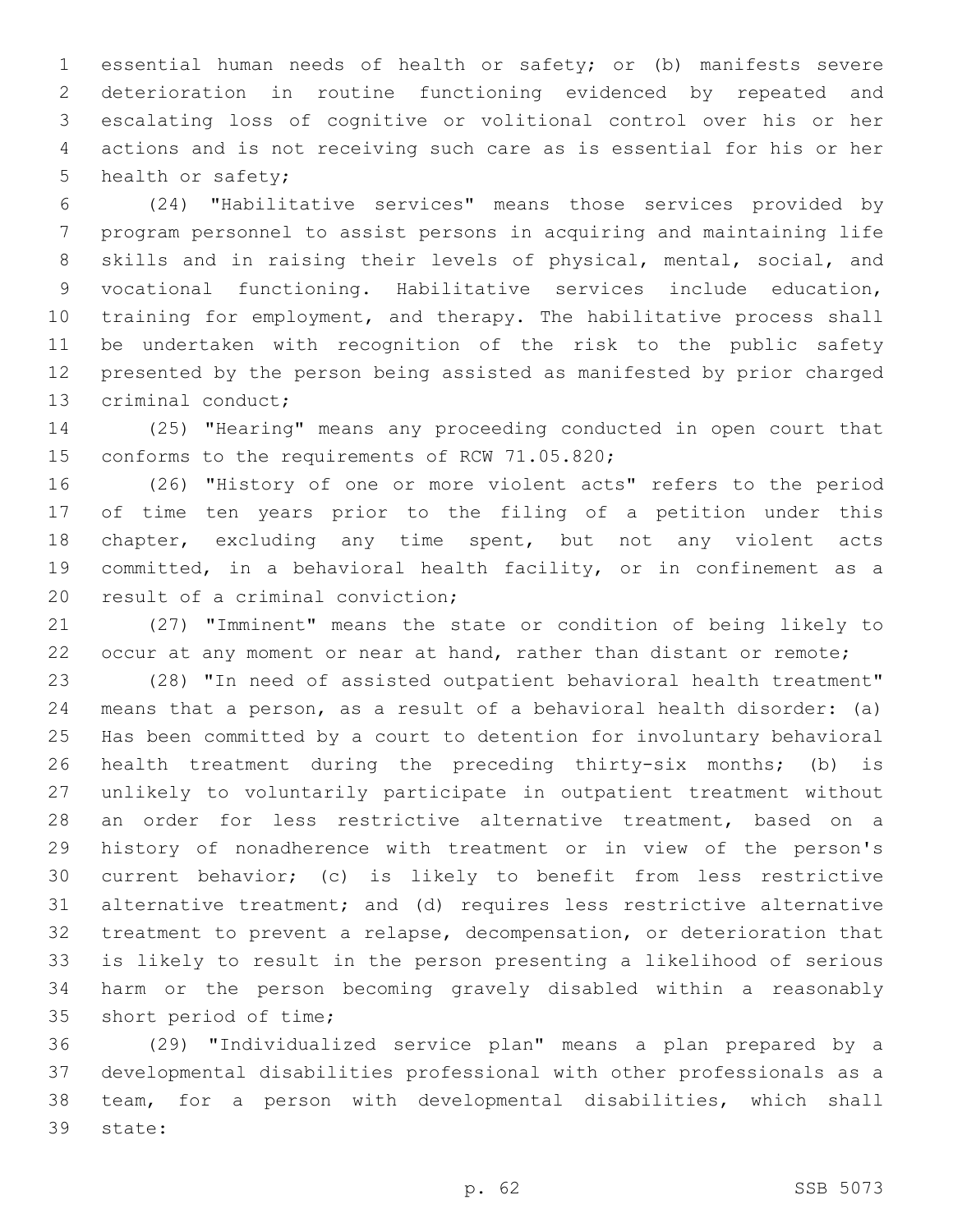(a) The nature of the person's specific problems, prior charged 2 criminal behavior, and habilitation needs;

 (b) The conditions and strategies necessary to achieve the 4 purposes of habilitation;

 (c) The intermediate and long-range goals of the habilitation program, with a projected timetable for the attainment;

 (d) The rationale for using this plan of habilitation to achieve 8 those intermediate and long-range goals;

(e) The staff responsible for carrying out the plan;

 (f) Where relevant in light of past criminal behavior and due 11 consideration for public safety, the criteria for proposed movement to less-restrictive settings, criteria for proposed eventual discharge or release, and a projected possible date for discharge or 14 release; and

 (g) The type of residence immediately anticipated for the person 16 and possible future types of residences;

 (30) "Intoxicated person" means a person whose mental or physical functioning is substantially impaired as a result of the use of 19 alcohol or other psychoactive chemicals;

 (31) "Judicial commitment" means a commitment by a court pursuant 21 to the provisions of this chapter;

 (32) "Legal counsel" means attorneys and staff employed by county prosecutor offices or the state attorney general acting in their capacity as legal representatives of public behavioral health service 25 providers under RCW 71.05.130;

 (33) "Less restrictive alternative treatment" means a program of individualized treatment in a less restrictive setting than inpatient 28 treatment that includes the services described in RCW 71.05.585. This term includes: Treatment pursuant to a less restrictive alternative treatment order under RCW 71.05.240 or 71.05.320; treatment pursuant to a conditional release under RCW 71.05.340; and treatment pursuant to an assisted outpatient behavioral health treatment order under RCW 71.05.148;33

 (34) "Licensed physician" means a person licensed to practice medicine or osteopathic medicine and surgery in the state of 36 Washington;

(35) "Likelihood of serious harm" means:37

 (a) A substantial risk that: (i) Physical harm will be inflicted by a person upon his or her own person, as evidenced by threats or attempts to commit suicide or inflict physical harm on oneself; (ii)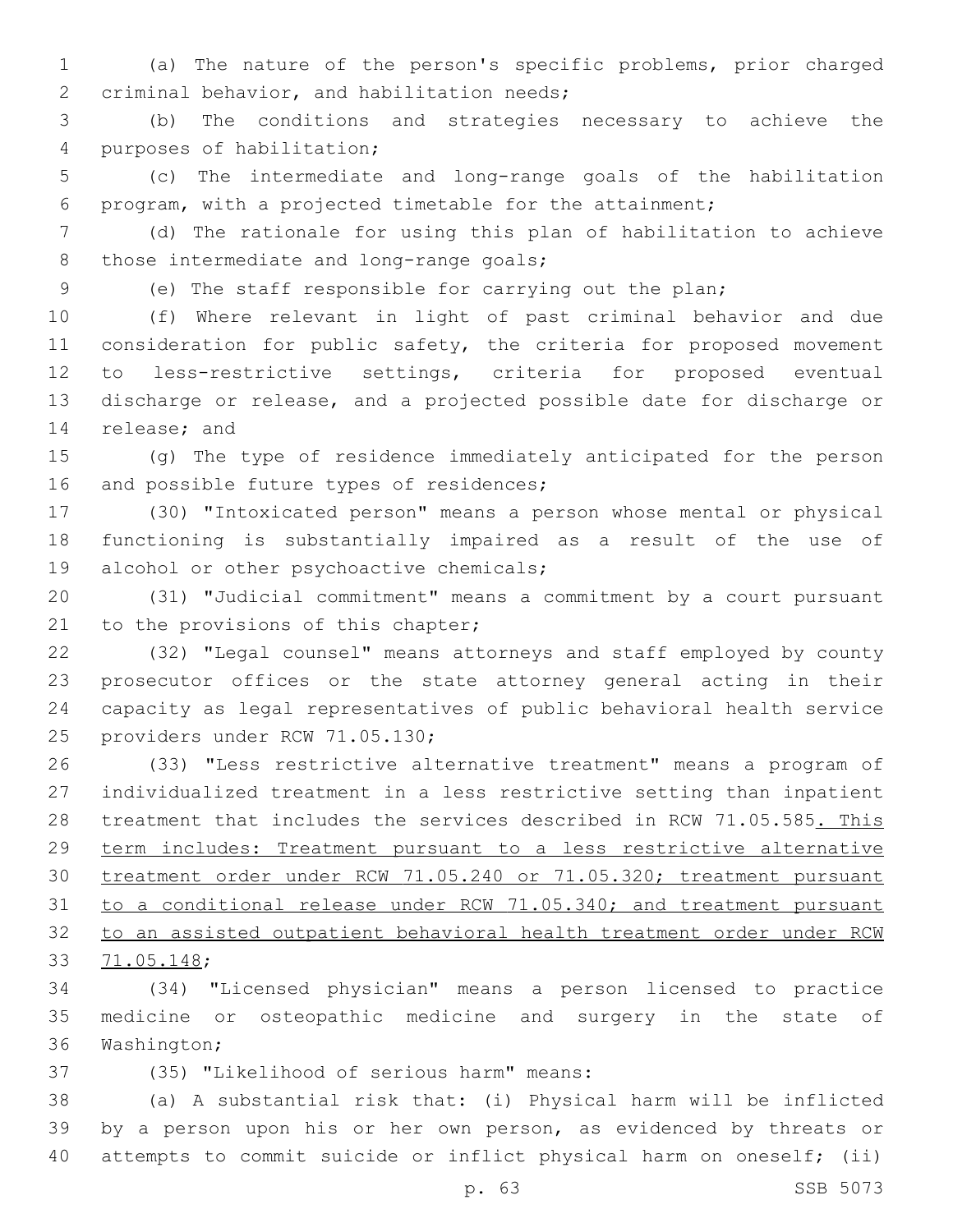physical harm will be inflicted by a person upon another, as evidenced by behavior which has caused such harm or which places another person or persons in reasonable fear of sustaining such harm; or (iii) physical harm will be inflicted by a person upon the property of others, as evidenced by behavior which has caused substantial loss or damage to the property of others; or

 (b) The person has threatened the physical safety of another and 8 has a history of one or more violent acts;

 (36) "Medical clearance" means a physician or other health care provider has determined that a person is medically stable and ready 11 for referral to the designated crisis responder;

 (37) "Mental disorder" means any organic, mental, or emotional impairment which has substantial adverse effects on a person's 14 cognitive or volitional functions;

 (38) "Mental health professional" means a psychiatrist, psychologist, physician assistant working with a supervising psychiatrist, psychiatric advanced registered nurse practitioner, 18 psychiatric nurse, or social worker, and such other mental health professionals as may be defined by rules adopted by the secretary 20 pursuant to the provisions of this chapter;

 (39) "Peace officer" means a law enforcement official of a public agency or governmental unit, and includes persons specifically given peace officer powers by any state law, local ordinance, or judicial 24 order of appointment;

 (40) "Physician assistant" means a person licensed as a physician 26 assistant under chapter 18.71A RCW;

 (41) "Private agency" means any person, partnership, corporation, 28 or association that is not a public agency, whether or not financed in whole or in part by public funds, which constitutes an evaluation and treatment facility or private institution, or hospital, or approved substance use disorder treatment program, which is conducted 32 for, or includes a department or ward conducted for, the care and treatment of persons with behavioral health disorders;

 (42) "Professional person" means a mental health professional, substance use disorder professional, or designated crisis responder and shall also mean a physician, physician assistant, psychiatric 37 advanced registered nurse practitioner, registered nurse, and such others as may be defined by rules adopted by the secretary pursuant 39 to the provisions of this chapter;

p. 64 SSB 5073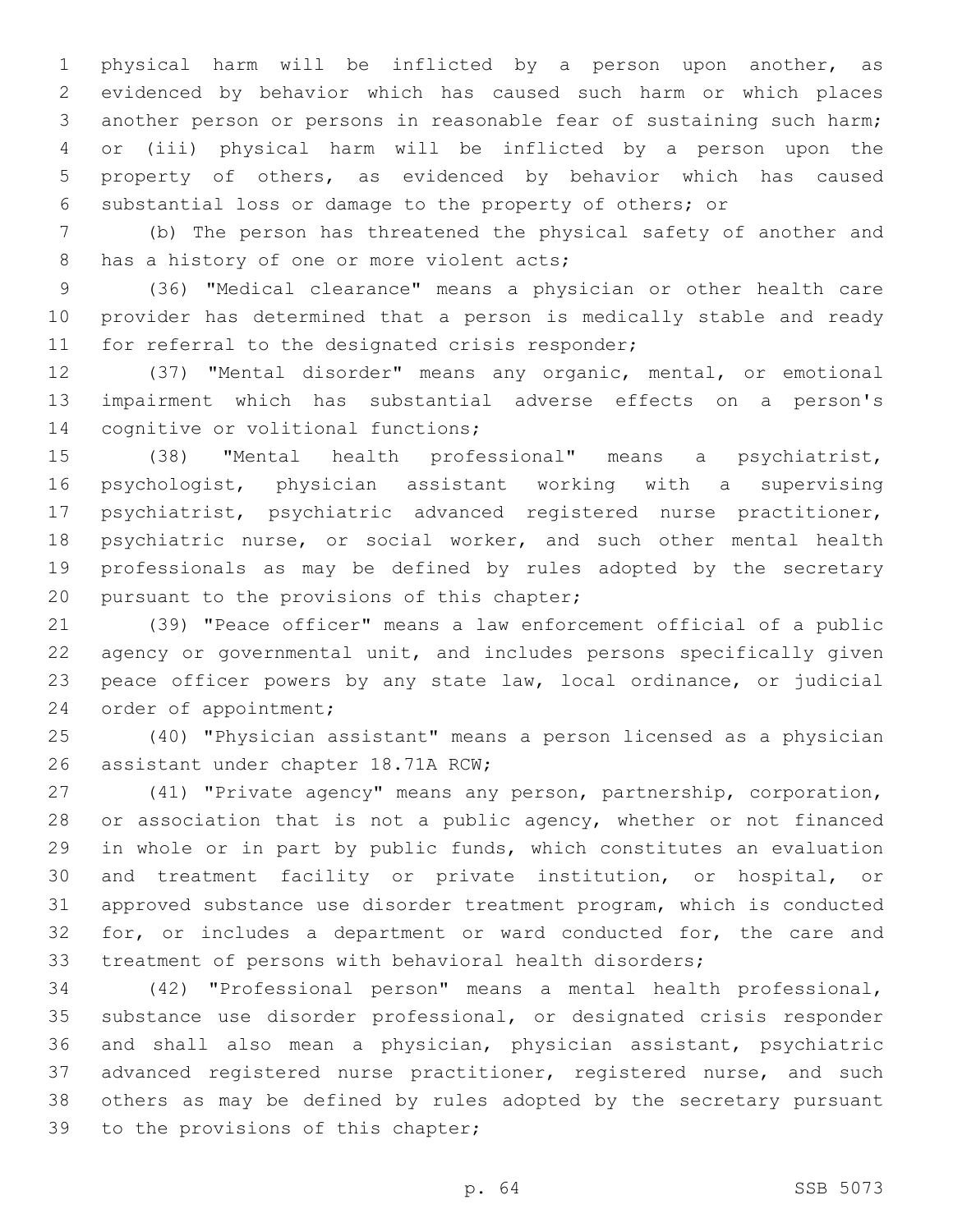(43) "Psychiatric advanced registered nurse practitioner" means a person who is licensed as an advanced registered nurse practitioner pursuant to chapter 18.79 RCW; and who is board certified in advanced 4 practice psychiatric and mental health nursing;

 (44) "Psychiatrist" means a person having a license as a physician and surgeon in this state who has in addition completed three years of graduate training in psychiatry in a program approved by the American medical association or the American osteopathic association and is certified or eligible to be certified by the 10 American board of psychiatry and neurology;

 (45) "Psychologist" means a person who has been licensed as a 12 psychologist pursuant to chapter 18.83 RCW;

 (46) "Public agency" means any evaluation and treatment facility or institution, secure withdrawal management and stabilization facility, approved substance use disorder treatment program, or hospital which is conducted for, or includes a department or ward conducted for, the care and treatment of persons with behavioral health disorders, if the agency is operated directly by federal, state, county, or municipal government, or a combination of such 20 governments;

 (47) "Release" means legal termination of the commitment under 22 the provisions of this chapter;

 (48) "Resource management services" has the meaning given in 24 chapter 71.24 RCW;

 (49) "Secretary" means the secretary of the department of health, 26 or his or her designee;

 (50) "Secure withdrawal management and stabilization facility" means a facility operated by either a public or private agency or by the program of an agency which provides care to voluntary individuals and individuals involuntarily detained and committed under this chapter for whom there is a likelihood of serious harm or who are gravely disabled due to the presence of a substance use disorder. Secure withdrawal management and stabilization facilities must:

34 (a) Provide the following services:

 (i) Assessment and treatment, provided by certified substance use disorder professionals or co-occurring disorder specialists;

37 (ii) Clinical stabilization services;

 (iii) Acute or subacute detoxification services for intoxicated 39 individuals; and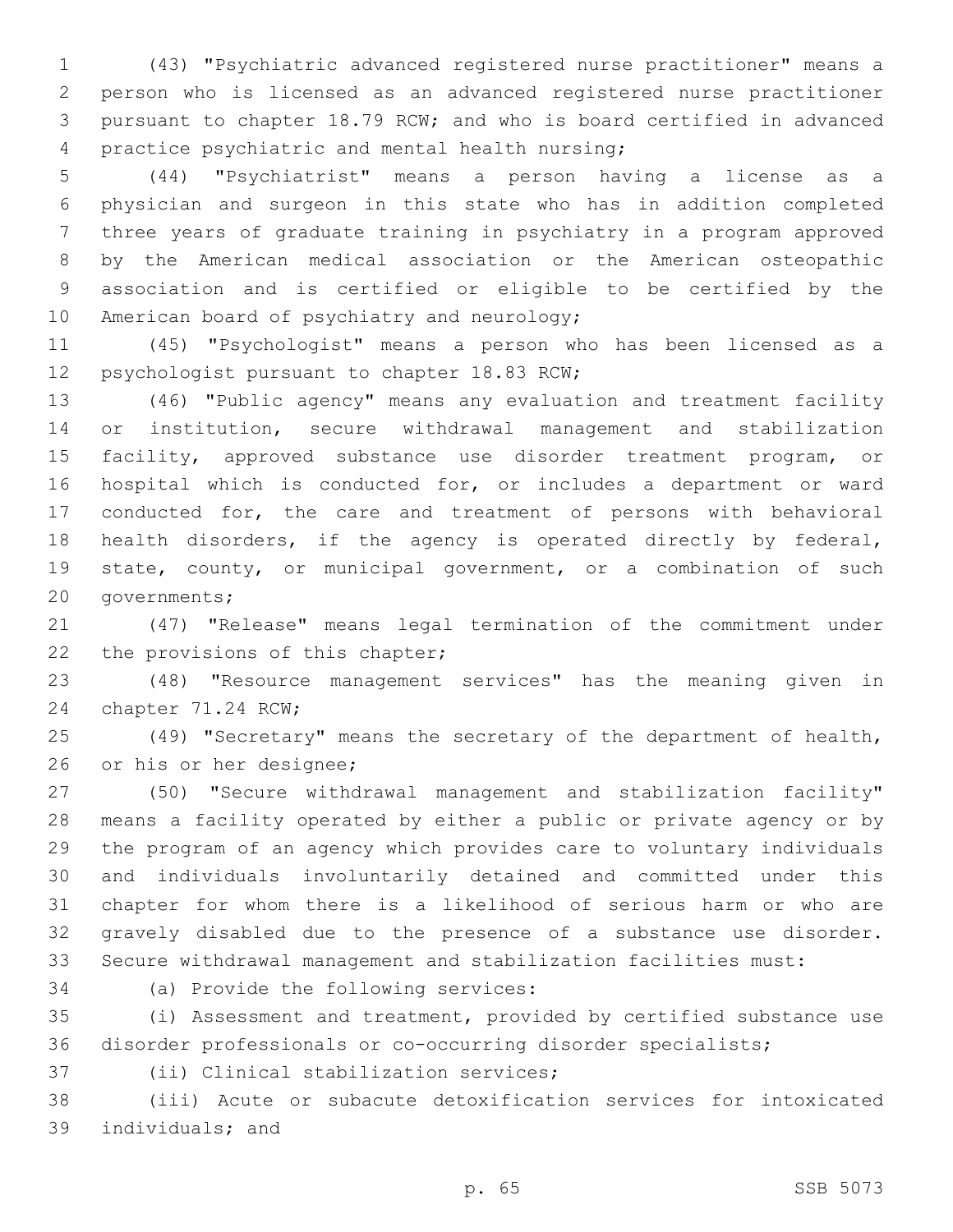(iv) Discharge assistance provided by certified substance use disorder professionals or co-occurring disorder specialists, including facilitating transitions to appropriate voluntary or involuntary inpatient services or to less restrictive alternatives as 5 appropriate for the individual;

 (b) Include security measures sufficient to protect the patients, 7 staff, and community; and

8 (c) Be licensed or certified as such by the department of health;

 (51) "Social worker" means a person with a master's or further advanced degree from a social work educational program accredited and 11 approved as provided in RCW 18.320.010;

 (52) "Substance use disorder" means a cluster of cognitive, behavioral, and physiological symptoms indicating that an individual continues using the substance despite significant substance-related problems. The diagnosis of a substance use disorder is based on a pathological pattern of behaviors related to the use of the 17 substances;

 (53) "Substance use disorder professional" means a person certified as a substance use disorder professional by the department 20 of health under chapter 18.205 RCW;

 (54) "Therapeutic court personnel" means the staff of a mental health court or other therapeutic court which has jurisdiction over defendants who are dually diagnosed with mental disorders, including court personnel, probation officers, a court monitor, prosecuting attorney, or defense counsel acting within the scope of therapeutic 26 court duties;

 (55) "Treatment records" include registration and all other records concerning persons who are receiving or who at any time have received services for behavioral health disorders, which are maintained by the department of social and health services, the department, the authority, behavioral health administrative services organizations and their staffs, managed care organizations and their staffs, and by treatment facilities. Treatment records include mental health information contained in a medical bill including but not limited to mental health drugs, a mental health diagnosis, provider name, and dates of service stemming from a medical service. Treatment records do not include notes or records maintained for personal use by a person providing treatment services for the department of social and health services, the department, the authority, behavioral health administrative services organizations, managed care organizations, or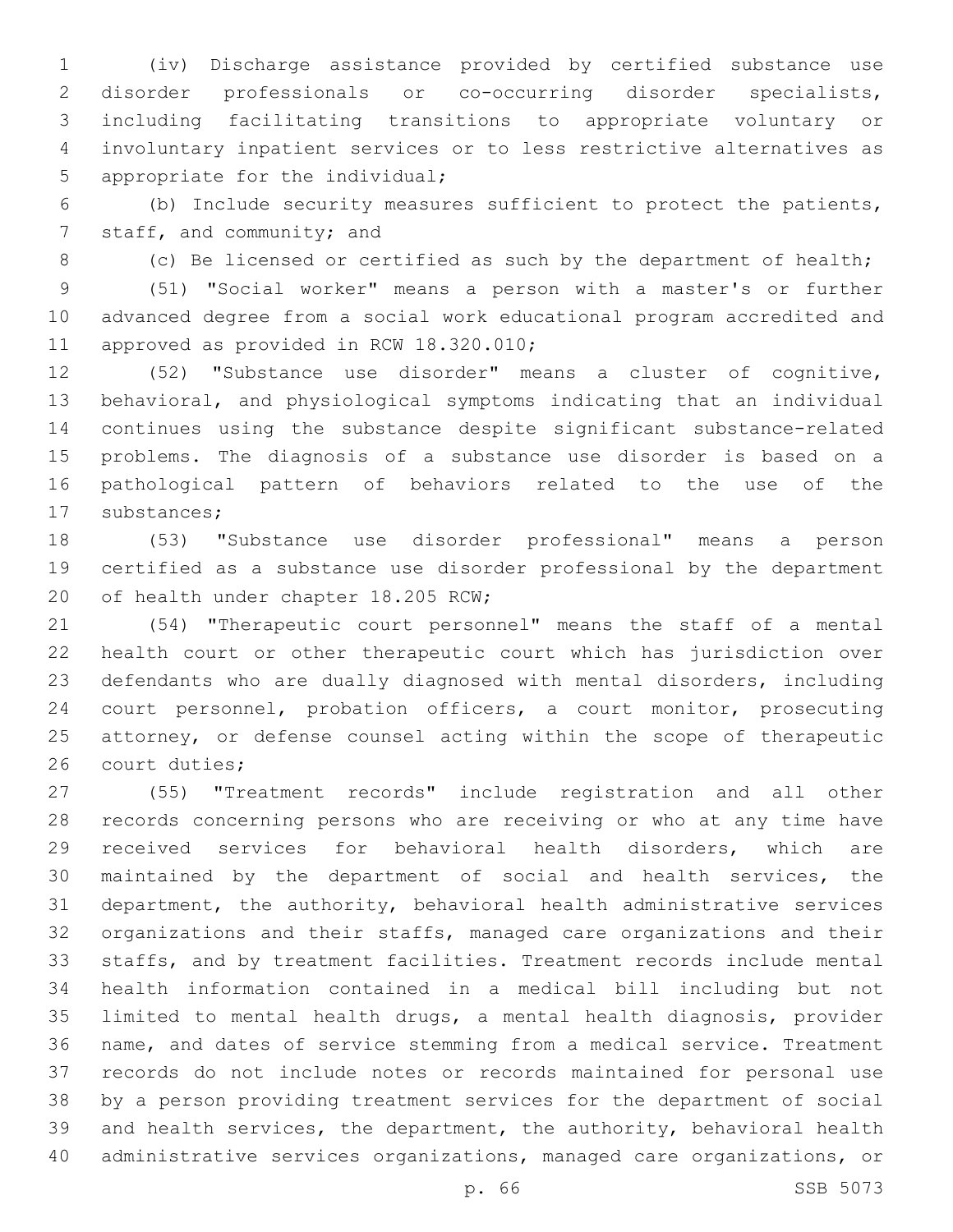a treatment facility if the notes or records are not available to 2 others;

 (56) "Triage facility" means a short-term facility or a portion of a facility licensed or certified by the department, which is designed as a facility to assess and stabilize an individual or determine the need for involuntary commitment of an individual, and must meet department residential treatment facility standards. A triage facility may be structured as a voluntary or involuntary 9 placement facility;

 (57) "Video," unless the context clearly indicates otherwise, means the delivery of behavioral health services through the use of interactive audio and video technology, permitting real-time communication between a person and a designated crisis responder, for the purpose of evaluation. "Video" does not include the use of audio-15 only telephone, facsimile, email, or store and forward technology. "Store and forward technology" means use of an asynchronous transmission of a person's medical information from a mental health service provider to the designated crisis responder which results in 19 medical diagnosis, consultation, or treatment;

 (58) "Violent act" means behavior that resulted in homicide, attempted suicide, injury, or substantial loss or damage to 22 property( $\left( \div \right)$ 

 (59) "Written order of apprehension" means an order of the court for a peace officer to deliver the named person in the order to a 25 facility or emergency room as determined by the designated crisis responder. Such orders shall be entered into the Washington crime 27 information center database)).

 **Sec. 21.** RCW 71.05.020 and 2020 c 302 s 4, 2020 c 302 s 3, 2020 c 256 s 301, and 2020 c 5 s 1 are each reenacted and amended to read as follows:30

 The definitions in this section apply throughout this chapter 32 unless the context clearly requires otherwise.

 (1) "Admission" or "admit" means a decision by a physician, physician assistant, or psychiatric advanced registered nurse practitioner that a person should be examined or treated as a patient 36 in a hospital;

 (2) "Alcoholism" means a disease, characterized by a dependency on alcoholic beverages, loss of control over the amount and circumstances of use, symptoms of tolerance, physiological or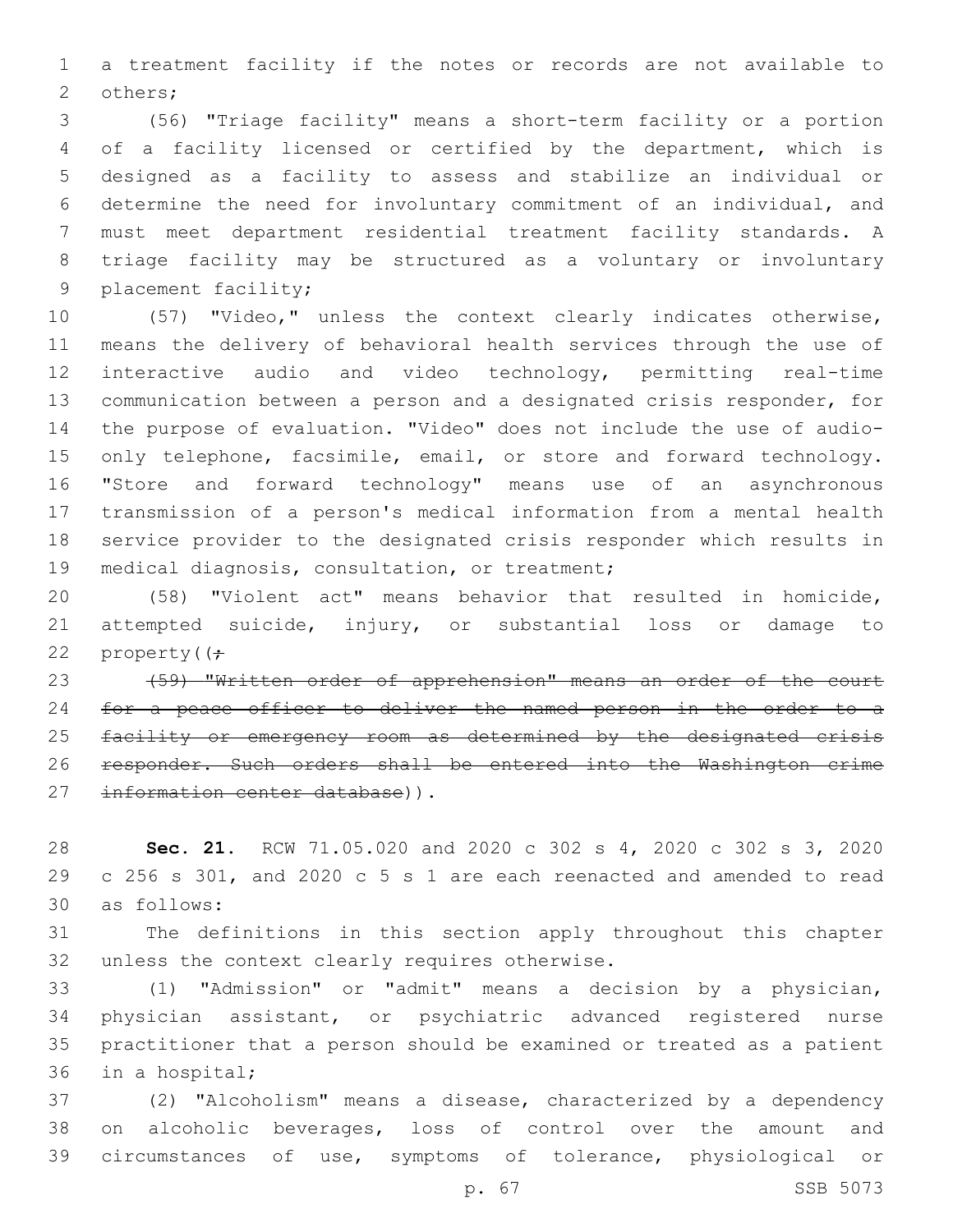psychological withdrawal, or both, if use is reduced or discontinued, and impairment of health or disruption of social or economic 3 functioning;

 (3) "Antipsychotic medications" means that class of drugs primarily used to treat serious manifestations of mental illness associated with thought disorders, which includes, but is not limited 7 to atypical antipsychotic medications;

 (4) "Approved substance use disorder treatment program" means a program for persons with a substance use disorder provided by a treatment program certified by the department as meeting standards 11 adopted under chapter 71.24 RCW;

 (5) "Attending staff" means any person on the staff of a public or private agency having responsibility for the care and treatment of 14 a patient;

(6) "Authority" means the Washington state health care authority;

 (7) "Behavioral health disorder" means either a mental disorder as defined in this section, a substance use disorder as defined in this section, or a co-occurring mental disorder and substance use 19 disorder;

 (8) "Behavioral health service provider" means a public or private agency that provides mental health, substance use disorder, or co-occurring disorder services to persons with behavioral health disorders as defined under this section and receives funding from 24 public sources. This includes, but is not limited to  $((\text{--}\text{hospitals}))$ : 25 Hospitals licensed under chapter 70.41 RCW( $(\tau)$ ); evaluation and 26 treatment facilities as defined in this section( $(\tau)$ ); community mental health service delivery systems or community behavioral health 28 programs as defined in RCW 71.24.025( $(\tau)$ ); licensed or certified behavioral health agencies under RCW 71.24.037; facilities conducting 30 competency evaluations and restoration under chapter 10.77 RCW( $(\tau)$ ); approved substance use disorder treatment programs as defined in this 32 section( $(\tau)$ ); secure withdrawal management and stabilization 33 facilities as defined in this section( $(\tau)$ ); and correctional facilities operated by state and local governments;

 (9) "Co-occurring disorder specialist" means an individual possessing an enhancement granted by the department of health under chapter 18.205 RCW that certifies the individual to provide substance use disorder counseling subject to the practice limitations under RCW 39 18.205.105;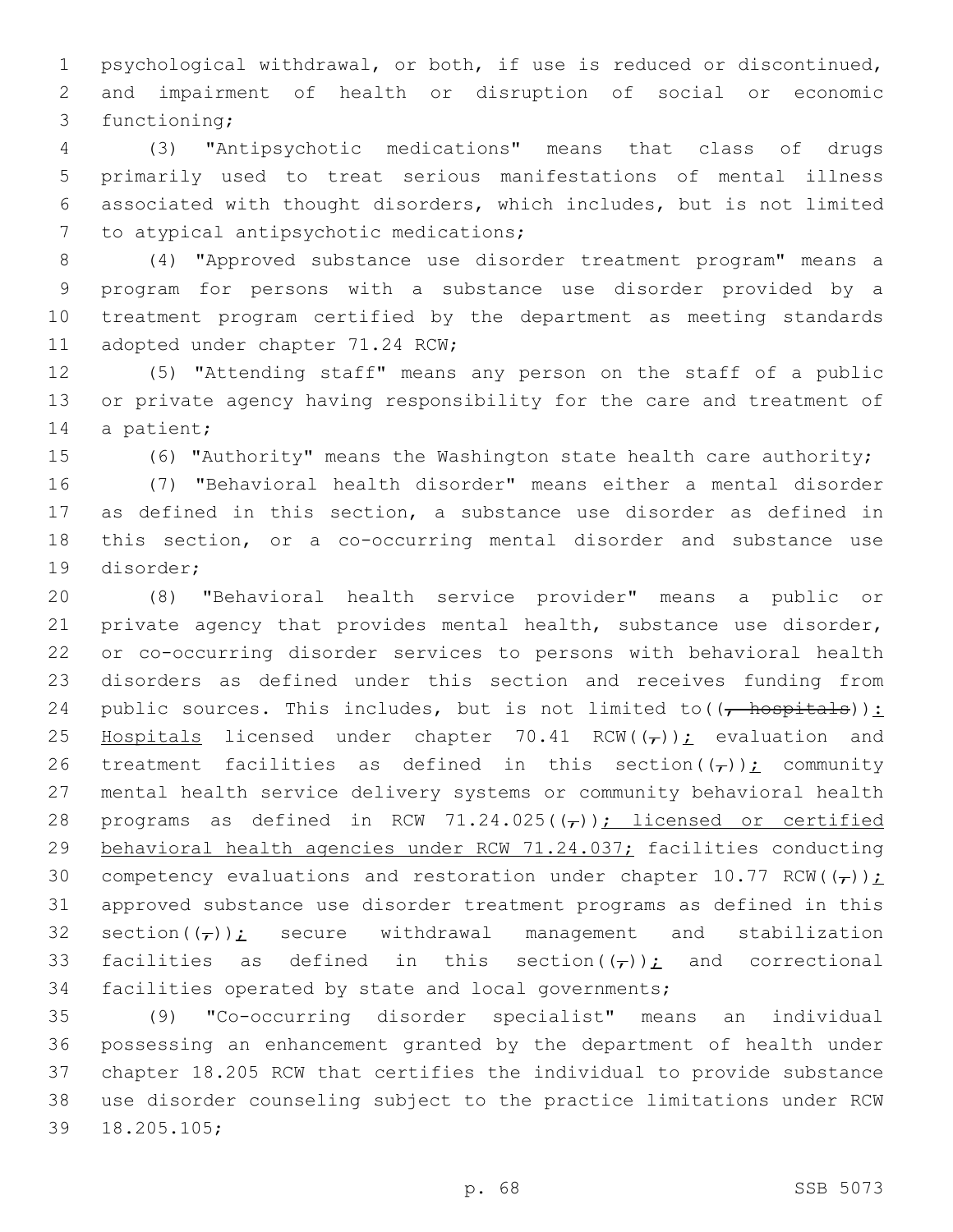(10) "Commitment" means the determination by a court that a person should be detained for a period of either evaluation or treatment, or both, in an inpatient or a less restrictive setting;

 (11) "Conditional release" means a revocable modification of a commitment, which may be revoked upon violation of any of its terms;

 (12) "Crisis stabilization unit" means a short-term facility or a portion of a facility licensed or certified by the department, such as an evaluation and treatment facility or a hospital, which has been designed to assess, diagnose, and treat individuals experiencing an 10 acute crisis without the use of long-term hospitalization;

 (13) "Custody" means involuntary detention under the provisions 12 of this chapter or chapter 10.77 RCW, uninterrupted by any period of unconditional release from commitment from a facility providing 14 involuntary care and treatment;

(14) "Department" means the department of health;

 (15) "Designated crisis responder" means a mental health professional appointed by the county, by an entity appointed by the county, or by the authority in consultation with a federally recognized Indian tribe or after meeting and conferring with an Indian health care provider, to perform the duties specified in this 21 chapter;

 (16) "Detention" or "detain" means the lawful confinement of a 23 person, under the provisions of this chapter;

 (17) "Developmental disabilities professional" means a person who has specialized training and three years of experience in directly treating or working with persons with developmental disabilities and is a psychiatrist, physician assistant working with a supervising psychiatrist, psychologist, psychiatric advanced registered nurse practitioner, or social worker, and such other developmental disabilities professionals as may be defined by rules adopted by the secretary of the department of social and health services;

 (18) "Developmental disability" means that condition defined in 33 RCW 71A.10.020(5);

(19) "Director" means the director of the authority;

 (20) "Discharge" means the termination of hospital medical authority. The commitment may remain in place, be terminated, or be 37 amended by court order;

 (21) "Drug addiction" means a disease, characterized by a dependency on psychoactive chemicals, loss of control over the amount and circumstances of use, symptoms of tolerance, physiological or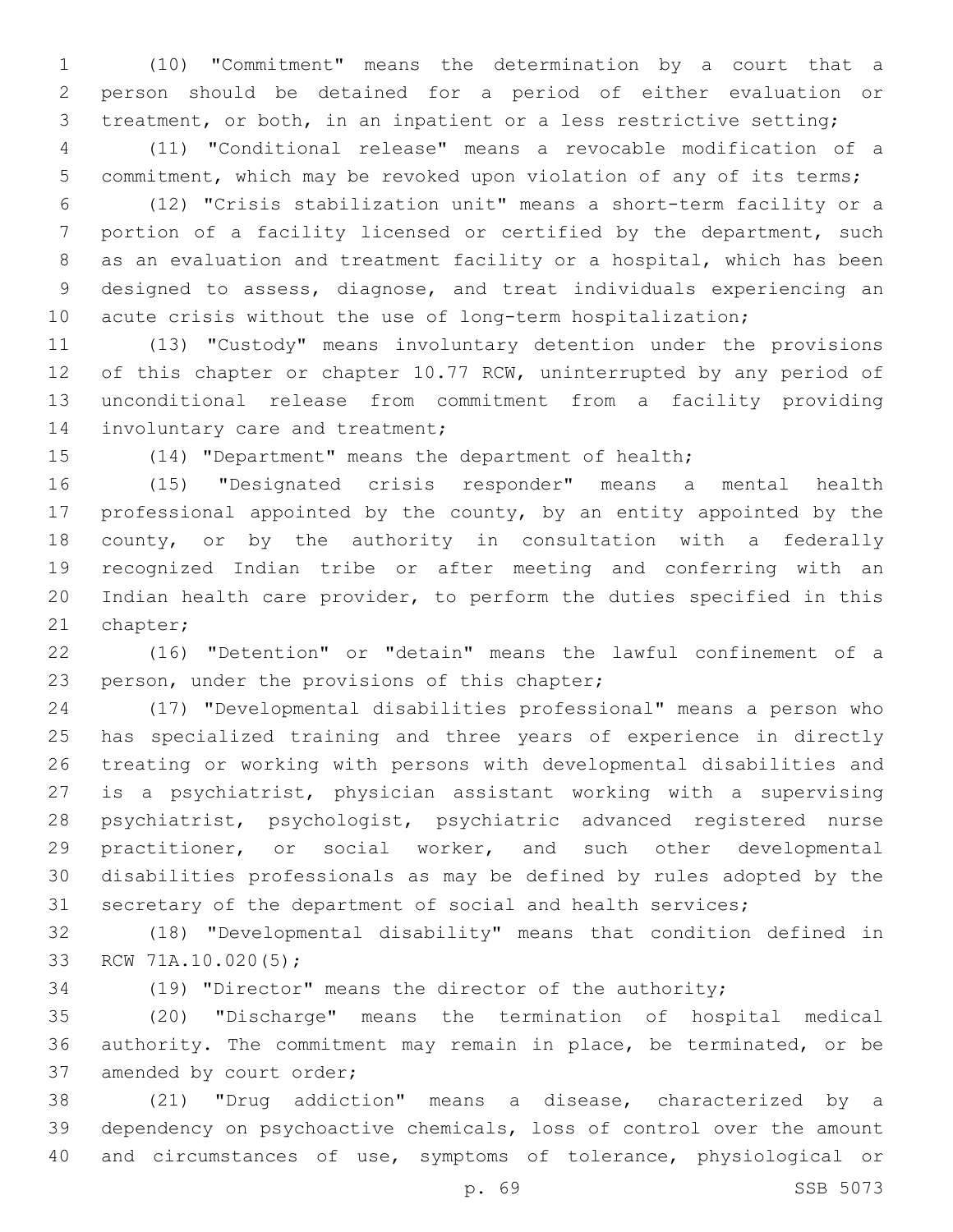psychological withdrawal, or both, if use is reduced or discontinued, and impairment of health or disruption of social or economic 3 functioning;

 (22) "Evaluation and treatment facility" means any facility which can provide directly, or by direct arrangement with other public or private agencies, emergency evaluation and treatment, outpatient care, and timely and appropriate inpatient care to persons suffering from a mental disorder, and which is licensed or certified as such by the department. The authority may certify single beds as temporary evaluation and treatment beds under RCW 71.05.745. A physically separate and separately operated portion of a state hospital may be designated as an evaluation and treatment facility. A facility which 13 is part of, or operated by, the department of social and health services or any federal agency will not require certification. No correctional institution or facility, or jail, shall be an evaluation 16 and treatment facility within the meaning of this chapter;

 (23) "Gravely disabled" means a condition in which a person, as a result of a behavioral health disorder: (a) Is in danger of serious physical harm resulting from a failure to provide for his or her essential human needs of health or safety; or (b) manifests severe deterioration from safe behavior evidenced by repeated and escalating loss of cognitive or volitional control over his or her actions and is not receiving such care as is essential for his or her health or 24 safety;

 (24) "Habilitative services" means those services provided by program personnel to assist persons in acquiring and maintaining life skills and in raising their levels of physical, mental, social, and vocational functioning. Habilitative services include education, training for employment, and therapy. The habilitative process shall be undertaken with recognition of the risk to the public safety presented by the person being assisted as manifested by prior charged 32 criminal conduct;

 (25) "Hearing" means any proceeding conducted in open court that 34 conforms to the requirements of RCW 71.05.820;

 (26) "History of one or more violent acts" refers to the period of time ten years prior to the filing of a petition under this chapter, excluding any time spent, but not any violent acts committed, in a behavioral health facility, or in confinement as a 39 result of a criminal conviction;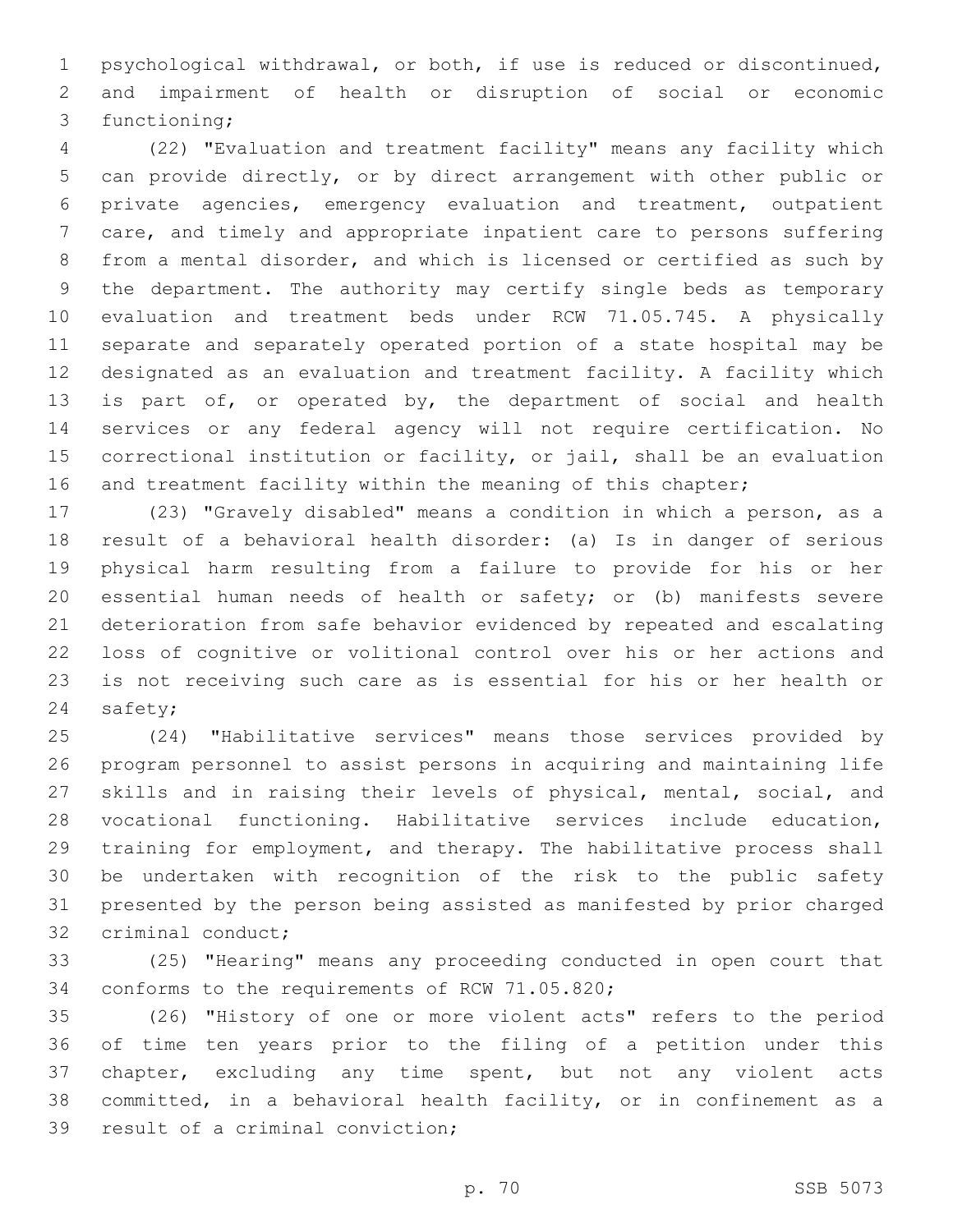(27) "Imminent" means the state or condition of being likely to occur at any moment or near at hand, rather than distant or remote;

 (28) "In need of assisted outpatient behavioral health treatment" means that a person, as a result of a behavioral health disorder: (a) Has been committed by a court to detention for involuntary behavioral health treatment during the preceding thirty-six months; (b) is unlikely to voluntarily participate in outpatient treatment without an order for less restrictive alternative treatment, based on a history of nonadherence with treatment or in view of the person's current behavior; (c) is likely to benefit from less restrictive alternative treatment; and (d) requires less restrictive alternative treatment to prevent a relapse, decompensation, or deterioration that is likely to result in the person presenting a likelihood of serious harm or the person becoming gravely disabled within a reasonably 15 short period of time;

 (29) "Individualized service plan" means a plan prepared by a developmental disabilities professional with other professionals as a team, for a person with developmental disabilities, which shall 19 state:

 (a) The nature of the person's specific problems, prior charged 21 criminal behavior, and habilitation needs;

 (b) The conditions and strategies necessary to achieve the 23 purposes of habilitation;

 (c) The intermediate and long-range goals of the habilitation program, with a projected timetable for the attainment;

 (d) The rationale for using this plan of habilitation to achieve 27 those intermediate and long-range goals;

(e) The staff responsible for carrying out the plan;

 (f) Where relevant in light of past criminal behavior and due consideration for public safety, the criteria for proposed movement to less-restrictive settings, criteria for proposed eventual discharge or release, and a projected possible date for discharge or 33 release; and

 (g) The type of residence immediately anticipated for the person 35 and possible future types of residences;

 (30) "Intoxicated person" means a person whose mental or physical functioning is substantially impaired as a result of the use of 38 alcohol or other psychoactive chemicals;

 (31) "Judicial commitment" means a commitment by a court pursuant 40 to the provisions of this chapter;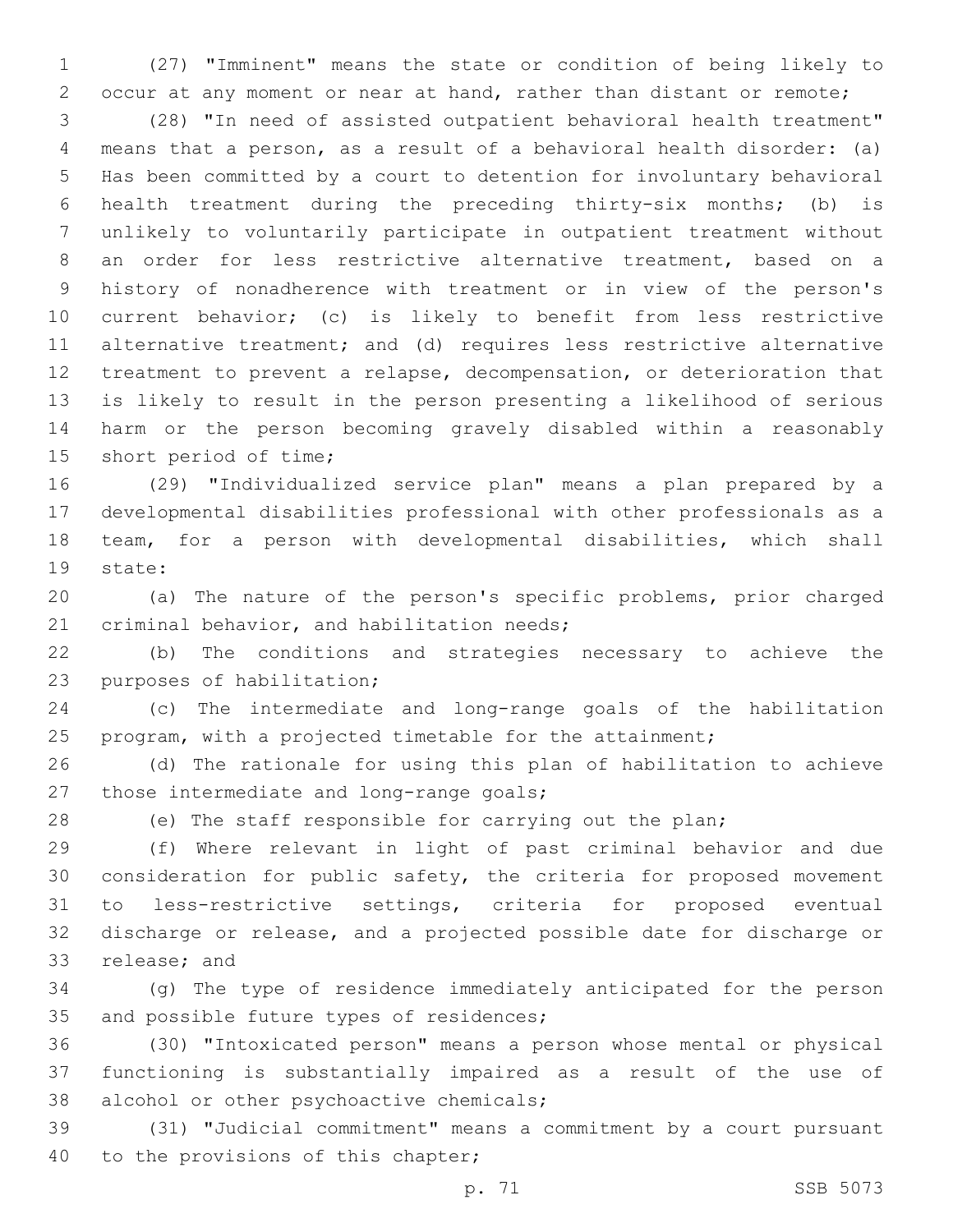(32) "Legal counsel" means attorneys and staff employed by county prosecutor offices or the state attorney general acting in their capacity as legal representatives of public behavioral health service 4 providers under RCW 71.05.130;

 (33) "Less restrictive alternative treatment" means a program of individualized treatment in a less restrictive setting than inpatient treatment that includes the services described in RCW 71.05.585. This term includes: Treatment pursuant to a less restrictive alternative treatment order under RCW 71.05.240 or 71.05.320; treatment pursuant 10 to a conditional release under RCW 71.05.340; and treatment pursuant to an assisted outpatient behavioral health treatment order under RCW 12 71.05.148;

 (34) "Licensed physician" means a person licensed to practice medicine or osteopathic medicine and surgery in the state of 15 Washington;

16 (35) "Likelihood of serious harm" means:

 (a) A substantial risk that: (i) Physical harm will be inflicted 18 by a person upon his or her own person, as evidenced by threats or attempts to commit suicide or inflict physical harm on oneself; (ii) physical harm will be inflicted by a person upon another, as evidenced by behavior which has caused harm, substantial pain, or which places another person or persons in reasonable fear of harm to themselves or others; or (iii) physical harm will be inflicted by a person upon the property of others, as evidenced by behavior which 25 has caused substantial loss or damage to the property of others; or

 (b) The person has threatened the physical safety of another and 27 has a history of one or more violent acts;

 (36) "Medical clearance" means a physician or other health care provider has determined that a person is medically stable and ready 30 for referral to the designated crisis responder;

 (37) "Mental disorder" means any organic, mental, or emotional impairment which has substantial adverse effects on a person's 33 cognitive or volitional functions;

 (38) "Mental health professional" means a psychiatrist, psychologist, physician assistant working with a supervising psychiatrist, psychiatric advanced registered nurse practitioner, psychiatric nurse, or social worker, and such other mental health professionals as may be defined by rules adopted by the secretary 39 pursuant to the provisions of this chapter;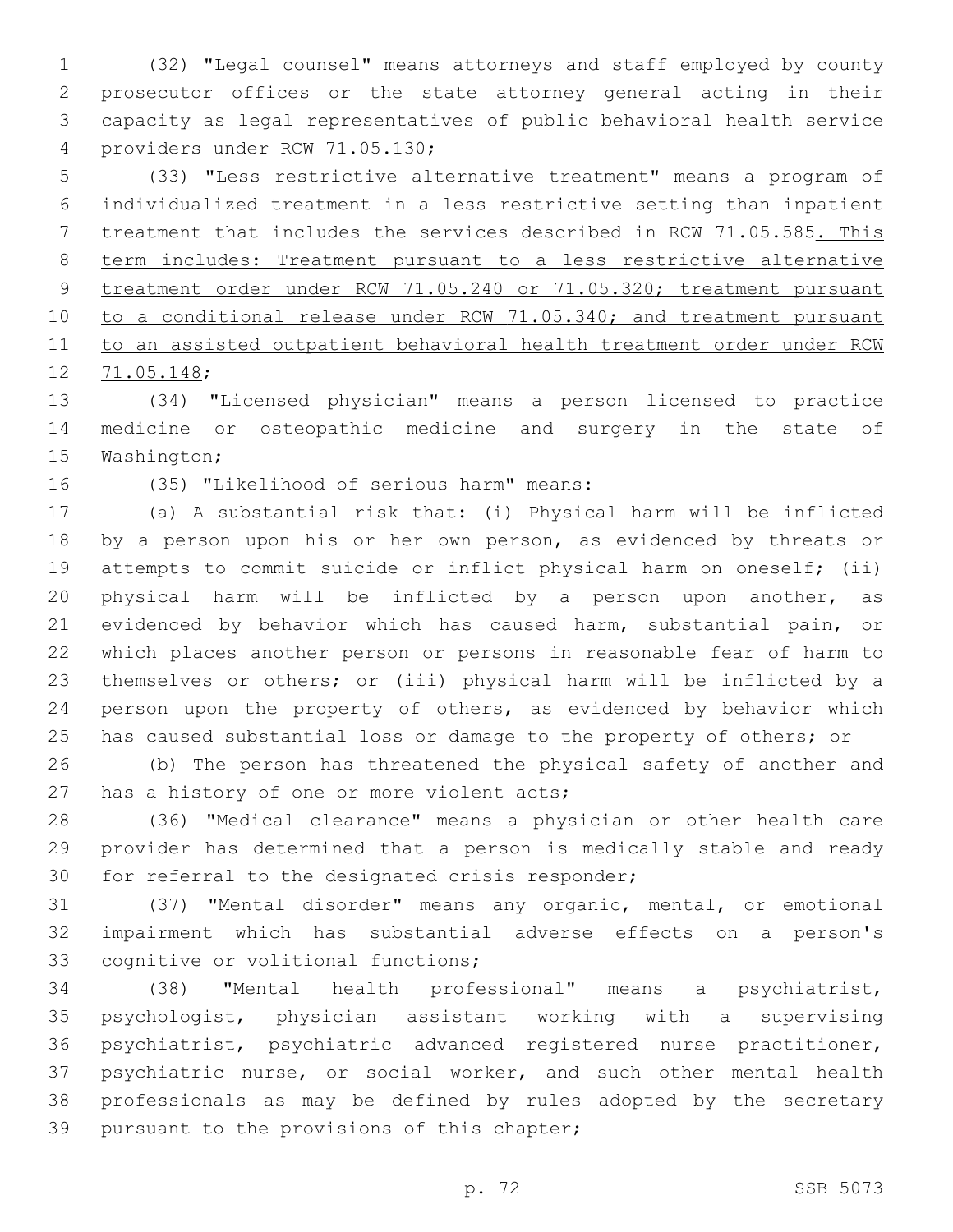(39) "Peace officer" means a law enforcement official of a public agency or governmental unit, and includes persons specifically given peace officer powers by any state law, local ordinance, or judicial 4 order of appointment;

 (40) "Physician assistant" means a person licensed as a physician assistant under chapter 18.57A or 18.71A RCW;6

 (41) "Private agency" means any person, partnership, corporation, 8 or association that is not a public agency, whether or not financed in whole or in part by public funds, which constitutes an evaluation and treatment facility or private institution, or hospital, or approved substance use disorder treatment program, which is conducted 12 for, or includes a department or ward conducted for, the care and treatment of persons with behavioral health disorders;

 (42) "Professional person" means a mental health professional, substance use disorder professional, or designated crisis responder and shall also mean a physician, physician assistant, psychiatric 17 advanced registered nurse practitioner, registered nurse, and such others as may be defined by rules adopted by the secretary pursuant 19 to the provisions of this chapter;

 (43) "Psychiatric advanced registered nurse practitioner" means a person who is licensed as an advanced registered nurse practitioner pursuant to chapter 18.79 RCW; and who is board certified in advanced 23 practice psychiatric and mental health nursing;

 (44) "Psychiatrist" means a person having a license as a physician and surgeon in this state who has in addition completed three years of graduate training in psychiatry in a program approved by the American medical association or the American osteopathic association and is certified or eligible to be certified by the 29 American board of psychiatry and neurology;

 (45) "Psychologist" means a person who has been licensed as a 31 psychologist pursuant to chapter 18.83 RCW;

 (46) "Public agency" means any evaluation and treatment facility or institution, secure withdrawal management and stabilization facility, approved substance use disorder treatment program, or hospital which is conducted for, or includes a department or ward conducted for, the care and treatment of persons with behavioral health disorders, if the agency is operated directly by federal, state, county, or municipal government, or a combination of such 39 governments;

p. 73 SSB 5073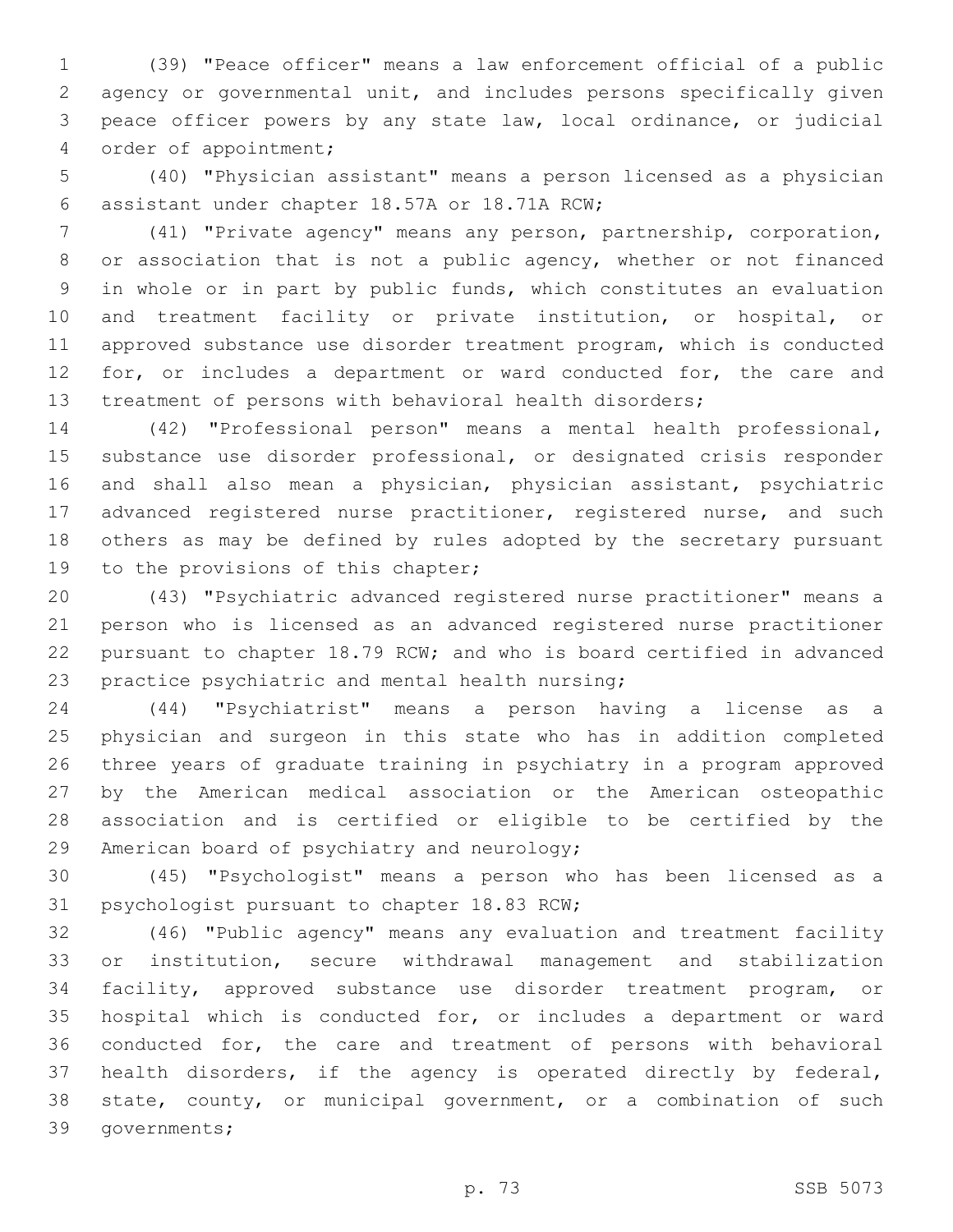(47) "Release" means legal termination of the commitment under 2 the provisions of this chapter;

 (48) "Resource management services" has the meaning given in 4 chapter 71.24 RCW;

 (49) "Secretary" means the secretary of the department of health, 6 or his or her designee;

 (50) "Secure withdrawal management and stabilization facility" means a facility operated by either a public or private agency or by the program of an agency which provides care to voluntary individuals and individuals involuntarily detained and committed under this chapter for whom there is a likelihood of serious harm or who are gravely disabled due to the presence of a substance use disorder. Secure withdrawal management and stabilization facilities must:

14 (a) Provide the following services:

 (i) Assessment and treatment, provided by certified substance use disorder professionals or co-occurring disorder specialists;

17 (ii) Clinical stabilization services;

 (iii) Acute or subacute detoxification services for intoxicated 19 individuals; and

 (iv) Discharge assistance provided by certified substance use disorder professionals or co-occurring disorder specialists, including facilitating transitions to appropriate voluntary or involuntary inpatient services or to less restrictive alternatives as 24 appropriate for the individual;

 (b) Include security measures sufficient to protect the patients, 26 staff, and community; and

27 (c) Be licensed or certified as such by the department of health;

 (51) "Severe deterioration from safe behavior" means that a person will, if not treated, suffer or continue to suffer severe and abnormal mental, emotional, or physical distress, and this distress is associated with significant impairment of judgment, reason, or 32 behavior;

 (52) "Social worker" means a person with a master's or further advanced degree from a social work educational program accredited and 35 approved as provided in RCW 18.320.010;

 (53) "Substance use disorder" means a cluster of cognitive, behavioral, and physiological symptoms indicating that an individual continues using the substance despite significant substance-related problems. The diagnosis of a substance use disorder is based on a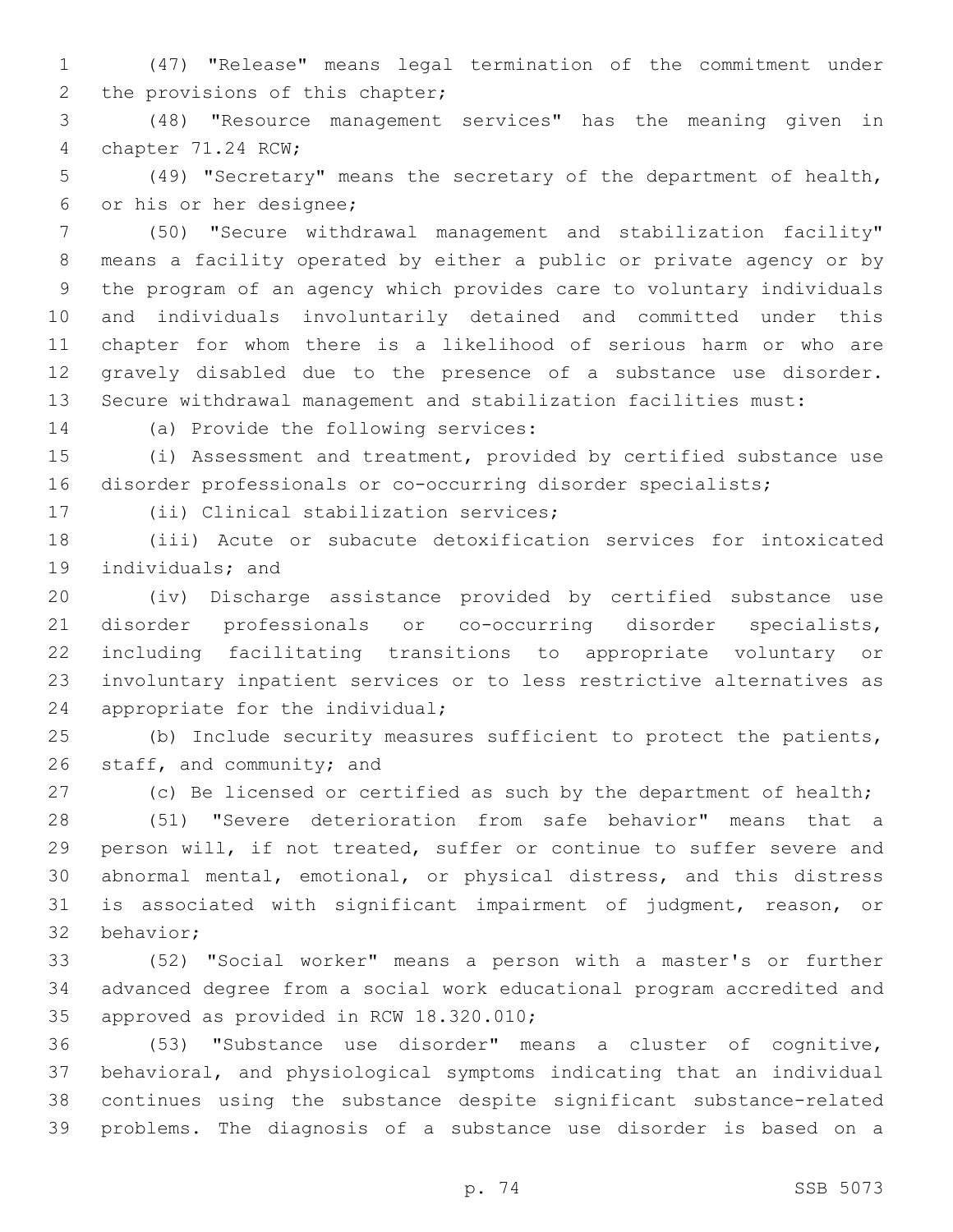pathological pattern of behaviors related to the use of the 2 substances;

 (54) "Substance use disorder professional" means a person certified as a substance use disorder professional by the department 5 of health under chapter 18.205 RCW;

 (55) "Therapeutic court personnel" means the staff of a mental health court or other therapeutic court which has jurisdiction over defendants who are dually diagnosed with mental disorders, including court personnel, probation officers, a court monitor, prosecuting attorney, or defense counsel acting within the scope of therapeutic 11 court duties;

 (56) "Treatment records" include registration and all other records concerning persons who are receiving or who at any time have received services for behavioral health disorders, which are maintained by the department of social and health services, the department, the authority, behavioral health administrative services organizations and their staffs, managed care organizations and their staffs, and by treatment facilities. Treatment records include mental health information contained in a medical bill including but not limited to mental health drugs, a mental health diagnosis, provider name, and dates of service stemming from a medical service. Treatment records do not include notes or records maintained for personal use by a person providing treatment services for the department of social and health services, the department, the authority, behavioral health administrative services organizations, managed care organizations, or a treatment facility if the notes or records are not available to 27 others;

 (57) "Triage facility" means a short-term facility or a portion of a facility licensed or certified by the department, which is designed as a facility to assess and stabilize an individual or determine the need for involuntary commitment of an individual, and must meet department residential treatment facility standards. A triage facility may be structured as a voluntary or involuntary 34 placement facility;

 (58) "Video," unless the context clearly indicates otherwise, means the delivery of behavioral health services through the use of interactive audio and video technology, permitting real-time communication between a person and a designated crisis responder, for the purpose of evaluation. "Video" does not include the use of audio-40 only telephone, facsimile, email, or store and forward technology.

p. 75 SSB 5073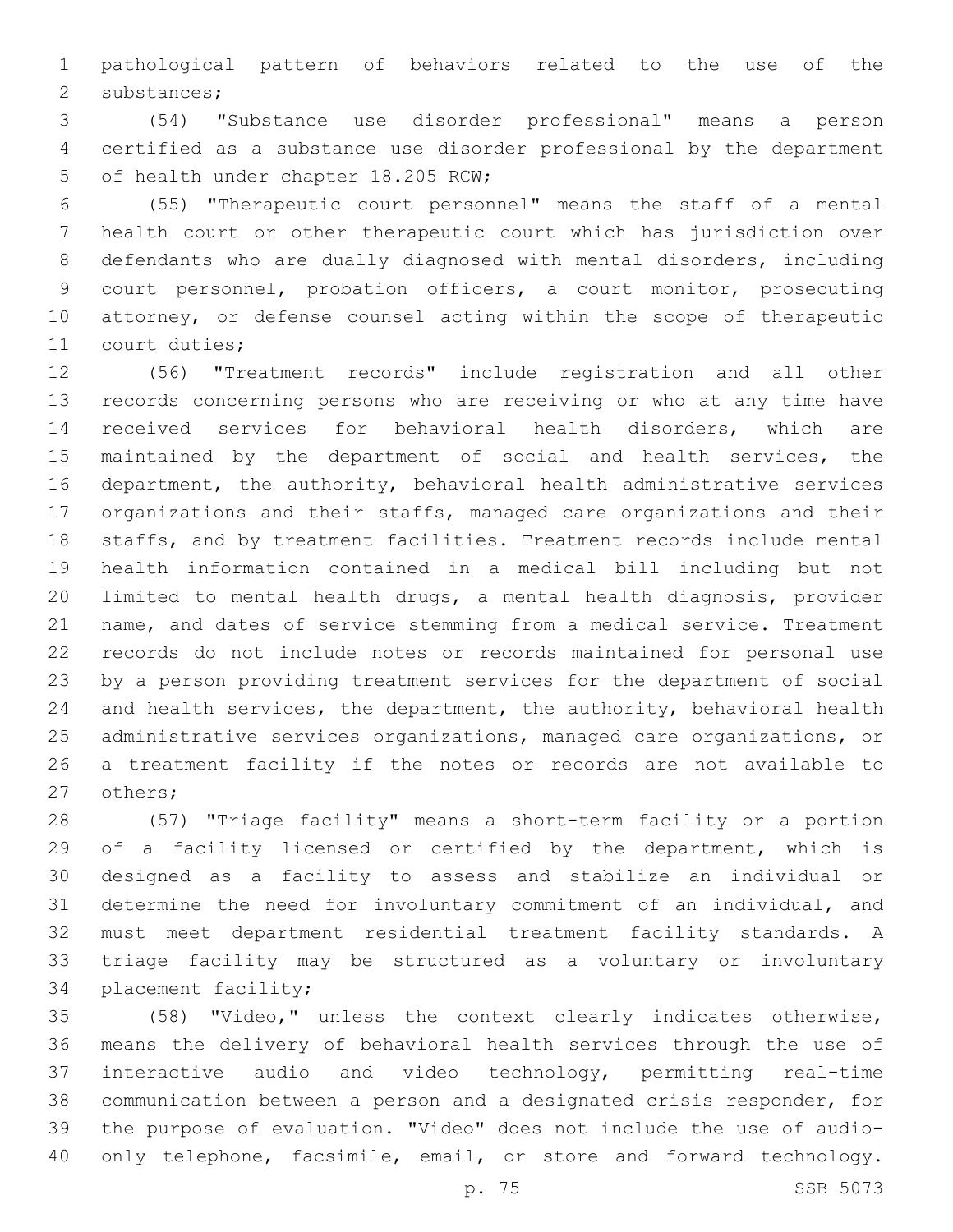"Store and forward technology" means use of an asynchronous transmission of a person's medical information from a mental health service provider to the designated crisis responder which results in 4 medical diagnosis, consultation, or treatment;

 (59) "Violent act" means behavior that resulted in homicide, attempted suicide, injury, or substantial loss or damage to 7 property( $(f -$ 

 (60) "Written order of apprehension" means an order of the court for a peace officer to deliver the named person in the order to a facility or emergency room as determined by the designated crisis responder. Such orders shall be entered into the Washington crime 12 information center database)).

 **Sec. 22.** RCW 71.05.020 and 2020 c 302 s 4, 2020 c 302 s 3, 2020 c 256 s 301, 2020 c 80 s 51, and 2020 c 5 s 1 are each reenacted and 15 amended to read as follows:

 The definitions in this section apply throughout this chapter 17 unless the context clearly requires otherwise.

 (1) "Admission" or "admit" means a decision by a physician, physician assistant, or psychiatric advanced registered nurse practitioner that a person should be examined or treated as a patient 21 in a hospital;

 (2) "Alcoholism" means a disease, characterized by a dependency on alcoholic beverages, loss of control over the amount and circumstances of use, symptoms of tolerance, physiological or psychological withdrawal, or both, if use is reduced or discontinued, and impairment of health or disruption of social or economic 27 functioning;

 (3) "Antipsychotic medications" means that class of drugs primarily used to treat serious manifestations of mental illness associated with thought disorders, which includes, but is not limited 31 to atypical antipsychotic medications;

 (4) "Approved substance use disorder treatment program" means a program for persons with a substance use disorder provided by a treatment program certified by the department as meeting standards 35 adopted under chapter 71.24 RCW;

 (5) "Attending staff" means any person on the staff of a public or private agency having responsibility for the care and treatment of 38 a patient;

(6) "Authority" means the Washington state health care authority;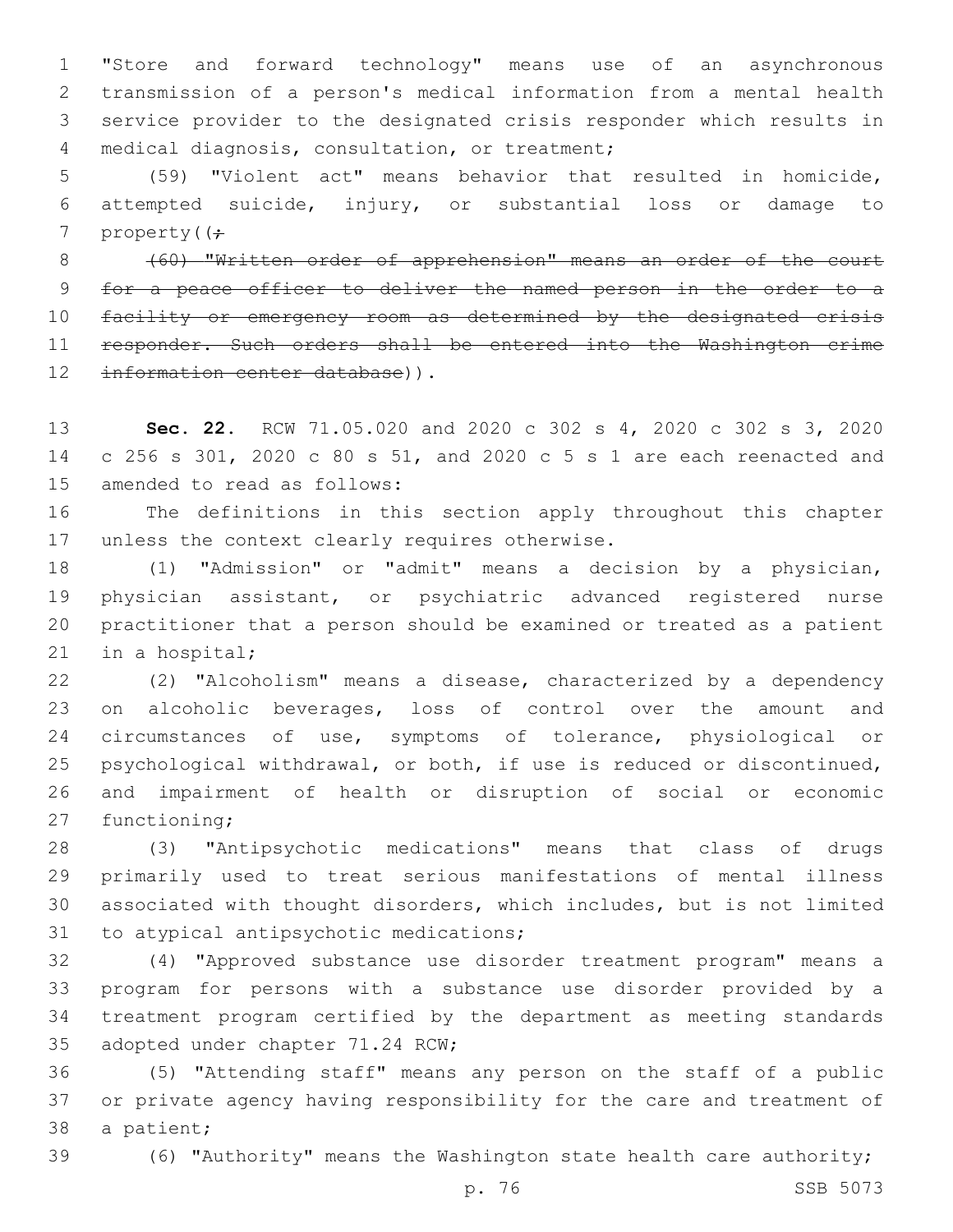(7) "Behavioral health disorder" means either a mental disorder as defined in this section, a substance use disorder as defined in this section, or a co-occurring mental disorder and substance use disorder;4

 (8) "Behavioral health service provider" means a public or private agency that provides mental health, substance use disorder, or co-occurring disorder services to persons with behavioral health disorders as defined under this section and receives funding from 9 public sources. This includes, but is not limited to( $(\frac{1}{f} - \frac{1}{f})$ : 10 Hospitals licensed under chapter 70.41 RCW( $(\tau)$ ); evaluation and 11 treatment facilities as defined in this section( $(\tau)$ ); community mental health service delivery systems or community behavioral health 13 programs as defined in RCW 71.24.025( $(\tau)$ ); licensed or certified 14 behavioral health agencies under RCW 71.24.037; facilities conducting 15 competency evaluations and restoration under chapter 10.77 RCW( $(\tau)$ ); approved substance use disorder treatment programs as defined in this 17 section $(\tau)$ ); secure withdrawal management and stabilization 18 facilities as defined in this section( $(\tau)$ ); and correctional facilities operated by state and local governments;

 (9) "Co-occurring disorder specialist" means an individual possessing an enhancement granted by the department of health under chapter 18.205 RCW that certifies the individual to provide substance use disorder counseling subject to the practice limitations under RCW 18.205.105;24

 (10) "Commitment" means the determination by a court that a person should be detained for a period of either evaluation or 27 treatment, or both, in an inpatient or a less restrictive setting;

 (11) "Conditional release" means a revocable modification of a commitment, which may be revoked upon violation of any of its terms;

 (12) "Crisis stabilization unit" means a short-term facility or a portion of a facility licensed or certified by the department, such as an evaluation and treatment facility or a hospital, which has been designed to assess, diagnose, and treat individuals experiencing an acute crisis without the use of long-term hospitalization;

 (13) "Custody" means involuntary detention under the provisions of this chapter or chapter 10.77 RCW, uninterrupted by any period of unconditional release from commitment from a facility providing 38 involuntary care and treatment;

(14) "Department" means the department of health;

p. 77 SSB 5073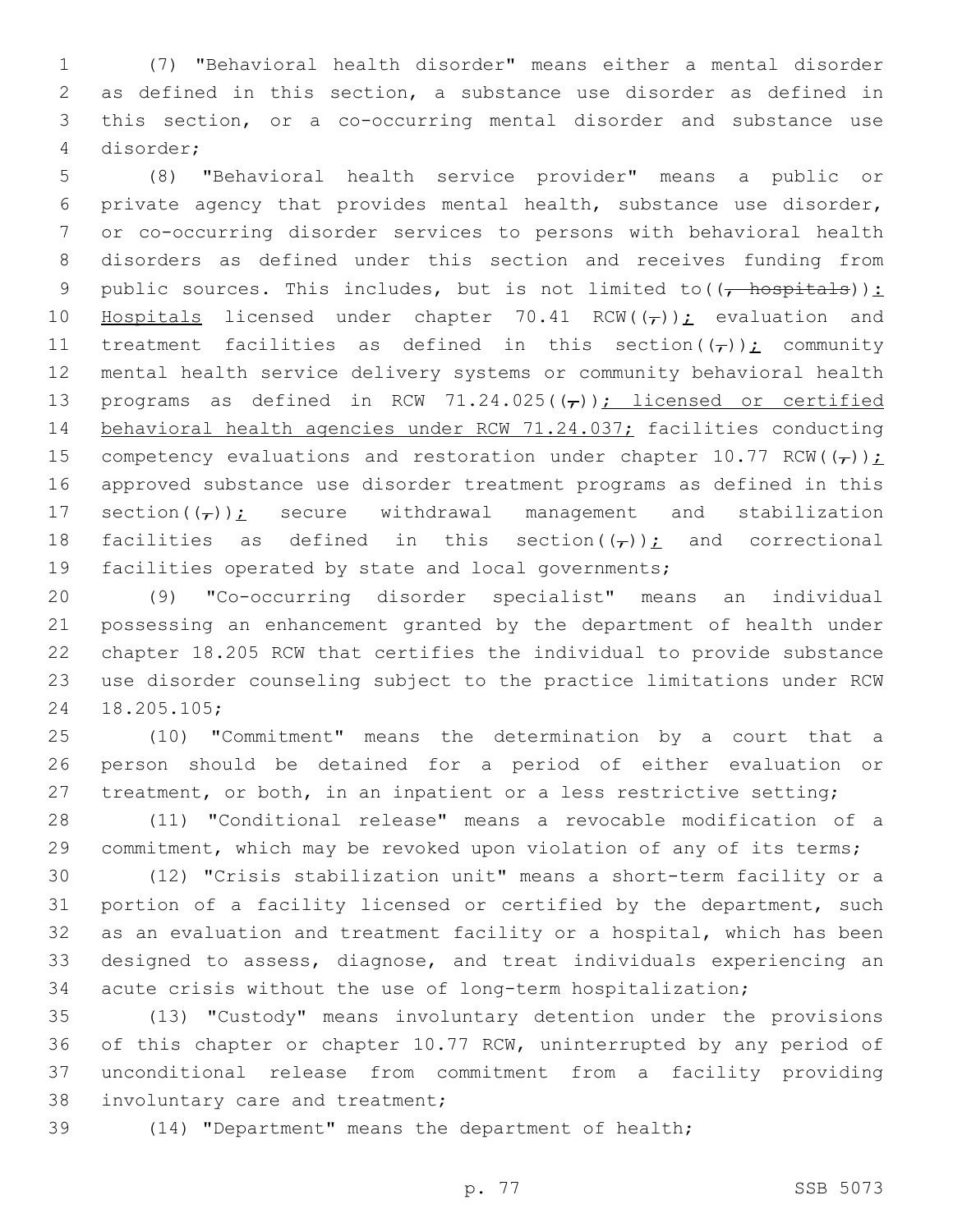(15) "Designated crisis responder" means a mental health professional appointed by the county, by an entity appointed by the county, or by the authority in consultation with a federally recognized Indian tribe or after meeting and conferring with an Indian health care provider, to perform the duties specified in this chapter;6

 (16) "Detention" or "detain" means the lawful confinement of a 8 person, under the provisions of this chapter;

 (17) "Developmental disabilities professional" means a person who has specialized training and three years of experience in directly treating or working with persons with developmental disabilities and is a psychiatrist, physician assistant working with a supervising psychiatrist, psychologist, psychiatric advanced registered nurse practitioner, or social worker, and such other developmental disabilities professionals as may be defined by rules adopted by the 16 secretary of the department of social and health services;

 (18) "Developmental disability" means that condition defined in 18 RCW 71A.10.020(5);

(19) "Director" means the director of the authority;

 (20) "Discharge" means the termination of hospital medical authority. The commitment may remain in place, be terminated, or be 22 amended by court order;

 (21) "Drug addiction" means a disease, characterized by a dependency on psychoactive chemicals, loss of control over the amount 25 and circumstances of use, symptoms of tolerance, physiological or psychological withdrawal, or both, if use is reduced or discontinued, and impairment of health or disruption of social or economic 28 functioning;

 (22) "Evaluation and treatment facility" means any facility which can provide directly, or by direct arrangement with other public or private agencies, emergency evaluation and treatment, outpatient care, and timely and appropriate inpatient care to persons suffering from a mental disorder, and which is licensed or certified as such by the department. The authority may certify single beds as temporary evaluation and treatment beds under RCW 71.05.745. A physically separate and separately operated portion of a state hospital may be designated as an evaluation and treatment facility. A facility which is part of, or operated by, the department of social and health services or any federal agency will not require certification. No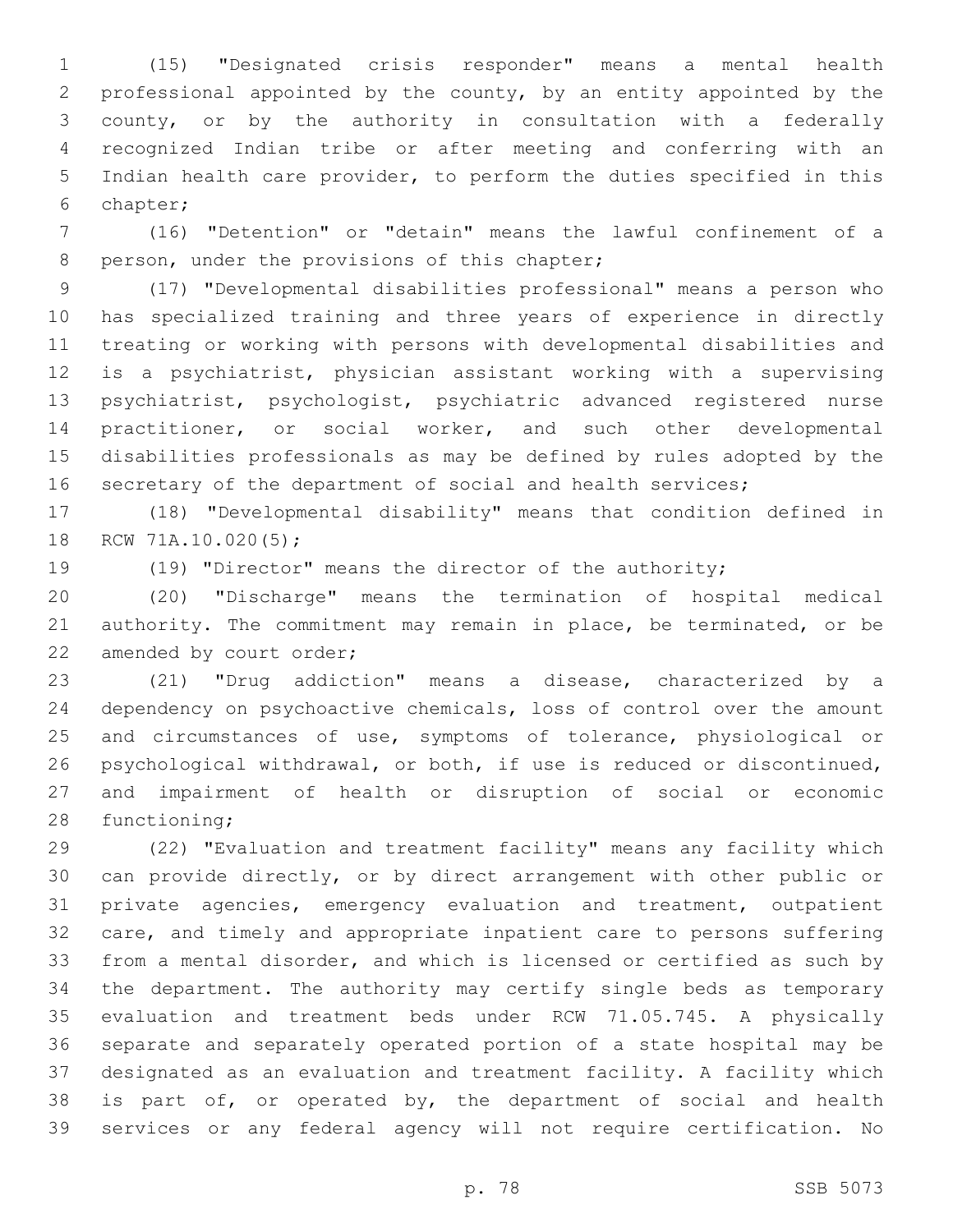correctional institution or facility, or jail, shall be an evaluation 2 and treatment facility within the meaning of this chapter;

 (23) "Gravely disabled" means a condition in which a person, as a result of a behavioral health disorder: (a) Is in danger of serious physical harm resulting from a failure to provide for his or her essential human needs of health or safety; or (b) manifests severe deterioration from safe behavior evidenced by repeated and escalating loss of cognitive or volitional control over his or her actions and is not receiving such care as is essential for his or her health or 10 safety;

 (24) "Habilitative services" means those services provided by program personnel to assist persons in acquiring and maintaining life skills and in raising their levels of physical, mental, social, and vocational functioning. Habilitative services include education, training for employment, and therapy. The habilitative process shall be undertaken with recognition of the risk to the public safety presented by the person being assisted as manifested by prior charged 18 criminal conduct;

 (25) "Hearing" means any proceeding conducted in open court that 20 conforms to the requirements of RCW 71.05.820;

 (26) "History of one or more violent acts" refers to the period of time ten years prior to the filing of a petition under this chapter, excluding any time spent, but not any violent acts committed, in a behavioral health facility, or in confinement as a 25 result of a criminal conviction;

 (27) "Imminent" means the state or condition of being likely to 27 occur at any moment or near at hand, rather than distant or remote;

 (28) "In need of assisted outpatient behavioral health treatment" means that a person, as a result of a behavioral health disorder: (a) Has been committed by a court to detention for involuntary behavioral health treatment during the preceding thirty-six months; (b) is unlikely to voluntarily participate in outpatient treatment without an order for less restrictive alternative treatment, based on a history of nonadherence with treatment or in view of the person's current behavior; (c) is likely to benefit from less restrictive alternative treatment; and (d) requires less restrictive alternative treatment to prevent a relapse, decompensation, or deterioration that is likely to result in the person presenting a likelihood of serious harm or the person becoming gravely disabled within a reasonably 40 short period of time;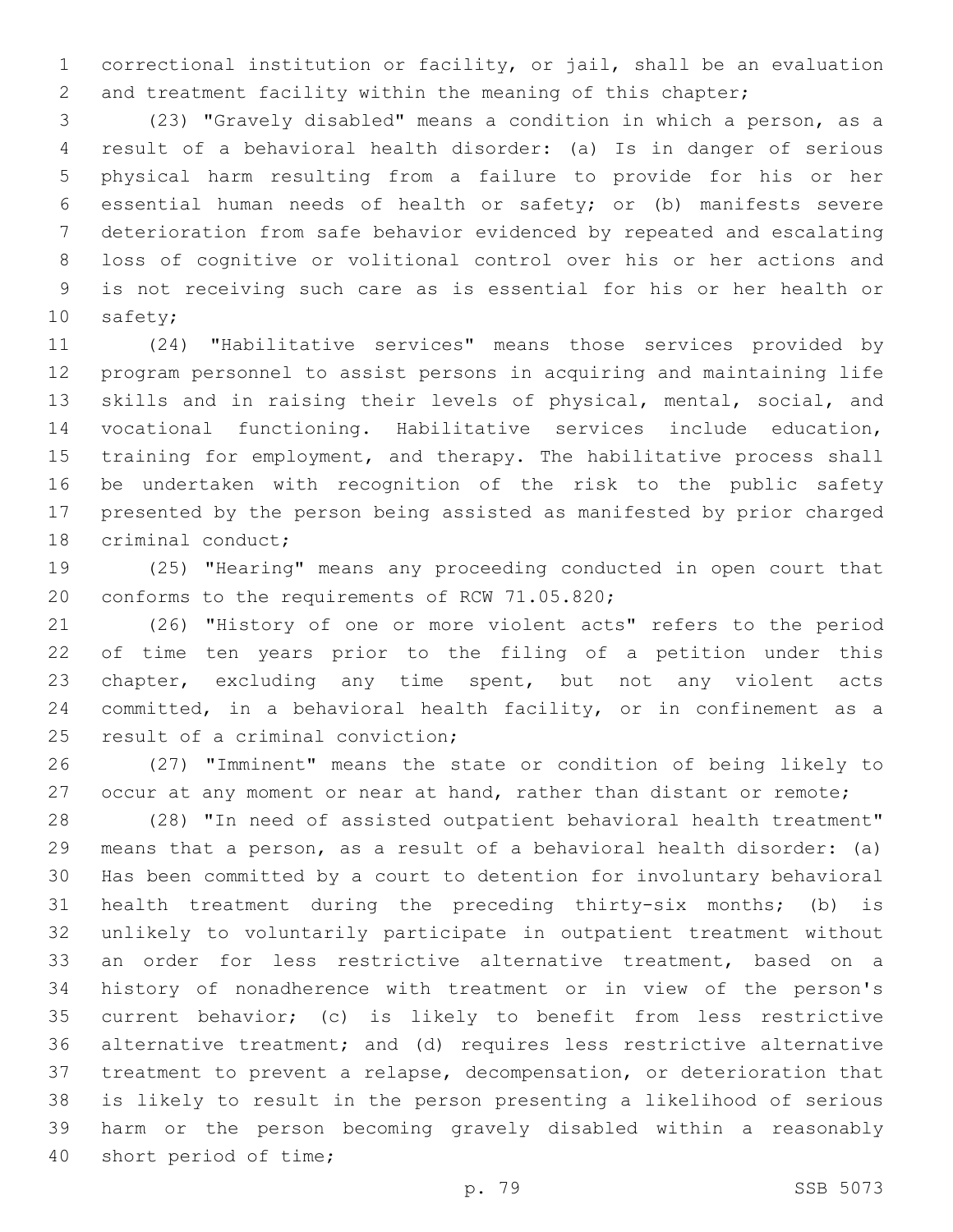(29) "Individualized service plan" means a plan prepared by a developmental disabilities professional with other professionals as a team, for a person with developmental disabilities, which shall state:4

 (a) The nature of the person's specific problems, prior charged 6 criminal behavior, and habilitation needs;

 (b) The conditions and strategies necessary to achieve the 8 purposes of habilitation;

 (c) The intermediate and long-range goals of the habilitation 10 program, with a projected timetable for the attainment;

 (d) The rationale for using this plan of habilitation to achieve 12 those intermediate and long-range goals;

(e) The staff responsible for carrying out the plan;

 (f) Where relevant in light of past criminal behavior and due 15 consideration for public safety, the criteria for proposed movement to less-restrictive settings, criteria for proposed eventual discharge or release, and a projected possible date for discharge or 18 release; and

 (g) The type of residence immediately anticipated for the person 20 and possible future types of residences;

 (30) "Intoxicated person" means a person whose mental or physical functioning is substantially impaired as a result of the use of 23 alcohol or other psychoactive chemicals;

 (31) "Judicial commitment" means a commitment by a court pursuant 25 to the provisions of this chapter;

 (32) "Legal counsel" means attorneys and staff employed by county prosecutor offices or the state attorney general acting in their capacity as legal representatives of public behavioral health service 29 providers under RCW 71.05.130;

 (33) "Less restrictive alternative treatment" means a program of individualized treatment in a less restrictive setting than inpatient 32 treatment that includes the services described in RCW 71.05.585. This term includes: Treatment pursuant to a less restrictive alternative treatment order under RCW 71.05.240 or 71.05.320; treatment pursuant to a conditional release under RCW 71.05.340; and treatment pursuant to an assisted outpatient behavioral health treatment order under RCW 71.05.148;37

 (34) "Licensed physician" means a person licensed to practice medicine or osteopathic medicine and surgery in the state of 40 Washington;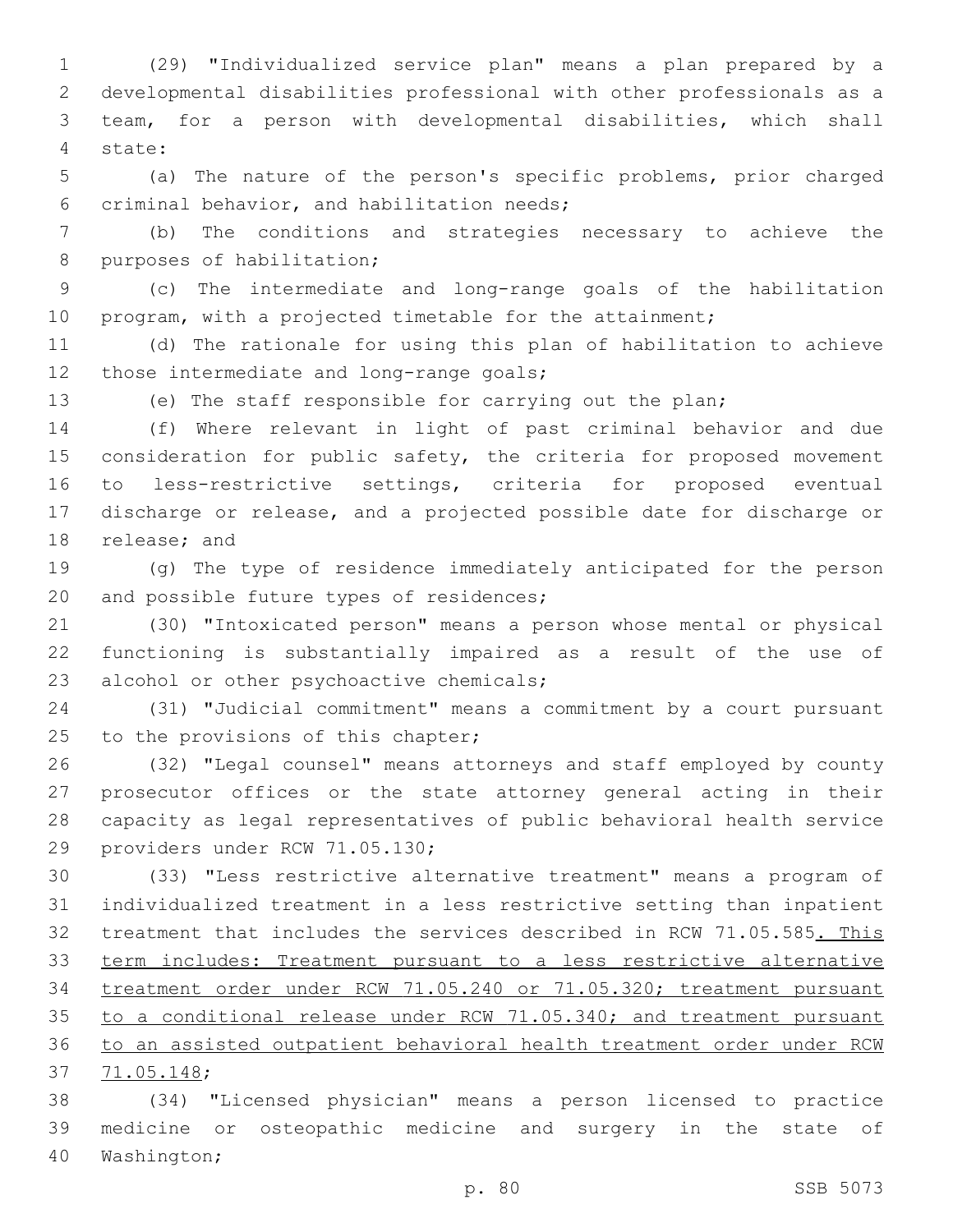(35) "Likelihood of serious harm" means:1

 (a) A substantial risk that: (i) Physical harm will be inflicted by a person upon his or her own person, as evidenced by threats or attempts to commit suicide or inflict physical harm on oneself; (ii) physical harm will be inflicted by a person upon another, as evidenced by behavior which has caused harm, substantial pain, or which places another person or persons in reasonable fear of harm to themselves or others; or (iii) physical harm will be inflicted by a person upon the property of others, as evidenced by behavior which has caused substantial loss or damage to the property of others; or

 (b) The person has threatened the physical safety of another and 12 has a history of one or more violent acts;

 (36) "Medical clearance" means a physician or other health care provider has determined that a person is medically stable and ready 15 for referral to the designated crisis responder;

 (37) "Mental disorder" means any organic, mental, or emotional impairment which has substantial adverse effects on a person's 18 cognitive or volitional functions;

 (38) "Mental health professional" means a psychiatrist, psychologist, physician assistant working with a supervising psychiatrist, psychiatric advanced registered nurse practitioner, 22 psychiatric nurse, or social worker, and such other mental health professionals as may be defined by rules adopted by the secretary 24 pursuant to the provisions of this chapter;

 (39) "Peace officer" means a law enforcement official of a public agency or governmental unit, and includes persons specifically given peace officer powers by any state law, local ordinance, or judicial 28 order of appointment;

 (40) "Physician assistant" means a person licensed as a physician 30 assistant under chapter 18.71A RCW;

 (41) "Private agency" means any person, partnership, corporation, 32 or association that is not a public agency, whether or not financed in whole or in part by public funds, which constitutes an evaluation and treatment facility or private institution, or hospital, or approved substance use disorder treatment program, which is conducted for, or includes a department or ward conducted for, the care and treatment of persons with behavioral health disorders;

 (42) "Professional person" means a mental health professional, substance use disorder professional, or designated crisis responder and shall also mean a physician, physician assistant, psychiatric

p. 81 SSB 5073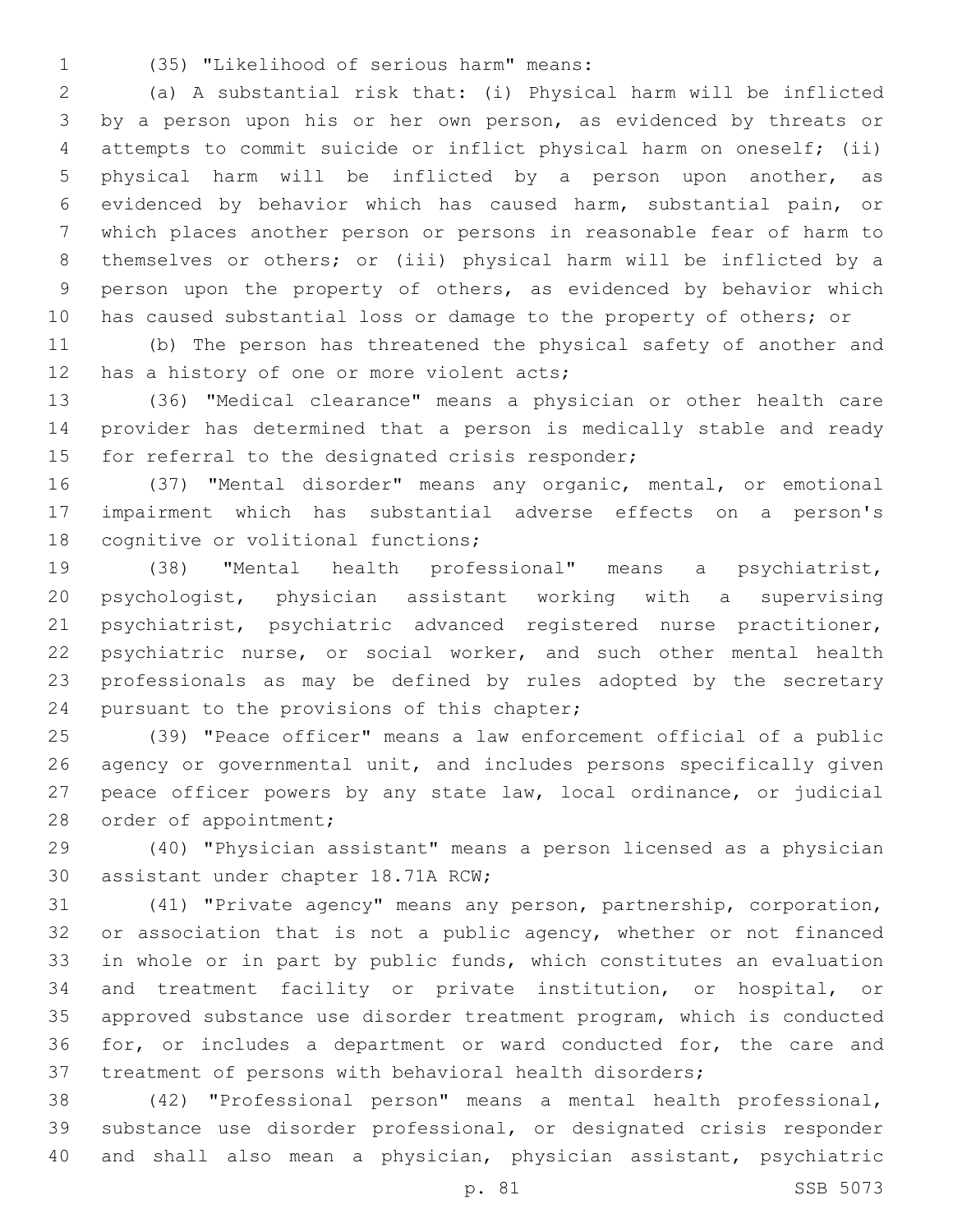advanced registered nurse practitioner, registered nurse, and such others as may be defined by rules adopted by the secretary pursuant 3 to the provisions of this chapter;

 (43) "Psychiatric advanced registered nurse practitioner" means a person who is licensed as an advanced registered nurse practitioner pursuant to chapter 18.79 RCW; and who is board certified in advanced 7 practice psychiatric and mental health nursing;

 (44) "Psychiatrist" means a person having a license as a physician and surgeon in this state who has in addition completed three years of graduate training in psychiatry in a program approved by the American medical association or the American osteopathic association and is certified or eligible to be certified by the 13 American board of psychiatry and neurology;

 (45) "Psychologist" means a person who has been licensed as a 15 psychologist pursuant to chapter 18.83 RCW;

 (46) "Public agency" means any evaluation and treatment facility or institution, secure withdrawal management and stabilization facility, approved substance use disorder treatment program, or hospital which is conducted for, or includes a department or ward conducted for, the care and treatment of persons with behavioral health disorders, if the agency is operated directly by federal, state, county, or municipal government, or a combination of such 23 governments;

 (47) "Release" means legal termination of the commitment under 25 the provisions of this chapter;

 (48) "Resource management services" has the meaning given in 27 chapter 71.24 RCW;

 (49) "Secretary" means the secretary of the department of health, 29 or his or her designee;

 (50) "Secure withdrawal management and stabilization facility" means a facility operated by either a public or private agency or by the program of an agency which provides care to voluntary individuals and individuals involuntarily detained and committed under this chapter for whom there is a likelihood of serious harm or who are gravely disabled due to the presence of a substance use disorder. Secure withdrawal management and stabilization facilities must:

37 (a) Provide the following services:

 (i) Assessment and treatment, provided by certified substance use disorder professionals or co-occurring disorder specialists;

40 (ii) Clinical stabilization services;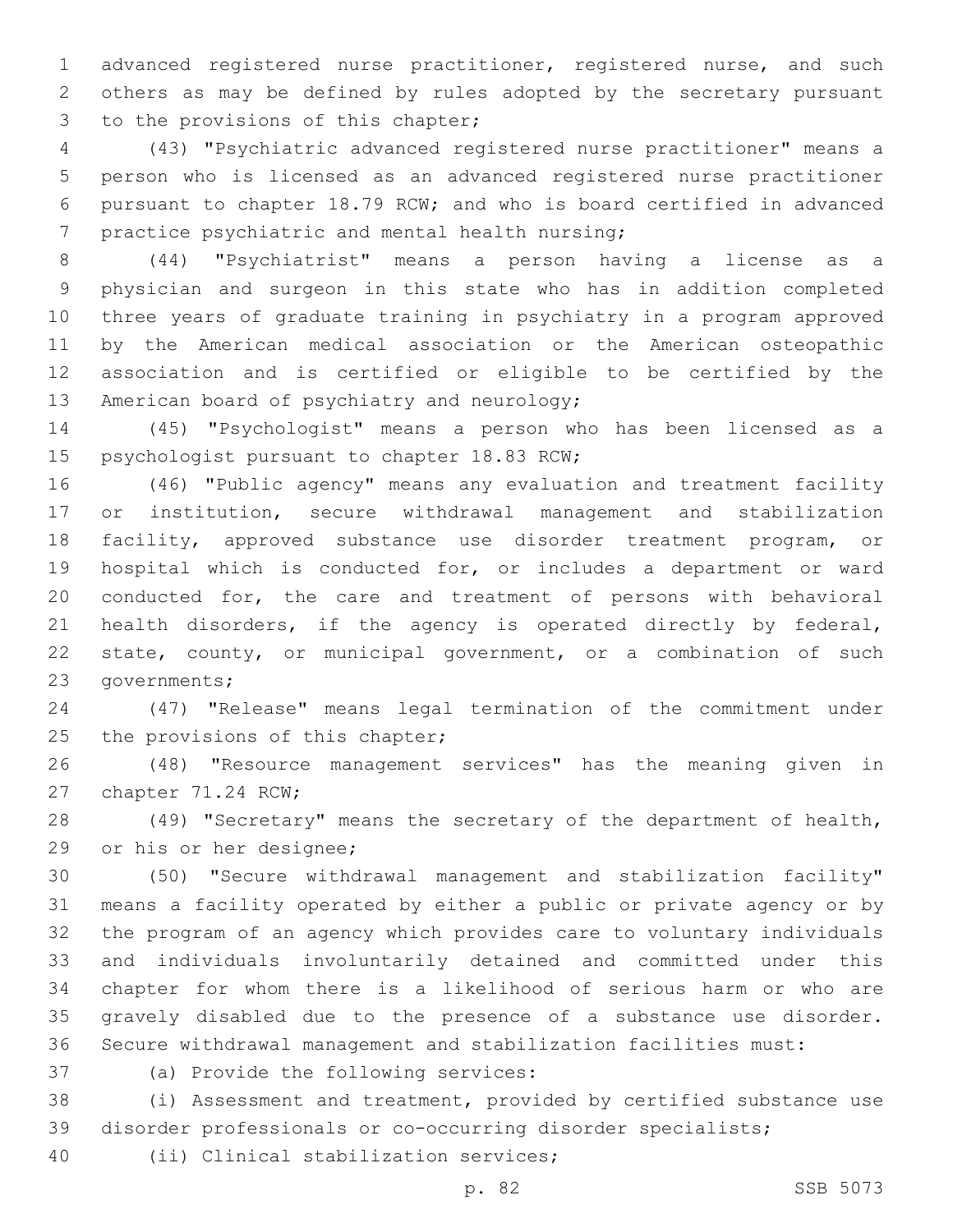(iii) Acute or subacute detoxification services for intoxicated 2 individuals; and

 (iv) Discharge assistance provided by certified substance use disorder professionals or co-occurring disorder specialists, including facilitating transitions to appropriate voluntary or involuntary inpatient services or to less restrictive alternatives as 7 appropriate for the individual;

 (b) Include security measures sufficient to protect the patients, 9 staff, and community; and

(c) Be licensed or certified as such by the department of health;

 (51) "Severe deterioration from safe behavior" means that a person will, if not treated, suffer or continue to suffer severe and abnormal mental, emotional, or physical distress, and this distress is associated with significant impairment of judgment, reason, or 15 behavior;

 (52) "Social worker" means a person with a master's or further advanced degree from a social work educational program accredited and 18 approved as provided in RCW 18.320.010;

 (53) "Substance use disorder" means a cluster of cognitive, behavioral, and physiological symptoms indicating that an individual continues using the substance despite significant substance-related problems. The diagnosis of a substance use disorder is based on a pathological pattern of behaviors related to the use of the 24 substances;

 (54) "Substance use disorder professional" means a person certified as a substance use disorder professional by the department 27 of health under chapter 18.205 RCW;

 (55) "Therapeutic court personnel" means the staff of a mental health court or other therapeutic court which has jurisdiction over defendants who are dually diagnosed with mental disorders, including court personnel, probation officers, a court monitor, prosecuting attorney, or defense counsel acting within the scope of therapeutic 33 court duties;

 (56) "Treatment records" include registration and all other records concerning persons who are receiving or who at any time have received services for behavioral health disorders, which are maintained by the department of social and health services, the department, the authority, behavioral health administrative services organizations and their staffs, managed care organizations and their staffs, and by treatment facilities. Treatment records include mental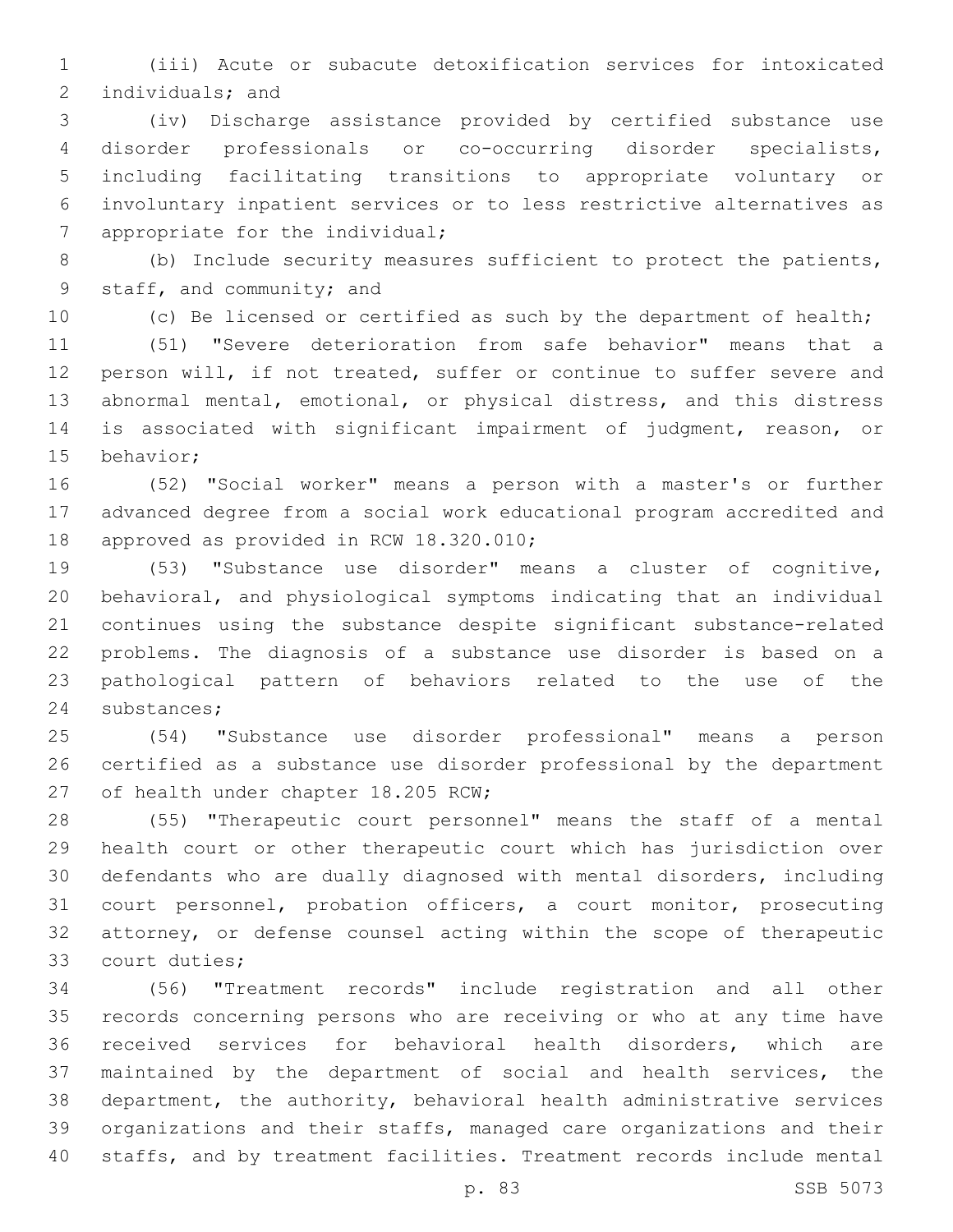health information contained in a medical bill including but not limited to mental health drugs, a mental health diagnosis, provider name, and dates of service stemming from a medical service. Treatment records do not include notes or records maintained for personal use by a person providing treatment services for the department of social and health services, the department, the authority, behavioral health administrative services organizations, managed care organizations, or a treatment facility if the notes or records are not available to 9 others;

 (57) "Triage facility" means a short-term facility or a portion 11 of a facility licensed or certified by the department, which is designed as a facility to assess and stabilize an individual or determine the need for involuntary commitment of an individual, and must meet department residential treatment facility standards. A triage facility may be structured as a voluntary or involuntary 16 placement facility;

 (58) "Video," unless the context clearly indicates otherwise, means the delivery of behavioral health services through the use of interactive audio and video technology, permitting real-time communication between a person and a designated crisis responder, for the purpose of evaluation. "Video" does not include the use of audio-22 only telephone, facsimile, email, or store and forward technology. "Store and forward technology" means use of an asynchronous transmission of a person's medical information from a mental health service provider to the designated crisis responder which results in 26 medical diagnosis, consultation, or treatment;

 (59) "Violent act" means behavior that resulted in homicide, attempted suicide, injury, or substantial loss or damage to 29 property( $\left( \div \right)$ 

 (60) "Written order of apprehension" means an order of the court for a peace officer to deliver the named person in the order to a facility or emergency room as determined by the designated crisis responder. Such orders shall be entered into the Washington crime 34 information center database)).

 **Sec. 23.** 2020 c 302 s 110 (uncodified) is amended to read as follows:36

37 (1) Sections 4 and 28 (( $ef$  this act)), chapter 302, Laws of 2020 38 and, until July 1, 2022, section 21 of this act and, beginning July 1, 2022, section 22 of this act take effect when monthly single-bed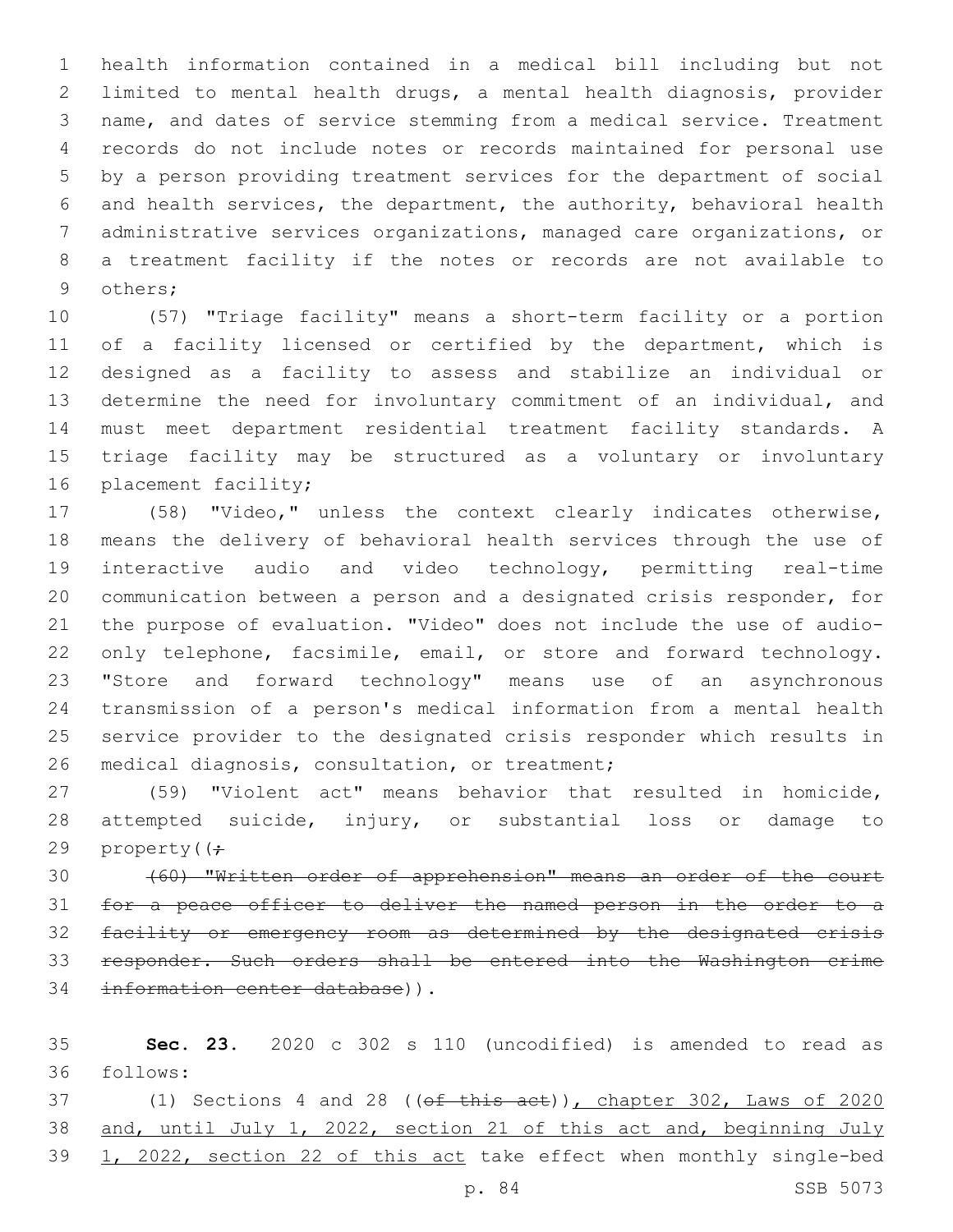certifications authorized under RCW 71.05.745 fall below 200 reports 2 for 3 consecutive months.

 (2) The health care authority must provide written notice of the 4 effective date of sections 4 and 28 ((of this act)), chapter 302, Laws of 2020 and sections 21 and 22 of this act to affected parties, the chief clerk of the house of representatives, the secretary of the senate, the office of the code reviser, and others as deemed 8 appropriate by the authority.

 **Sec. 24.** RCW 71.34.020 and 2020 c 302 s 63, 2020 c 274 s 50, and 2020 c 185 s 2 are each reenacted and amended to read as follows:

 Unless the context clearly requires otherwise, the definitions in 12 this section apply throughout this chapter.

 (1) "Admission" or "admit" means a decision by a physician, physician assistant, or psychiatric advanced registered nurse practitioner that a minor should be examined or treated as a patient 16 in a hospital.

(2) "Adolescent" means a minor thirteen years of age or older.

 (3) "Alcoholism" means a disease, characterized by a dependency on alcoholic beverages, loss of control over the amount and circumstances of use, symptoms of tolerance, physiological or psychological withdrawal, or both, if use is reduced or discontinued, and impairment of health or disruption of social or economic 23 functioning.

 (4) "Antipsychotic medications" means that class of drugs primarily used to treat serious manifestations of mental illness associated with thought disorders, which includes, but is not limited 27 to, atypical antipsychotic medications.

 (5) "Approved substance use disorder treatment program" means a program for minors with substance use disorders provided by a treatment program licensed or certified by the department of health as meeting standards adopted under chapter 71.24 RCW.

 (6) "Attending staff" means any person on the staff of a public or private agency having responsibility for the care and treatment of 34 a minor patient.

(7) "Authority" means the Washington state health care authority.

 (8) "Behavioral health administrative services organization" has 37 the same meaning as provided in RCW 71.24.025.

 (9) "Behavioral health disorder" means either a mental disorder as defined in this section, a substance use disorder as defined in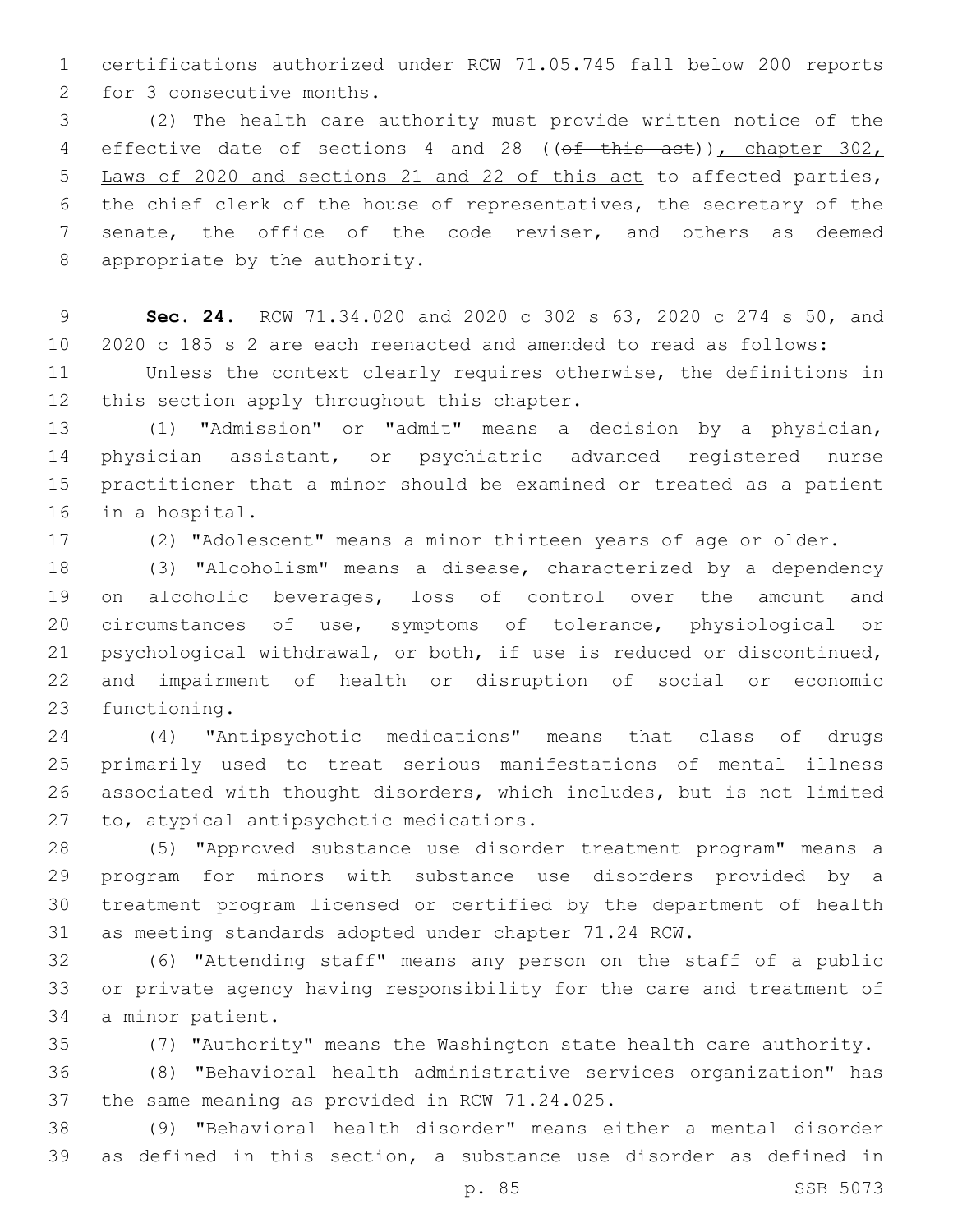this section, or a co-occurring mental disorder and substance use 2 disorder.

 (10) "Child psychiatrist" means a person having a license as a physician and surgeon in this state, who has had graduate training in child psychiatry in a program approved by the American Medical Association or the American Osteopathic Association, and who is board 7 eligible or board certified in child psychiatry.

(11) "Children's mental health specialist" means:

 (a) A mental health professional who has completed a minimum of one hundred actual hours, not quarter or semester hours, of specialized training devoted to the study of child development and 12 the treatment of children; and

 (b) A mental health professional who has the equivalent of one year of full-time experience in the treatment of children under the supervision of a children's mental health specialist.

 (12) "Commitment" means a determination by a judge or court 17 commissioner, made after a commitment hearing, that the minor is in need of inpatient diagnosis, evaluation, or treatment or that the minor is in need of less restrictive alternative treatment.

 (13) "Conditional release" means a revocable modification of a commitment, which may be revoked upon violation of any of its terms.

 (14) "Co-occurring disorder specialist" means an individual possessing an enhancement granted by the department of health under chapter 18.205 RCW that certifies the individual to provide substance use disorder counseling subject to the practice limitations under RCW 26 18.205.105.

 (15) "Crisis stabilization unit" means a short-term facility or a portion of a facility licensed or certified by the department of health under RCW 71.24.035, such as a residential treatment facility or a hospital, which has been designed to assess, diagnose, and treat individuals experiencing an acute crisis without the use of long-term 32 hospitalization.

 (16) "Custody" means involuntary detention under the provisions of this chapter or chapter 10.77 RCW, uninterrupted by any period of unconditional release from commitment from a facility providing 36 involuntary care and treatment.

 (17) "Department" means the department of social and health 38 services.

 (18) "Designated crisis responder" has the same meaning as 40 provided in RCW 71.05.020.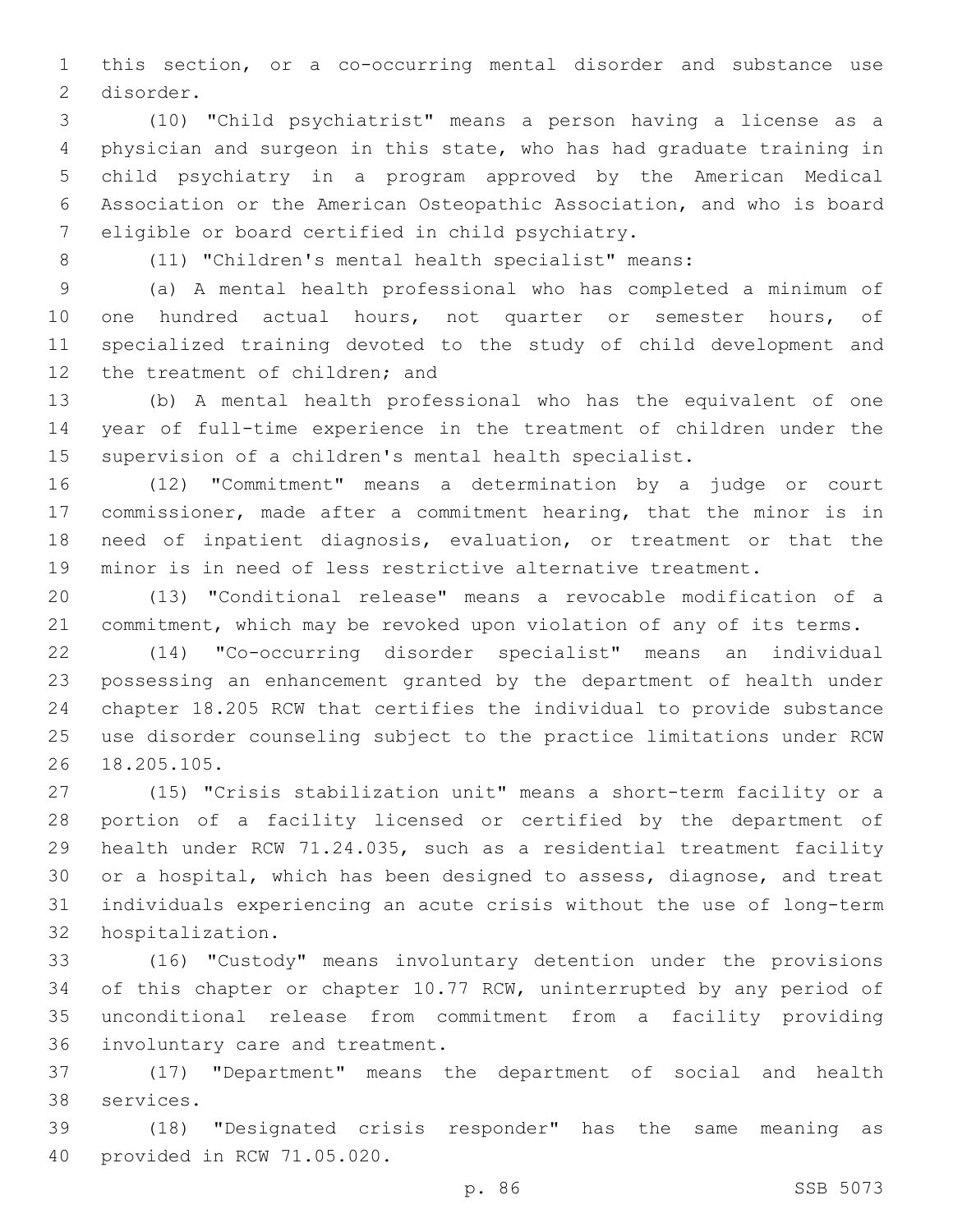(19) "Detention" or "detain" means the lawful confinement of a 2 person, under the provisions of this chapter.

 (20) "Developmental disabilities professional" means a person who has specialized training and three years of experience in directly treating or working with persons with developmental disabilities and is a psychiatrist, physician assistant working with a supervising psychiatrist, psychologist, psychiatric advanced registered nurse practitioner, or social worker, and such other developmental disabilities professionals as may be defined by rules adopted by the 10 secretary of the department.

 (21) "Developmental disability" has the same meaning as defined 12 in RCW 71A.10.020.

(22) "Director" means the director of the authority.

 (23) "Discharge" means the termination of hospital medical authority. The commitment may remain in place, be terminated, or be 16 amended by court order.

 (24) "Evaluation and treatment facility" means a public or private facility or unit that is licensed or certified by the department of health to provide emergency, inpatient, residential, or outpatient mental health evaluation and treatment services for minors. A physically separate and separately operated portion of a state hospital may be designated as an evaluation and treatment facility for minors. A facility which is part of or operated by the state or federal agency does not require licensure or certification. No correctional institution or facility, juvenile court detention facility, or jail may be an evaluation and treatment facility within 27 the meaning of this chapter.

 (25) "Evaluation and treatment program" means the total system of services and facilities coordinated and approved by a county or combination of counties for the evaluation and treatment of minors 31 under this chapter.

 (26) "Gravely disabled minor" means a minor who, as a result of a behavioral health disorder, (a) is in danger of serious physical harm resulting from a failure to provide for his or her essential human needs of health or safety, or (b) manifests severe deterioration in routine functioning evidenced by repeated and escalating loss of cognitive or volitional control over his or her actions and is not receiving such care as is essential for his or her health or safety.

 (27) "Habilitative services" means those services provided by program personnel to assist minors in acquiring and maintaining life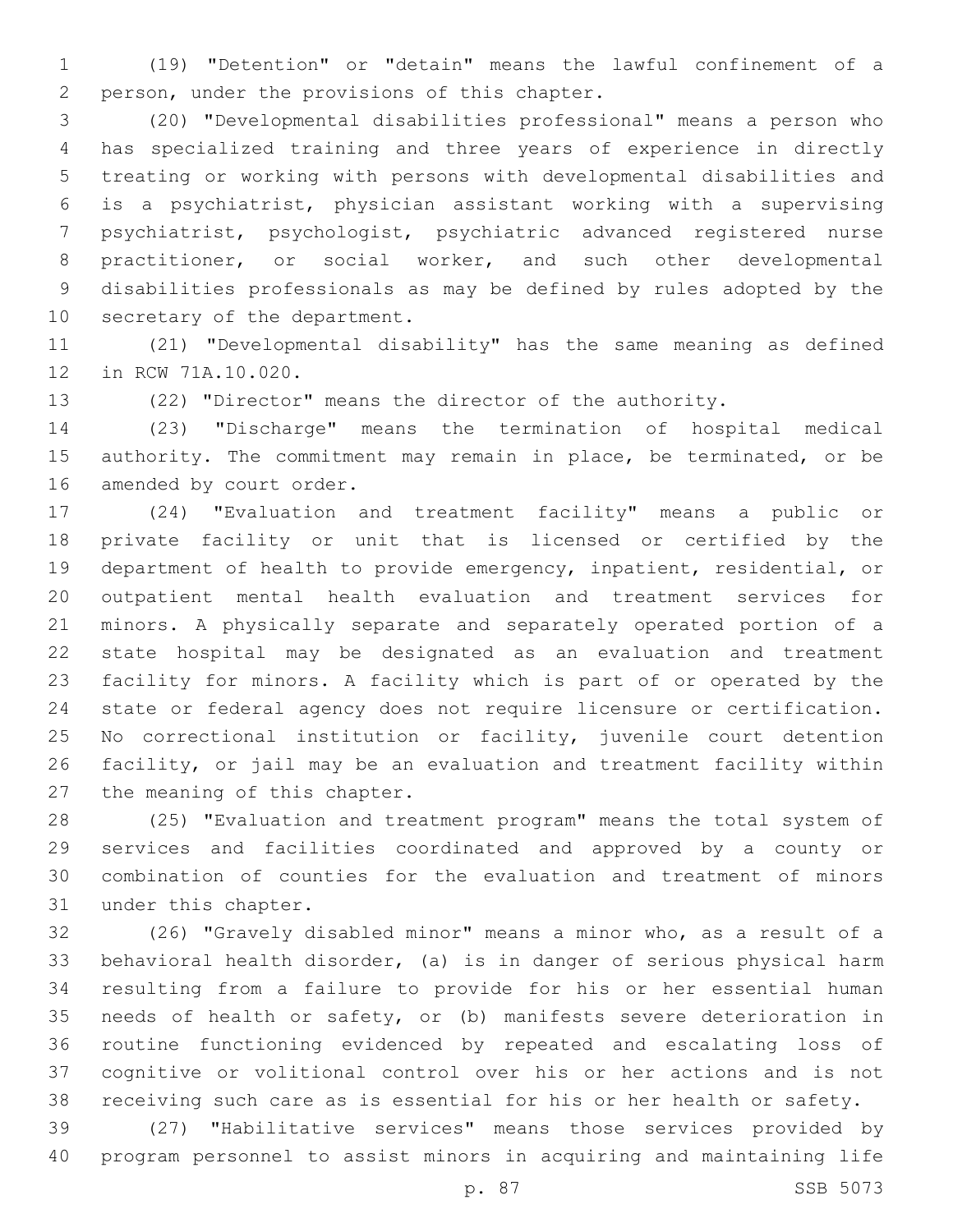skills and in raising their levels of physical, behavioral, social, and vocational functioning. Habilitative services include education, 3 training for employment, and therapy.

 (28) "Hearing" means any proceeding conducted in open court that 5 conforms to the requirements of RCW 71.34.910.

 (29) "History of one or more violent acts" refers to the period of time five years prior to the filing of a petition under this chapter, excluding any time spent, but not any violent acts 9 committed, in a mental health facility, a long-term ((alcoholism or 10 drug)) substance use disorder treatment facility, or in confinement 11 as a result of a criminal conviction.

 (30) "Individualized service plan" means a plan prepared by a developmental disabilities professional with other professionals as a team, for a person with developmental disabilities, which states:

 (a) The nature of the person's specific problems, prior charged 16 criminal behavior, and habilitation needs;

 (b) The conditions and strategies necessary to achieve the 18 purposes of habilitation;

 (c) The intermediate and long-range goals of the habilitation program, with a projected timetable for the attainment;

 (d) The rationale for using this plan of habilitation to achieve 22 those intermediate and long-range goals;

(e) The staff responsible for carrying out the plan;

 (f) Where relevant in light of past criminal behavior and due 25 consideration for public safety, the criteria for proposed movement to less-restrictive settings, criteria for proposed eventual discharge or release, and a projected possible date for discharge or 28 release; and

 (g) The type of residence immediately anticipated for the person 30 and possible future types of residences.

 (31)(a) "Inpatient treatment" means twenty-four-hour-per-day mental health care provided within a general hospital, psychiatric hospital, residential treatment facility licensed or certified by the department of health as an evaluation and treatment facility for minors, secure withdrawal management and stabilization facility for minors, or approved substance use disorder treatment program for 37 minors.

 (b) For purposes of family-initiated treatment under RCW 71.34.600 through 71.34.670, "inpatient treatment" has the meaning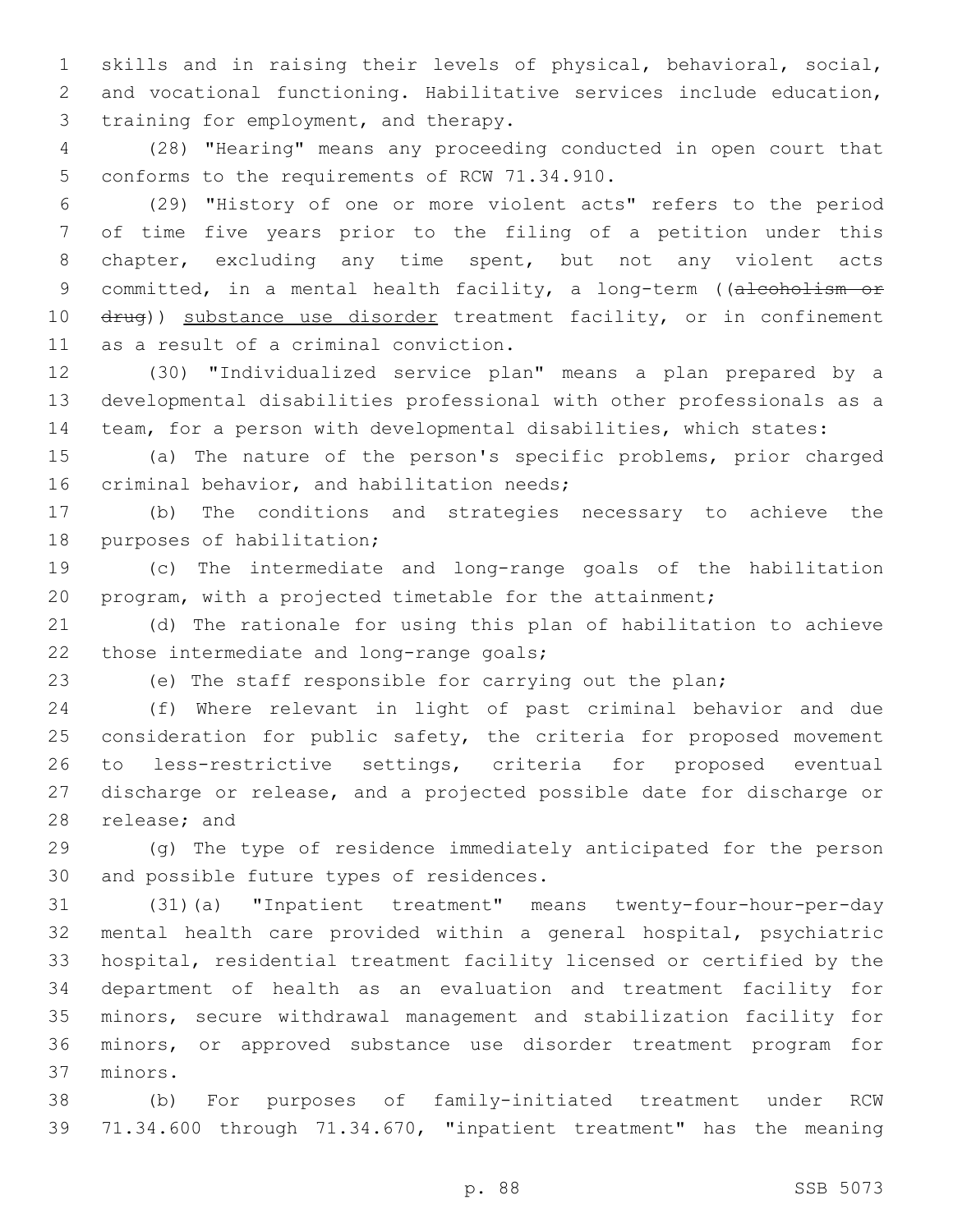included in (a) of this subsection and any other residential treatment facility licensed under chapter 71.12 RCW.

 (32) "Intoxicated minor" means a minor whose mental or physical functioning is substantially impaired as a result of the use of 5 alcohol or other psychoactive chemicals.

 (33) "Judicial commitment" means a commitment by a court pursuant 7 to the provisions of this chapter.

 (34) "Kinship caregiver" has the same meaning as in RCW 9 74.13.031(19)(a).

 (35) "Legal counsel" means attorneys and staff employed by county prosecutor offices or the state attorney general acting in their capacity as legal representatives of public behavioral health service 13 providers under RCW 71.05.130.

 (36) "Less restrictive alternative" or "less restrictive setting" 15 means outpatient treatment provided to a minor ((who is not residing in a facility providing inpatient treatment as defined in this chapter)) as a program of individualized treatment in a less restrictive setting than inpatient treatment that includes the services described in RCW 71.34.755, including residential treatment.

 (37) "Licensed physician" means a person licensed to practice medicine or osteopathic medicine and surgery in the state of 22 Washington.

(38) "Likelihood of serious harm" means:23

 (a) A substantial risk that: (i) Physical harm will be inflicted 25 by a minor upon his or her own person, as evidenced by threats or attempts to commit suicide or inflict physical harm on oneself; (ii) physical harm will be inflicted by a minor upon another individual, as evidenced by behavior which has caused such harm or which places another person or persons in reasonable fear of sustaining such harm; or (iii) physical harm will be inflicted by a minor upon the property of others, as evidenced by behavior which has caused substantial loss 32 or damage to the property of others; or

 (b) The minor has threatened the physical safety of another and 34 has a history of one or more violent acts.

 (39) "Managed care organization" has the same meaning as provided 36 in RCW 71.24.025.

 (40) "Medical clearance" means a physician or other health care provider has determined that a person is medically stable and ready 39 for referral to the designated crisis responder.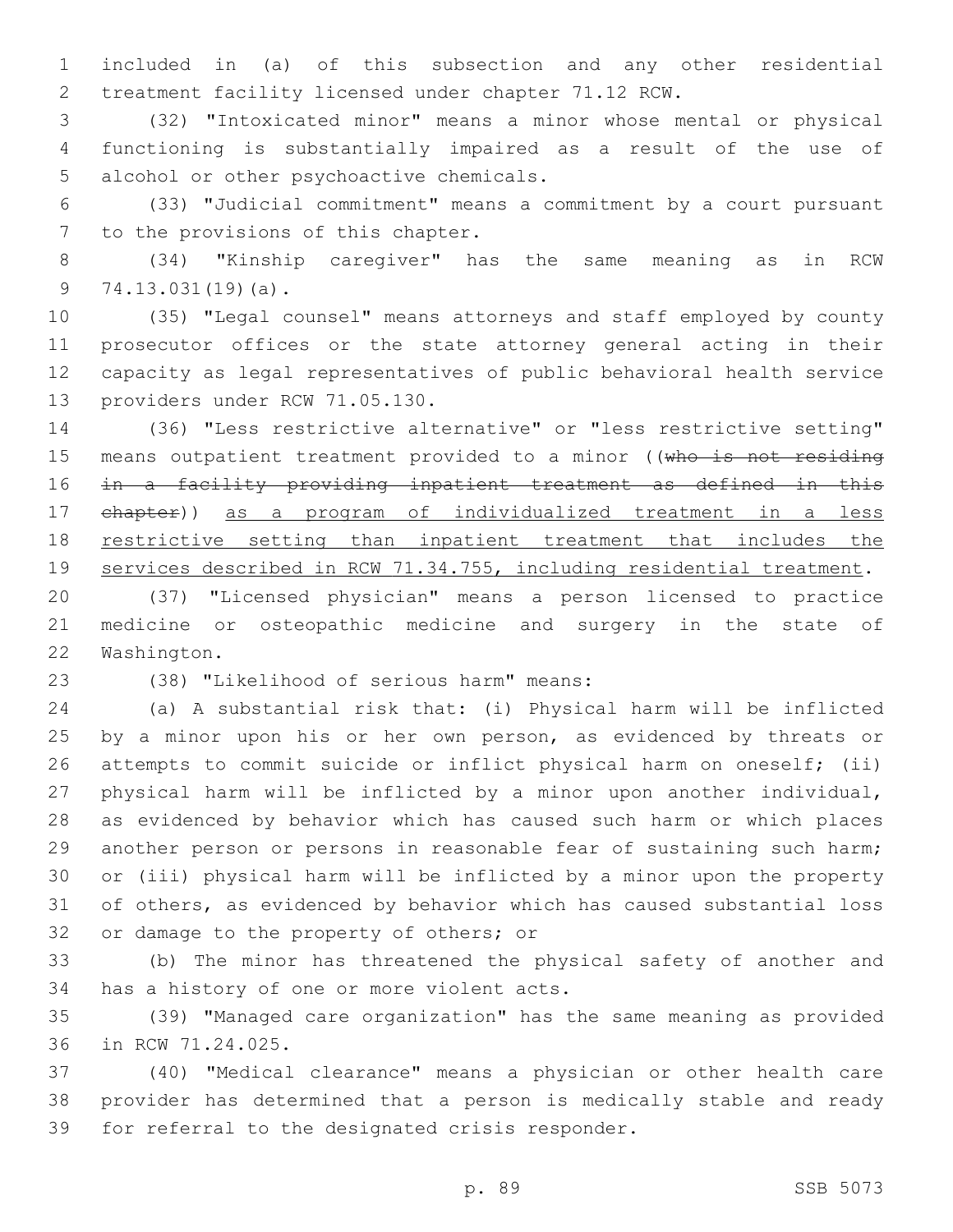(41) "Medical necessity" for inpatient care means a requested service which is reasonably calculated to: (a) Diagnose, correct, cure, or alleviate a mental disorder or substance use disorder; or (b) prevent the progression of a mental disorder or substance use disorder that endangers life or causes suffering and pain, or results in illness or infirmity or threatens to cause or aggravate a disability, or causes physical deformity or malfunction, and there is no adequate less restrictive alternative available.

 (42) "Mental disorder" means any organic, mental, or emotional impairment that has substantial adverse effects on an individual's 11 cognitive or volitional functions. The presence of alcohol abuse, drug abuse, juvenile criminal history, antisocial behavior, or intellectual disabilities alone is insufficient to justify a finding of "mental disorder" within the meaning of this section.

 (43) "Mental health professional" means a psychiatrist, psychiatric advanced registered nurse practitioner, physician assistant working with a supervising psychiatrist, psychologist, 18 psychiatric nurse, social worker, and such other mental health professionals as defined by rules adopted by the secretary of the 20 department of health under this chapter.

(44) "Minor" means any person under the age of eighteen years.

 (45) "Outpatient treatment" means any of the nonresidential services mandated under chapter 71.24 RCW and provided by licensed or certified behavioral health agencies as identified by RCW 71.24.025.

 (46)(a) "Parent" has the same meaning as defined in RCW 26.26A.010, including either parent if custody is shared under a 27 joint custody agreement, or a person or agency judicially appointed 28 as legal guardian or custodian of the child.

 (b) For purposes of family-initiated treatment under RCW 71.34.600 through 71.34.670, "parent" also includes a person to whom a parent defined in (a) of this subsection has given a signed authorization to make health care decisions for the adolescent, a stepparent who is involved in caring for the adolescent, a kinship caregiver who is involved in caring for the adolescent, or another relative who is responsible for the health care of the adolescent, who may be required to provide a declaration under penalty of perjury stating that he or she is a relative responsible for the health care of the adolescent pursuant to chapter 5.50 RCW. If a dispute arises between individuals authorized to act as a parent for the purpose of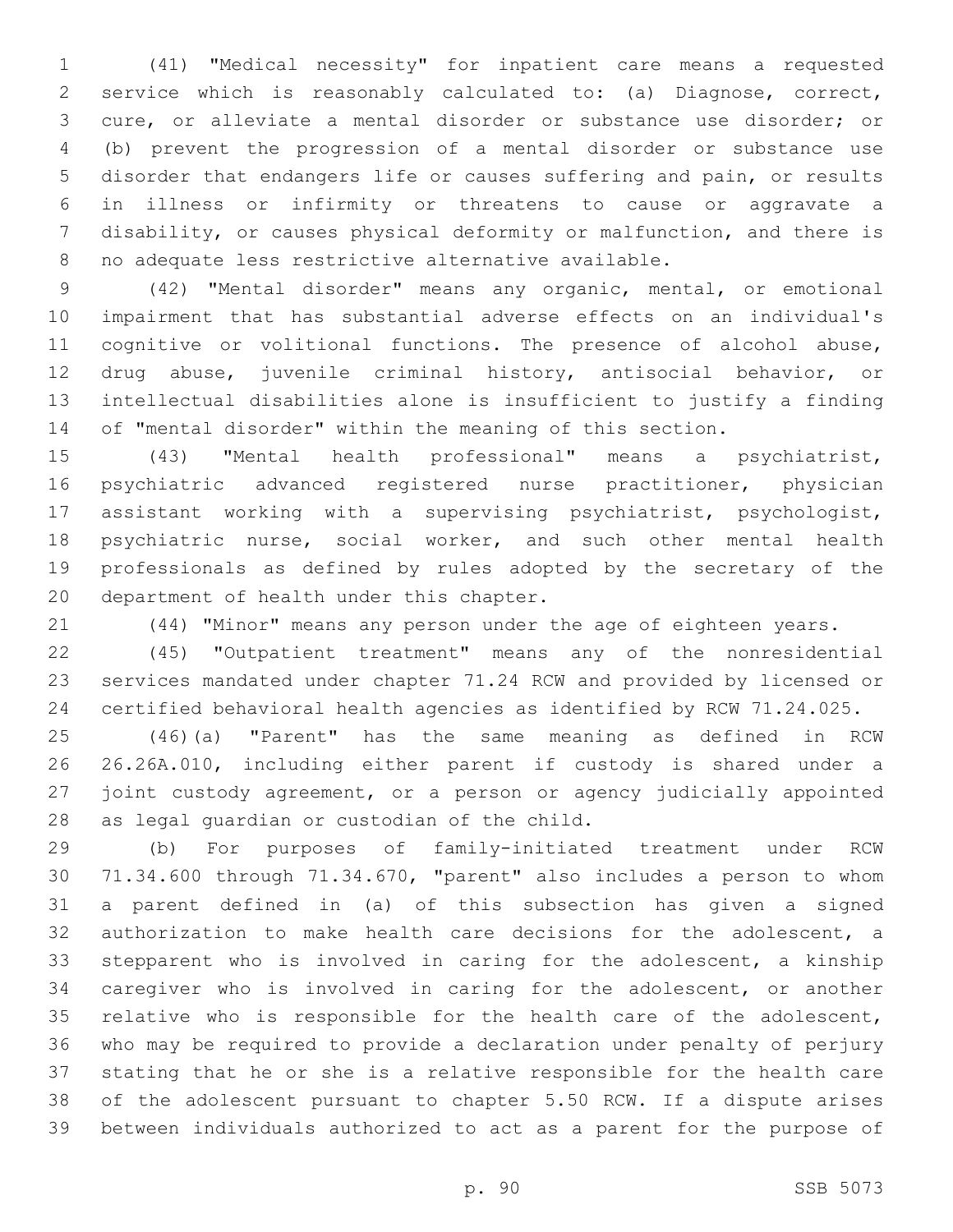RCW 71.34.600 through 71.34.670, the disagreement must be resolved according to the priority established under RCW 7.70.065(2)(a).

 (47) "Peace officer" means a law enforcement official of a public agency or governmental unit, and includes persons specifically given peace officer powers by any state law, local ordinance, or judicial 6 order of appointment.

 (48) "Physician assistant" means a person licensed as a physician 8 assistant under chapter 18.57A or 18.71A RCW.

 (49) "Private agency" means any person, partnership, corporation, 10 or association that is not a public agency, whether or not financed in whole or in part by public funds, that constitutes an evaluation and treatment facility or private institution, or hospital, or approved substance use disorder treatment program, that is conducted for, or includes a distinct unit, floor, or ward conducted for, the 15 care and treatment of persons with mental illness, substance use disorders, or both mental illness and substance use disorders.

 (50) "Professional person in charge" or "professional person" means a physician, other mental health professional, or other person empowered by an evaluation and treatment facility, secure withdrawal management and stabilization facility, or approved substance use disorder treatment program with authority to make admission and 22 discharge decisions on behalf of that facility.

 (51) "Psychiatric nurse" means a registered nurse who has experience in the direct treatment of persons who have a mental 25 illness or who are emotionally disturbed, such experience gained under the supervision of a mental health professional.

 (52) "Psychiatrist" means a person having a license as a physician in this state who has completed residency training in psychiatry in a program approved by the American Medical Association or the American Osteopathic Association, and is board eligible or 31 board certified in psychiatry.

 (53) "Psychologist" means a person licensed as a psychologist 33 under chapter 18.83 RCW.

 (54) "Public agency" means any evaluation and treatment facility or institution, or hospital, or approved substance use disorder treatment program that is conducted for, or includes a distinct unit, floor, or ward conducted for, the care and treatment of persons with mental illness, substance use disorders, or both mental illness and substance use disorders if the agency is operated directly by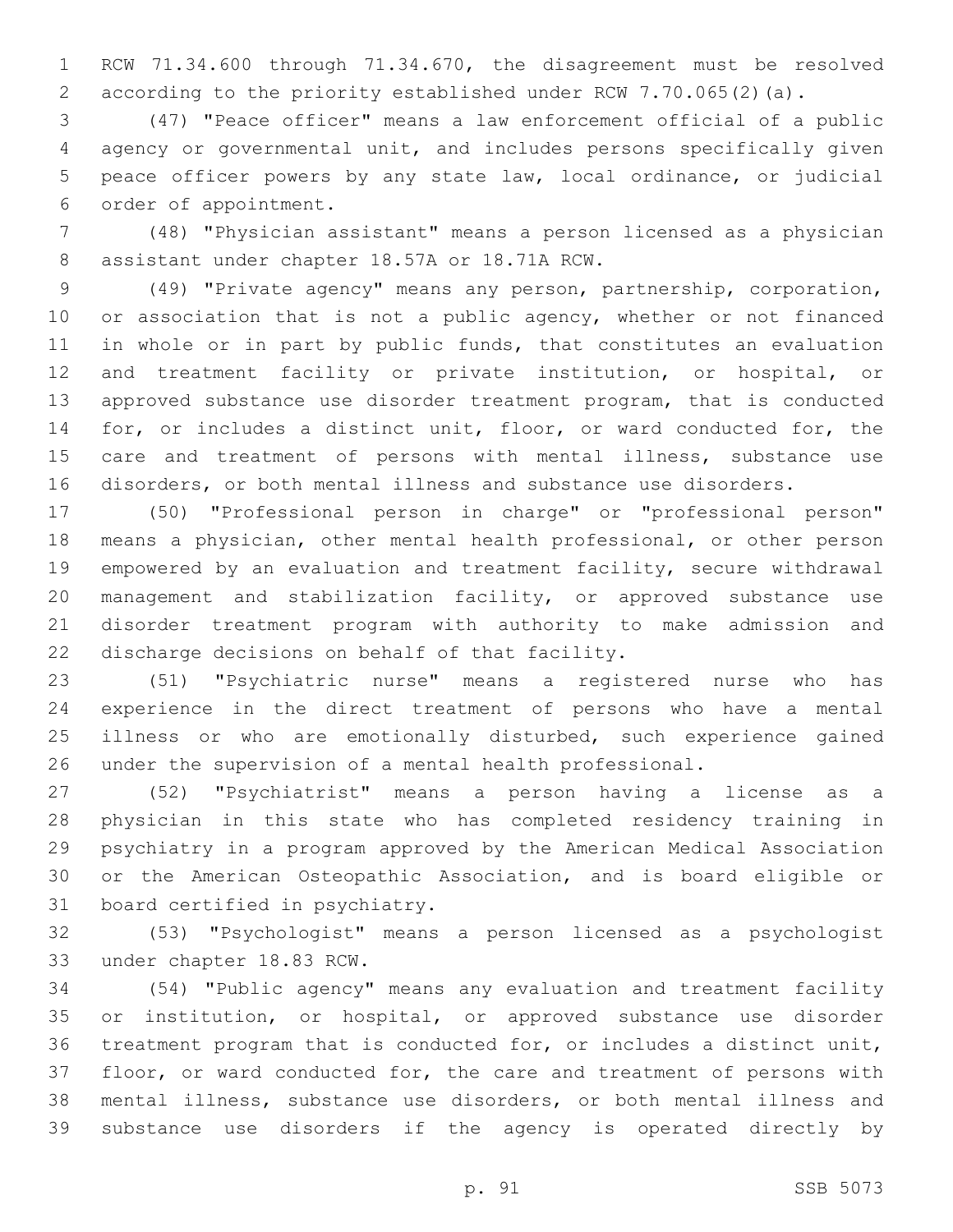federal, state, county, or municipal government, or a combination of 2 such governments.

 (55) "Release" means legal termination of the commitment under 4 the provisions of this chapter.

 (56) "Resource management services" has the meaning given in 6 chapter 71.24 RCW.

 (57) "Responsible other" means the minor, the minor's parent or estate, or any other person legally responsible for support of the 9 minor.

 (58) "Secretary" means the secretary of the department or 11 secretary's designee.

 (59) "Secure withdrawal management and stabilization facility" means a facility operated by either a public or private agency or by the program of an agency which provides care to voluntary individuals and individuals involuntarily detained and committed under this chapter for whom there is a likelihood of serious harm or who are gravely disabled due to the presence of a substance use disorder. Secure withdrawal management and stabilization facilities must:

19 (a) Provide the following services:

 (i) Assessment and treatment, provided by certified substance use disorder professionals or co-occurring disorder specialists;

(ii) Clinical stabilization services;22

 (iii) Acute or subacute detoxification services for intoxicated 24 individuals; and

 (iv) Discharge assistance provided by certified substance use disorder professionals or co-occurring disorder specialists, including facilitating transitions to appropriate voluntary or involuntary inpatient services or to less restrictive alternatives as 29 appropriate for the individual;

 (b) Include security measures sufficient to protect the patients, 31 staff, and community; and

(c) Be licensed or certified as such by the department of health.

 (60) "Social worker" means a person with a master's or further advanced degree from a social work educational program accredited and 35 approved as provided in RCW 18.320.010.

 (61) "Start of initial detention" means the time of arrival of the minor at the first evaluation and treatment facility, secure withdrawal management and stabilization facility, or approved substance use disorder treatment program offering inpatient treatment if the minor is being involuntarily detained at the time. With regard

p. 92 SSB 5073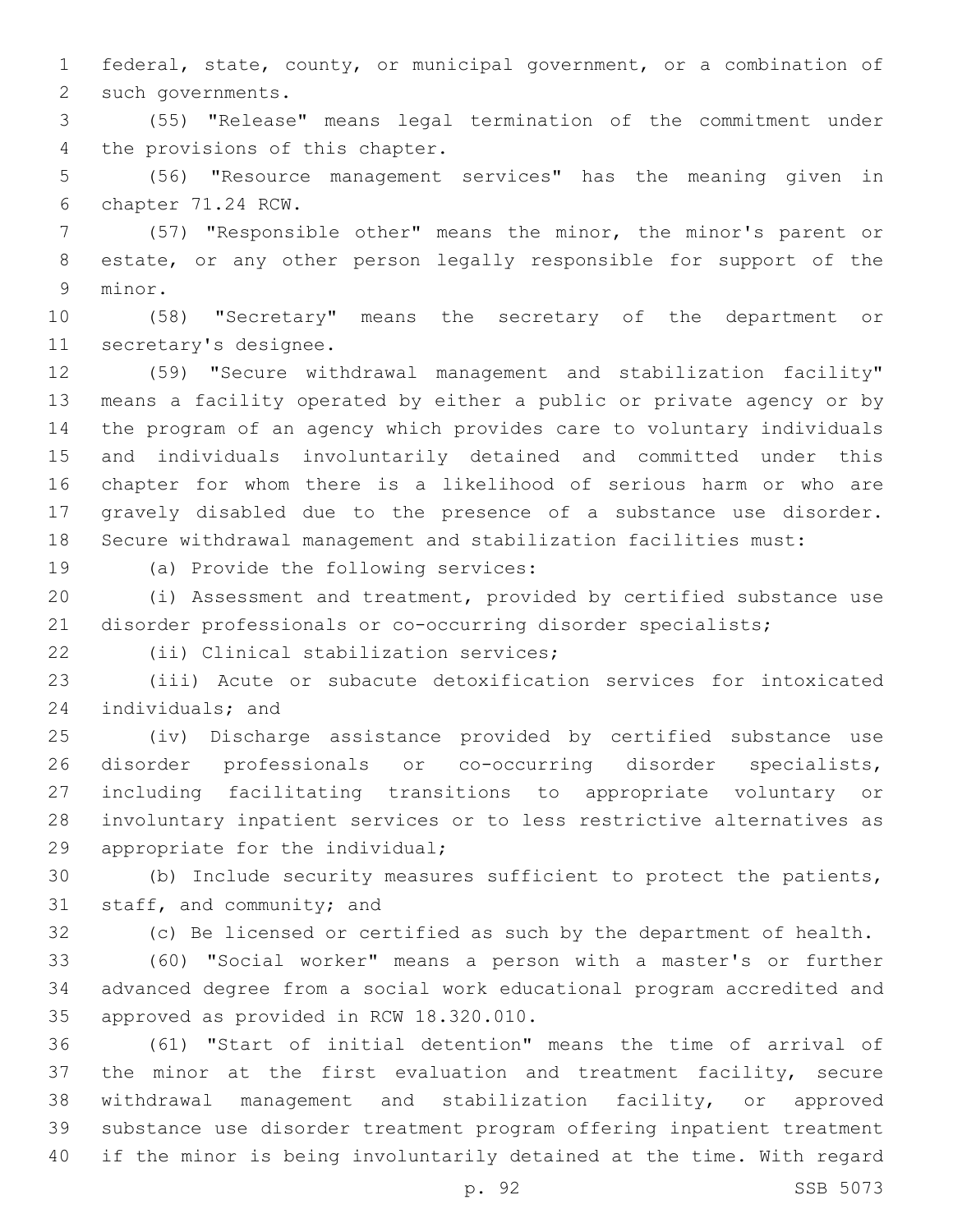to voluntary patients, "start of initial detention" means the time at which the minor gives notice of intent to leave under the provisions 3 of this chapter.

 (62) "Store and forward technology" means use of an asynchronous transmission of a person's medical information from a mental health service provider to the designated crisis responder which results in medical diagnosis, consultation, or treatment.

 (63) "Substance use disorder" means a cluster of cognitive, behavioral, and physiological symptoms indicating that an individual continues using the substance despite significant substance-related problems. The diagnosis of a substance use disorder is based on a pathological pattern of behaviors related to the use of the 13 substances.

14 (((63))) (64) "Substance use disorder professional" means a person certified as a substance use disorder professional by the 16 department of health under chapter 18.205 RCW.

17 (((64))) (65) "Therapeutic court personnel" means the staff of a mental health court or other therapeutic court which has jurisdiction over defendants who are dually diagnosed with mental disorders, including court personnel, probation officers, a court monitor, prosecuting attorney, or defense counsel acting within the scope of 22 therapeutic court duties.

23 (((65))) (66) "Treatment records" include registration and all other records concerning persons who are receiving or who at any time have received services for mental illness, which are maintained by the department, the department of health, the authority, behavioral health organizations and their staffs, and by treatment facilities. Treatment records include mental health information contained in a medical bill including but not limited to mental health drugs, a mental health diagnosis, provider name, and dates of service stemming from a medical service. Treatment records do not include notes or records maintained for personal use by a person providing treatment 33 services for the department, the department of health, the authority, behavioral health organizations, or a treatment facility if the notes 35 or records are not available to others.

36 (((66))) (67) "Triage facility" means a short-term facility or a portion of a facility licensed or certified by the department of health under RCW 71.24.035, which is designed as a facility to assess and stabilize an individual or determine the need for involuntary commitment of an individual, and must meet department of health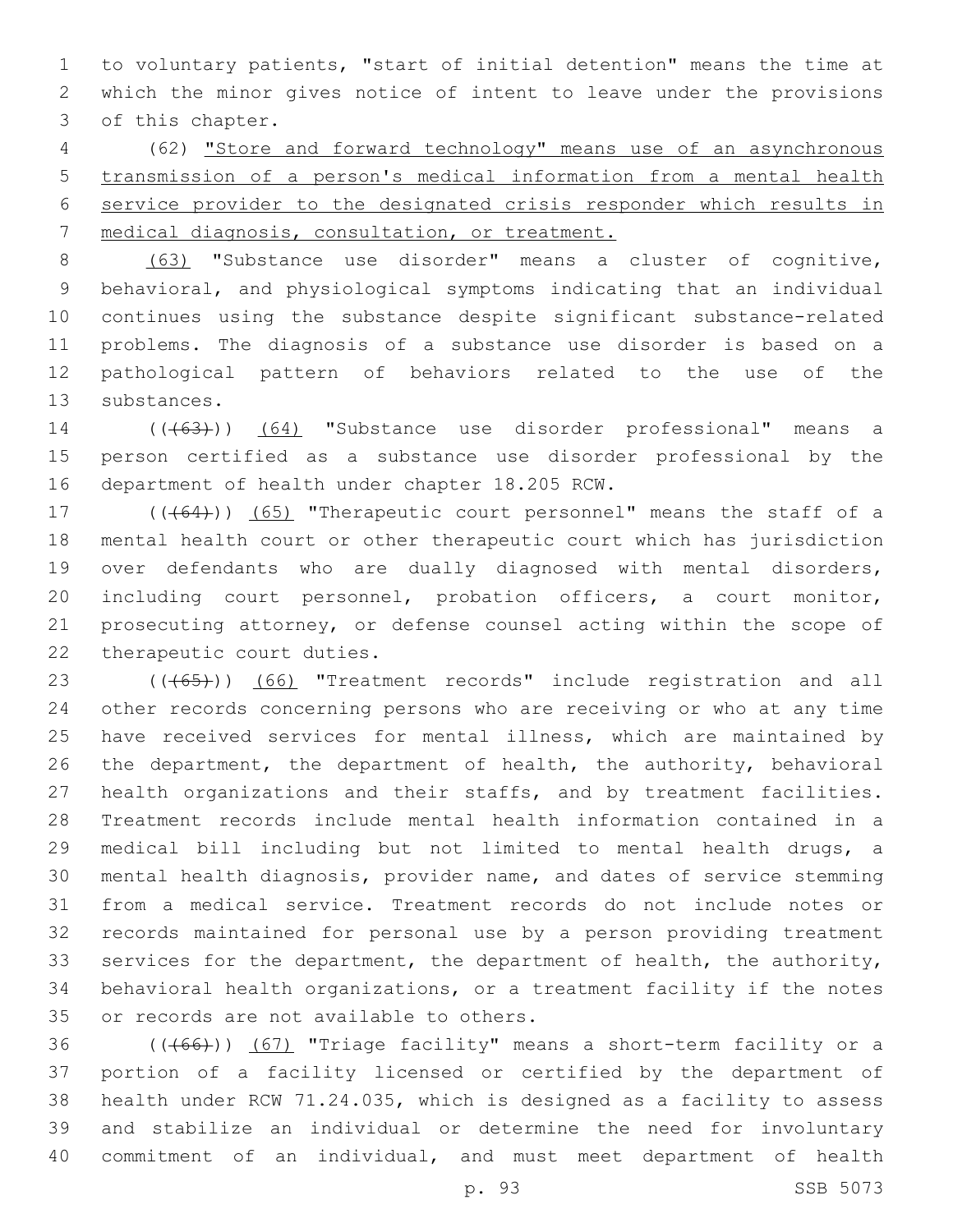residential treatment facility standards. A triage facility may be structured as a voluntary or involuntary placement facility.

 (((67))) (68) "Video" means the delivery of behavioral health 4 services through the use of interactive audio and video technology, permitting real-time communication between a person and a designated crisis responder, for the purpose of evaluation. "Video" does not include the use of audio-only telephone, facsimile, email, or store 8 and forward technology.

 (69) "Violent act" means behavior that resulted in homicide, attempted suicide, injury, or substantial loss or damage to property. 11 ((468) "Written order of apprehension" means an order of the 12 court for a peace officer to deliver the named minor in the order to 13 a facility or emergency room as determined by the designated crisis responder. Such orders must be entered into the Washington crime information center database.))

 **Sec. 25.** RCW 71.34.020 and 2020 c 302 s 63, 2020 c 274 s 50, 2020 c 185 s 2, and 2020 c 80 s 54 are each reenacted and amended to 18 read as follows:

 Unless the context clearly requires otherwise, the definitions in 20 this section apply throughout this chapter.

 (1) "Admission" or "admit" means a decision by a physician, physician assistant, or psychiatric advanced registered nurse practitioner that a minor should be examined or treated as a patient 24 in a hospital.

(2) "Adolescent" means a minor thirteen years of age or older.

 (3) "Alcoholism" means a disease, characterized by a dependency 27 on alcoholic beverages, loss of control over the amount and circumstances of use, symptoms of tolerance, physiological or psychological withdrawal, or both, if use is reduced or discontinued, and impairment of health or disruption of social or economic 31 functioning.

 (4) "Antipsychotic medications" means that class of drugs primarily used to treat serious manifestations of mental illness associated with thought disorders, which includes, but is not limited 35 to, atypical antipsychotic medications.

 (5) "Approved substance use disorder treatment program" means a program for minors with substance use disorders provided by a treatment program licensed or certified by the department of health as meeting standards adopted under chapter 71.24 RCW.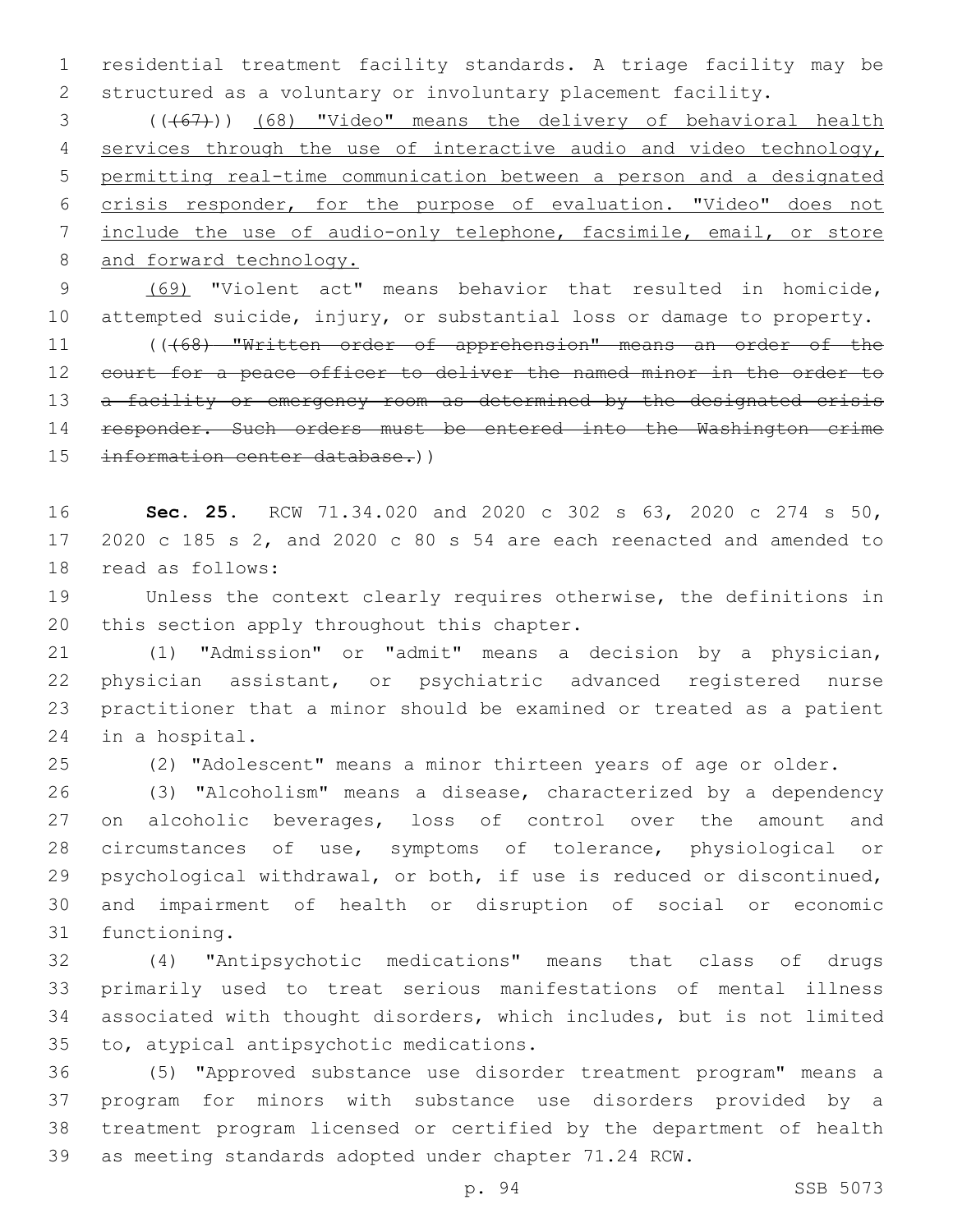(6) "Attending staff" means any person on the staff of a public or private agency having responsibility for the care and treatment of 3 a minor patient.

(7) "Authority" means the Washington state health care authority.

 (8) "Behavioral health administrative services organization" has 6 the same meaning as provided in RCW 71.24.025.

 (9) "Behavioral health disorder" means either a mental disorder as defined in this section, a substance use disorder as defined in this section, or a co-occurring mental disorder and substance use 10 disorder.

 (10) "Child psychiatrist" means a person having a license as a physician and surgeon in this state, who has had graduate training in child psychiatry in a program approved by the American Medical Association or the American Osteopathic Association, and who is board 15 eligible or board certified in child psychiatry.

(11) "Children's mental health specialist" means:

 (a) A mental health professional who has completed a minimum of 18 one hundred actual hours, not quarter or semester hours, of specialized training devoted to the study of child development and 20 the treatment of children; and

 (b) A mental health professional who has the equivalent of one year of full-time experience in the treatment of children under the supervision of a children's mental health specialist.

 (12) "Commitment" means a determination by a judge or court commissioner, made after a commitment hearing, that the minor is in need of inpatient diagnosis, evaluation, or treatment or that the minor is in need of less restrictive alternative treatment.

 (13) "Conditional release" means a revocable modification of a commitment, which may be revoked upon violation of any of its terms.

 (14) "Co-occurring disorder specialist" means an individual possessing an enhancement granted by the department of health under chapter 18.205 RCW that certifies the individual to provide substance use disorder counseling subject to the practice limitations under RCW 18.205.105.34

 (15) "Crisis stabilization unit" means a short-term facility or a portion of a facility licensed or certified by the department of health under RCW 71.24.035, such as a residential treatment facility or a hospital, which has been designed to assess, diagnose, and treat individuals experiencing an acute crisis without the use of long-term 40 hospitalization.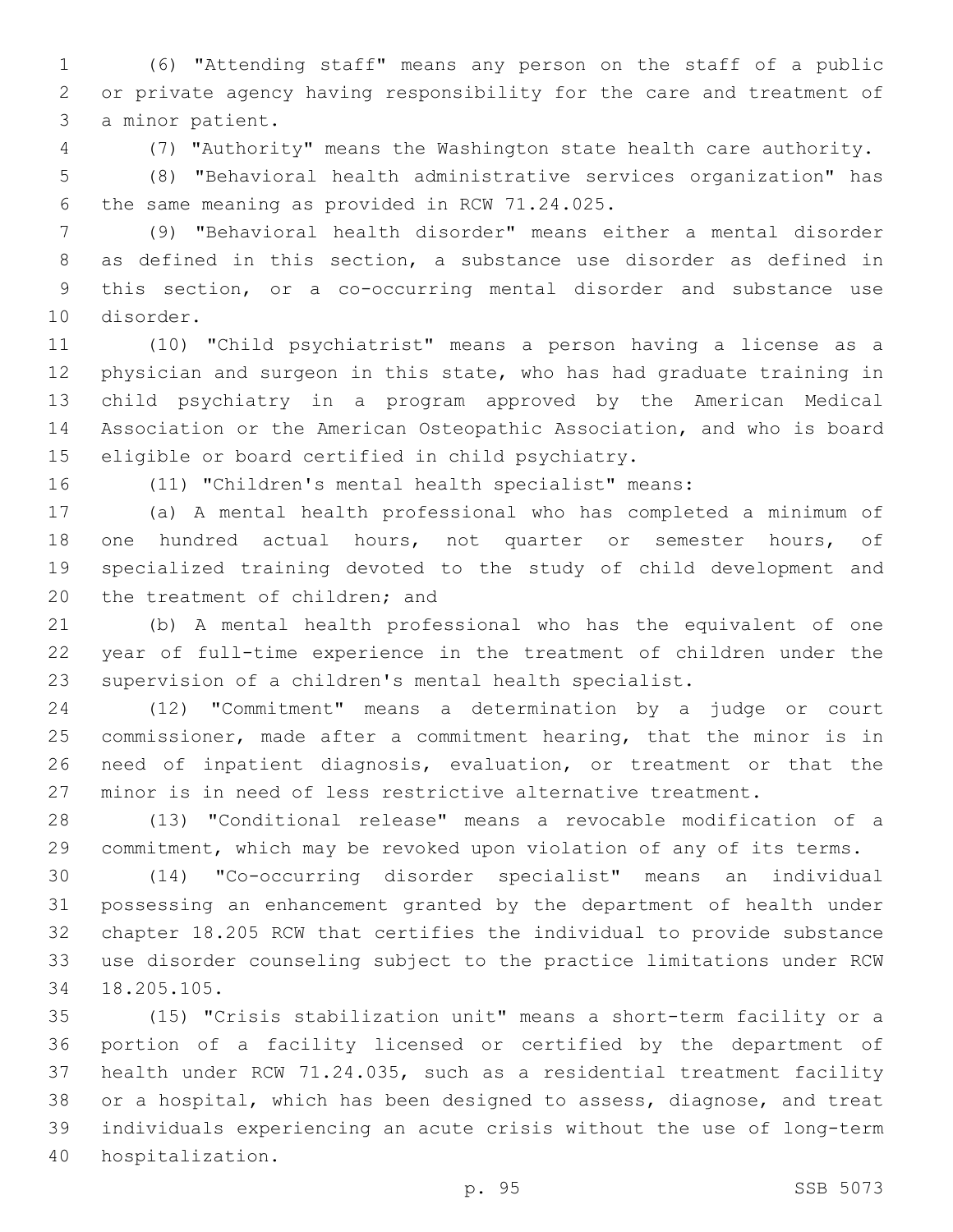(16) "Custody" means involuntary detention under the provisions of this chapter or chapter 10.77 RCW, uninterrupted by any period of unconditional release from commitment from a facility providing involuntary care and treatment.4

 (17) "Department" means the department of social and health services.6

 (18) "Designated crisis responder" has the same meaning as 8 provided in RCW 71.05.020.

 (19) "Detention" or "detain" means the lawful confinement of a 10 person, under the provisions of this chapter.

 (20) "Developmental disabilities professional" means a person who has specialized training and three years of experience in directly treating or working with persons with developmental disabilities and is a psychiatrist, physician assistant working with a supervising psychiatrist, psychologist, psychiatric advanced registered nurse practitioner, or social worker, and such other developmental disabilities professionals as may be defined by rules adopted by the 18 secretary of the department.

 (21) "Developmental disability" has the same meaning as defined 20 in RCW 71A.10.020.

(22) "Director" means the director of the authority.

 (23) "Discharge" means the termination of hospital medical authority. The commitment may remain in place, be terminated, or be 24 amended by court order.

 (24) "Evaluation and treatment facility" means a public or private facility or unit that is licensed or certified by the department of health to provide emergency, inpatient, residential, or outpatient mental health evaluation and treatment services for minors. A physically separate and separately operated portion of a state hospital may be designated as an evaluation and treatment facility for minors. A facility which is part of or operated by the state or federal agency does not require licensure or certification. No correctional institution or facility, juvenile court detention facility, or jail may be an evaluation and treatment facility within 35 the meaning of this chapter.

 (25) "Evaluation and treatment program" means the total system of services and facilities coordinated and approved by a county or combination of counties for the evaluation and treatment of minors 39 under this chapter.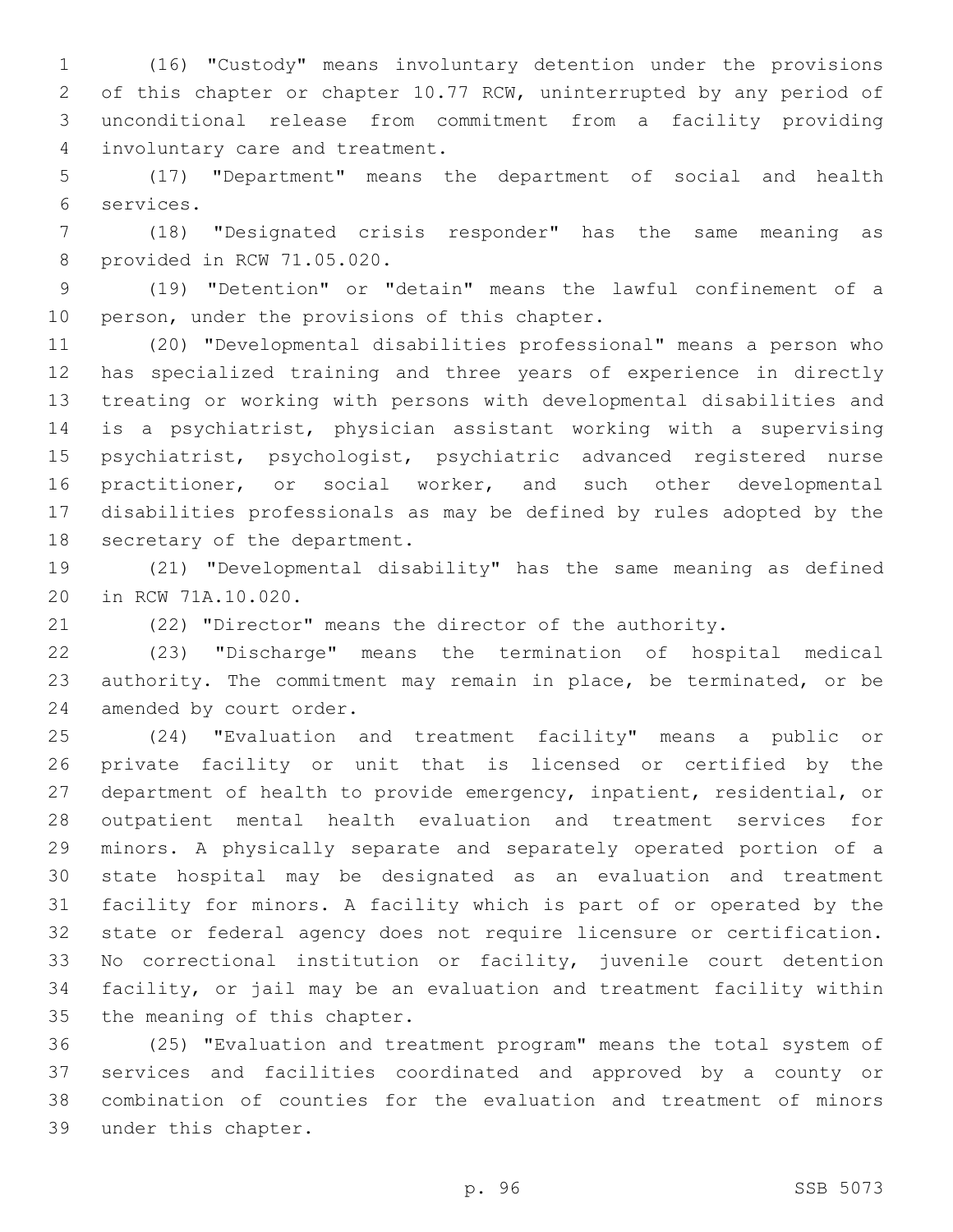(26) "Gravely disabled minor" means a minor who, as a result of a behavioral health disorder, (a) is in danger of serious physical harm resulting from a failure to provide for his or her essential human needs of health or safety, or (b) manifests severe deterioration in routine functioning evidenced by repeated and escalating loss of cognitive or volitional control over his or her actions and is not receiving such care as is essential for his or her health or safety.

 (27) "Habilitative services" means those services provided by program personnel to assist minors in acquiring and maintaining life skills and in raising their levels of physical, behavioral, social, and vocational functioning. Habilitative services include education, 12 training for employment, and therapy.

 (28) "Hearing" means any proceeding conducted in open court that 14 conforms to the requirements of RCW 71.34.910.

 (29) "History of one or more violent acts" refers to the period of time five years prior to the filing of a petition under this chapter, excluding any time spent, but not any violent acts 18 committed, in a mental health facility, a long-term ((alcoholism or 19 drug)) substance use disorder treatment facility, or in confinement 20 as a result of a criminal conviction.

 (30) "Individualized service plan" means a plan prepared by a developmental disabilities professional with other professionals as a team, for a person with developmental disabilities, which states:

 (a) The nature of the person's specific problems, prior charged 25 criminal behavior, and habilitation needs;

 (b) The conditions and strategies necessary to achieve the 27 purposes of habilitation;

 (c) The intermediate and long-range goals of the habilitation program, with a projected timetable for the attainment;

 (d) The rationale for using this plan of habilitation to achieve 31 those intermediate and long-range goals;

(e) The staff responsible for carrying out the plan;

 (f) Where relevant in light of past criminal behavior and due consideration for public safety, the criteria for proposed movement to less-restrictive settings, criteria for proposed eventual discharge or release, and a projected possible date for discharge or 37 release; and

 (g) The type of residence immediately anticipated for the person 39 and possible future types of residences.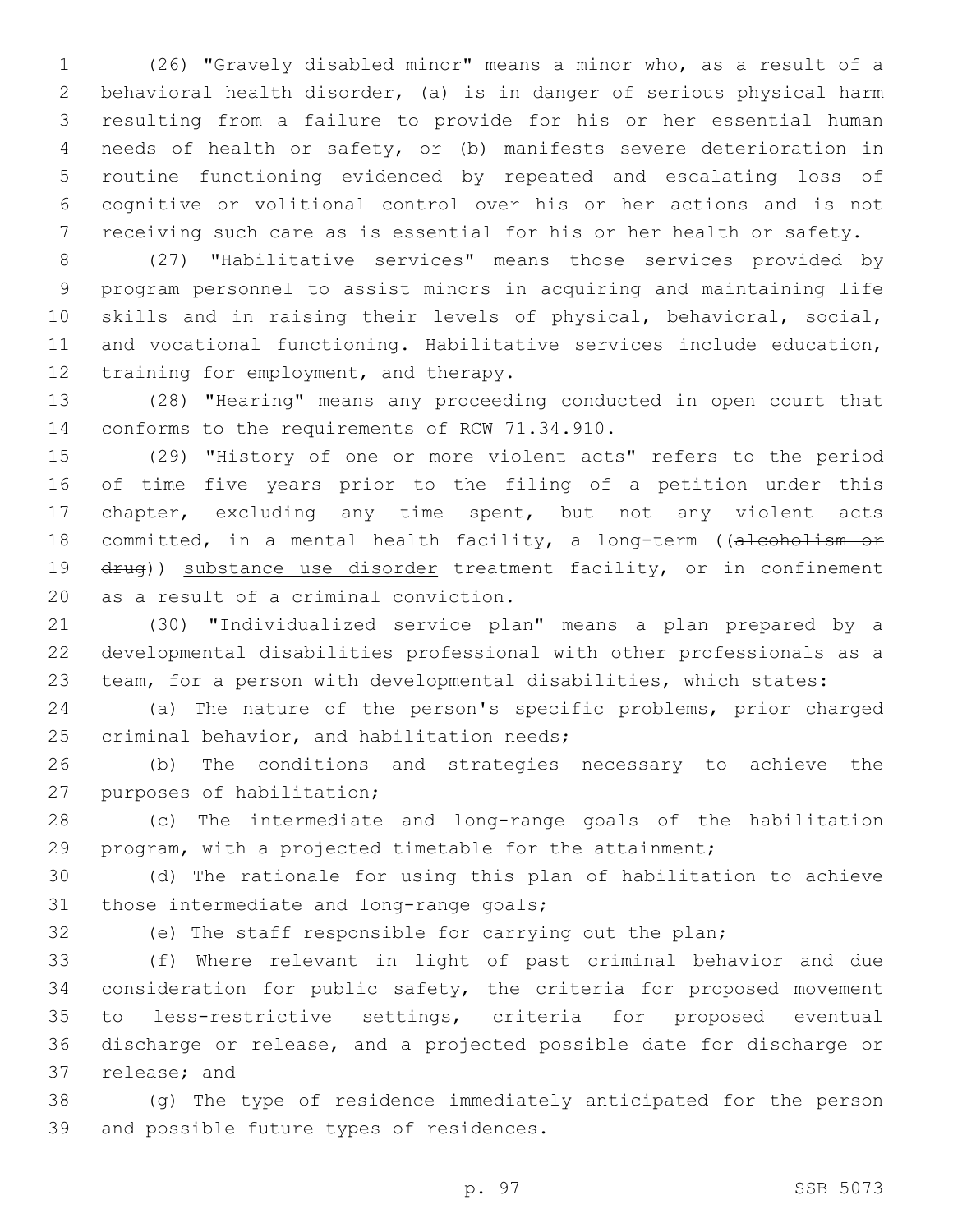(31)(a) "Inpatient treatment" means twenty-four-hour-per-day mental health care provided within a general hospital, psychiatric hospital, residential treatment facility licensed or certified by the department of health as an evaluation and treatment facility for minors, secure withdrawal management and stabilization facility for minors, or approved substance use disorder treatment program for 7 minors.

 (b) For purposes of family-initiated treatment under RCW 71.34.600 through 71.34.670, "inpatient treatment" has the meaning included in (a) of this subsection and any other residential treatment facility licensed under chapter 71.12 RCW.

 (32) "Intoxicated minor" means a minor whose mental or physical functioning is substantially impaired as a result of the use of 14 alcohol or other psychoactive chemicals.

 (33) "Judicial commitment" means a commitment by a court pursuant 16 to the provisions of this chapter.

 (34) "Kinship caregiver" has the same meaning as in RCW 18 74.13.031(19)(a).

 (35) "Legal counsel" means attorneys and staff employed by county prosecutor offices or the state attorney general acting in their capacity as legal representatives of public behavioral health service 22 providers under RCW 71.05.130.

 (36) "Less restrictive alternative" or "less restrictive setting" 24 means outpatient treatment provided to a minor ((who is not residing in a facility providing inpatient treatment as defined in this chapter)) as a program of individualized treatment in a less 27 restrictive setting than inpatient treatment that includes the services described in RCW 71.34.755, including residential treatment.

 (37) "Licensed physician" means a person licensed to practice medicine or osteopathic medicine and surgery in the state of 31 Washington.

(38) "Likelihood of serious harm" means:32

 (a) A substantial risk that: (i) Physical harm will be inflicted by a minor upon his or her own person, as evidenced by threats or attempts to commit suicide or inflict physical harm on oneself; (ii) physical harm will be inflicted by a minor upon another individual, as evidenced by behavior which has caused such harm or which places another person or persons in reasonable fear of sustaining such harm; or (iii) physical harm will be inflicted by a minor upon the property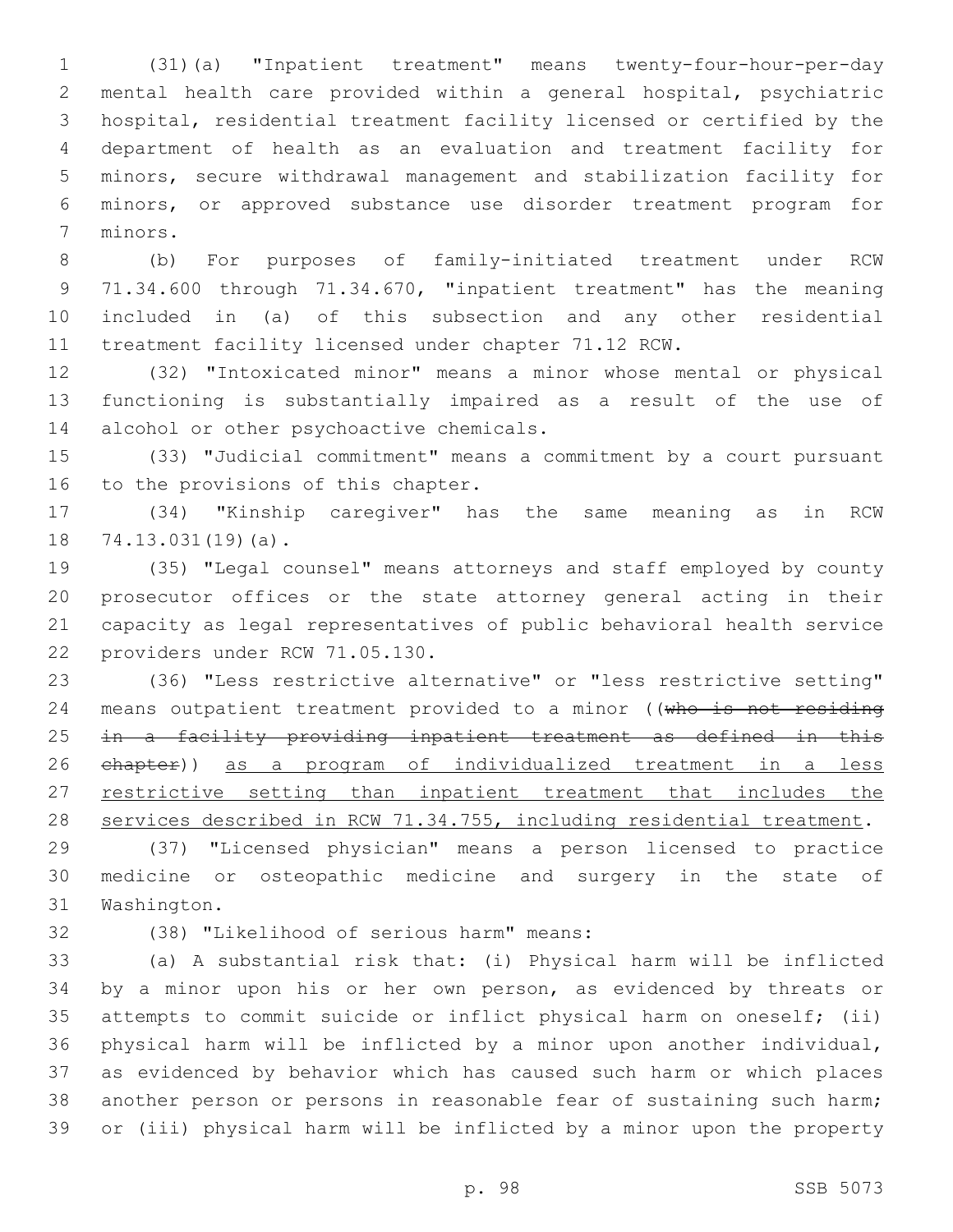of others, as evidenced by behavior which has caused substantial loss 2 or damage to the property of others; or

 (b) The minor has threatened the physical safety of another and 4 has a history of one or more violent acts.

 (39) "Managed care organization" has the same meaning as provided in RCW 71.24.025.6

 (40) "Medical clearance" means a physician or other health care provider has determined that a person is medically stable and ready 9 for referral to the designated crisis responder.

 (41) "Medical necessity" for inpatient care means a requested service which is reasonably calculated to: (a) Diagnose, correct, cure, or alleviate a mental disorder or substance use disorder; or (b) prevent the progression of a mental disorder or substance use disorder that endangers life or causes suffering and pain, or results in illness or infirmity or threatens to cause or aggravate a disability, or causes physical deformity or malfunction, and there is no adequate less restrictive alternative available.

 (42) "Mental disorder" means any organic, mental, or emotional impairment that has substantial adverse effects on an individual's cognitive or volitional functions. The presence of alcohol abuse, drug abuse, juvenile criminal history, antisocial behavior, or intellectual disabilities alone is insufficient to justify a finding of "mental disorder" within the meaning of this section.

 (43) "Mental health professional" means a psychiatrist, psychiatric advanced registered nurse practitioner, physician assistant working with a supervising psychiatrist, psychologist, 27 psychiatric nurse, social worker, and such other mental health professionals as defined by rules adopted by the secretary of the 29 department of health under this chapter.

(44) "Minor" means any person under the age of eighteen years.

 (45) "Outpatient treatment" means any of the nonresidential services mandated under chapter 71.24 RCW and provided by licensed or certified behavioral health agencies as identified by RCW 71.24.025.

 (46)(a) "Parent" has the same meaning as defined in RCW 26.26A.010, including either parent if custody is shared under a joint custody agreement, or a person or agency judicially appointed 37 as legal guardian or custodian of the child.

 (b) For purposes of family-initiated treatment under RCW 71.34.600 through 71.34.670, "parent" also includes a person to whom a parent defined in (a) of this subsection has given a signed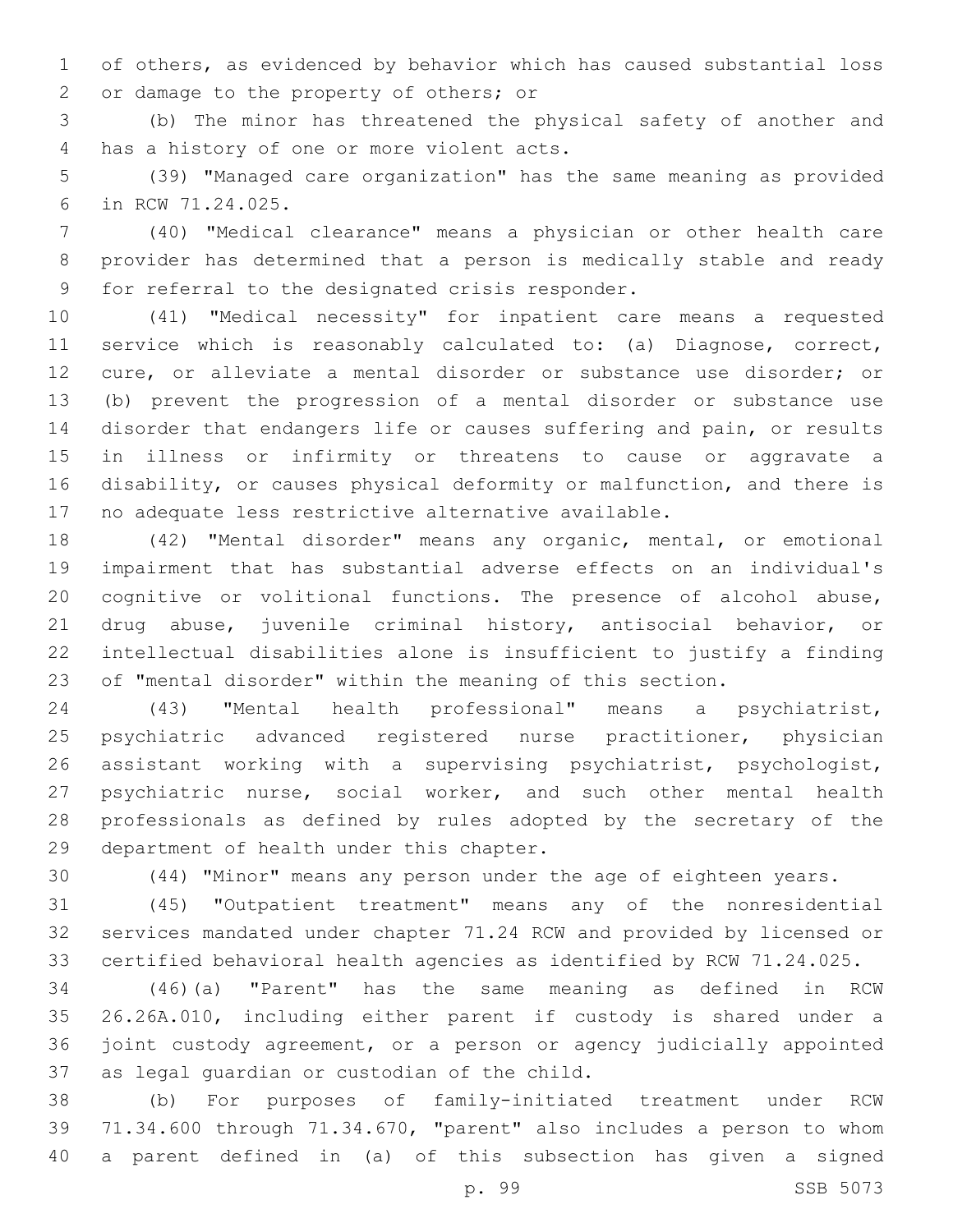authorization to make health care decisions for the adolescent, a stepparent who is involved in caring for the adolescent, a kinship caregiver who is involved in caring for the adolescent, or another relative who is responsible for the health care of the adolescent, who may be required to provide a declaration under penalty of perjury stating that he or she is a relative responsible for the health care of the adolescent pursuant to chapter 5.50 RCW. If a dispute arises between individuals authorized to act as a parent for the purpose of RCW 71.34.600 through 71.34.670, the disagreement must be resolved according to the priority established under RCW 7.70.065(2)(a).

 (47) "Peace officer" means a law enforcement official of a public agency or governmental unit, and includes persons specifically given peace officer powers by any state law, local ordinance, or judicial 14 order of appointment.

 (48) "Physician assistant" means a person licensed as a physician 16 assistant under chapter 18.71A RCW.

 (49) "Private agency" means any person, partnership, corporation, 18 or association that is not a public agency, whether or not financed in whole or in part by public funds, that constitutes an evaluation and treatment facility or private institution, or hospital, or approved substance use disorder treatment program, that is conducted for, or includes a distinct unit, floor, or ward conducted for, the care and treatment of persons with mental illness, substance use disorders, or both mental illness and substance use disorders.

 (50) "Professional person in charge" or "professional person" means a physician, other mental health professional, or other person empowered by an evaluation and treatment facility, secure withdrawal management and stabilization facility, or approved substance use disorder treatment program with authority to make admission and 30 discharge decisions on behalf of that facility.

 (51) "Psychiatric nurse" means a registered nurse who has experience in the direct treatment of persons who have a mental illness or who are emotionally disturbed, such experience gained under the supervision of a mental health professional.

 (52) "Psychiatrist" means a person having a license as a physician in this state who has completed residency training in psychiatry in a program approved by the American Medical Association or the American Osteopathic Association, and is board eligible or 39 board certified in psychiatry.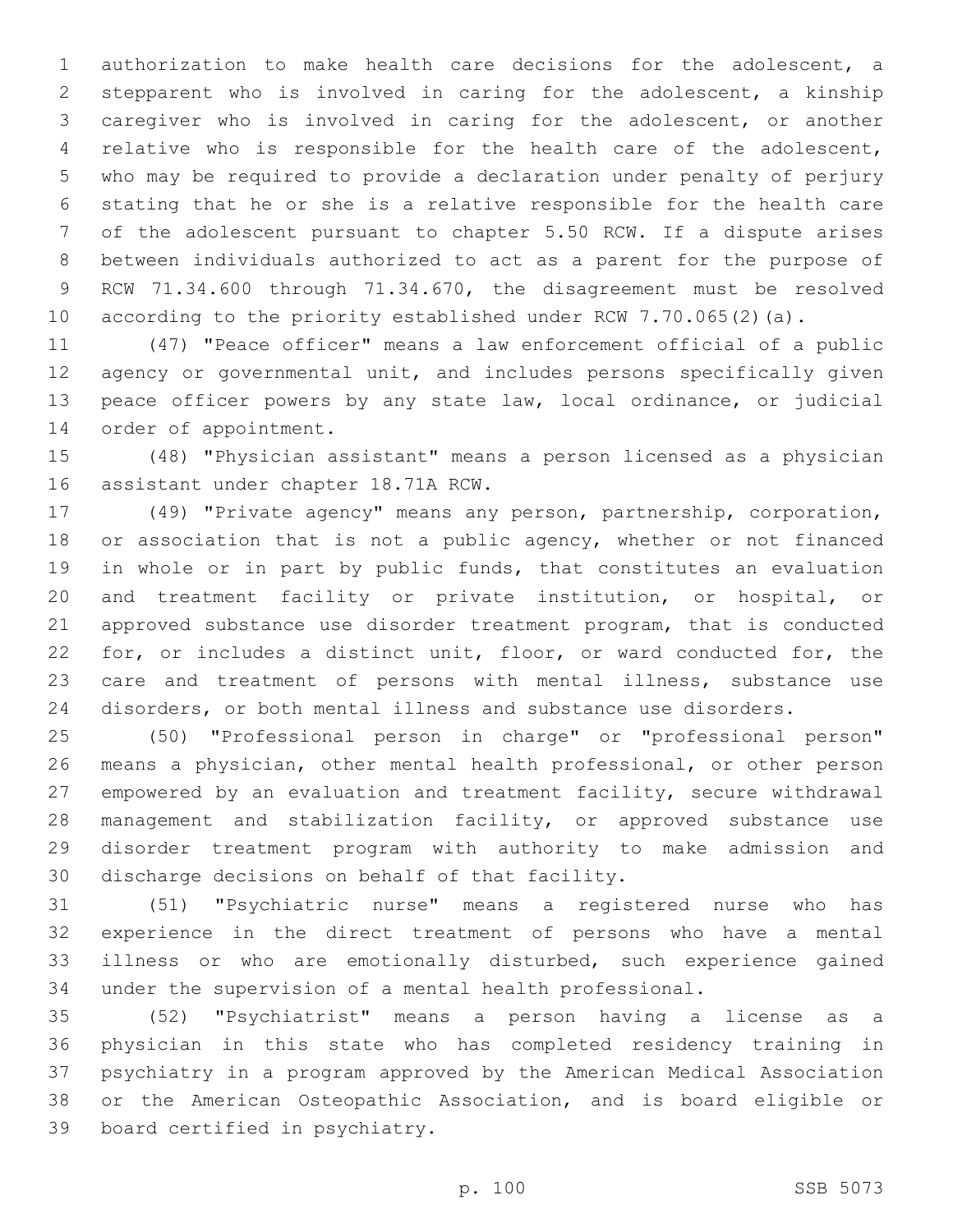(53) "Psychologist" means a person licensed as a psychologist 2 under chapter 18.83 RCW.

 (54) "Public agency" means any evaluation and treatment facility or institution, or hospital, or approved substance use disorder treatment program that is conducted for, or includes a distinct unit, floor, or ward conducted for, the care and treatment of persons with mental illness, substance use disorders, or both mental illness and substance use disorders if the agency is operated directly by federal, state, county, or municipal government, or a combination of 10 such governments.

 (55) "Release" means legal termination of the commitment under 12 the provisions of this chapter.

 (56) "Resource management services" has the meaning given in 14 chapter 71.24 RCW.

 (57) "Responsible other" means the minor, the minor's parent or estate, or any other person legally responsible for support of the 17 minor.

 (58) "Secretary" means the secretary of the department or 19 secretary's designee.

 (59) "Secure withdrawal management and stabilization facility" means a facility operated by either a public or private agency or by the program of an agency which provides care to voluntary individuals and individuals involuntarily detained and committed under this chapter for whom there is a likelihood of serious harm or who are gravely disabled due to the presence of a substance use disorder. Secure withdrawal management and stabilization facilities must:

27 (a) Provide the following services:

 (i) Assessment and treatment, provided by certified substance use disorder professionals or co-occurring disorder specialists;

30 (ii) Clinical stabilization services;

 (iii) Acute or subacute detoxification services for intoxicated 32 individuals; and

 (iv) Discharge assistance provided by certified substance use disorder professionals or co-occurring disorder specialists, including facilitating transitions to appropriate voluntary or involuntary inpatient services or to less restrictive alternatives as 37 appropriate for the individual;

 (b) Include security measures sufficient to protect the patients, 39 staff, and community; and

(c) Be licensed or certified as such by the department of health.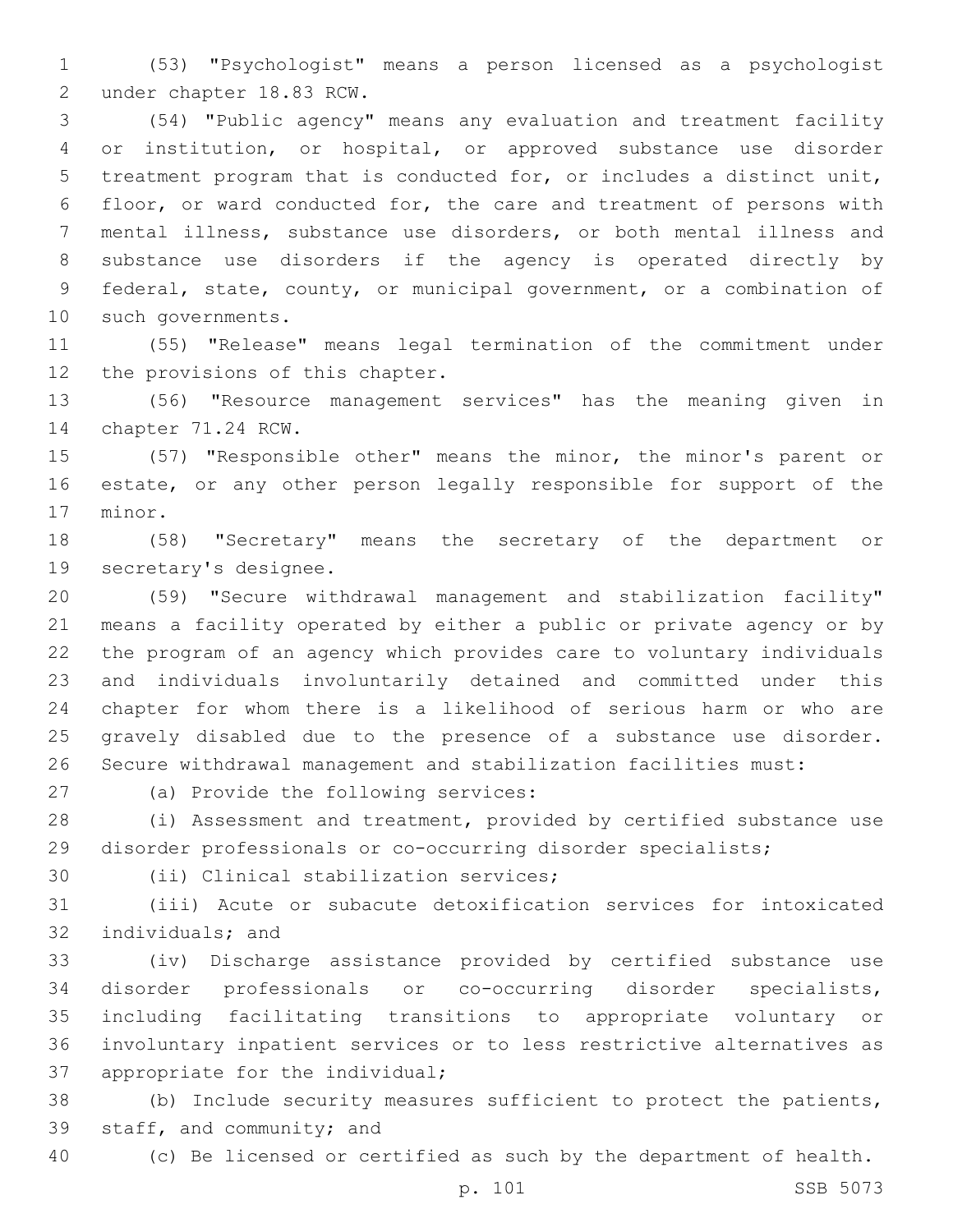(60) "Social worker" means a person with a master's or further advanced degree from a social work educational program accredited and 3 approved as provided in RCW 18.320.010.

 (61) "Start of initial detention" means the time of arrival of the minor at the first evaluation and treatment facility, secure withdrawal management and stabilization facility, or approved substance use disorder treatment program offering inpatient treatment if the minor is being involuntarily detained at the time. With regard to voluntary patients, "start of initial detention" means the time at which the minor gives notice of intent to leave under the provisions 11 of this chapter.

 (62) "Store and forward technology" means use of an asynchronous transmission of a person's medical information from a mental health service provider to the designated crisis responder which results in 15 medical diagnosis, consultation, or treatment.

 (63) "Substance use disorder" means a cluster of cognitive, behavioral, and physiological symptoms indicating that an individual continues using the substance despite significant substance-related problems. The diagnosis of a substance use disorder is based on a pathological pattern of behaviors related to the use of the 21 substances.

22 ((+63))) (64) "Substance use disorder professional" means a person certified as a substance use disorder professional by the 24 department of health under chapter 18.205 RCW.

 (( $(64)$ )) (65) "Therapeutic court personnel" means the staff of a mental health court or other therapeutic court which has jurisdiction over defendants who are dually diagnosed with mental disorders, including court personnel, probation officers, a court monitor, prosecuting attorney, or defense counsel acting within the scope of 30 therapeutic court duties.

31 (((65))) (66) "Treatment records" include registration and all other records concerning persons who are receiving or who at any time have received services for mental illness, which are maintained by the department, the department of health, the authority, behavioral health organizations and their staffs, and by treatment facilities. Treatment records include mental health information contained in a medical bill including but not limited to mental health drugs, a mental health diagnosis, provider name, and dates of service stemming from a medical service. Treatment records do not include notes or records maintained for personal use by a person providing treatment

p. 102 SSB 5073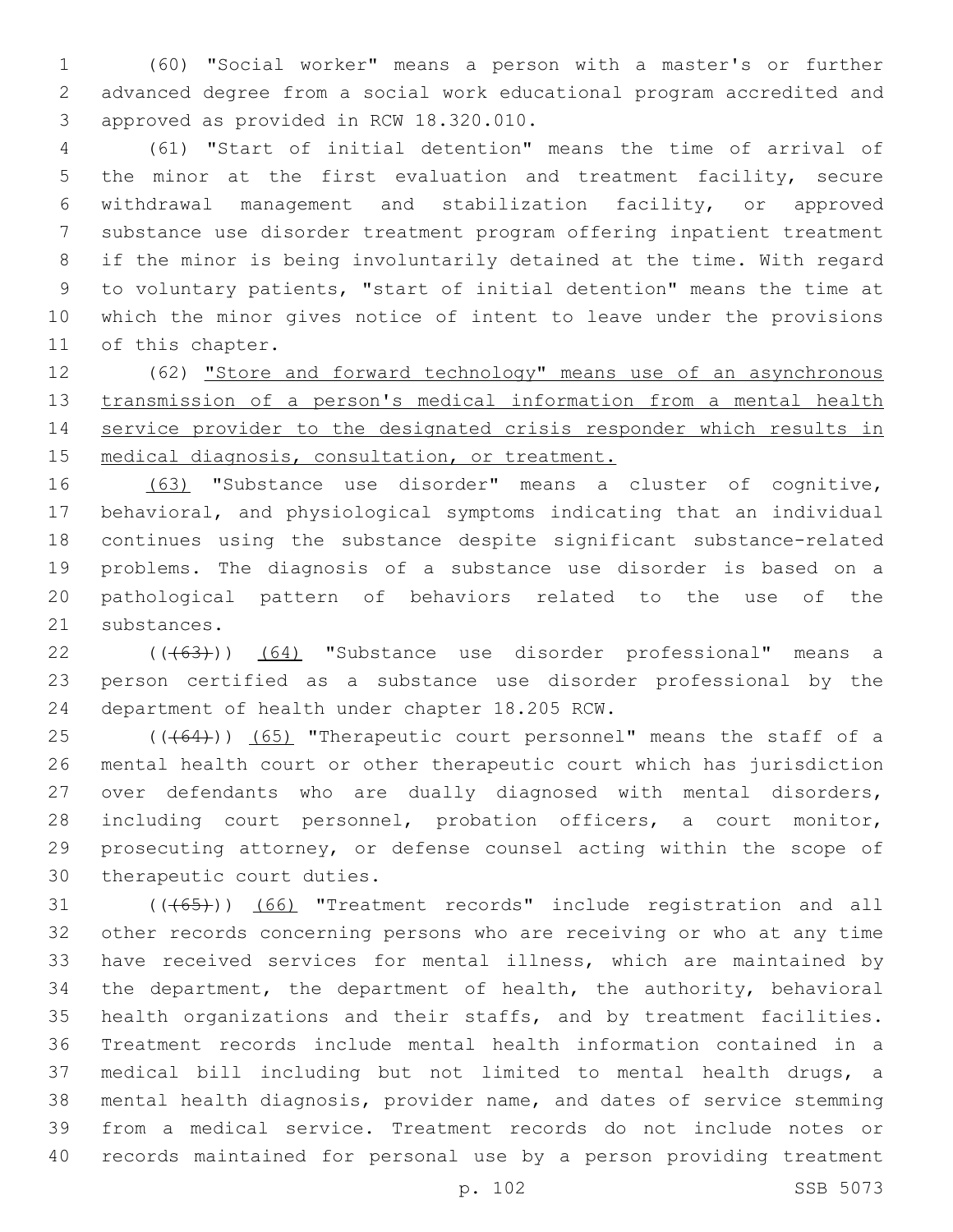services for the department, the department of health, the authority, behavioral health organizations, or a treatment facility if the notes 3 or records are not available to others.

 (((66))) (67) "Triage facility" means a short-term facility or a portion of a facility licensed or certified by the department of health under RCW 71.24.035, which is designed as a facility to assess and stabilize an individual or determine the need for involuntary commitment of an individual, and must meet department of health residential treatment facility standards. A triage facility may be structured as a voluntary or involuntary placement facility.

11 (((67))) (68) "Video" means the delivery of behavioral health 12 services through the use of interactive audio and video technology, permitting real-time communication between a person and a designated crisis responder, for the purpose of evaluation. "Video" does not 15 include the use of audio-only telephone, facsimile, email, or store 16 and forward technology.

 (69) "Violent act" means behavior that resulted in homicide, attempted suicide, injury, or substantial loss or damage to property. (((68) "Written order of apprehension" means an order of the court for a peace officer to deliver the named minor in the order to 21 a facility or emergency room as determined by the designated crisis responder. Such orders must be entered into the Washington crime information center database.))

 **Sec. 26.** RCW 71.34.020 and 2020 c 302 s 64, 2020 c 302 s 63, 2020 c 274 s 50, and 2020 c 185 s 2 are each reenacted and amended to 26 read as follows:

 Unless the context clearly requires otherwise, the definitions in 28 this section apply throughout this chapter.

 (1) "Admission" or "admit" means a decision by a physician, physician assistant, or psychiatric advanced registered nurse practitioner that a minor should be examined or treated as a patient 32 in a hospital.

(2) "Adolescent" means a minor thirteen years of age or older.

 (3) "Alcoholism" means a disease, characterized by a dependency on alcoholic beverages, loss of control over the amount and circumstances of use, symptoms of tolerance, physiological or psychological withdrawal, or both, if use is reduced or discontinued, and impairment of health or disruption of social or economic 39 functioning.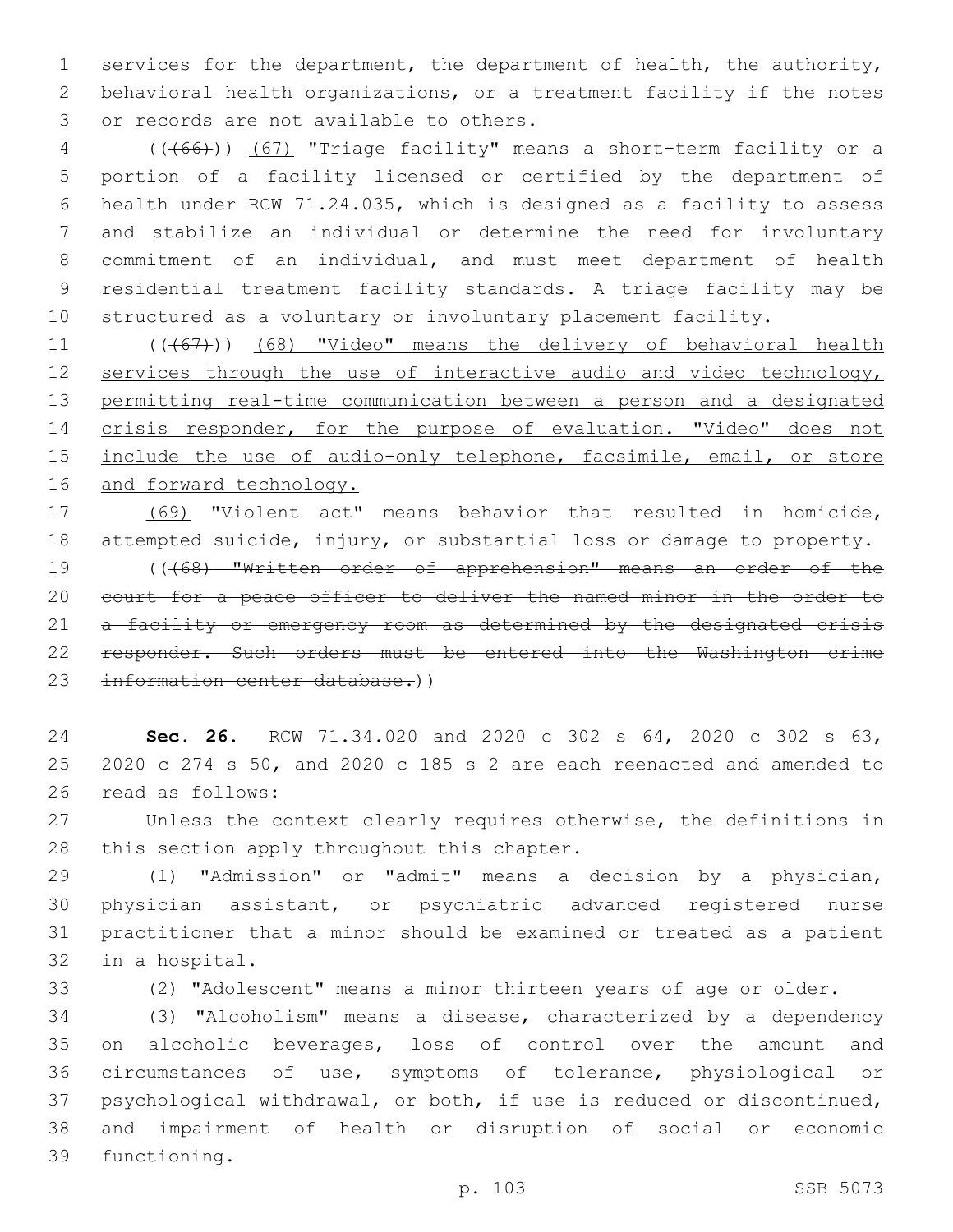(4) "Antipsychotic medications" means that class of drugs primarily used to treat serious manifestations of mental illness associated with thought disorders, which includes, but is not limited to, atypical antipsychotic medications.4

 (5) "Approved substance use disorder treatment program" means a program for minors with substance use disorders provided by a treatment program licensed or certified by the department of health as meeting standards adopted under chapter 71.24 RCW.

 (6) "Attending staff" means any person on the staff of a public or private agency having responsibility for the care and treatment of 11 a minor patient.

(7) "Authority" means the Washington state health care authority.

 (8) "Behavioral health administrative services organization" has 14 the same meaning as provided in RCW 71.24.025.

 (9) "Behavioral health disorder" means either a mental disorder as defined in this section, a substance use disorder as defined in this section, or a co-occurring mental disorder and substance use 18 disorder.

 (10) "Child psychiatrist" means a person having a license as a physician and surgeon in this state, who has had graduate training in child psychiatry in a program approved by the American Medical Association or the American Osteopathic Association, and who is board 23 eligible or board certified in child psychiatry.

(11) "Children's mental health specialist" means:

 (a) A mental health professional who has completed a minimum of 26 one hundred actual hours, not quarter or semester hours, of specialized training devoted to the study of child development and 28 the treatment of children; and

 (b) A mental health professional who has the equivalent of one year of full-time experience in the treatment of children under the supervision of a children's mental health specialist.

 (12) "Commitment" means a determination by a judge or court commissioner, made after a commitment hearing, that the minor is in need of inpatient diagnosis, evaluation, or treatment or that the minor is in need of less restrictive alternative treatment.

 (13) "Conditional release" means a revocable modification of a commitment, which may be revoked upon violation of any of its terms.

 (14) "Co-occurring disorder specialist" means an individual possessing an enhancement granted by the department of health under chapter 18.205 RCW that certifies the individual to provide substance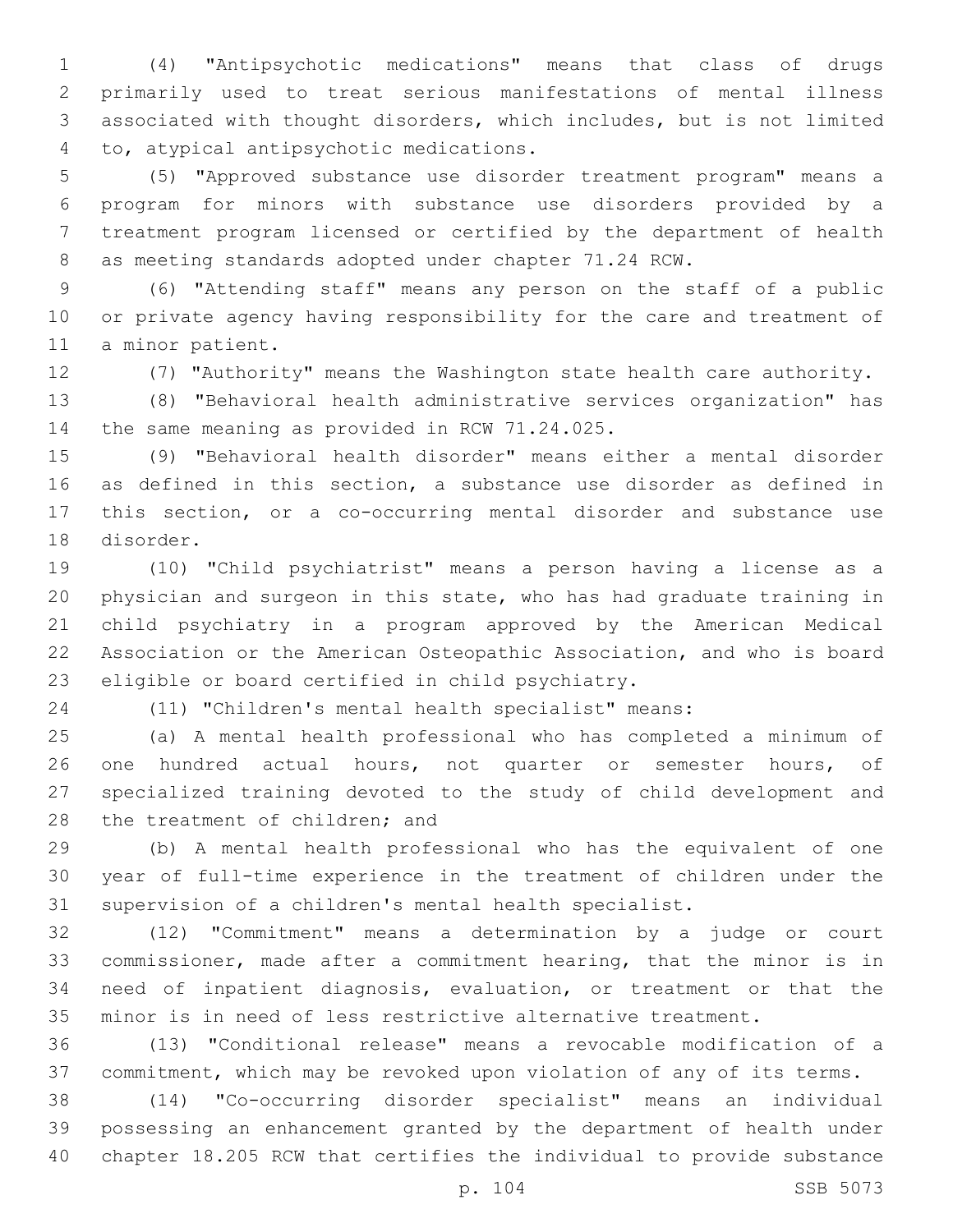use disorder counseling subject to the practice limitations under RCW 18.205.105.2

 (15) "Crisis stabilization unit" means a short-term facility or a portion of a facility licensed or certified by the department of health under RCW 71.24.035, such as a residential treatment facility or a hospital, which has been designed to assess, diagnose, and treat individuals experiencing an acute crisis without the use of long-term 8 hospitalization.

 (16) "Custody" means involuntary detention under the provisions 10 of this chapter or chapter 10.77 RCW, uninterrupted by any period of unconditional release from commitment from a facility providing 12 involuntary care and treatment.

 (17) "Department" means the department of social and health 14 services.

 (18) "Designated crisis responder" has the same meaning as 16 provided in RCW 71.05.020.

 (19) "Detention" or "detain" means the lawful confinement of a 18 person, under the provisions of this chapter.

 (20) "Developmental disabilities professional" means a person who has specialized training and three years of experience in directly treating or working with persons with developmental disabilities and is a psychiatrist, physician assistant working with a supervising psychiatrist, psychologist, psychiatric advanced registered nurse practitioner, or social worker, and such other developmental disabilities professionals as may be defined by rules adopted by the 26 secretary of the department.

 (21) "Developmental disability" has the same meaning as defined 28 in RCW 71A.10.020.

(22) "Director" means the director of the authority.

 (23) "Discharge" means the termination of hospital medical authority. The commitment may remain in place, be terminated, or be 32 amended by court order.

 (24) "Evaluation and treatment facility" means a public or private facility or unit that is licensed or certified by the department of health to provide emergency, inpatient, residential, or outpatient mental health evaluation and treatment services for minors. A physically separate and separately operated portion of a state hospital may be designated as an evaluation and treatment facility for minors. A facility which is part of or operated by the state or federal agency does not require licensure or certification.

p. 105 SSB 5073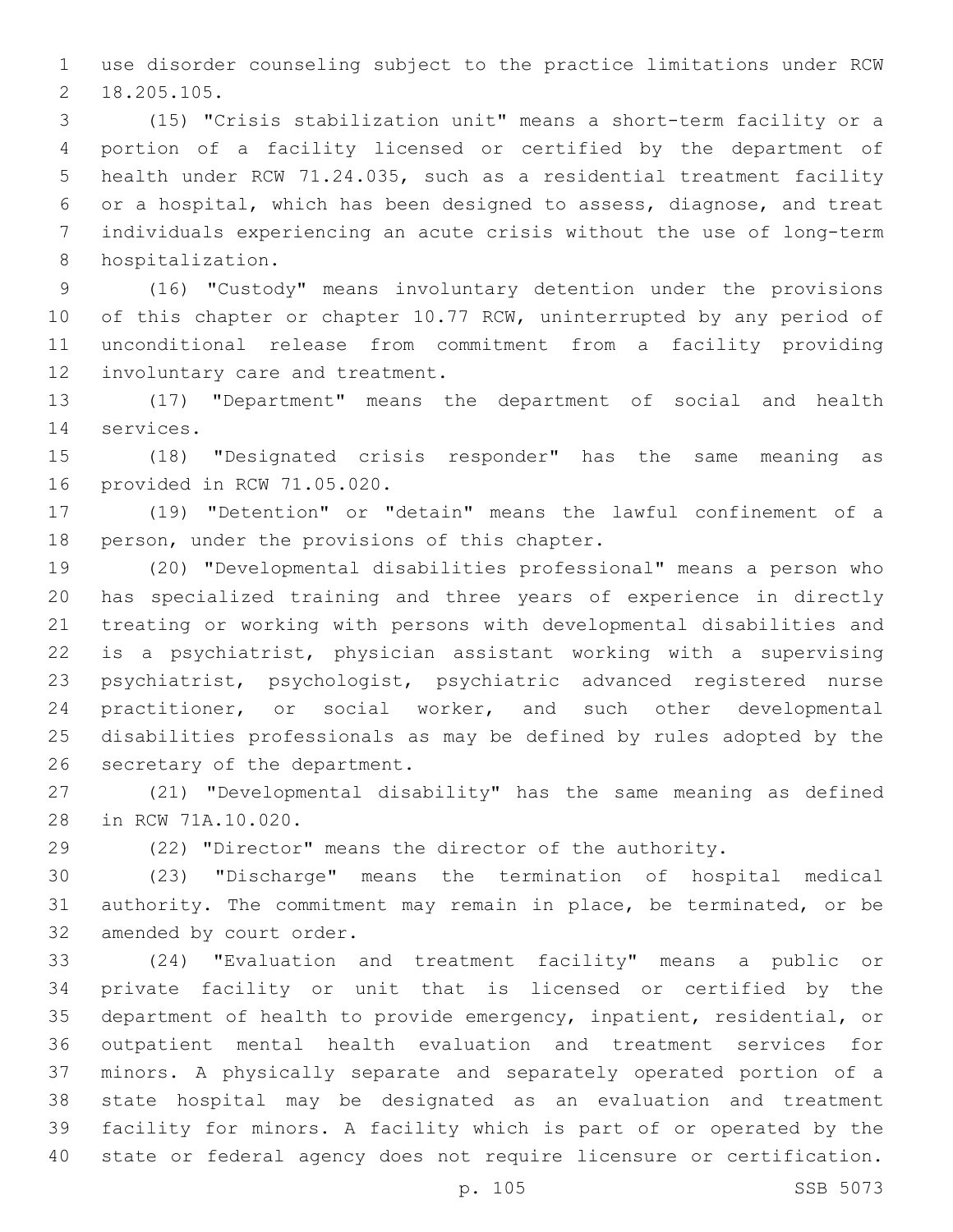No correctional institution or facility, juvenile court detention facility, or jail may be an evaluation and treatment facility within 3 the meaning of this chapter.

 (25) "Evaluation and treatment program" means the total system of services and facilities coordinated and approved by a county or combination of counties for the evaluation and treatment of minors 7 under this chapter.

 (26) "Gravely disabled minor" means a minor who, as a result of a behavioral health disorder, (a) is in danger of serious physical harm resulting from a failure to provide for his or her essential human needs of health or safety, or (b) manifests severe deterioration from safe behavior evidenced by repeated and escalating loss of cognitive or volitional control over his or her actions and is not receiving such care as is essential for his or her health or safety.

 (27) "Habilitative services" means those services provided by program personnel to assist minors in acquiring and maintaining life skills and in raising their levels of physical, behavioral, social, and vocational functioning. Habilitative services include education, 19 training for employment, and therapy.

 (28) "Hearing" means any proceeding conducted in open court that 21 conforms to the requirements of RCW 71.34.910.

 (29) "History of one or more violent acts" refers to the period of time five years prior to the filing of a petition under this chapter, excluding any time spent, but not any violent acts 25 committed, in a mental health facility, a long-term ((alcoholism or 26 drug)) substance use disorder treatment facility, or in confinement 27 as a result of a criminal conviction.

 (30) "Individualized service plan" means a plan prepared by a developmental disabilities professional with other professionals as a team, for a person with developmental disabilities, which states:

 (a) The nature of the person's specific problems, prior charged 32 criminal behavior, and habilitation needs;

 (b) The conditions and strategies necessary to achieve the 34 purposes of habilitation;

 (c) The intermediate and long-range goals of the habilitation program, with a projected timetable for the attainment;

 (d) The rationale for using this plan of habilitation to achieve 38 those intermediate and long-range goals;

(e) The staff responsible for carrying out the plan;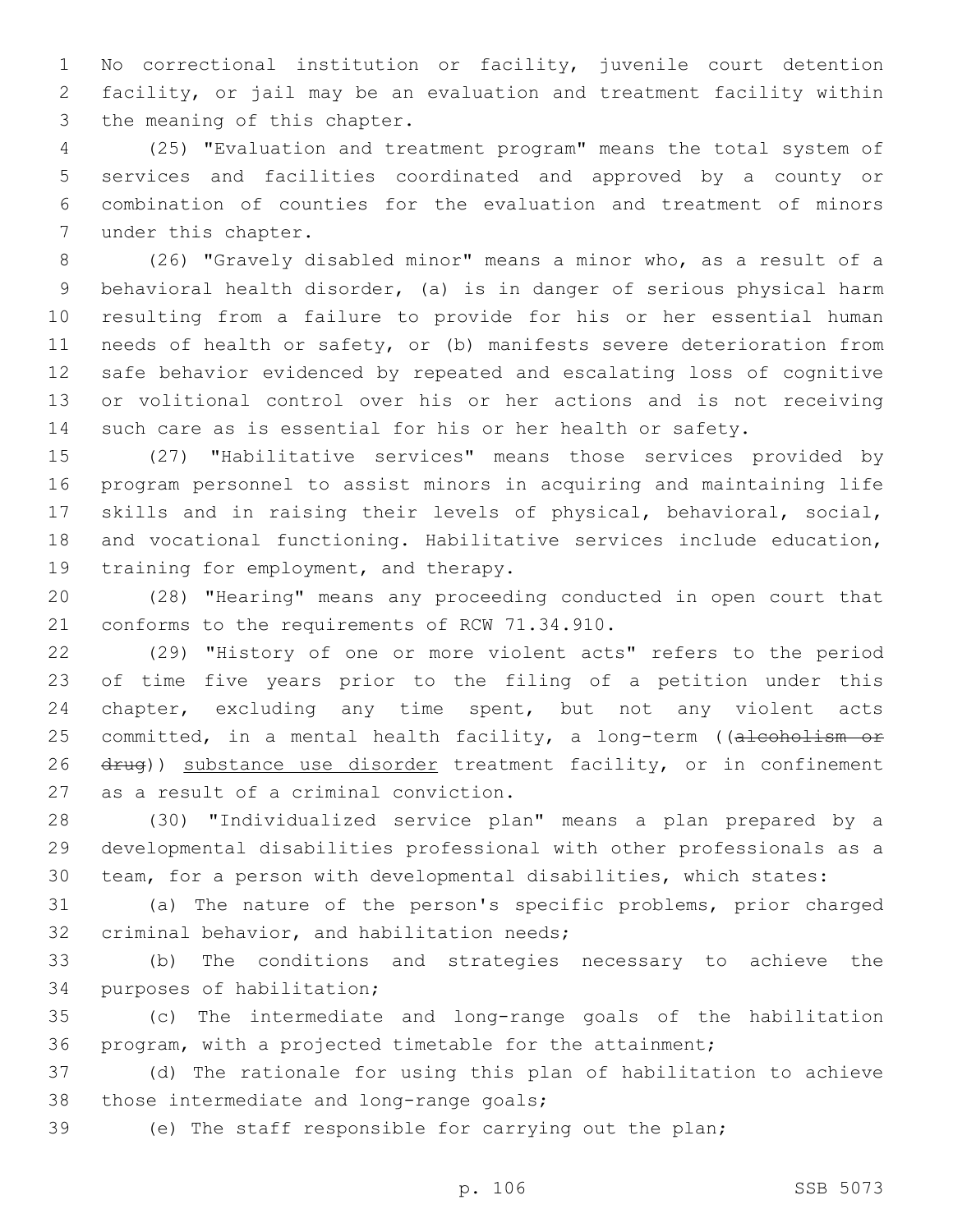(f) Where relevant in light of past criminal behavior and due consideration for public safety, the criteria for proposed movement to less-restrictive settings, criteria for proposed eventual discharge or release, and a projected possible date for discharge or 5 release; and

 (g) The type of residence immediately anticipated for the person 7 and possible future types of residences.

 (31)(a) "Inpatient treatment" means twenty-four-hour-per-day mental health care provided within a general hospital, psychiatric hospital, residential treatment facility licensed or certified by the department of health as an evaluation and treatment facility for minors, secure withdrawal management and stabilization facility for minors, or approved substance use disorder treatment program for 14 minors.

 (b) For purposes of family-initiated treatment under RCW 71.34.600 through 71.34.670, "inpatient treatment" has the meaning included in (a) of this subsection and any other residential treatment facility licensed under chapter 71.12 RCW.

 (32) "Intoxicated minor" means a minor whose mental or physical functioning is substantially impaired as a result of the use of 21 alcohol or other psychoactive chemicals.

 (33) "Judicial commitment" means a commitment by a court pursuant 23 to the provisions of this chapter.

 (34) "Kinship caregiver" has the same meaning as in RCW 25 74.13.031(19)(a).

 (35) "Legal counsel" means attorneys and staff employed by county prosecutor offices or the state attorney general acting in their capacity as legal representatives of public behavioral health service 29 providers under RCW 71.05.130.

 (36) "Less restrictive alternative" or "less restrictive setting" 31 means outpatient treatment provided to a minor ((who is not residing in a facility providing inpatient treatment as defined in this chapter)) as a program of individualized treatment in a less restrictive setting than inpatient treatment that includes the services described in RCW 71.34.755, including residential treatment.

 (37) "Licensed physician" means a person licensed to practice medicine or osteopathic medicine and surgery in the state of 38 Washington.

(38) "Likelihood of serious harm" means:39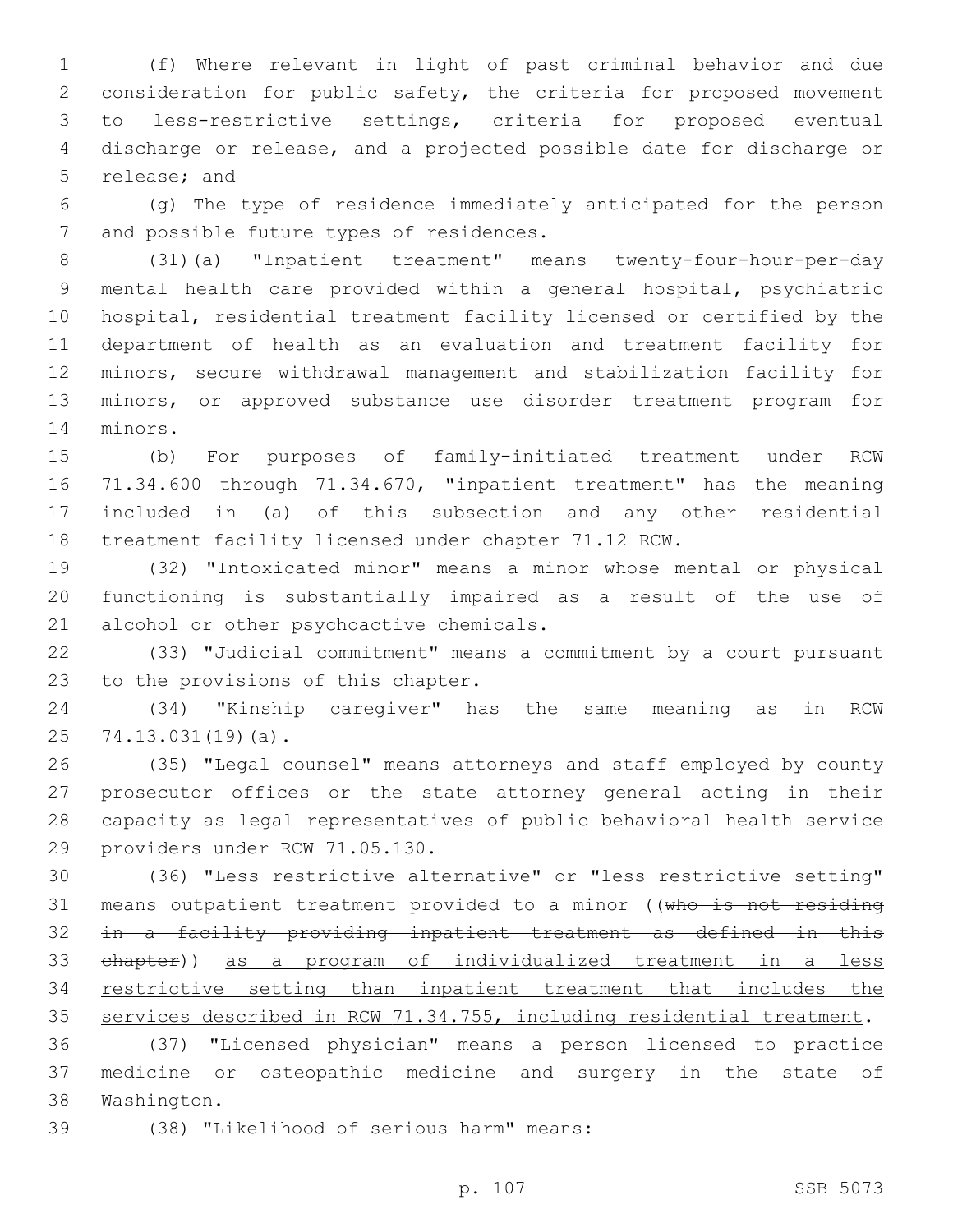(a) A substantial risk that: (i) Physical harm will be inflicted by a minor upon his or her own person, as evidenced by threats or attempts to commit suicide or inflict physical harm on oneself; (ii) physical harm will be inflicted by a minor upon another individual, as evidenced by behavior which has caused harm, substantial pain, or which places another person or persons in reasonable fear of harm to themselves or others; or (iii) physical harm will be inflicted by a minor upon the property of others, as evidenced by behavior which has caused substantial loss or damage to the property of others; or

 (b) The minor has threatened the physical safety of another and 11 has a history of one or more violent acts.

 (39) "Managed care organization" has the same meaning as provided 13 in RCW 71.24.025.

 (40) "Medical clearance" means a physician or other health care provider has determined that a person is medically stable and ready 16 for referral to the designated crisis responder.

 (41) "Medical necessity" for inpatient care means a requested service which is reasonably calculated to: (a) Diagnose, correct, cure, or alleviate a mental disorder or substance use disorder; or (b) prevent the progression of a mental disorder or substance use disorder that endangers life or causes suffering and pain, or results in illness or infirmity or threatens to cause or aggravate a disability, or causes physical deformity or malfunction, and there is no adequate less restrictive alternative available.

 (42) "Mental disorder" means any organic, mental, or emotional impairment that has substantial adverse effects on an individual's cognitive or volitional functions. The presence of alcohol abuse, drug abuse, juvenile criminal history, antisocial behavior, or intellectual disabilities alone is insufficient to justify a finding of "mental disorder" within the meaning of this section.

 (43) "Mental health professional" means a psychiatrist, psychiatric advanced registered nurse practitioner, physician assistant working with a supervising psychiatrist, psychologist, psychiatric nurse, social worker, and such other mental health professionals as defined by rules adopted by the secretary of the 36 department of health under this chapter.

(44) "Minor" means any person under the age of eighteen years.

 (45) "Outpatient treatment" means any of the nonresidential services mandated under chapter 71.24 RCW and provided by licensed or certified behavioral health agencies as identified by RCW 71.24.025.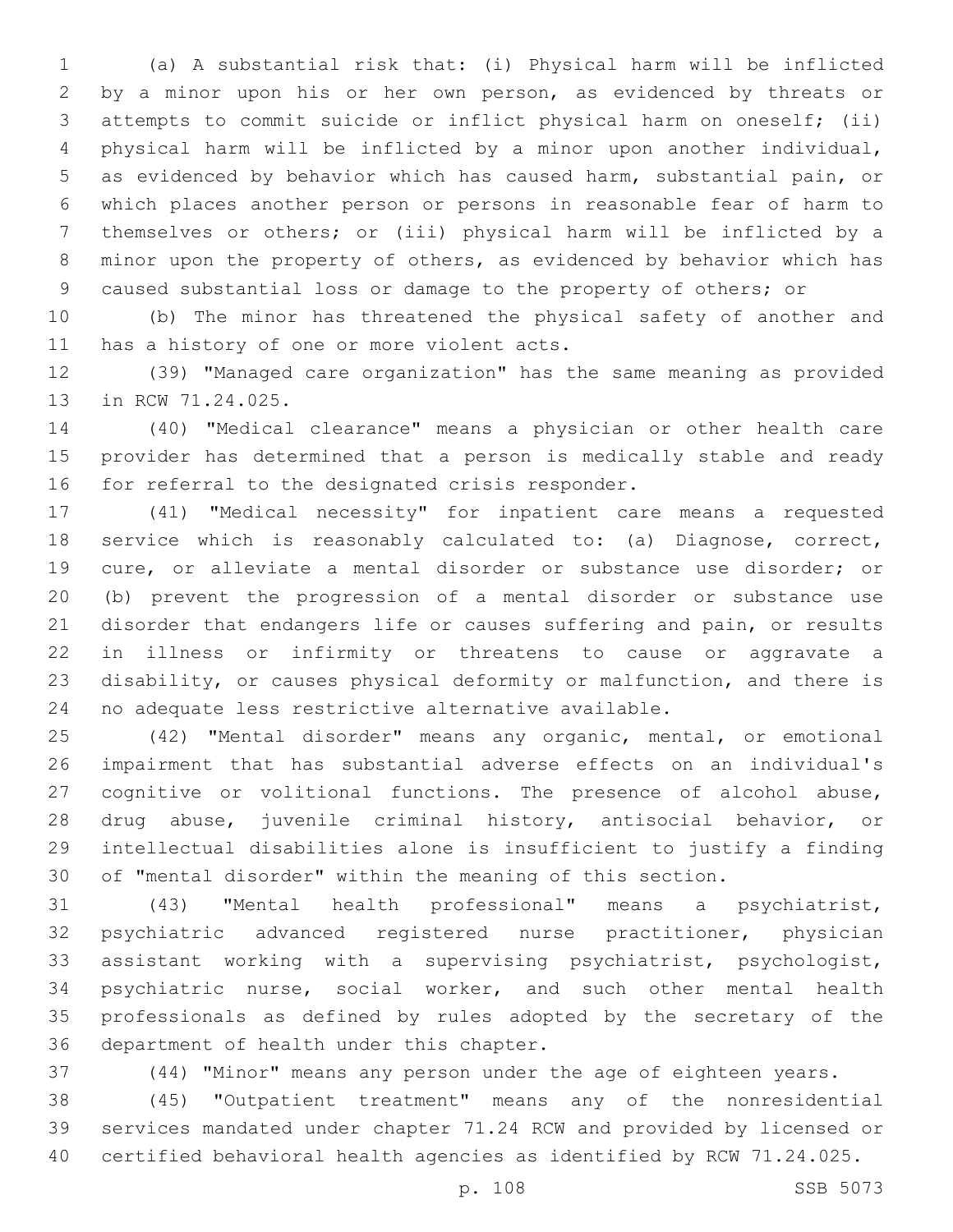(46)(a) "Parent" has the same meaning as defined in RCW 26.26A.010, including either parent if custody is shared under a joint custody agreement, or a person or agency judicially appointed 4 as legal guardian or custodian of the child.

 (b) For purposes of family-initiated treatment under RCW 71.34.600 through 71.34.670, "parent" also includes a person to whom a parent defined in (a) of this subsection has given a signed authorization to make health care decisions for the adolescent, a stepparent who is involved in caring for the adolescent, a kinship caregiver who is involved in caring for the adolescent, or another relative who is responsible for the health care of the adolescent, who may be required to provide a declaration under penalty of perjury stating that he or she is a relative responsible for the health care of the adolescent pursuant to chapter 5.50 RCW. If a dispute arises between individuals authorized to act as a parent for the purpose of RCW 71.34.600 through 71.34.670, the disagreement must be resolved according to the priority established under RCW 7.70.065(2)(a).

 (47) "Peace officer" means a law enforcement official of a public agency or governmental unit, and includes persons specifically given peace officer powers by any state law, local ordinance, or judicial 21 order of appointment.

 (48) "Physician assistant" means a person licensed as a physician 23 assistant under chapter 18.57A or 18.71A RCW.

 (49) "Private agency" means any person, partnership, corporation, 25 or association that is not a public agency, whether or not financed in whole or in part by public funds, that constitutes an evaluation and treatment facility or private institution, or hospital, or approved substance use disorder treatment program, that is conducted for, or includes a distinct unit, floor, or ward conducted for, the care and treatment of persons with mental illness, substance use disorders, or both mental illness and substance use disorders.

 (50) "Professional person in charge" or "professional person" means a physician, other mental health professional, or other person empowered by an evaluation and treatment facility, secure withdrawal management and stabilization facility, or approved substance use disorder treatment program with authority to make admission and 37 discharge decisions on behalf of that facility.

 (51) "Psychiatric nurse" means a registered nurse who has experience in the direct treatment of persons who have a mental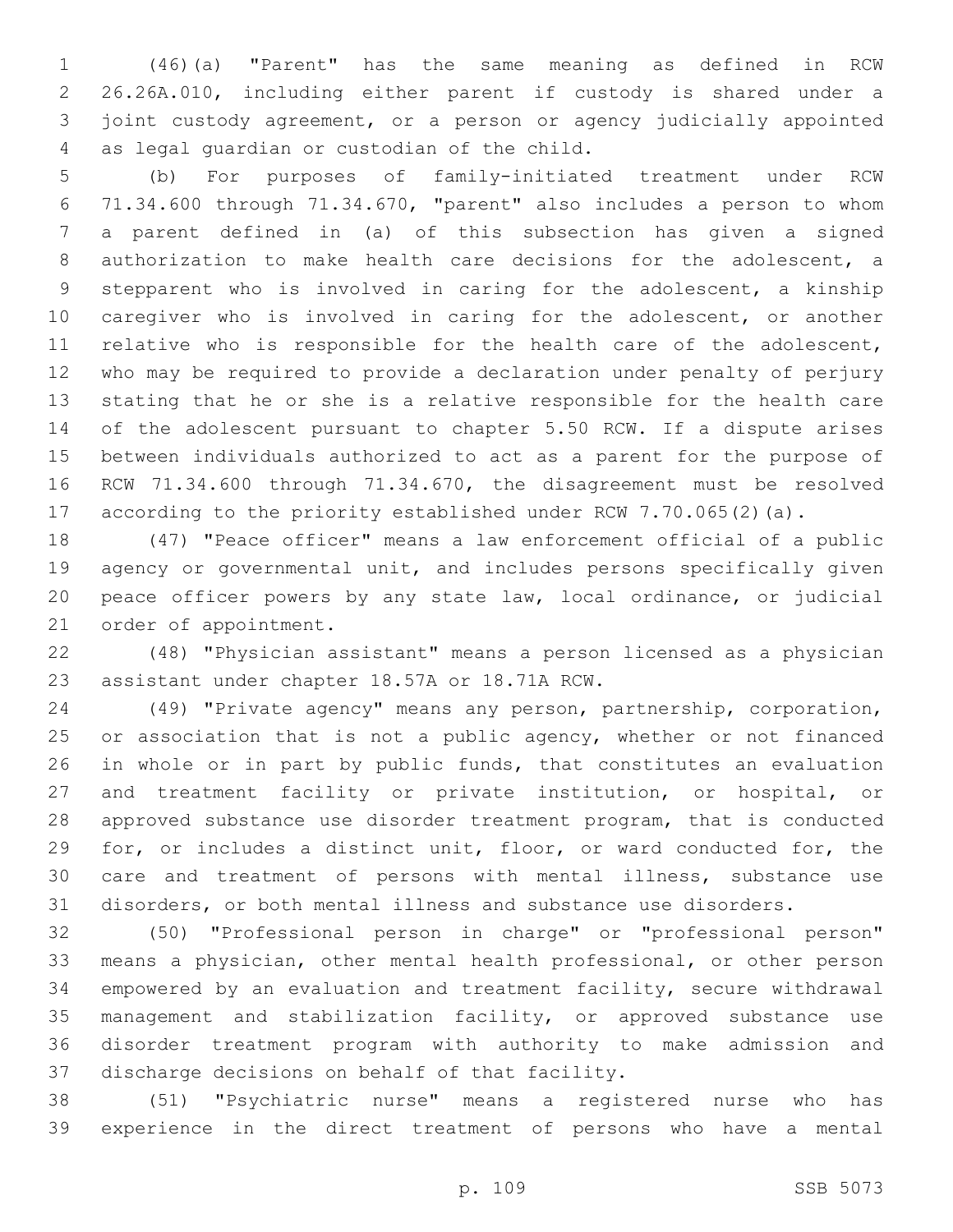illness or who are emotionally disturbed, such experience gained under the supervision of a mental health professional.

 (52) "Psychiatrist" means a person having a license as a physician in this state who has completed residency training in psychiatry in a program approved by the American Medical Association or the American Osteopathic Association, and is board eligible or 7 board certified in psychiatry.

 (53) "Psychologist" means a person licensed as a psychologist 9 under chapter 18.83 RCW.

 (54) "Public agency" means any evaluation and treatment facility or institution, or hospital, or approved substance use disorder treatment program that is conducted for, or includes a distinct unit, 13 floor, or ward conducted for, the care and treatment of persons with mental illness, substance use disorders, or both mental illness and substance use disorders if the agency is operated directly by federal, state, county, or municipal government, or a combination of 17 such governments.

 (55) "Release" means legal termination of the commitment under 19 the provisions of this chapter.

 (56) "Resource management services" has the meaning given in 21 chapter 71.24 RCW.

 (57) "Responsible other" means the minor, the minor's parent or estate, or any other person legally responsible for support of the 24 minor.

 (58) "Secretary" means the secretary of the department or 26 secretary's designee.

 (59) "Secure withdrawal management and stabilization facility" means a facility operated by either a public or private agency or by the program of an agency which provides care to voluntary individuals and individuals involuntarily detained and committed under this chapter for whom there is a likelihood of serious harm or who are gravely disabled due to the presence of a substance use disorder. Secure withdrawal management and stabilization facilities must:

34 (a) Provide the following services:

 (i) Assessment and treatment, provided by certified substance use disorder professionals or co-occurring disorder specialists;

37 (ii) Clinical stabilization services;

 (iii) Acute or subacute detoxification services for intoxicated 39 individuals; and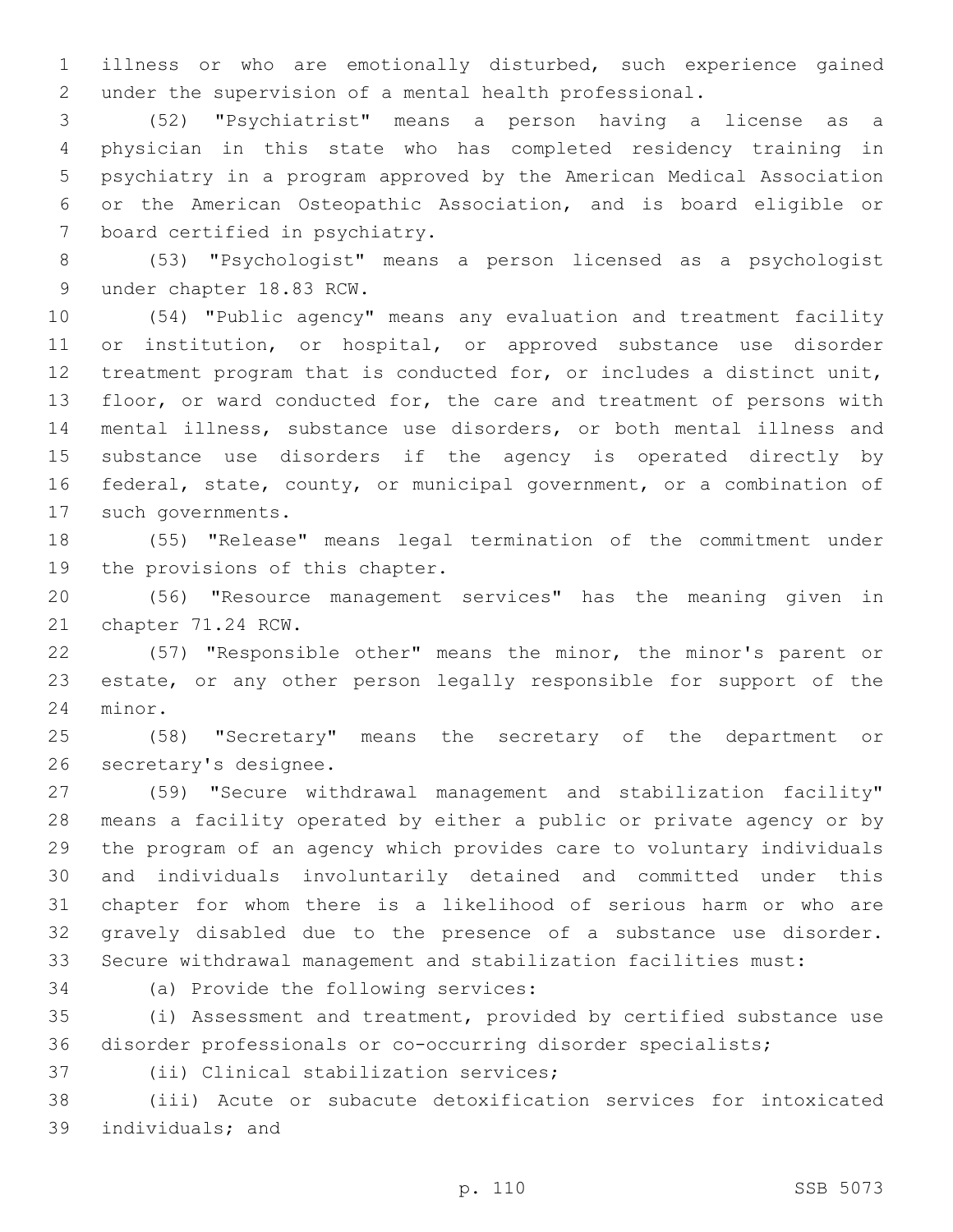(iv) Discharge assistance provided by certified substance use disorder professionals or co-occurring disorder specialists, including facilitating transitions to appropriate voluntary or involuntary inpatient services or to less restrictive alternatives as 5 appropriate for the individual;

 (b) Include security measures sufficient to protect the patients, 7 staff, and community; and

(c) Be licensed or certified as such by the department of health.

 (60) "Severe deterioration from safe behavior" means that a person will, if not treated, suffer or continue to suffer severe and abnormal mental, emotional, or physical distress, and this distress is associated with significant impairment of judgment, reason, or 13 behavior.

 (61) "Social worker" means a person with a master's or further advanced degree from a social work educational program accredited and 16 approved as provided in RCW 18.320.010.

 (62) "Start of initial detention" means the time of arrival of the minor at the first evaluation and treatment facility, secure withdrawal management and stabilization facility, or approved substance use disorder treatment program offering inpatient treatment if the minor is being involuntarily detained at the time. With regard to voluntary patients, "start of initial detention" means the time at which the minor gives notice of intent to leave under the provisions 24 of this chapter.

 (63) "Store and forward technology" means use of an asynchronous transmission of a person's medical information from a mental health service provider to the designated crisis responder which results in medical diagnosis, consultation, or treatment.

 (64) "Substance use disorder" means a cluster of cognitive, behavioral, and physiological symptoms indicating that an individual continues using the substance despite significant substance-related problems. The diagnosis of a substance use disorder is based on a pathological pattern of behaviors related to the use of the 34 substances.

 (((64))) (65) "Substance use disorder professional" means a person certified as a substance use disorder professional by the 37 department of health under chapter 18.205 RCW.

38 (((65))) (66) "Therapeutic court personnel" means the staff of a mental health court or other therapeutic court which has jurisdiction over defendants who are dually diagnosed with mental disorders,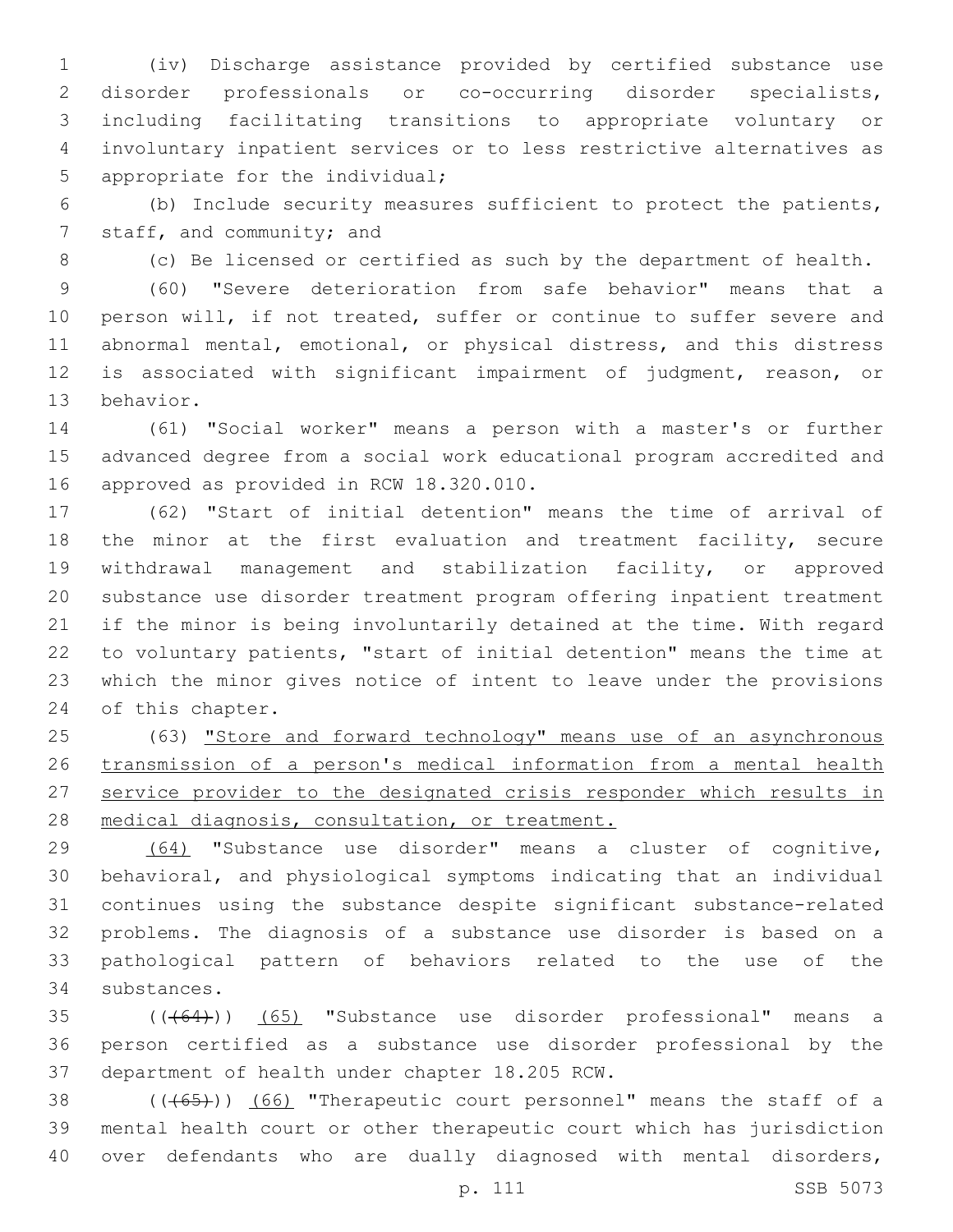including court personnel, probation officers, a court monitor, prosecuting attorney, or defense counsel acting within the scope of 3 therapeutic court duties.

 (((66))) (67) "Treatment records" include registration and all other records concerning persons who are receiving or who at any time have received services for mental illness, which are maintained by the department, the department of health, the authority, behavioral health organizations and their staffs, and by treatment facilities. Treatment records include mental health information contained in a medical bill including but not limited to mental health drugs, a mental health diagnosis, provider name, and dates of service stemming from a medical service. Treatment records do not include notes or records maintained for personal use by a person providing treatment services for the department, the department of health, the authority, behavioral health organizations, or a treatment facility if the notes 16 or records are not available to others.

17 (((67))) (68) "Triage facility" means a short-term facility or a portion of a facility licensed or certified by the department of health under RCW 71.24.035, which is designed as a facility to assess and stabilize an individual or determine the need for involuntary commitment of an individual, and must meet department of health residential treatment facility standards. A triage facility may be structured as a voluntary or involuntary placement facility.

24 (((68))) (69) "Video" means the delivery of behavioral health 25 services through the use of interactive audio and video technology, permitting real-time communication between a person and a designated 27 crisis responder, for the purpose of evaluation. "Video" does not 28 include the use of audio-only telephone, facsimile, email, or store and forward technology.

 (70) "Violent act" means behavior that resulted in homicide, attempted suicide, injury, or substantial loss or damage to property.

 (((69) "Written order of apprehension" means an order of the court for a peace officer to deliver the named minor in the order to a facility or emergency room as determined by the designated crisis responder. Such orders must be entered into the Washington crime information center database.))

 **Sec. 27.** RCW 71.34.020 and 2020 c 302 s 64, 2020 c 302 s 63, 2020 c 274 s 50, 2020 c 185 s 2, and 2020 c 80 s 54 are each 39 reenacted and amended to read as follows: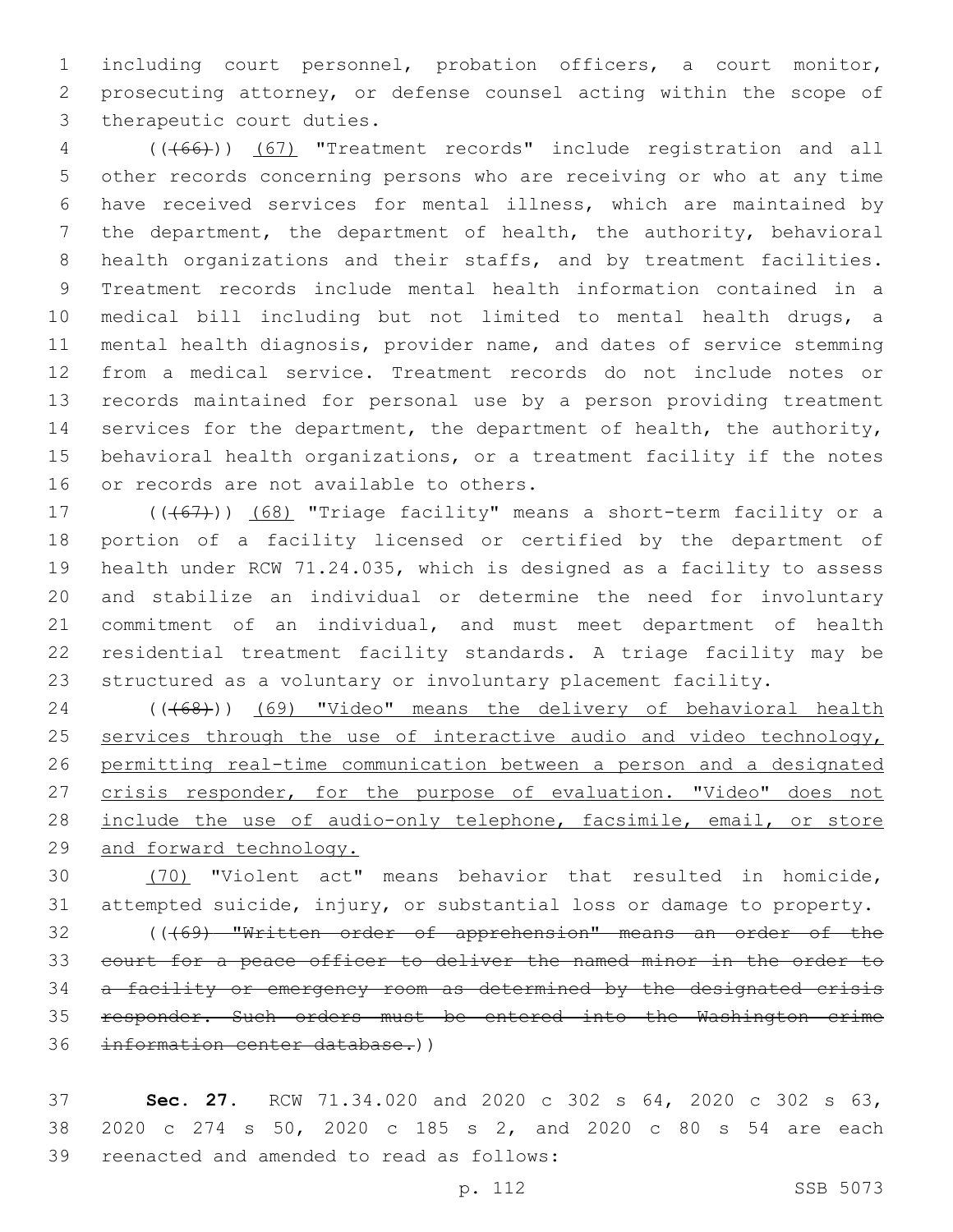Unless the context clearly requires otherwise, the definitions in 2 this section apply throughout this chapter.

 (1) "Admission" or "admit" means a decision by a physician, physician assistant, or psychiatric advanced registered nurse practitioner that a minor should be examined or treated as a patient in a hospital.6

(2) "Adolescent" means a minor thirteen years of age or older.

 (3) "Alcoholism" means a disease, characterized by a dependency on alcoholic beverages, loss of control over the amount and circumstances of use, symptoms of tolerance, physiological or psychological withdrawal, or both, if use is reduced or discontinued, and impairment of health or disruption of social or economic 13 functioning.

 (4) "Antipsychotic medications" means that class of drugs primarily used to treat serious manifestations of mental illness associated with thought disorders, which includes, but is not limited 17 to, atypical antipsychotic medications.

 (5) "Approved substance use disorder treatment program" means a program for minors with substance use disorders provided by a treatment program licensed or certified by the department of health as meeting standards adopted under chapter 71.24 RCW.

 (6) "Attending staff" means any person on the staff of a public or private agency having responsibility for the care and treatment of 24 a minor patient.

(7) "Authority" means the Washington state health care authority.

 (8) "Behavioral health administrative services organization" has 27 the same meaning as provided in RCW 71.24.025.

 (9) "Behavioral health disorder" means either a mental disorder as defined in this section, a substance use disorder as defined in this section, or a co-occurring mental disorder and substance use 31 disorder.

 (10) "Child psychiatrist" means a person having a license as a physician and surgeon in this state, who has had graduate training in child psychiatry in a program approved by the American Medical Association or the American Osteopathic Association, and who is board 36 eligible or board certified in child psychiatry.

(11) "Children's mental health specialist" means:

 (a) A mental health professional who has completed a minimum of one hundred actual hours, not quarter or semester hours, of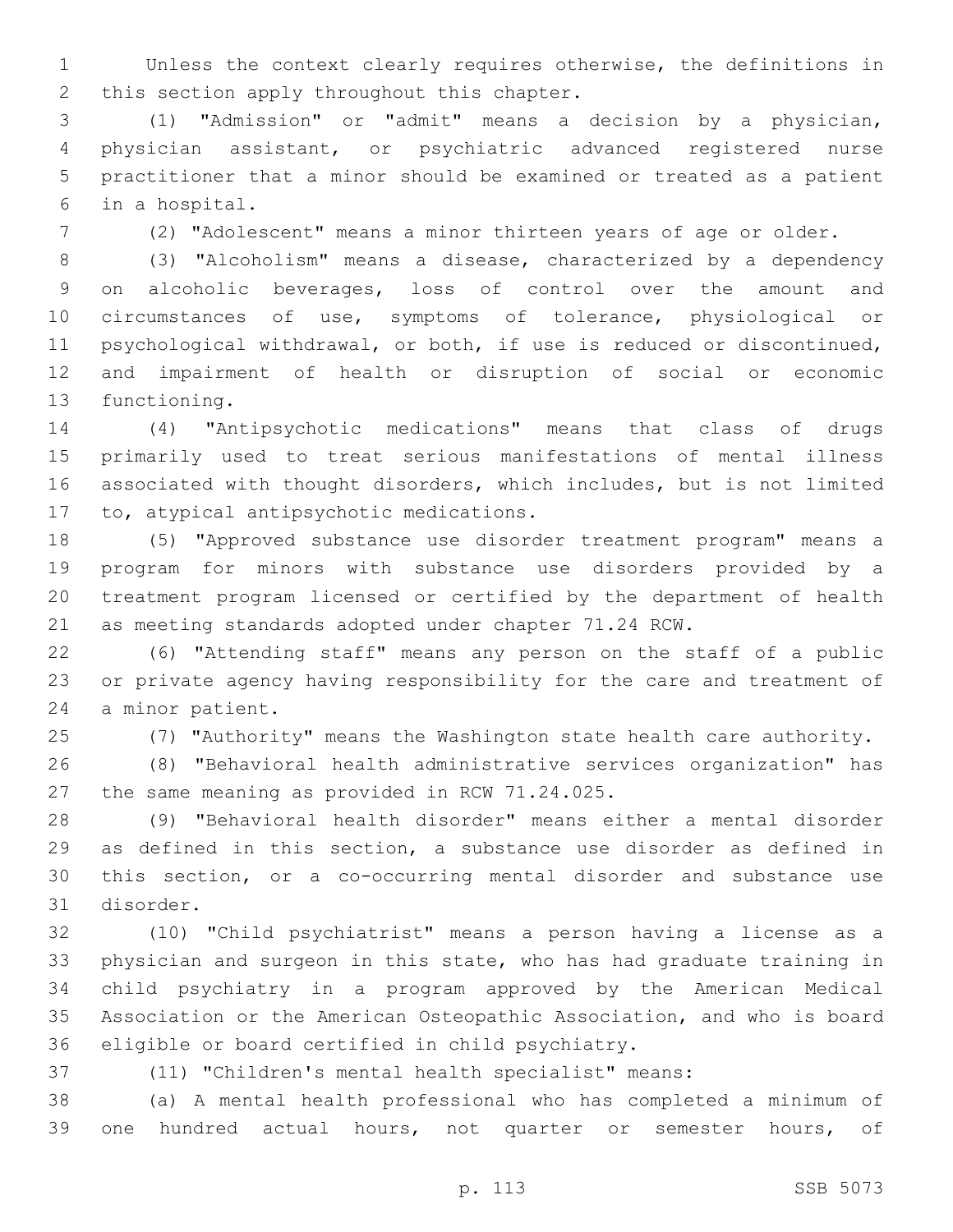specialized training devoted to the study of child development and 2 the treatment of children; and

 (b) A mental health professional who has the equivalent of one year of full-time experience in the treatment of children under the supervision of a children's mental health specialist.

 (12) "Commitment" means a determination by a judge or court commissioner, made after a commitment hearing, that the minor is in need of inpatient diagnosis, evaluation, or treatment or that the minor is in need of less restrictive alternative treatment.

 (13) "Conditional release" means a revocable modification of a commitment, which may be revoked upon violation of any of its terms.

 (14) "Co-occurring disorder specialist" means an individual possessing an enhancement granted by the department of health under chapter 18.205 RCW that certifies the individual to provide substance use disorder counseling subject to the practice limitations under RCW 16 18.205.105.

 (15) "Crisis stabilization unit" means a short-term facility or a portion of a facility licensed or certified by the department of health under RCW 71.24.035, such as a residential treatment facility or a hospital, which has been designed to assess, diagnose, and treat individuals experiencing an acute crisis without the use of long-term 22 hospitalization.

 (16) "Custody" means involuntary detention under the provisions 24 of this chapter or chapter 10.77 RCW, uninterrupted by any period of unconditional release from commitment from a facility providing 26 involuntary care and treatment.

 (17) "Department" means the department of social and health 28 services.

 (18) "Designated crisis responder" has the same meaning as 30 provided in RCW 71.05.020.

 (19) "Detention" or "detain" means the lawful confinement of a 32 person, under the provisions of this chapter.

 (20) "Developmental disabilities professional" means a person who has specialized training and three years of experience in directly treating or working with persons with developmental disabilities and is a psychiatrist, physician assistant working with a supervising psychiatrist, psychologist, psychiatric advanced registered nurse practitioner, or social worker, and such other developmental disabilities professionals as may be defined by rules adopted by the 40 secretary of the department.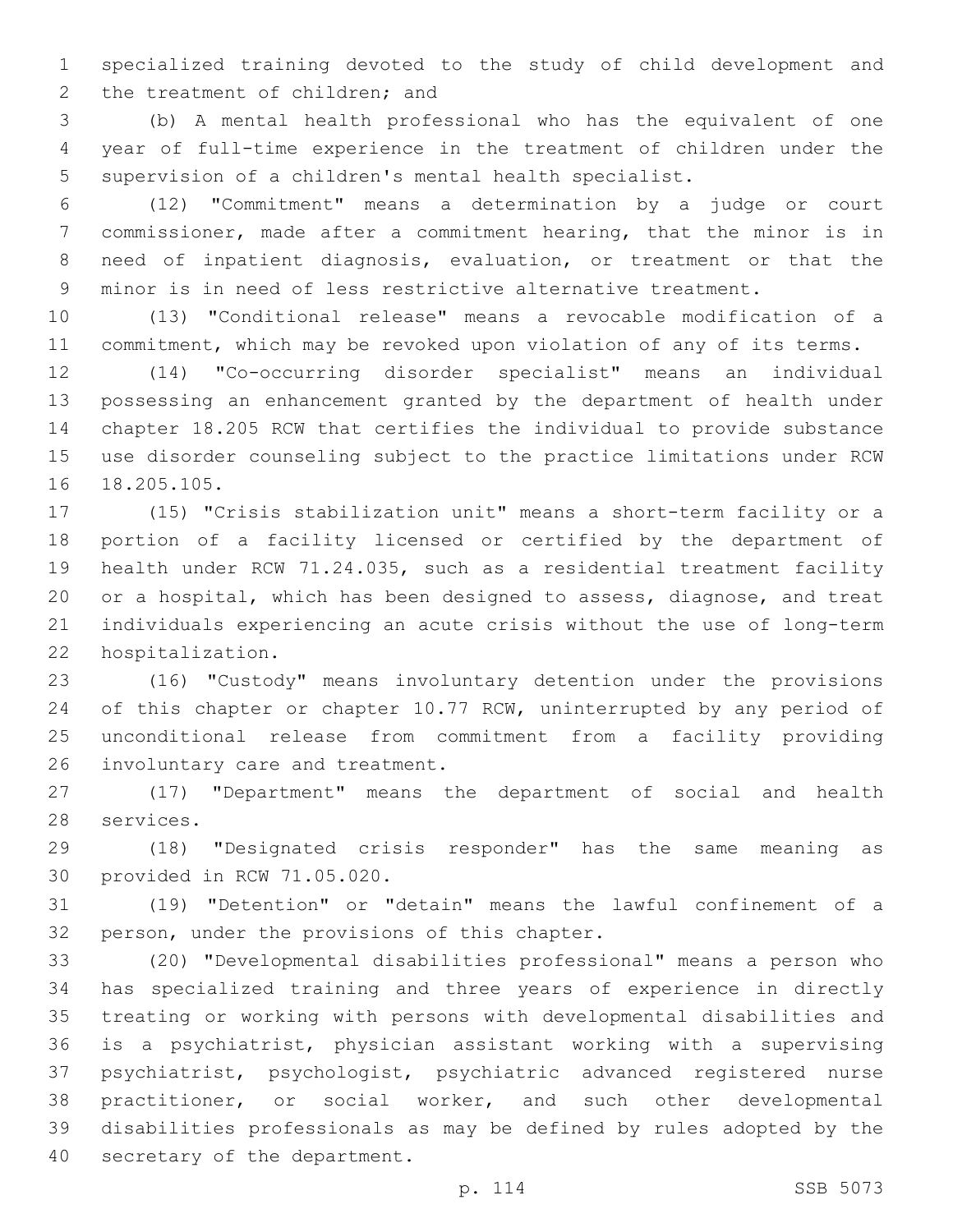(21) "Developmental disability" has the same meaning as defined 2 in RCW 71A.10.020.

(22) "Director" means the director of the authority.

 (23) "Discharge" means the termination of hospital medical authority. The commitment may remain in place, be terminated, or be 6 amended by court order.

 (24) "Evaluation and treatment facility" means a public or private facility or unit that is licensed or certified by the department of health to provide emergency, inpatient, residential, or outpatient mental health evaluation and treatment services for minors. A physically separate and separately operated portion of a state hospital may be designated as an evaluation and treatment facility for minors. A facility which is part of or operated by the state or federal agency does not require licensure or certification. No correctional institution or facility, juvenile court detention facility, or jail may be an evaluation and treatment facility within 17 the meaning of this chapter.

 (25) "Evaluation and treatment program" means the total system of services and facilities coordinated and approved by a county or combination of counties for the evaluation and treatment of minors 21 under this chapter.

 (26) "Gravely disabled minor" means a minor who, as a result of a behavioral health disorder, (a) is in danger of serious physical harm resulting from a failure to provide for his or her essential human needs of health or safety, or (b) manifests severe deterioration from safe behavior evidenced by repeated and escalating loss of cognitive or volitional control over his or her actions and is not receiving such care as is essential for his or her health or safety.

 (27) "Habilitative services" means those services provided by program personnel to assist minors in acquiring and maintaining life skills and in raising their levels of physical, behavioral, social, and vocational functioning. Habilitative services include education, 33 training for employment, and therapy.

 (28) "Hearing" means any proceeding conducted in open court that 35 conforms to the requirements of RCW 71.34.910.

 (29) "History of one or more violent acts" refers to the period of time five years prior to the filing of a petition under this chapter, excluding any time spent, but not any violent acts 39 committed, in a mental health facility, a long-term ((alcoholism or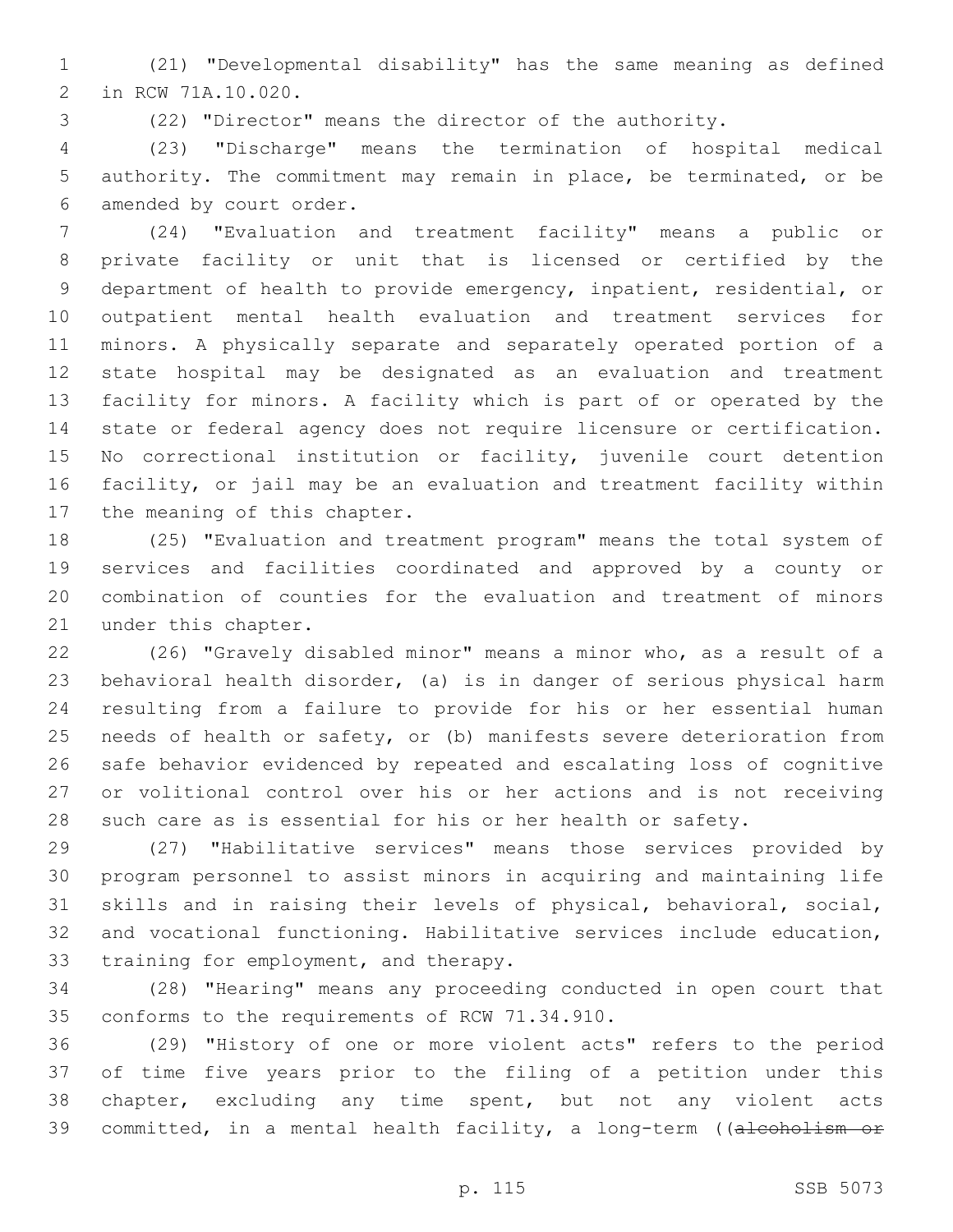drug)) substance use disorder treatment facility, or in confinement 2 as a result of a criminal conviction.

 (30) "Individualized service plan" means a plan prepared by a developmental disabilities professional with other professionals as a team, for a person with developmental disabilities, which states:

 (a) The nature of the person's specific problems, prior charged 7 criminal behavior, and habilitation needs;

 (b) The conditions and strategies necessary to achieve the 9 purposes of habilitation;

 (c) The intermediate and long-range goals of the habilitation program, with a projected timetable for the attainment;

 (d) The rationale for using this plan of habilitation to achieve 13 those intermediate and long-range goals;

(e) The staff responsible for carrying out the plan;

 (f) Where relevant in light of past criminal behavior and due 16 consideration for public safety, the criteria for proposed movement to less-restrictive settings, criteria for proposed eventual discharge or release, and a projected possible date for discharge or 19 release; and

 (g) The type of residence immediately anticipated for the person 21 and possible future types of residences.

 (31)(a) "Inpatient treatment" means twenty-four-hour-per-day mental health care provided within a general hospital, psychiatric hospital, residential treatment facility licensed or certified by the department of health as an evaluation and treatment facility for minors, secure withdrawal management and stabilization facility for minors, or approved substance use disorder treatment program for 28 minors.

 (b) For purposes of family-initiated treatment under RCW 71.34.600 through 71.34.670, "inpatient treatment" has the meaning included in (a) of this subsection and any other residential treatment facility licensed under chapter 71.12 RCW.

 (32) "Intoxicated minor" means a minor whose mental or physical functioning is substantially impaired as a result of the use of 35 alcohol or other psychoactive chemicals.

 (33) "Judicial commitment" means a commitment by a court pursuant 37 to the provisions of this chapter.

 (34) "Kinship caregiver" has the same meaning as in RCW 39 74.13.031(19)(a).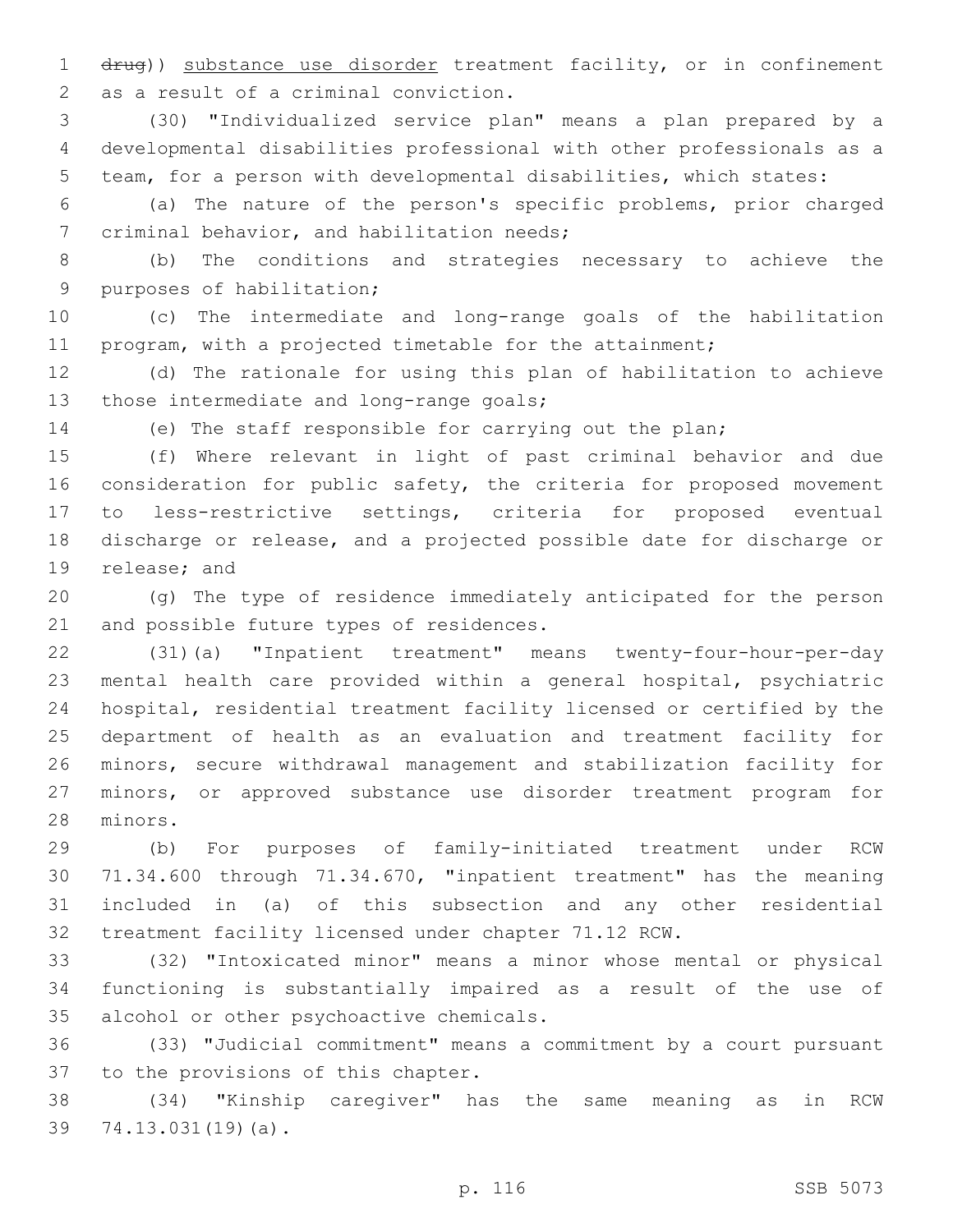(35) "Legal counsel" means attorneys and staff employed by county prosecutor offices or the state attorney general acting in their capacity as legal representatives of public behavioral health service providers under RCW 71.05.130.4

 (36) "Less restrictive alternative" or "less restrictive setting" means outpatient treatment provided to a minor ((who is not residing in a facility providing inpatient treatment as defined in this chapter)) as a program of individualized treatment in a less 9 restrictive setting than inpatient treatment that includes the services described in RCW 71.34.755, including residential treatment.

 (37) "Licensed physician" means a person licensed to practice medicine or osteopathic medicine and surgery in the state of 13 Washington.

14 (38) "Likelihood of serious harm" means:

 (a) A substantial risk that: (i) Physical harm will be inflicted 16 by a minor upon his or her own person, as evidenced by threats or attempts to commit suicide or inflict physical harm on oneself; (ii) physical harm will be inflicted by a minor upon another individual, as evidenced by behavior which has caused harm, substantial pain, or which places another person or persons in reasonable fear of harm to themselves or others; or (iii) physical harm will be inflicted by a minor upon the property of others, as evidenced by behavior which has caused substantial loss or damage to the property of others; or

 (b) The minor has threatened the physical safety of another and 25 has a history of one or more violent acts.

 (39) "Managed care organization" has the same meaning as provided 27 in RCW 71.24.025.

 (40) "Medical clearance" means a physician or other health care provider has determined that a person is medically stable and ready 30 for referral to the designated crisis responder.

 (41) "Medical necessity" for inpatient care means a requested service which is reasonably calculated to: (a) Diagnose, correct, cure, or alleviate a mental disorder or substance use disorder; or (b) prevent the progression of a mental disorder or substance use disorder that endangers life or causes suffering and pain, or results in illness or infirmity or threatens to cause or aggravate a disability, or causes physical deformity or malfunction, and there is no adequate less restrictive alternative available.

 (42) "Mental disorder" means any organic, mental, or emotional impairment that has substantial adverse effects on an individual's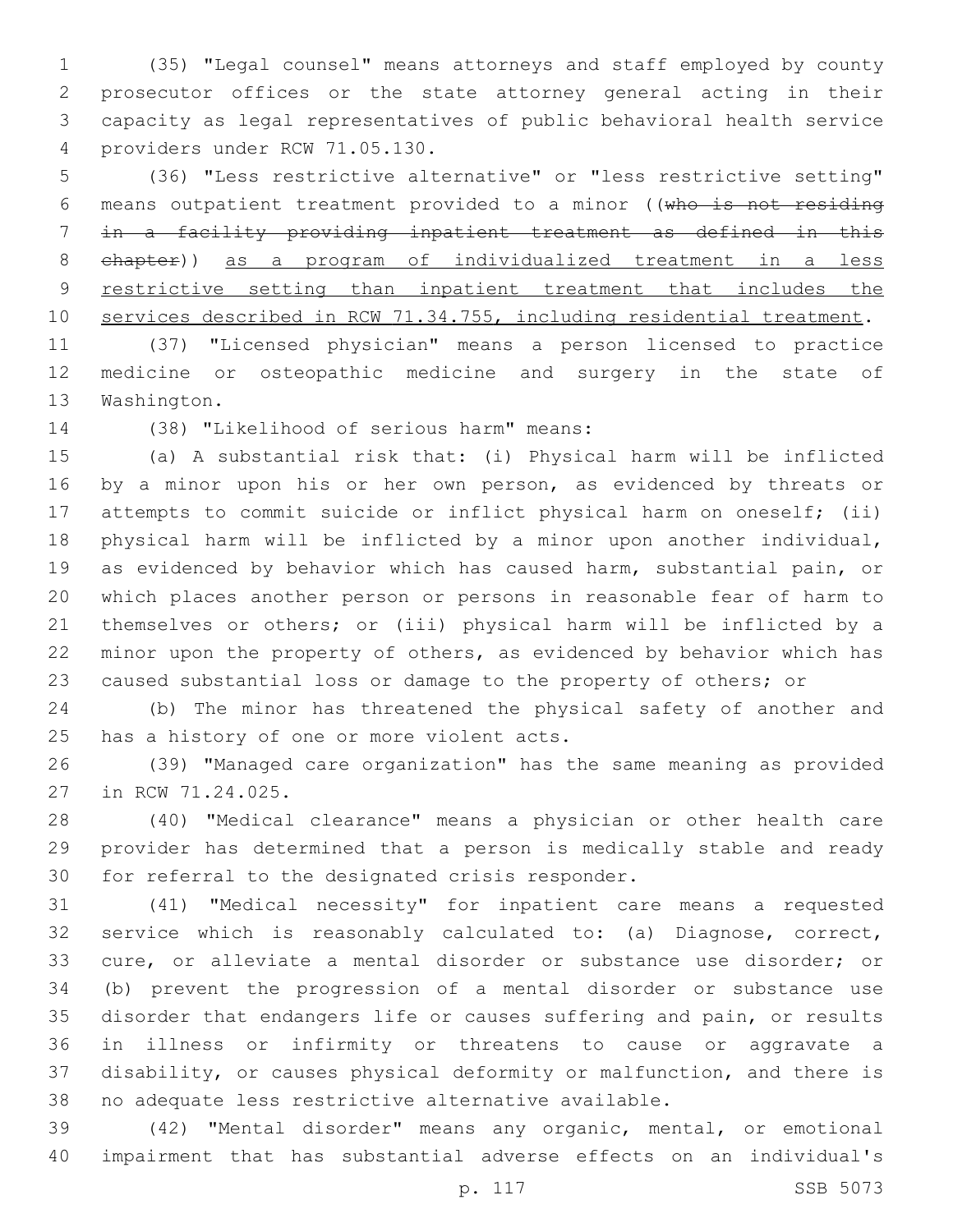cognitive or volitional functions. The presence of alcohol abuse, drug abuse, juvenile criminal history, antisocial behavior, or intellectual disabilities alone is insufficient to justify a finding of "mental disorder" within the meaning of this section.

 (43) "Mental health professional" means a psychiatrist, psychiatric advanced registered nurse practitioner, physician assistant working with a supervising psychiatrist, psychologist, psychiatric nurse, social worker, and such other mental health professionals as defined by rules adopted by the secretary of the 10 department of health under this chapter.

(44) "Minor" means any person under the age of eighteen years.

 (45) "Outpatient treatment" means any of the nonresidential services mandated under chapter 71.24 RCW and provided by licensed or certified behavioral health agencies as identified by RCW 71.24.025.

 (46)(a) "Parent" has the same meaning as defined in RCW 26.26A.010, including either parent if custody is shared under a joint custody agreement, or a person or agency judicially appointed 18 as legal guardian or custodian of the child.

 (b) For purposes of family-initiated treatment under RCW 71.34.600 through 71.34.670, "parent" also includes a person to whom a parent defined in (a) of this subsection has given a signed authorization to make health care decisions for the adolescent, a stepparent who is involved in caring for the adolescent, a kinship caregiver who is involved in caring for the adolescent, or another 25 relative who is responsible for the health care of the adolescent, who may be required to provide a declaration under penalty of perjury stating that he or she is a relative responsible for the health care of the adolescent pursuant to chapter 5.50 RCW. If a dispute arises between individuals authorized to act as a parent for the purpose of RCW 71.34.600 through 71.34.670, the disagreement must be resolved according to the priority established under RCW 7.70.065(2)(a).

 (47) "Peace officer" means a law enforcement official of a public agency or governmental unit, and includes persons specifically given peace officer powers by any state law, local ordinance, or judicial 35 order of appointment.

 (48) "Physician assistant" means a person licensed as a physician 37 assistant under chapter 18.71A RCW.

 (49) "Private agency" means any person, partnership, corporation, 39 or association that is not a public agency, whether or not financed in whole or in part by public funds, that constitutes an evaluation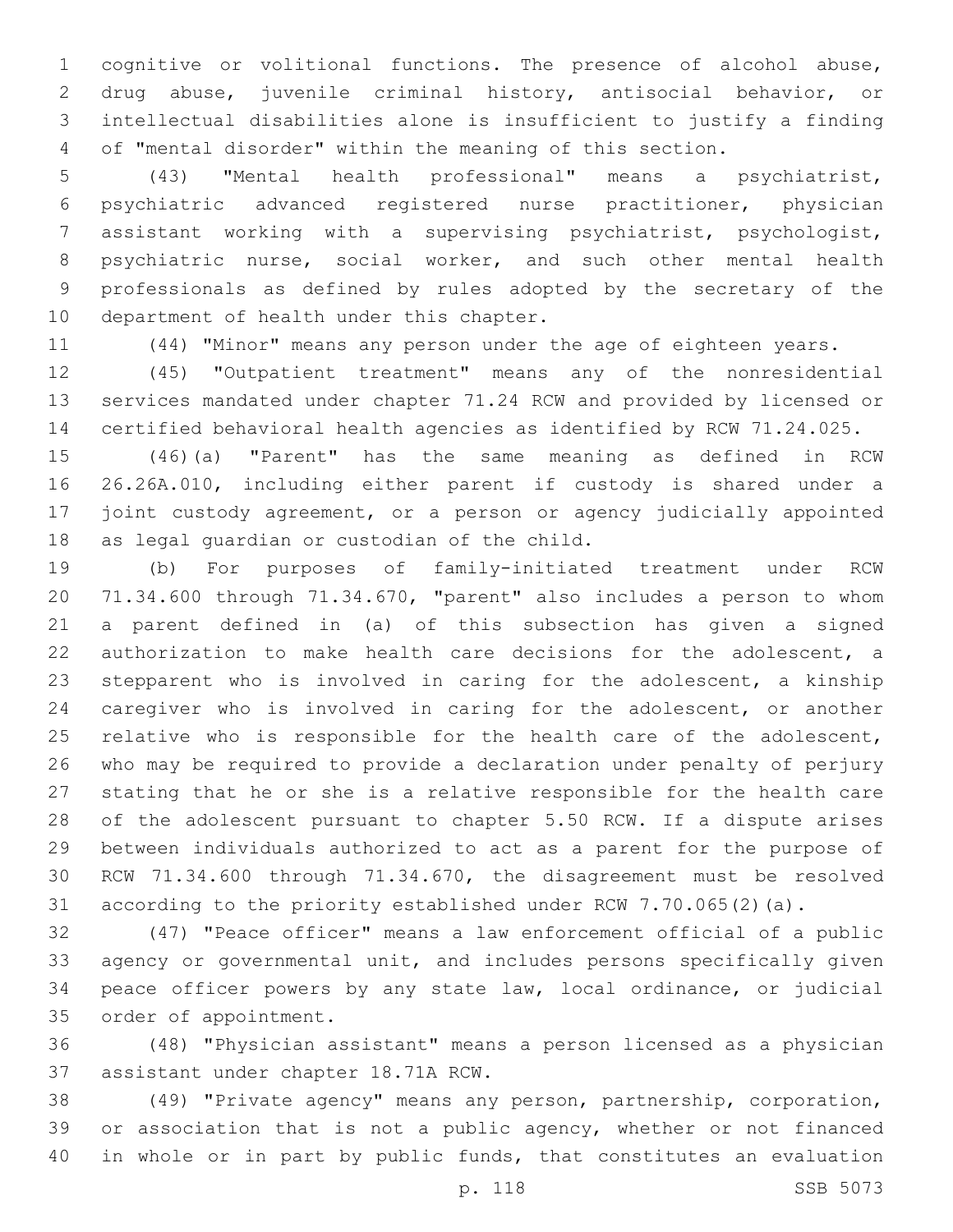and treatment facility or private institution, or hospital, or approved substance use disorder treatment program, that is conducted for, or includes a distinct unit, floor, or ward conducted for, the care and treatment of persons with mental illness, substance use disorders, or both mental illness and substance use disorders.

 (50) "Professional person in charge" or "professional person" means a physician, other mental health professional, or other person empowered by an evaluation and treatment facility, secure withdrawal management and stabilization facility, or approved substance use disorder treatment program with authority to make admission and 11 discharge decisions on behalf of that facility.

 (51) "Psychiatric nurse" means a registered nurse who has experience in the direct treatment of persons who have a mental illness or who are emotionally disturbed, such experience gained under the supervision of a mental health professional.

 (52) "Psychiatrist" means a person having a license as a physician in this state who has completed residency training in psychiatry in a program approved by the American Medical Association or the American Osteopathic Association, and is board eligible or 20 board certified in psychiatry.

 (53) "Psychologist" means a person licensed as a psychologist 22 under chapter 18.83 RCW.

 (54) "Public agency" means any evaluation and treatment facility or institution, or hospital, or approved substance use disorder treatment program that is conducted for, or includes a distinct unit, floor, or ward conducted for, the care and treatment of persons with mental illness, substance use disorders, or both mental illness and substance use disorders if the agency is operated directly by federal, state, county, or municipal government, or a combination of 30 such governments.

 (55) "Release" means legal termination of the commitment under 32 the provisions of this chapter.

 (56) "Resource management services" has the meaning given in 34 chapter 71.24 RCW.

 (57) "Responsible other" means the minor, the minor's parent or estate, or any other person legally responsible for support of the 37 minor.

 (58) "Secretary" means the secretary of the department or 39 secretary's designee.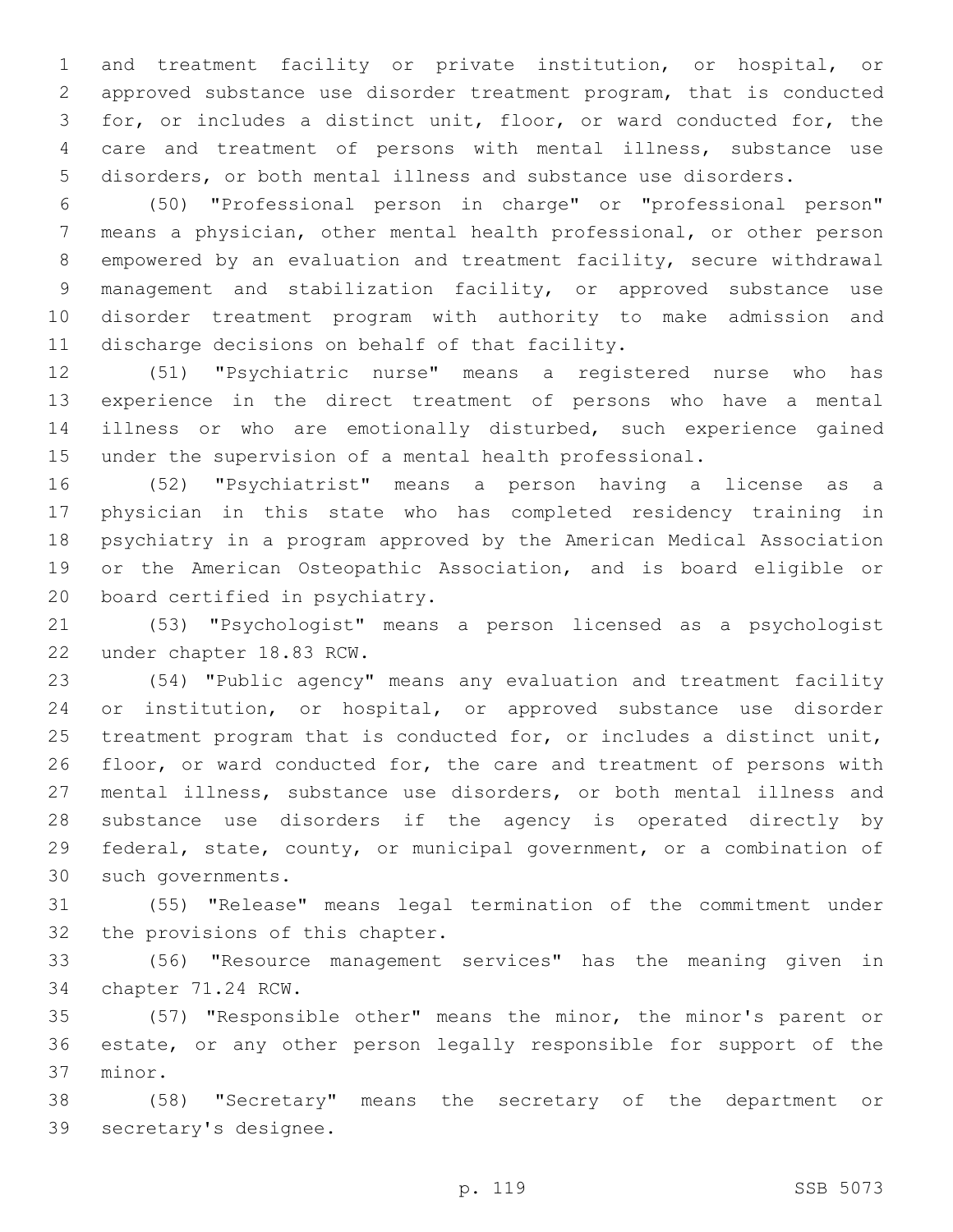(59) "Secure withdrawal management and stabilization facility" means a facility operated by either a public or private agency or by the program of an agency which provides care to voluntary individuals and individuals involuntarily detained and committed under this chapter for whom there is a likelihood of serious harm or who are gravely disabled due to the presence of a substance use disorder. Secure withdrawal management and stabilization facilities must:

8 (a) Provide the following services:

 (i) Assessment and treatment, provided by certified substance use disorder professionals or co-occurring disorder specialists;

11 (ii) Clinical stabilization services;

 (iii) Acute or subacute detoxification services for intoxicated 13 individuals; and

 (iv) Discharge assistance provided by certified substance use disorder professionals or co-occurring disorder specialists, including facilitating transitions to appropriate voluntary or involuntary inpatient services or to less restrictive alternatives as 18 appropriate for the individual;

 (b) Include security measures sufficient to protect the patients, 20 staff, and community; and

(c) Be licensed or certified as such by the department of health.

 (60) "Severe deterioration from safe behavior" means that a 23 person will, if not treated, suffer or continue to suffer severe and abnormal mental, emotional, or physical distress, and this distress 25 is associated with significant impairment of judgment, reason, or behavior.

 (61) "Social worker" means a person with a master's or further advanced degree from a social work educational program accredited and 29 approved as provided in RCW 18.320.010.

 $((+61))$   $(62)$  "Start of initial detention" means the time of arrival of the minor at the first evaluation and treatment facility, secure withdrawal management and stabilization facility, or approved substance use disorder treatment program offering inpatient treatment if the minor is being involuntarily detained at the time. With regard to voluntary patients, "start of initial detention" means the time at which the minor gives notice of intent to leave under the provisions 37 of this chapter.

38 (((62))) (63) "Store and forward technology" means use of an asynchronous transmission of a person's medical information from a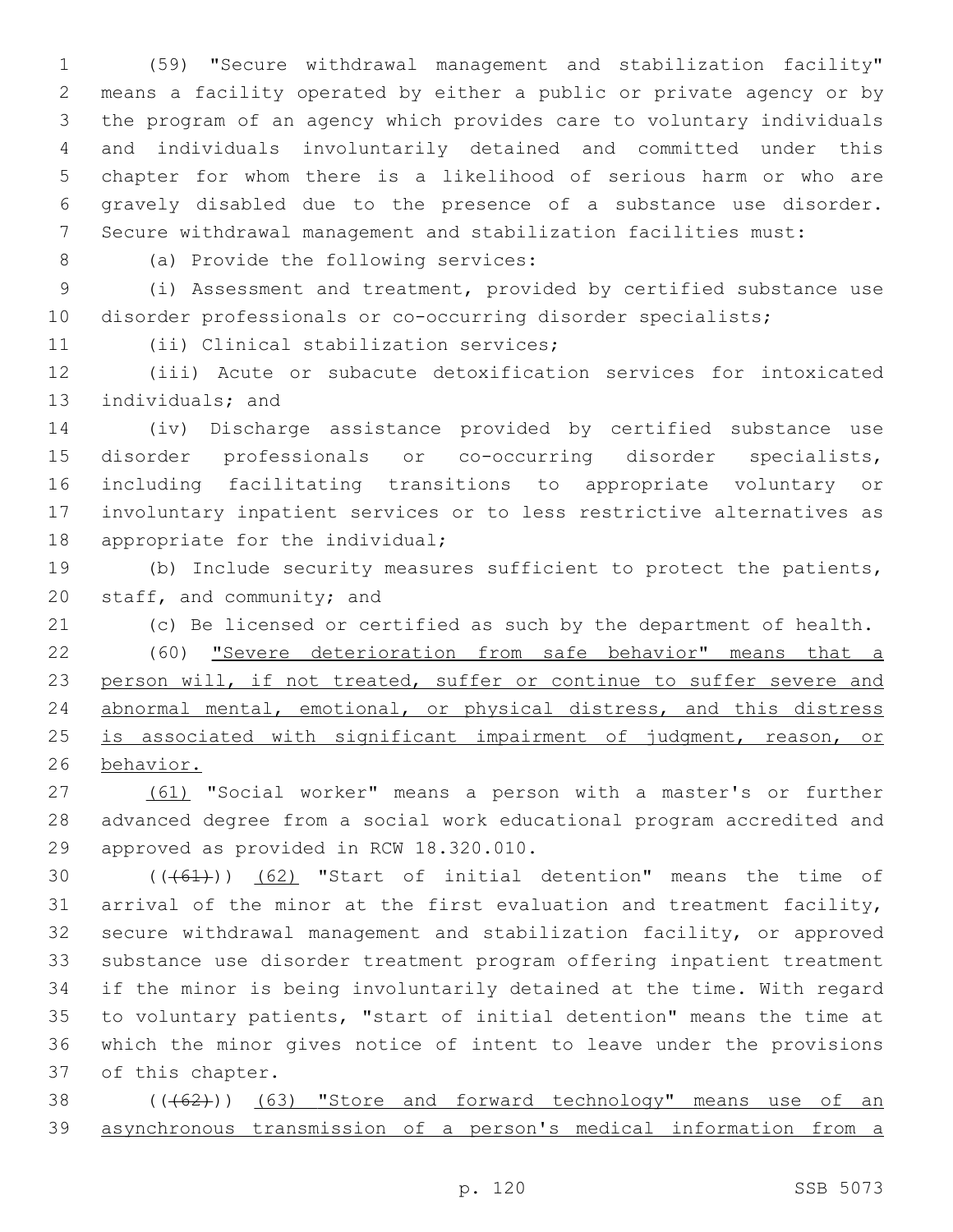mental health service provider to the designated crisis responder

which results in medical diagnosis, consultation, or treatment.

 (64) "Substance use disorder" means a cluster of cognitive, behavioral, and physiological symptoms indicating that an individual continues using the substance despite significant substance-related problems. The diagnosis of a substance use disorder is based on a pathological pattern of behaviors related to the use of the 8 substances.

9 (( $(63)$ )) (65) "Substance use disorder professional" means a person certified as a substance use disorder professional by the 11 department of health under chapter 18.205 RCW.

12 ((464) "Severe deterioration from safe behavior" means that a 13 person will, if not treated, suffer or continue to suffer severe and 14 abnormal mental, emotional, or physical distress, and this distress 15 is associated with significant impairment of judgment, reason, or behavior.

 (65))) (66) "Therapeutic court personnel" means the staff of a mental health court or other therapeutic court which has jurisdiction over defendants who are dually diagnosed with mental disorders, including court personnel, probation officers, a court monitor, prosecuting attorney, or defense counsel acting within the scope of 22 therapeutic court duties.

23 (((66))) (67) "Treatment records" include registration and all other records concerning persons who are receiving or who at any time have received services for mental illness, which are maintained by the department, the department of health, the authority, behavioral health organizations and their staffs, and by treatment facilities. Treatment records include mental health information contained in a medical bill including but not limited to mental health drugs, a mental health diagnosis, provider name, and dates of service stemming from a medical service. Treatment records do not include notes or records maintained for personal use by a person providing treatment 33 services for the department, the department of health, the authority, behavioral health organizations, or a treatment facility if the notes 35 or records are not available to others.

 $((+67))$   $(68)$  "Triage facility" means a short-term facility or a portion of a facility licensed or certified by the department of health under RCW 71.24.035, which is designed as a facility to assess and stabilize an individual or determine the need for involuntary commitment of an individual, and must meet department of health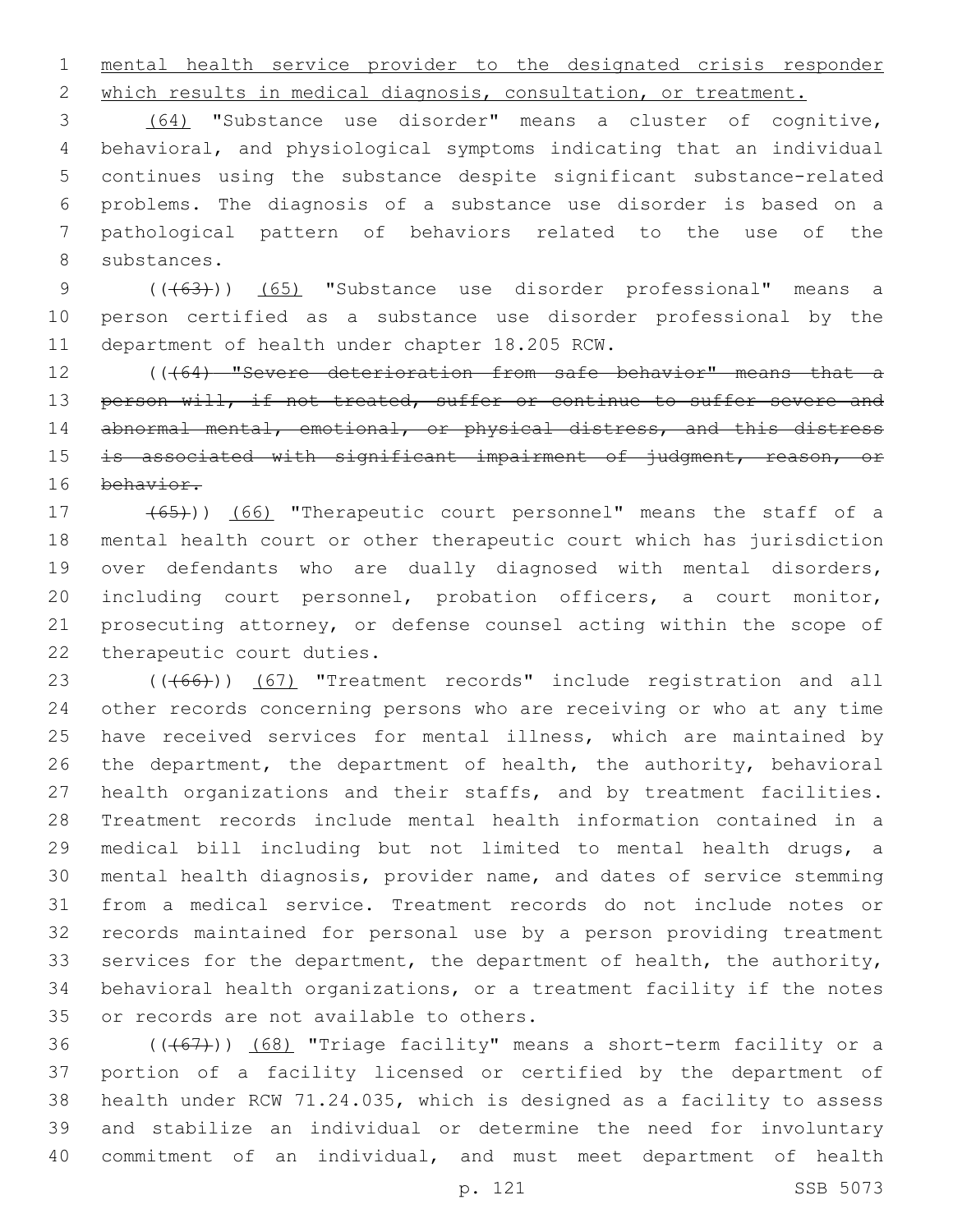residential treatment facility standards. A triage facility may be structured as a voluntary or involuntary placement facility.

 (((68))) (69) "Video" means the delivery of behavioral health 4 services through the use of interactive audio and video technology, permitting real-time communication between a person and a designated crisis responder, for the purpose of evaluation. "Video" does not include the use of audio-only telephone, facsimile, email, or store 8 and forward technology.

 (70) "Violent act" means behavior that resulted in homicide, attempted suicide, injury, or substantial loss or damage to property. 11 ((469) "Written order of apprehension" means an order of the 12 court for a peace officer to deliver the named minor in the order to 13 a facility or emergency room as determined by the designated crisis responder. Such orders must be entered into the Washington crime information center database.))

 **Sec. 28.** 2020 c 302 s 111 (uncodified) is amended to read as 17 follows:

18 (1) Sections 64 and 81 ((of this act)), chapter 302, Laws of 2020 and, until July 1, 2022, section 26 of this act and, beginning July 20 1, 2022, section 27 of this act take effect when the average wait time for children's long-term inpatient placement admission is 30 22 days or less for two consecutive quarters.

 (2) The health care authority must provide written notice of the 24 effective date of sections 64 and 81 ((of this act)), chapter 302, Laws of 2020 and sections 26 and 27 of this act to affected parties, the chief clerk of the house of representatives, the secretary of the 27 senate, the office of the code reviser, and others as deemed 28 appropriate by the authority.

 **Sec. 29.** RCW 71.34.710 and 2020 c 302 s 83 are each amended to read as follows:30

 (1)(a) When a designated crisis responder receives information that an adolescent as a result of a behavioral health disorder presents a likelihood of serious harm or is gravely disabled, has investigated the specific facts alleged and of the credibility of the person or persons providing the information, and has determined that voluntary admission for inpatient treatment is not possible, the designated crisis responder may take the adolescent, or cause the adolescent to be taken, into custody and transported to an evaluation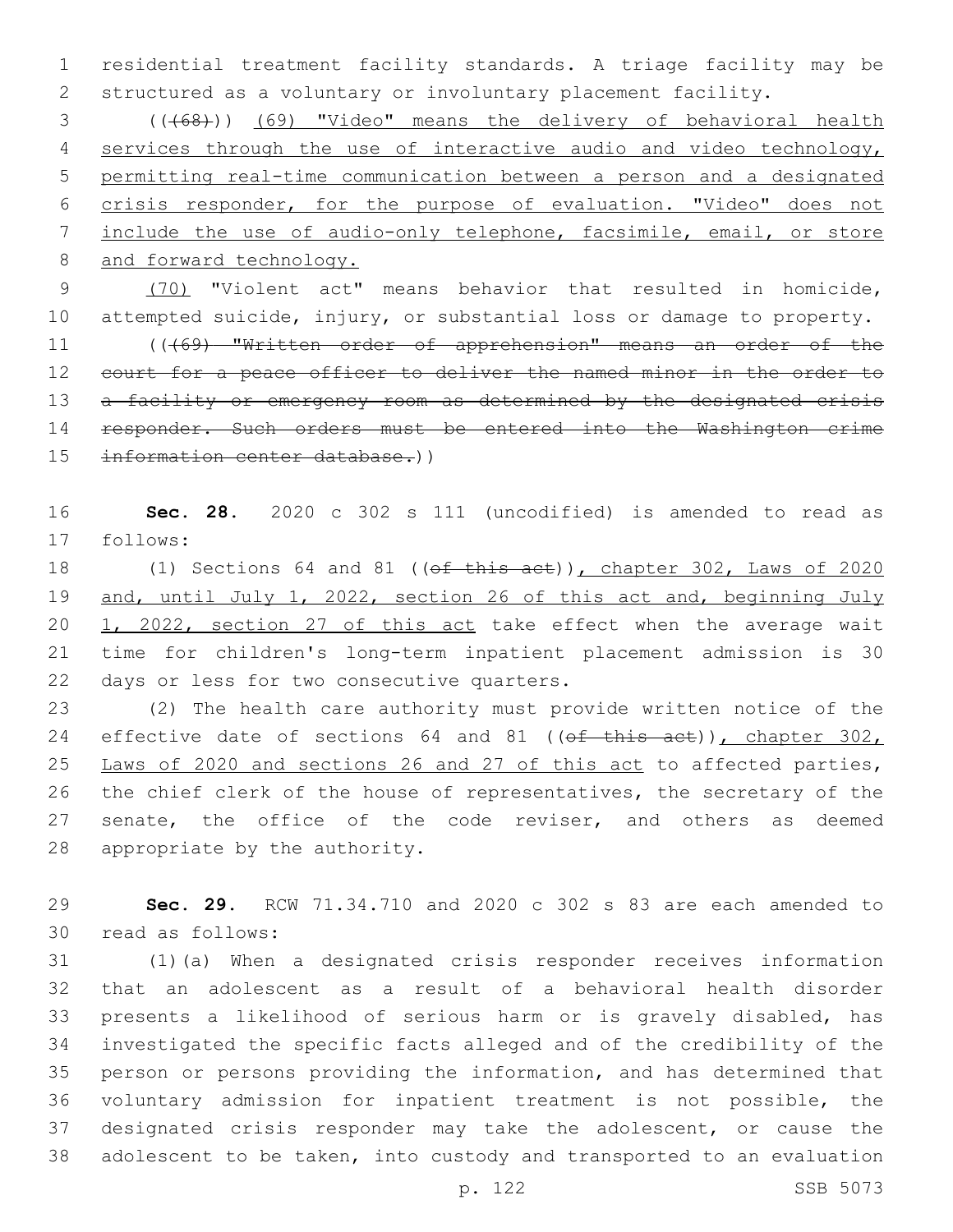and treatment facility, secure withdrawal management and stabilization facility, or approved substance use disorder treatment 3 program providing inpatient treatment.

 A secure withdrawal management and stabilization facility or approved substance use disorder treatment program must be available 6 and have adequate space for the adolescent.

 (b) If a designated crisis responder decides not to detain an adolescent for evaluation and treatment under RCW 71.34.700(2), or forty-eight hours have elapsed since a designated crisis responder received a request for investigation and the designated crisis 11 responder has not taken action to have the adolescent detained, an immediate family member or guardian or conservator of the adolescent may petition the superior court for the adolescent's detention using the procedures under RCW 71.05.201 and 71.05.203; however, when the court enters an order of initial detention, except as otherwise expressly stated in this chapter, all procedures must be followed as if the order has been entered under (a) of this subsection.

 (c) The interview performed by the designated crisis responder may be conducted by video provided that a licensed health care professional or professional person who can adequately and accurately 21 assist with obtaining any necessary information is present with the person at the time of the interview.

 (2)(a) Within twelve hours of the adolescent's arrival at the evaluation and treatment facility, secure withdrawal management and 25 stabilization facility, or approved substance use disorder treatment 26 program, the designated crisis responder shall serve or cause to be 27 served on the adolescent a copy of the petition for initial detention, notice of initial detention, and statement of rights. The designated crisis responder shall file with the court on the next judicial day following the initial detention the original petition for initial detention, notice of initial detention, and statement of rights along with an affidavit of service. The designated crisis responder shall commence service of the petition for initial detention and notice of the initial detention on the adolescent's parent and the adolescent's attorney as soon as possible following 36 the initial detention.

 (b) ((If the adolescent is involuntarily detained at an evaluation and treatment facility, secure withdrawal management and 39 stabilization facility, or approved substance use disorder treatment 40 program in a different county from where the adolescent was initially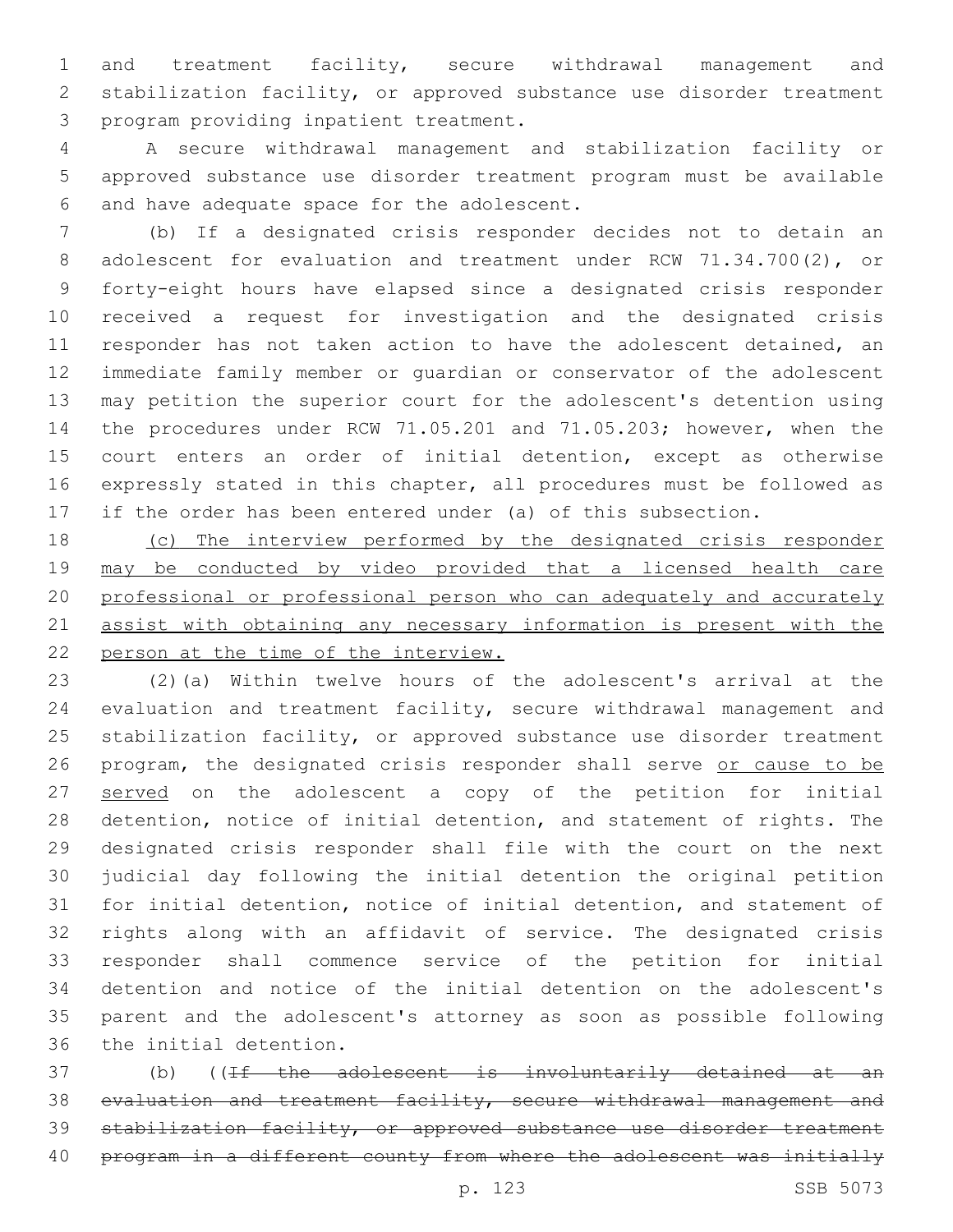1 detained, the)) The facility or program may serve the adolescent, notify the adolescent's parents and the adolescent's attorney, and file with the court on the next judicial day following the initial detention the original petition for initial detention, notice of initial detention, and statement of rights along with an affidavit of service when filing with the court at the request of the designated 7 crisis responder.

 (3)(a) At the time of initial detention, the designated crisis responder shall advise the adolescent both orally and in writing that if admitted to the evaluation and treatment facility, secure withdrawal management and stabilization facility, or approved substance use disorder treatment program for inpatient treatment, a commitment hearing shall be held within one hundred twenty hours of the adolescent's provisional acceptance to determine whether probable cause exists to commit the adolescent for further treatment.

 (b) The adolescent shall be advised that he or she has a right to communicate immediately with an attorney and that he or she has a right to have an attorney appointed to represent him or her before 19 and at the hearing if the adolescent is indigent.

 (4) Subject to subsection (5) of this section, whenever the designated crisis responder petitions for detention of an adolescent 22 under this chapter, an evaluation and treatment facility, secure withdrawal management and stabilization facility, or approved substance use disorder treatment program providing one hundred twenty hour evaluation and treatment must immediately accept on a provisional basis the petition and the person. Within twenty-four 27 hours of the adolescent's arrival, the facility must evaluate the adolescent's condition and either admit or release the adolescent in 29 accordance with this chapter.

 (5) A designated crisis responder may not petition for detention of an adolescent to a secure withdrawal management and stabilization facility or approved substance use disorder treatment program unless there is a secure withdrawal management and stabilization facility or approved substance use disorder treatment program available and that 35 has adequate space for the adolescent.

 (6) If an adolescent is not approved for admission by the inpatient evaluation and treatment facility, secure withdrawal management and stabilization facility, or approved substance use disorder treatment program, the facility shall make such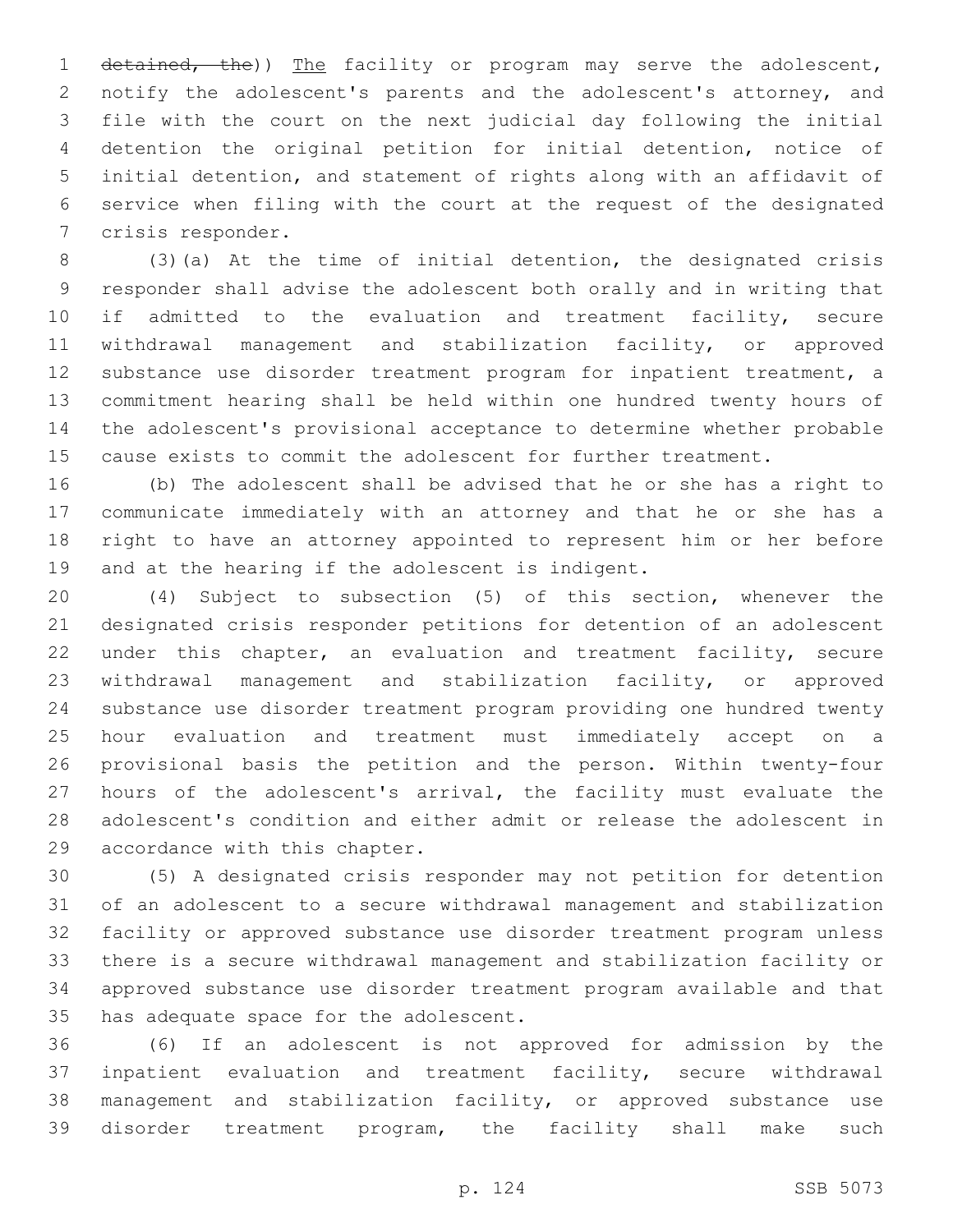recommendations and referrals for further care and treatment of the 2 adolescent as necessary.

 (7) Dismissal of a commitment petition is not the appropriate remedy for a violation of the timeliness requirements of this section, based on the purpose of this chapter under RCW 71.34.010, except in the few cases where the facility staff or the designated crisis responder have totally disregarded the requirements of this 8 section.

 **Sec. 30.** RCW 71.34.710 and 2020 c 302 s 84 are each amended to read as follows:10

 (1)(a) When a designated crisis responder receives information that an adolescent as a result of a behavioral health disorder presents a likelihood of serious harm or is gravely disabled, has investigated the specific facts alleged and of the credibility of the person or persons providing the information, and has determined that voluntary admission for inpatient treatment is not possible, the designated crisis responder may take the adolescent, or cause the adolescent to be taken, into custody and transported to an evaluation and treatment facility, secure withdrawal management and stabilization facility, or approved substance use disorder treatment 21 program providing inpatient treatment.

 (b) If a designated crisis responder decides not to detain an adolescent for evaluation and treatment under RCW 71.34.700(2), or forty-eight hours have elapsed since a designated crisis responder received a request for investigation and the designated crisis responder has not taken action to have the adolescent detained, an immediate family member or guardian or conservator of the adolescent may petition the superior court for the adolescent's detention using the procedures under RCW 71.05.201 and 71.05.203; however, when the court enters an order of initial detention, except as otherwise expressly stated in this chapter, all procedures must be followed as if the order has been entered under (a) of this subsection.

 (c) The interview performed by the designated crisis responder may be conducted by video provided that a licensed health care professional or professional person who can adequately and accurately assist with obtaining any necessary information is present with the person at the time of the interview.

 (2)(a) Within twelve hours of the adolescent's arrival at the evaluation and treatment facility, secure withdrawal management and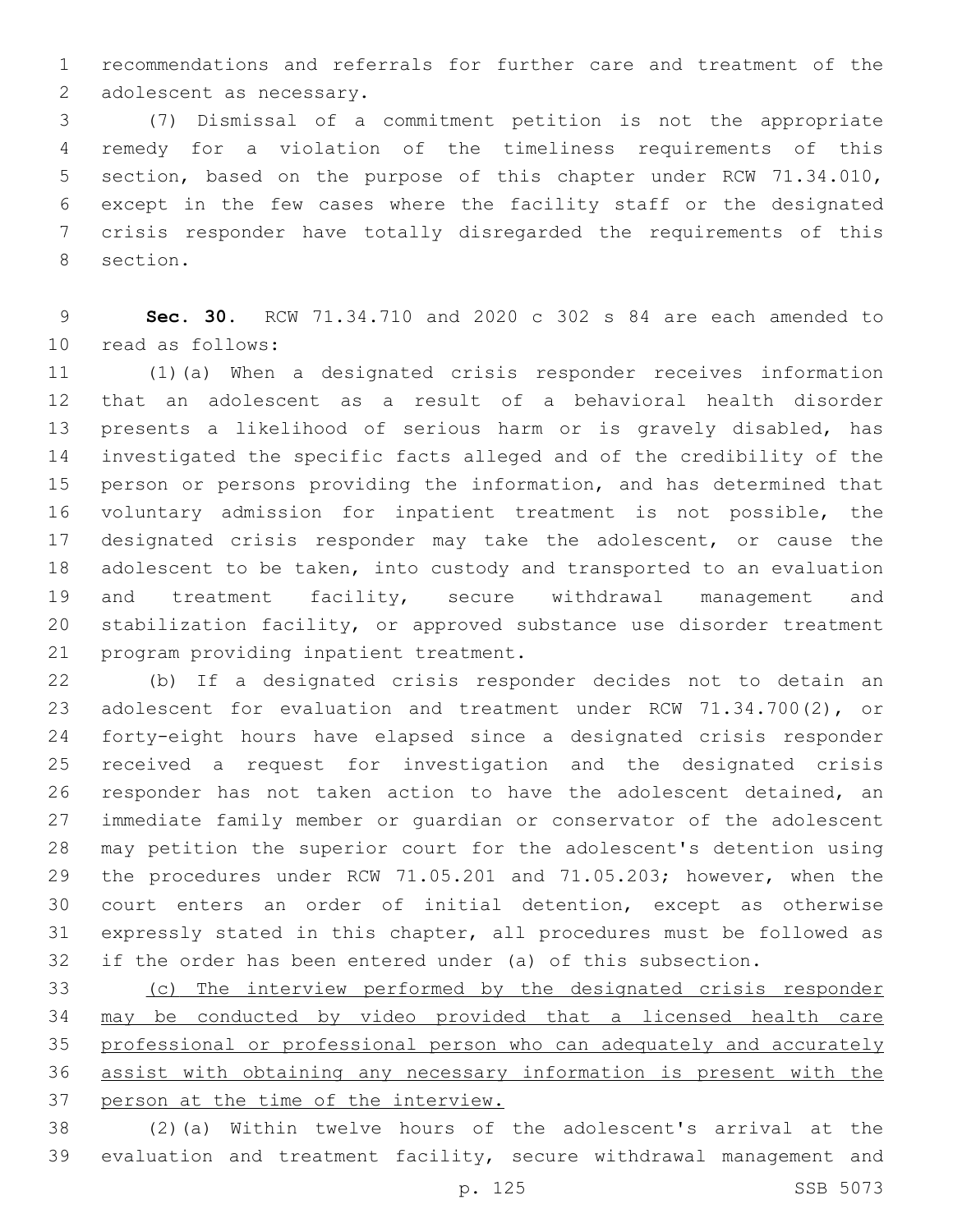stabilization facility, or approved substance use disorder treatment program, the designated crisis responder shall serve or cause to be 3 served on the adolescent a copy of the petition for initial detention, notice of initial detention, and statement of rights. The designated crisis responder shall file with the court on the next judicial day following the initial detention the original petition for initial detention, notice of initial detention, and statement of rights along with an affidavit of service. The designated crisis responder shall commence service of the petition for initial detention and notice of the initial detention on the adolescent's parent and the adolescent's attorney as soon as possible following 12 the initial detention.

13 (b) ((If the adolescent is involuntarily detained at an 14 evaluation and treatment facility, secure withdrawal management and 15 stabilization facility, or approved substance use disorder treatment program in a different county from where the adolescent was initially 17 detained, the)) The facility or program may serve the adolescent, notify the adolescent's parents and the adolescent's attorney, and file with the court on the next judicial day following the initial detention the original petition for initial detention, notice of initial detention, and statement of rights along with an affidavit of service when filing with the court at the request of the designated 23 crisis responder.

 (3)(a) At the time of initial detention, the designated crisis responder shall advise the adolescent both orally and in writing that 26 if admitted to the evaluation and treatment facility, secure withdrawal management and stabilization facility, or approved substance use disorder treatment program for inpatient treatment, a commitment hearing shall be held within one hundred twenty hours of the adolescent's provisional acceptance to determine whether probable cause exists to commit the adolescent for further treatment.

 (b) The adolescent shall be advised that he or she has a right to communicate immediately with an attorney and that he or she has a right to have an attorney appointed to represent him or her before 35 and at the hearing if the adolescent is indigent.

 (4) Whenever the designated crisis responder petitions for detention of an adolescent under this chapter, an evaluation and treatment facility, secure withdrawal management and stabilization facility, or approved substance use disorder treatment program providing one hundred twenty hour evaluation and treatment must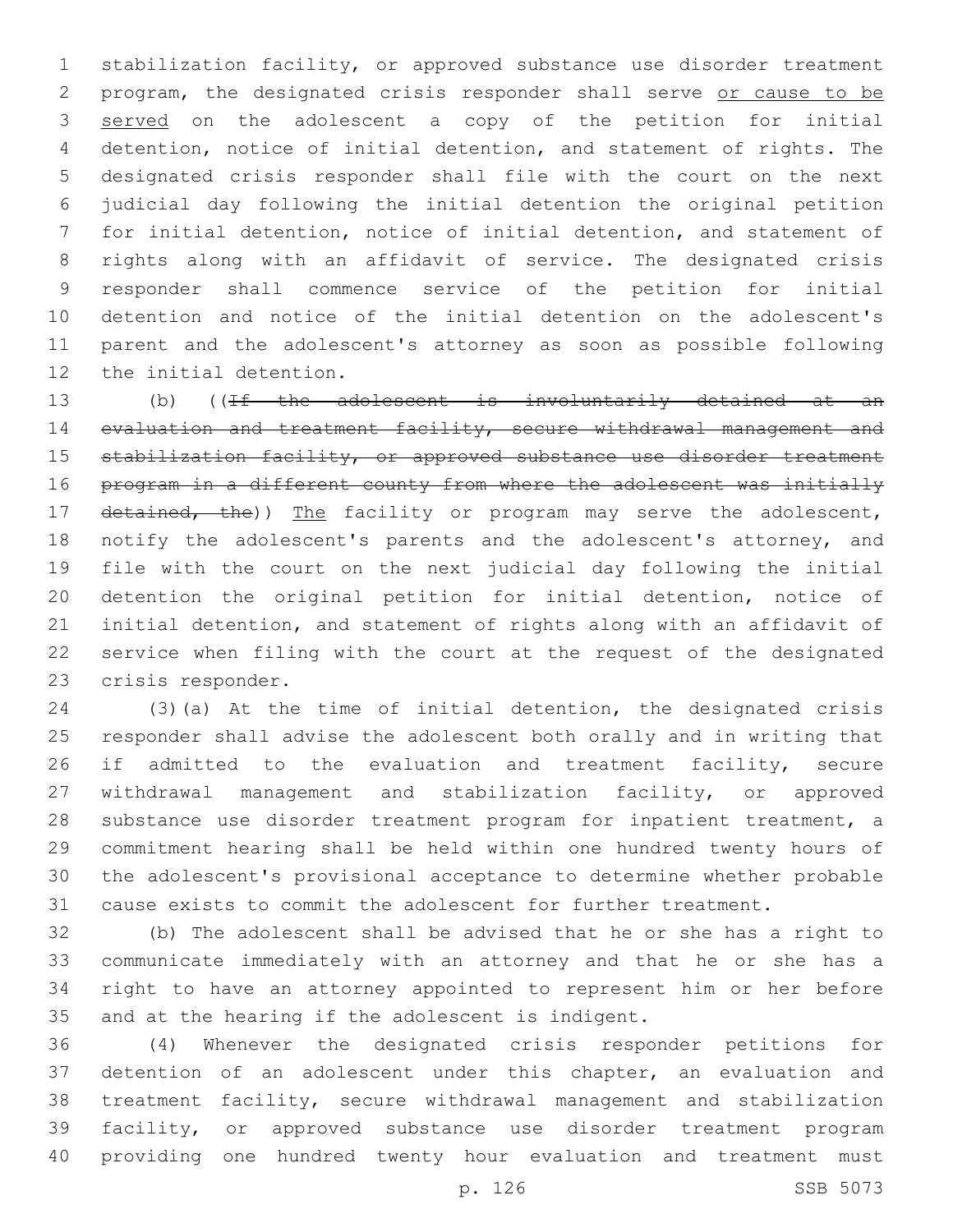immediately accept on a provisional basis the petition and the person. Within twenty-four hours of the adolescent's arrival, the facility must evaluate the adolescent's condition and either admit or release the adolescent in accordance with this chapter.

 (5) If an adolescent is not approved for admission by the inpatient evaluation and treatment facility, secure withdrawal management and stabilization facility, or approved substance use disorder treatment program, the facility shall make such recommendations and referrals for further care and treatment of the 10 adolescent as necessary.

 (6) Dismissal of a commitment petition is not the appropriate remedy for a violation of the timeliness requirements of this section, based on the purpose of this chapter under RCW 71.34.010, except in the few cases where the facility staff or the designated crisis responder have totally disregarded the requirements of this 16 section.

 **Sec. 31.** RCW 71.34.720 and 2020 c 302 s 86 are each amended to 18 read as follows:

 (1) Each minor approved by the facility for inpatient admission shall be examined and evaluated by a children's mental health specialist, for minors admitted as a result of a mental disorder, or by a substance use disorder professional or co-occurring disorder specialist, for minors admitted as a result of a substance use 24 disorder, as to the child's mental condition and by a physician, physician assistant, or psychiatric advanced registered nurse practitioner as to the child's physical condition within twenty-four hours of admission. Reasonable measures shall be taken to ensure medical treatment is provided for any condition requiring immediate 29 medical attention.

 (2) If, ((after)) at any time during the involuntary treatment hold and following the initial examination and evaluation, the children's mental health specialist or substance use disorder specialist and the physician, physician assistant, or psychiatric advanced registered nurse practitioner determine that the initial needs of the minor, if detained to an evaluation and treatment facility, would be better served by placement in a secure withdrawal management and stabilization facility or approved substance use disorder treatment program or, if detained to a secure withdrawal management and stabilization facility or approved substance use

p. 127 SSB 5073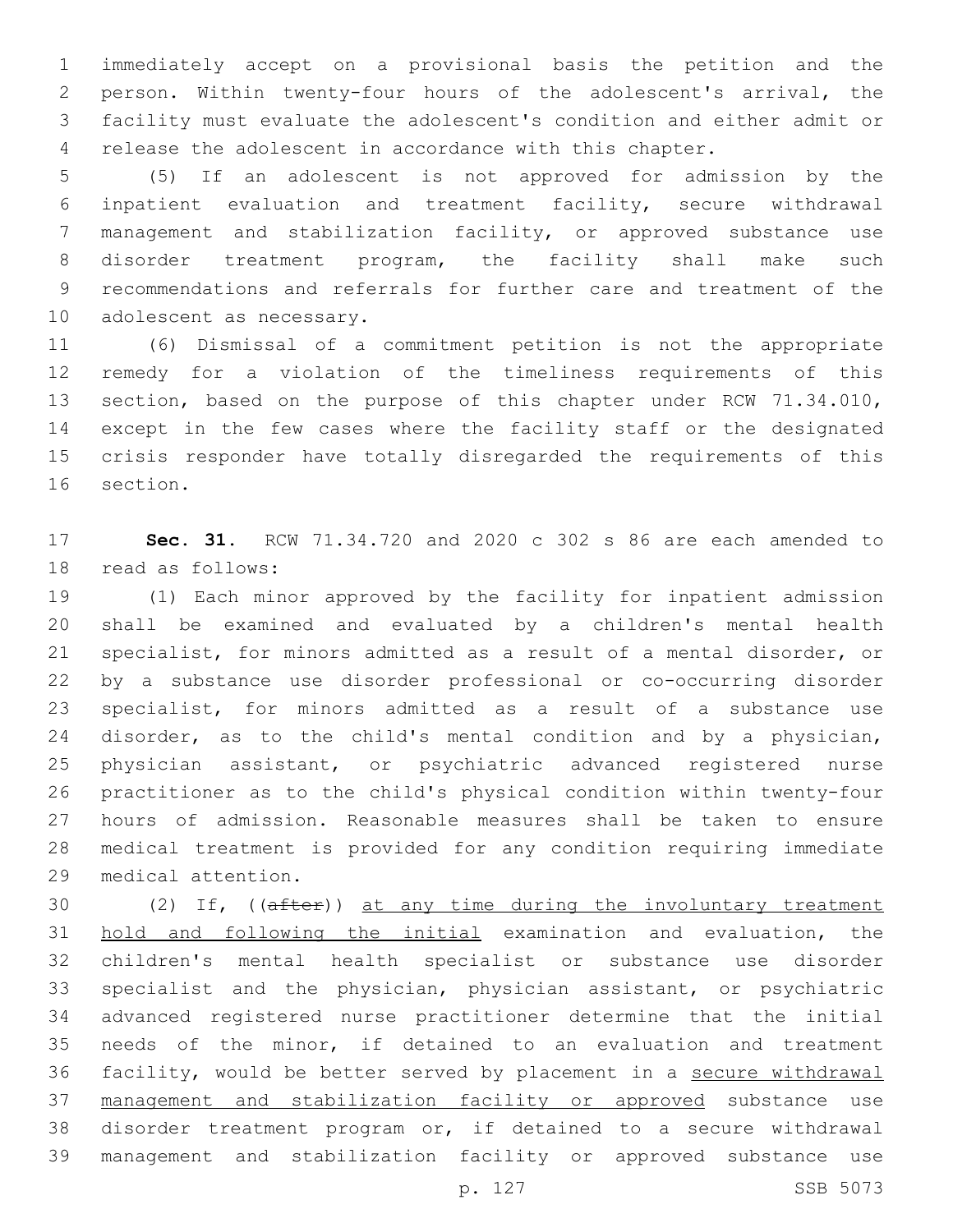disorder treatment program, would be better served in an evaluation and treatment facility, then the minor shall be referred to the more appropriate placement for the remainder of the current commitment period without any need for further court review; however a minor may only be referred to a secure withdrawal management and stabilization facility or approved substance use disorder treatment program if there is a secure withdrawal management and stabilization facility or approved substance use disorder treatment program available and that 9 has adequate space for the minor.

 (3) The admitting facility shall take reasonable steps to notify 11 immediately the minor's parent of the admission.

 (4) During the initial one hundred twenty hour treatment period, the minor has a right to associate or receive communications from parents or others unless the professional person in charge determines that such communication would be seriously detrimental to the minor's condition or treatment and so indicates in the minor's clinical record, and notifies the minor's parents of this determination. A minor must not be denied the opportunity to consult an attorney unless there is an immediate risk of harm to the minor or others.

 (5) If the evaluation and treatment facility, secure withdrawal 21 management and stabilization facility, or approved substance use disorder treatment program admits the minor, it may detain the minor for evaluation and treatment for a period not to exceed one hundred twenty hours from the time of provisional acceptance. The computation 25 of such one hundred twenty hour period shall exclude Saturdays, Sundays, and holidays. This initial treatment period shall not exceed one hundred twenty hours except when an application for voluntary inpatient treatment is received or a petition for fourteen-day 29 commitment is filed.

 (6) Within twelve hours of the admission, the facility shall advise the minor of his or her rights as set forth in this chapter.

 **Sec. 32.** RCW 71.34.720 and 2020 c 302 s 87 are each amended to 33 read as follows:

 (1) Each minor approved by the facility for inpatient admission shall be examined and evaluated by a children's mental health specialist, for minors admitted as a result of a mental disorder, or by a substance use disorder professional or co-occurring disorder specialist, for minors admitted as a result of a substance use disorder, as to the child's mental condition and by a physician,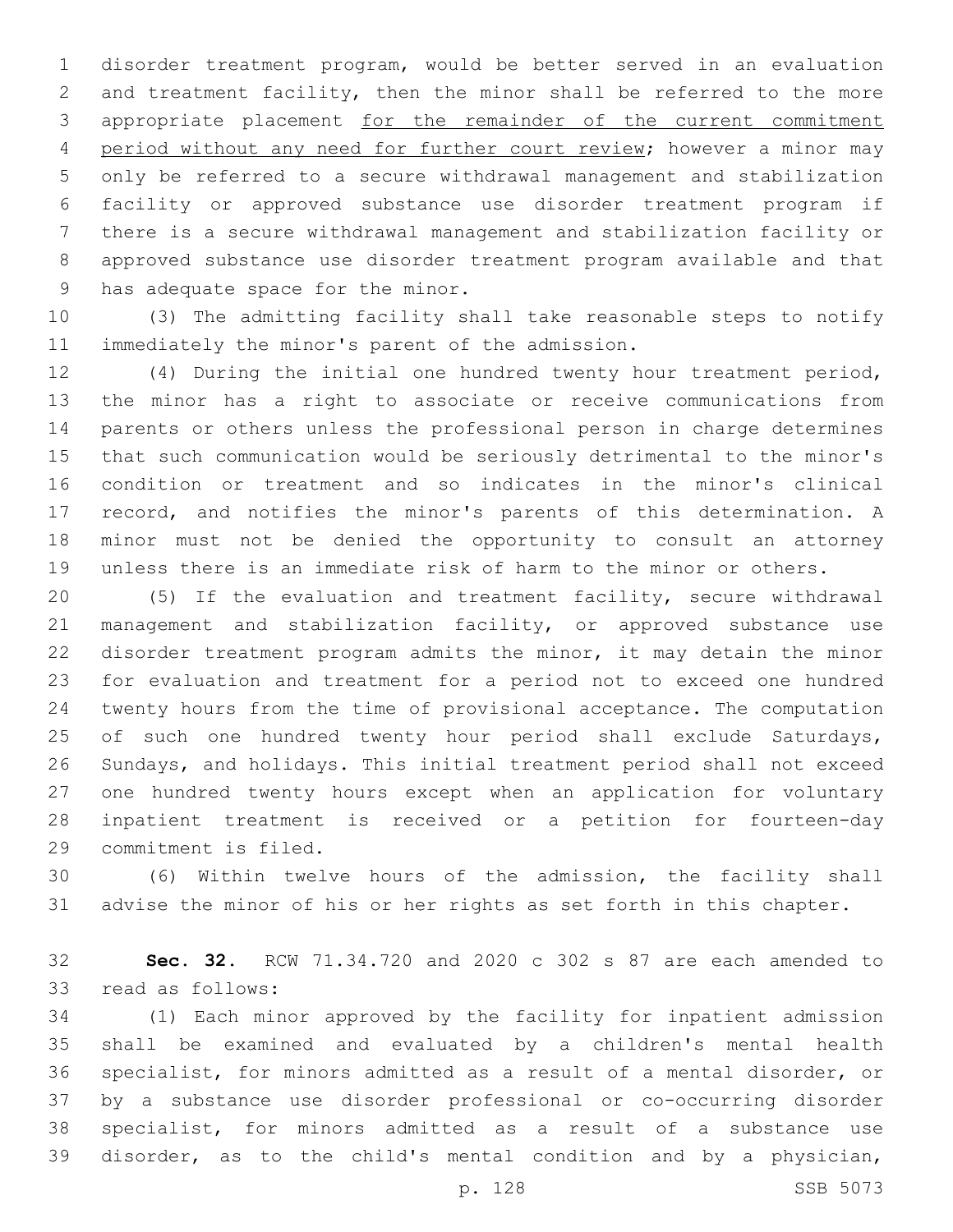physician assistant, or psychiatric advanced registered nurse practitioner as to the child's physical condition within twenty-four hours of admission. Reasonable measures shall be taken to ensure medical treatment is provided for any condition requiring immediate 5 medical attention.

 (2) If, ((after)) at any time during the involuntary treatment hold and following the initial examination and evaluation, the children's mental health specialist or substance use disorder specialist and the physician, physician assistant, or psychiatric advanced registered nurse practitioner determine that the initial needs of the minor, if detained to an evaluation and treatment facility, would be better served by placement in a secure withdrawal 13 management and stabilization facility or approved substance use disorder treatment program or, if detained to a secure withdrawal management and stabilization facility or approved substance use disorder treatment program, would be better served in an evaluation 17 and treatment facility, then the minor shall be referred to the more 18 appropriate placement for the remainder of the current commitment 19 period without any need for further court review.

 (3) The admitting facility shall take reasonable steps to notify 21 immediately the minor's parent of the admission.

 (4) During the initial one hundred twenty hour treatment period, the minor has a right to associate or receive communications from parents or others unless the professional person in charge determines that such communication would be seriously detrimental to the minor's condition or treatment and so indicates in the minor's clinical record, and notifies the minor's parents of this determination. A minor must not be denied the opportunity to consult an attorney unless there is an immediate risk of harm to the minor or others.

 (5) If the evaluation and treatment facility, secure withdrawal management and stabilization facility, or approved substance use disorder treatment program admits the minor, it may detain the minor for evaluation and treatment for a period not to exceed one hundred twenty hours from the time of provisional acceptance. The computation of such one hundred twenty hour period shall exclude Saturdays, Sundays, and holidays. This initial treatment period shall not exceed one hundred twenty hours except when an application for voluntary inpatient treatment is received or a petition for fourteen-day 39 commitment is filed.